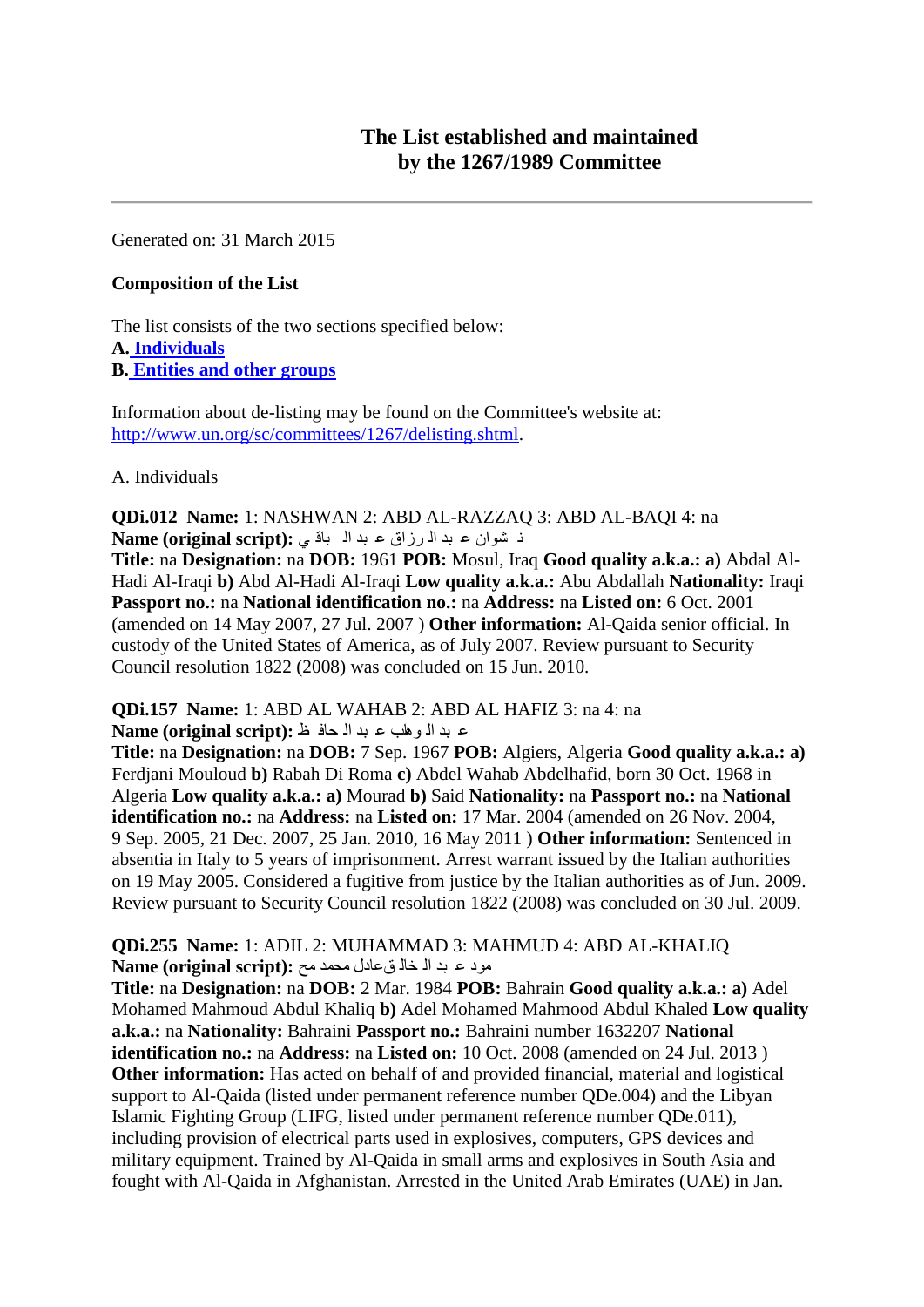2007 on charges of being a member of Al-Qaida and the LIFG. Following his conviction in the UAE in late 2007, he was transferred to Bahrain in early 2008 to serve out the remainder of his sentence.

#### **QDi.289 Name:** 1: SAID JAN 2: "ABD AL-SALAM 3: na 4: na ع ؼ ١ذ جاْ ػ ثذ اٌ غالَ **:(script original (Name**

**Title:** na **Designation:** na **DOB: a)** 5 Feb. 1981 **b)** 1 Jan. 1972 **POB:** na **Good quality a.k.a.: a)** Sa'id Jan 'Abd-al-Salam **b)** Dilawar Khan Zain Khan, born 1 Jan. 1972 **Low quality a.k.a.: a)** Qazi 'Abdallah **b)** Qazi Abdullah **c)** Ibrahim Walid **d)** Qasi Sa'id Jan **e)**  Said Jhan **f)** Farhan Khan **g)** Aziz Cairo **h)** Nangiali **Nationality:** Afghan **Passport no.: a)**  Afghan number OR801168, issued on 28 Feb. 2006 (expires 27 Feb. 2011, under name Said Jan 'Abd al-Salam) **b)** Pakistani number 4117921, issued on 9 Sep. 2008 (expires 9 Sep. 2013, issued under name Dilawar Khan Zain Khan) **National identification no.:** (Kuwaiti Civil Identification number 281020505755, under name Said Jan 'Abd al-Salam) **Address:** na Listed on: 9 Feb. 2011 Other information: In approximately 2005, ran a "basic training" camp for Al-Qaida (QDe.004) in Pakistan.

**QDi.192 Name:** 1: ABD ALLAH 2: MOHAMED 3: RAGAB 4: ABDEL RAHMAN ػ ثذ هللا ِذّذ سجة ػ ثذ اٌ شدّٓ **:(script original (Name**

**Title:** na **Designation:** na **DOB:** 3 Nov. 1957 **POB:** Kafr Al-Shaykh, Egypt **Good quality a.k.a.: a)** Abu Al-Khayr **b)** Ahmad Hasan **c)** Abu Jihad **Low quality a.k.a.:** na **Nationality:**  Egyptian **Passport no.:** na **National identification no.:** na **Address:** (Believed to be in Pakistan or Afghanistan) **Listed on:** 29 Sep. 2005 (amended on 13 Dec. 2011 ) **Other information:** Member of Egyptian Islamic Jihad (QDe.003). Review pursuant to Security Council resolution 1822 (2008) was concluded on 1 Jun. 2010.

#### **QDi.054 Name:** 1: MAJEED 2: ABDUL CHAUDHRY 3: na 4: na

**Title:** na **Designation:** na **DOB: a)** 15 Apr. 1939 **b)** 1938 **POB:** na **Good quality a.k.a.: a)**  Majeed, Abdul **b)** Majeed Chaudhry Abdul **c)** Majid, Abdul **Low quality a.k.a.:** na **Nationality:** Pakistani **Passport no.:** na **National identification no.:** na **Address:** na **Listed on:** 24 Dec. 2001 **Other information:** Review pursuant to Security Council resolution 1822 (2008) was concluded on 1 Jun. 2010.

#### **QDi.109 Name:** 1: ZULKIFLI 2: ABDUL HIR 3: na 4: na

**Title:** na **Designation:** na **DOB: a)** 5 Jan. 1966 **b)** 5 Oct. 1966 **POB:** Muar Johor, Malaysia **Good quality a.k.a.: a)** Musa Abdul Hir **b)** Muslimin Abdulmotalib **c)** Salim Alombra **d)**  Armand Escalante **e)** Normina Hashim **f)** Henri Lawi **g)** Hendri Lawi **h)** Norhana Mohamad **i)** Omar Salem **j)** Ahmad Shobirin **k)** Bin Abdul Hir Zulkifli **Low quality a.k.a.: a)** Abdulhir Bin Hir **b)** Hassan **c)** Hogalu **d)** Hugalu **e)** Lagu **f)** Marwan **Nationality:** Malaysian **Passport no.:** A 11263265 **National identification no.: a)** 660105-01-5297 **b)** driver license D2161572, issued in California, USA **Address:** Seksyen 17, Shah Alam, Selangor, Malaysia **Listed on:** 9 Sep. 2003 (amended on 25 Jan. 2010 ) **Other information:** The Court for the Northern District of California, USA, issued a warrant of arrest for him on 1 Aug. 2007. At large in the Southern Philippines. Mother"s name is Minah Binto Aogist Abd Aziz. Review pursuant to Security Council resolution 1822 (2008) was concluded on 19 Jun. 2009.

**QDi.200 Name:** 1: DIEMAN 2: ABDULKADIR IZZAT 3: na 4: na دي مان ع بد ال قادر عزت: **Name (original script):** 

**Title:** na **Designation:** na **DOB:** 4 Jul. 1965 **POB:** Kirkuk, Iraq **Good quality a.k.a.:**  Deiman Alhasenben Ali Aljabbari, born 4 Jul. 1965 **Low quality a.k.a.:** na **Nationality:**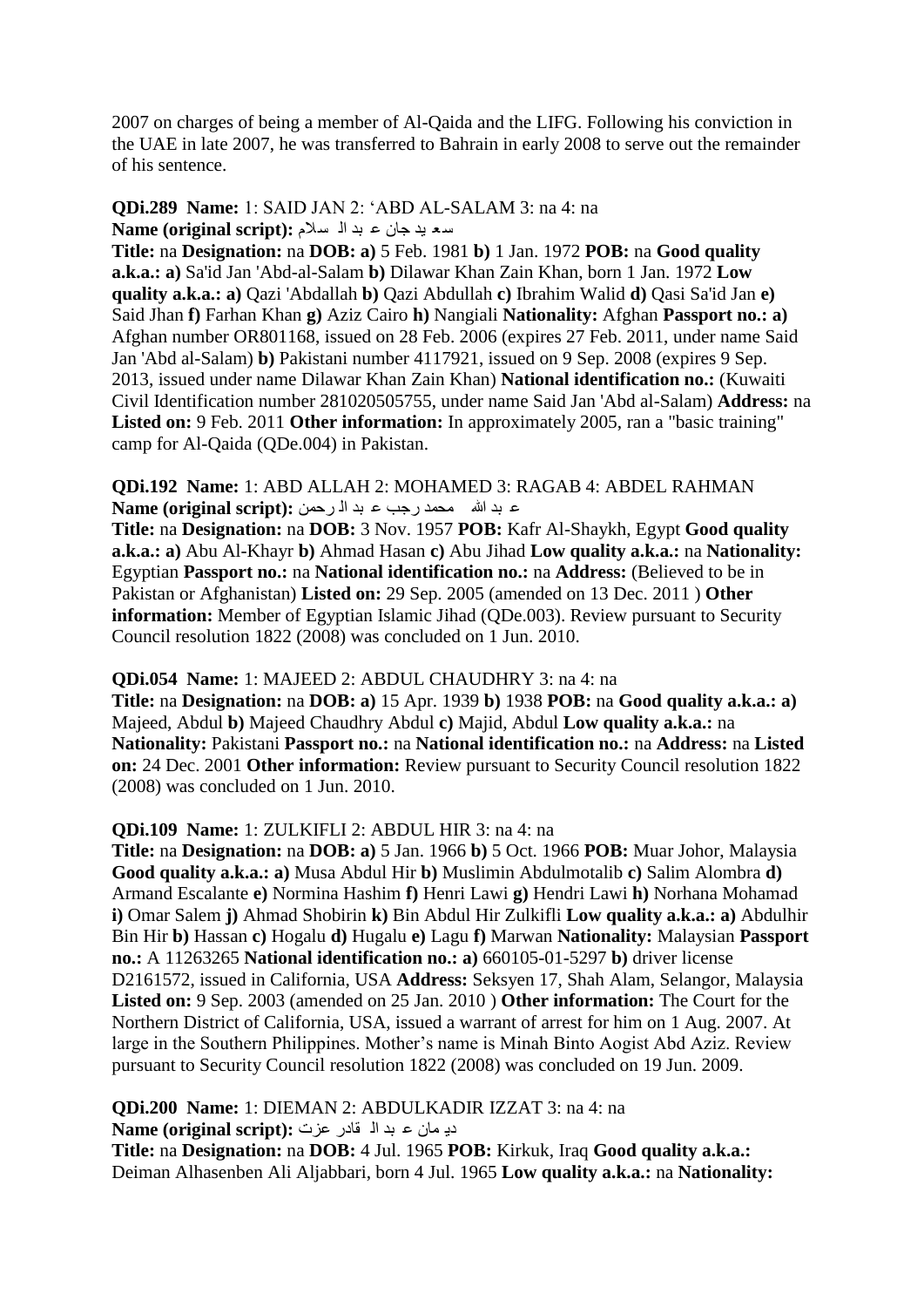Iraqi **Passport no.:** (German travel document ("Reiseausweis") A 0141062 (revoked as at Sep. 2012)) **National identification no.:** na **Address:** Bavaria, Germany **Listed on:**  6 Dec. 2005 (amended on 25 Jan. 2010, 13 Dec. 2011, 15 Nov. 2012 ) **Other information:**  Review pursuant to Security Council resolution 1822 (2008) was concluded on 30 Jul. 2009.

**QDi.019 Name:** 1: ABDULLAH 2: AHMED 3: ABDULLAH 4: EL ALFI ع بد الله الحمد ع بدالله الألم في **Name (original script):** 

**Title:** na **Designation:** na **DOB:** 6 Jun. 1963 **POB:** Gharbia, Egypt **Good quality a.k.a.:** na **Low quality a.k.a.: a)** Abu Mariam **b)** Al-Masri, Abu Mohamed **c)** Saleh **Nationality:**  Egyptian **Passport no.:** na **National identification no.:** na **Address:** na **Listed on:**  17 Oct. 2001 (amended on 26 Nov. 2004 ) **Other information:** Afghanistan. Review pursuant to Security Council resolution 1822 (2008) was concluded on 21 Jun. 2010.

**QDi.018 Name:** 1: ABDUL MANAN AGHA 2: na 3: na 4: na **Alame (original script):** ع بد اله نان آغا

**Title:** Haji **Designation:** na **DOB:** na **POB:** na **Good quality a.k.a.:** Abdul Manan **Low quality a.k.a.: a)** Abdul Man"am Saiyid **b)** Saiyid Abd al-Man (formerly listed as) **Nationality:** na **Passport no.:** na **National identification no.:** na **Address:** na **Listed on:**  17 Oct. 2001 (amended on 26 Jun. 2013 ) **Other information:** Pakistan. Review pursuant to Security Council resolution 1822 (2008) was concluded on 15 Jun. 2010.

**QDi.295 Name:** 1: MUHAMMAD 2: JIBRIL 3: ABDUL RAHMAN 4: na **Title:** na **Designation:** na **DOB: a)** 28 May 1984 **b)** 3 Dec. 1979 **c)** 3 Mar. 1979 (from false passport) **POB:** East Lombok, West Nusa Tenggara, Indonesia **Good quality a.k.a.: a)**  Mohammad Jibril Abdurrahman **b)** Muhammad Jibriel Abdul Rahman **c)** Mohammad Jibriel Abdurrahman **d)** Muhamad Ricky Ardhan, born 8 Aug. 1980 (appears in false Indonesian passport number S335026) **e)** Muhammad Ricky Ardhan bin Muhammad Iqbal **f)**  Muhammad Ricky Ardhan bin Abu Jibril **Low quality a.k.a.: a)** Muhammad Yunus **b)** Heris Syah **Nationality:** Indonesian **Passport no.:** na **National identification no.: a)** Indonesian national identity card number 3219222002.2181558 **b)** Identification number 2181558 **Address: a)** Jalan M. Saidi RT 010 RW 001 Pesanggrahan, South Petukangan, South Jakarta, Indonesia **b)** Jalan Nakula of Witana Harja Complex Block C, Pamulang, Banten, Indonesia **Listed on:** 12 Aug. 2011 **Other information:** Senior member of Jemaah Islamiyah (QDe.092) directly involved in obtaining funding for terrorist attacks. Sentenced in Indonesia to five years in prison on 29 Jun. 2010. Father"s name is Mohamad Iqbal Abdurrahman (QDi.086).

**QDi.229 Name:** 1: ALY 2: SOLIMAN 3: MASSOUD 4: ABDUL SAYED **Title:** na **Designation:** na **DOB:** 1969 **POB:** Tripoli, Libyan Arab Jamahiriya **Good quality a.k.a.: a)** Ibn El Qaim **b)** Mohamed Osman **Low quality a.k.a.:** Adam **Nationality:** Libyan **Passport no.:** Libyan Passport No. 96/184442 **National identification no.:** na **Address:**  Ghout El Shamal, Tripoli, Libyan Arab Jamahiriya **Listed on:** 8 Jun. 2007 (amended on 13 Dec. 2011 ) **Other information:** Member of Libyan Islamic Fighting Group (QDe.011). Review pursuant to Security Council resolution 1822 (2008) was concluded on 24 Nov. 2009.

**QDi.086 Name:** 1: MOHAMAD 2: IQBAL 3: ABDURRAHMAN 4: na **Title:** na **Designation:** na **DOB: a)** 17 Aug. 1957 **b)** 17 Aug. 1958 **POB: a)** Korleko-Lombok Timur, Indonesia **b)** Tirpas-Selong Village, East Lombok, Indonesia **Good quality a.k.a.: a)** Rahman, Mohamad Iqbal **b)** A Rahman, Mohamad Iqbal **c)** Abu Jibril Abdurrahman **d)** Fikiruddin Muqti **e)** Fihiruddin Muqti **f)** Abdul Rahman, Mohamad Iqbal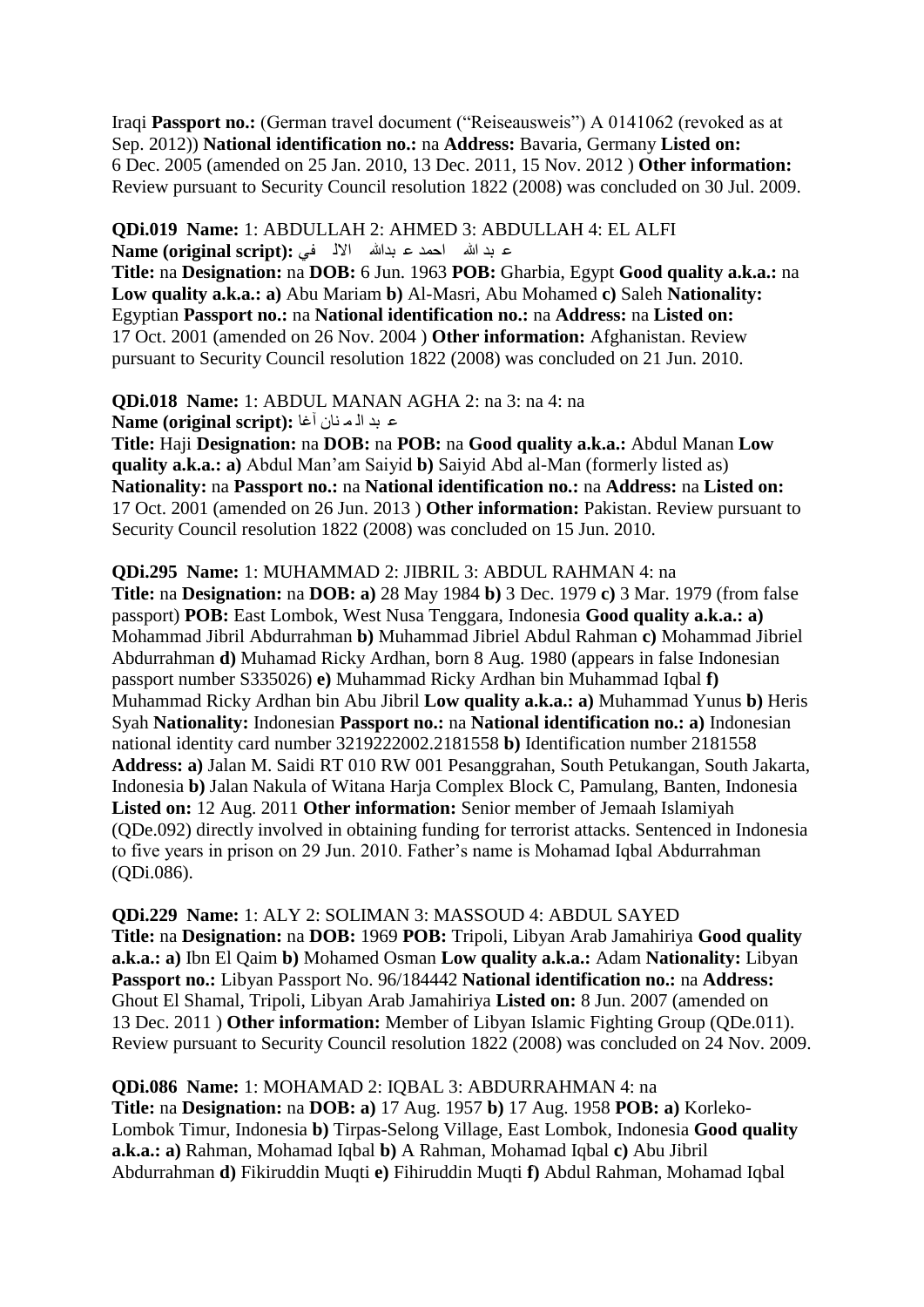**Low quality a.k.a.:** na **Nationality:** Indonesian **Passport no.:** na **National identification no.:** 3603251708570001 **Address:** Jalan Nakula, Komplek Witana Harja III Blok C 106-107, Tangerang, Indonesia **Listed on:** 28 Jan. 2003 (amended on 26 Nov. 2004, 16 May 2011, 10 Jun. 2011 ) **Other information:** Review pursuant to Security Council resolution 1822 (2008) was concluded on 8 Jun. 2010.

# **QDi.309 Name:** 1: ABDUR REHMAN 2: na 3: na 4: na

#### **Alame (original script):** عبد الارحمن

**Title:** na **Designation:** na **DOB:** 3 Oct. 1965 **POB:** Mirpur Khas, Pakistan **Good quality a.k.a.: a**) Abdul Rehman; Abd Ur-Rehman; Abdur Rahman **b**) ludbA) عبد المرحمن اله سويندي Rehman Sindhi; Abdul Rehman al-Sindhi; Abdur Rahman al-Sindhi; Abdur Rehman Sindhi; Abdurahman Sindhi) **c)** (ihdniS halludbA) ٞذٕ غ ٌا ثذهللا ػ **Low quality a.k.a.:** Abdur Rehman Muhammad Yamin **Nationality:** Pakistani **Passport no.:** (Pakistani passport number CV9157521, issued on 8 Sep. 2008, expires on 7 Sep. 2013) **National identification no.:** (Pakistani national identity card number 44103-5251752-5) **Address:** Karachi, Pakistan **Listed on:** 14 Mar. 2012 **Other information:** Has provided facilitation and financial services to Al-Qaida (QDe.004). Associated with Harakatul Jihad Islami (QDe.130), Jaish-I-Mohammed (QDe.019), and Al-Akhtar Trust International (QDe.121).

#### **QDi.285 Name:** 1: MUHAMMAD 2: ABDALLAH 3: HASAN 4: ABU-AL-KHAYR محمد ع بدالله حسن أبـ و الّذ ين **Name (original script):**

**Title:** na **Designation:** na **DOB: a)** 19 Jun. 1975 **b)** 18 Jun. 1975 **POB:** Al-Madinah al-Munawwarah, Saudi Arabia **Good quality a.k.a.: a)** Mohammed Abdullah Hassan Abul-Khair **b)** Muhammad Abdallah Hasan Abu-al-Khayr **c)** Muhammad Bin- 'Abdullah Bin-Hamd Abu-al-Khayr **d)** Abdallah al-Halabi **e)** 'Abdallah al-Halabi al-Madani **f)** Abdallah al-Makki **g)** Abdallah el-Halabi **h)** Abdullah al-Halabi **i)** Abu 'Abdallah al-Halabi **Low quality a.k.a.: a)** Abu Abdallah al-Madani **b)** Muhannad al-Jaddawi **Nationality:** Saudi Arabian Passport no.: Saudi Arabian number A741097, issued on 14 Nov. 1995 (and expired on 19 Sep. 2000.) **National identification no.:** Saudi Arabian 1006010555 **Address:** na **Listed on:**  24 Aug. 2010 **Other information:** Appears on a 2009 list of 85 persons wanted by the government of Saudi Arabia.

#### **QDi.130 Name:** 1: MOHAMED 2: GHASSAN 3: ALI 4: ABU DHESS محمد غ سان ع لي أب و ده يس :(Name (original script

**Title:** na **Designation:** na **DOB:** 22 Jun. 1966 **POB:** Irbid, Jordan **Good quality a.k.a.: a)**  Yaser Hassan, born 1 Feb. 1966 in Hasmija **b)** Abu Ali Abu Mohamed Dhees, born 1 Feb. 1966 in Hasmija **c)** Mohamed Abu Dhess, born 1 Feb. 1966 in Hashmija, Iraq **Low quality a.k.a.:** na **Nationality:** Jordanian **Passport no.: a)** German International Travel Document 0695982 (expired) **b)** German International Travel Document 0785146 (valid until 8 Apr. 2004) **National identification no.:** na **Address:** Germany **Listed on:** 23 Sep. 2003 (amended on 23 Dec. 2008, 11 Mar. 2010, 10 Jun. 2011 ) **Other information:** Father's name is Mouhemad Saleh Hassan. Mother's name is Mariam Hassan, neé Chalabia. Associated with Ismail Abdallah Sbaitan Shalabi (QDi.128), Djamel Moustfa (QDi.129) and Aschraf Al-Dagma (QDi.132). Review pursuant to Security Council resolution 1822 (2008) was concluded on 19 Jan. 2010.

**QDi.201 Name:** 1: YASSER 2: MOHAMED 3: ISMAIL 4: ABU SHAWEESH ٠ ا عش ِذّذ ا عّاػ ً١ أت ٛ ؽا٠ٚ ؼ **:(script original (Name**

**Title:** na **Designation:** na **DOB:** 20 Nov. 1973 **POB:** Benghazi, Libyan Arab Jamahiriya **Good quality a.k.a.:** Yasser Mohamed Abou Shaweesh **Low quality a.k.a.:** na **Nationality:**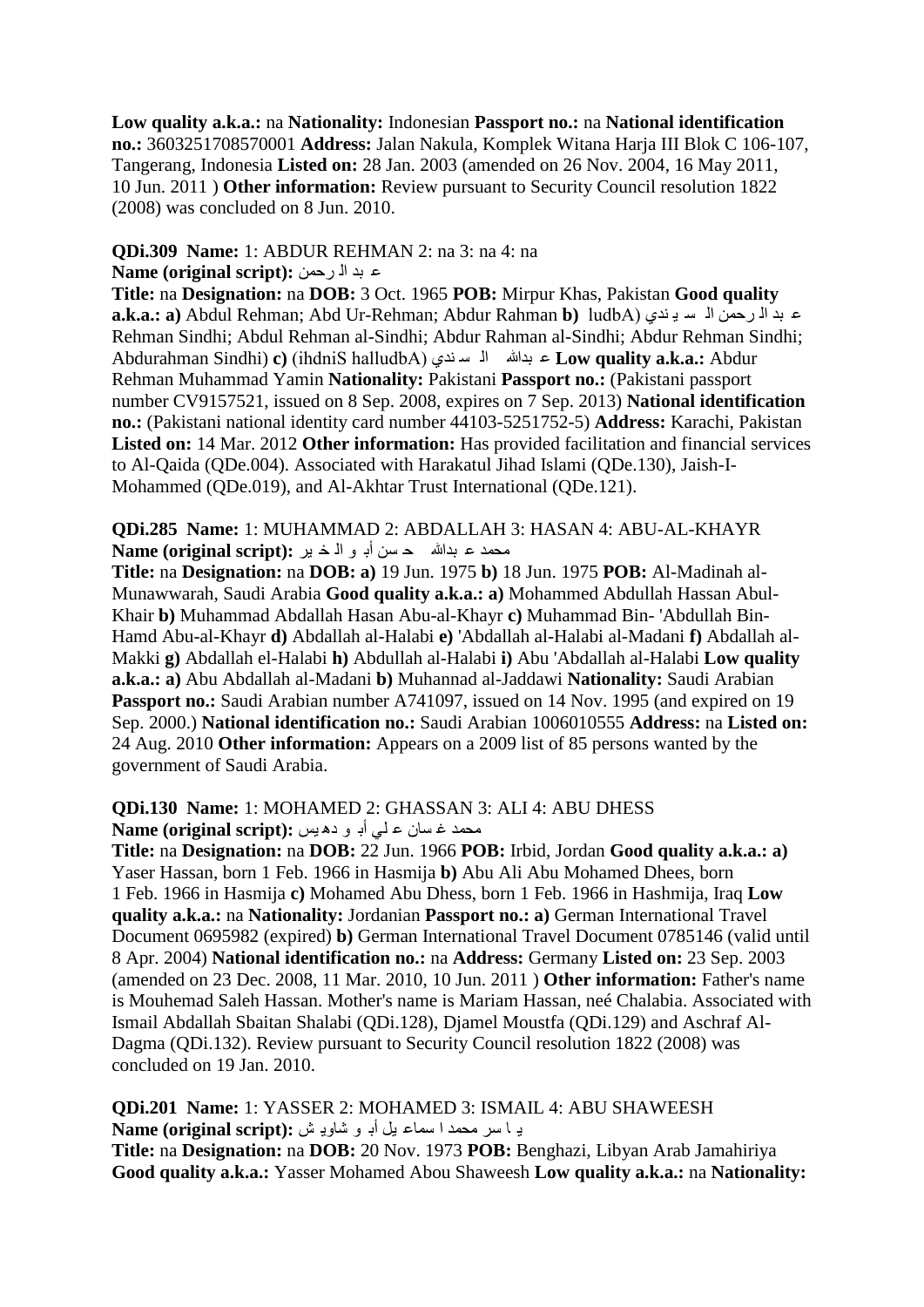Stateless Palestinian **Passport no.: a)** (Passport substitute C00071659 issued by the Federal Republic of Germany) **b)** (Egyptian passport 0003213) **c)** (Egyptian travel document 939254) **d)** (Egyptian passport 981358) **National identification no.:** na **Address:** Germany (In prison ) **Listed on:** 6 Dec. 2005 (amended on 7 Sep. 2007, 11 Mar. 2010, 28 Sep. 2010, 13 Dec. 2011 ) **Other information:** Sentenced to 5 years and 6 months imprisonment in Germany on 6 Dec. 2007. His brother is Ismail Mohamed Ismail Abu Shaweesh (QDi.224). Review pursuant to Security Council resolution 1822 (2008) was concluded on 24 Nov. 2009.

#### **QDi.304 Name:** 1: MOCHAMMAD 2: ACHWAN 3: na 4: na

**Title:** na **Designation:** na **DOB: a)** 4 May 1948 **b)** 4 May 1946 **POB:** Tulungagung, Indonesia **Good quality a.k.a.: a)** Muhammad Achwan **b)** Muhammad Akhwan **c)** Mochtar Achwan **d)** Mochtar Akhwan **e)** Mochtar Akwan **Low quality a.k.a.:** na **Nationality:**  Indonesian **Passport no.:** na **National identification no.:** (Indonesian National Identity Card Number 3573010405480001 under name Mochammad Achwan) **Address:** Jalan Ir. H. Juanda 8/10, RT/RW 002/001, Jodipan, Blimbing, Malang, Indonesia **Listed on:**  12 Mar. 2012 **Other information:** Acting emir of Jemmah Anshorut Tauhid (JAT) (QDe.133). Associated with Abu Bakar Ba"asyir (QDi.217), Abdul Rahim Ba"aysir (QDi.293) and Jemaah Islamiyah (QDe.092).

#### **QDi.316 Name:** 1: IYAD 2: AG GHALI 3: na 4: na

#### ادِ اد اغ غا**ُ بي :(Name (original script**

**Title:** na **Designation:** na **DOB:** 1958 **POB:** Abeibara, Kidal Region, Mali **Good quality a.k.a.:** Sidi Mohamed Arhali, born 1 Jan. 1958 in Bouressa, Bourem Region, Mali **Low quality a.k.a.:** na **Nationality:** Malian **Passport no.:** Malian passport number A1037434 (issued on 10 Aug. 2001, expires on 31 Dec. 2014) **National identification no.:** Malian birth certificate number 012546 **Address:** Mali **Listed on:** 25 Feb. 2013 (amended on 23 Sep. 2014 ) **Other information:** Founder and leader of Ansar Eddine (QDe.135). Member of the Tuareg Ifogas tribe. Linked to the Organization of Al-Qaida in the Islamic Maghreb (QDe.014) and Mouvement pour l"Unification et le Jihad en Afrique de l"Ouest (MUJAO) (QDe.134). Name of father is Ag Bobacer Arhali, name of mother is Rhiachatou Wallet Sidi.

#### **QDi.203 Name:** 1: FARHAD 2: KANABI 3: AHMAD 4: na

#### ف رهد ک ناب<sub>ه ی</sub> أحمد :Name (original script)

**Title:** na **Designation:** na **DOB:** 1 Jul. 1971 **POB:** Arbil, Iraq **Good quality a.k.a.: a)** Kaua Omar Achmed **b)** Kawa Hamawandi (previously listed as) **Low quality a.k.a.:** na **Nationality:** Iraqi **Passport no.:** (German travel document ("Reiseausweis") A 0139243 (revoked as at Sep. 2012)) **National identification no.:** na **Address:** Iraq **Listed on:**  6 Dec. 2005 (amended on 31 Jul. 2006, 25 Jan. 2010, 13 Dec. 2011, 15 Nov. 2012 ) **Other information:** Released from custody in Germany on 10 Dec. 2010 and relocated to Iraq on 6 Dec. 2011. Review pursuant to Security Council resolution 1822 (2008) was concluded on 5 Oct. 2009.

#### **QDi.226 Name:** 1: NAJMUDDIN 2: FARAJ 3: AHMAD 4: na

**Title:** na **Designation:** na **DOB: a)** 7 Jul. 1956 **b)** 17 Jun. 1963 **POB:** Olaqloo Sharbajer, Al-Sulaymaniyah Governorate, Iraq **Good quality a.k.a.: a)** Mullah Krekar **b)** Fateh Najm Eddine Farraj **c)** Faraj Ahmad Najmuddin **Low quality a.k.a.:** na **Nationality:** Iraqi **Passport no.:** na **National identification no.:** na **Address:** Heimdalsgate 36-V, Oslo, 0578, Norway **Listed on:** 7 Dec. 2006 **Other information:** Review pursuant to Security Council resolution 1822 (2008) was concluded on 20 May 2010.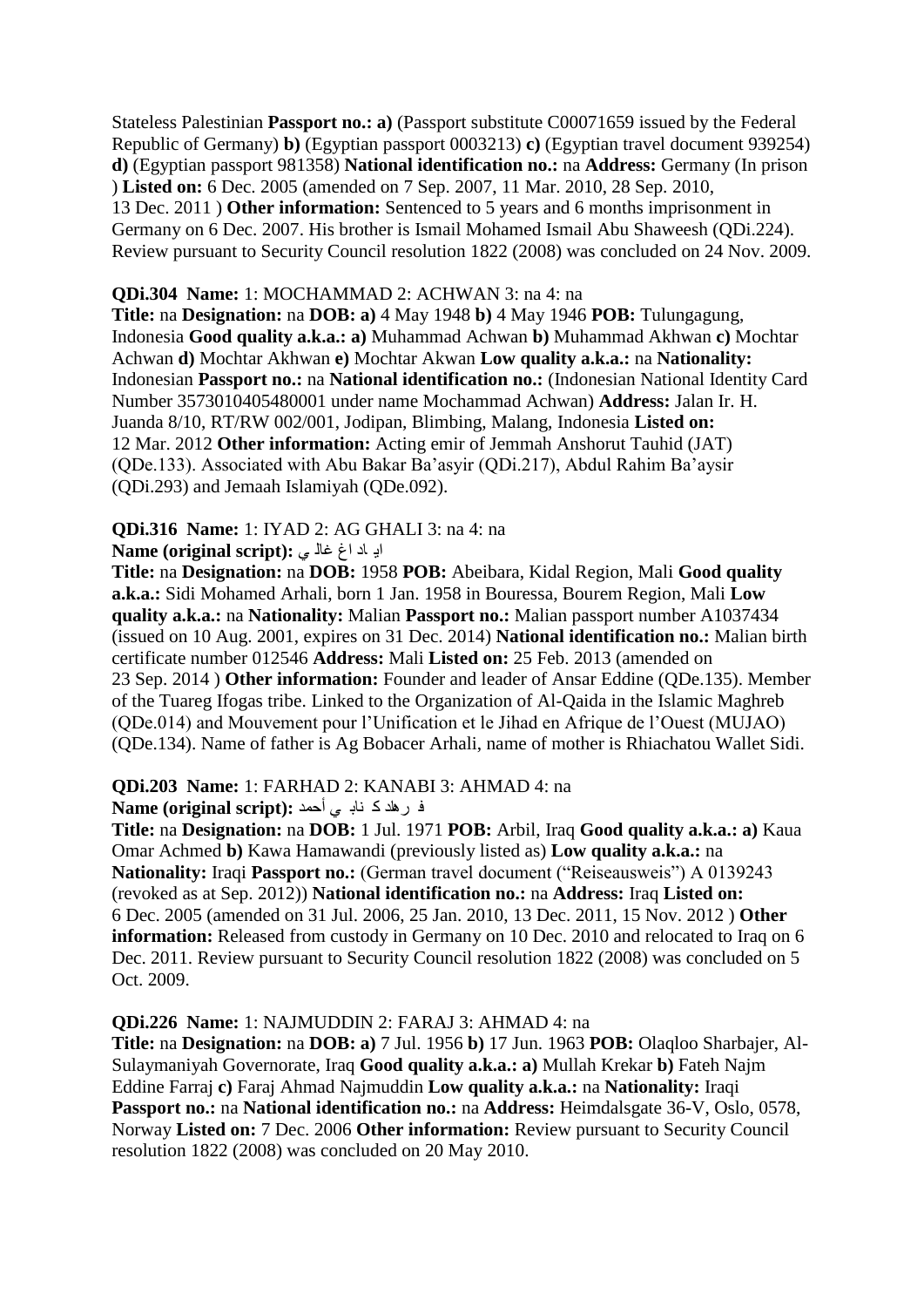**QDi.237 Name:** 1: JABER 2: ABDALLAH 3: JABER 4: AHMAD AL-JALAHMAH جات ش ػ ثذ هللا جات ش أدّذ اٌ جالّ٘ح **:(script original (Name**

**Title:** na **Designation:** na **DOB:** 24 Sep. 1959 **POB:** Al-Khitan area, Kuwait **Good quality a.k.a.: a)** Jaber Al-Jalamah **b)** Abu Muhammad Al-Jalahmah **c)** Jabir Abdallah Jabir Ahmad Jalahmah **d)** Jabir 'Abdallah Jabir Ahmad Al-Jalamah **e)** Jabir Al-Jalhami **Low quality a.k.a.: a)** Abdul-Ghani **b)** Abu Muhammad **Nationality:** Kuwaiti **Passport no.: a)**  101423404 **b)** Kuwaiti number 2541451 (valid until 16 Feb. 2017) **c)** Kuwaiti number 002327881 **National identification no.:** Kuwaiti 259092401188 **Address:** Kuwait, (residence as at March 2009 and at December 2013) **Listed on:** 3 Jan. 2014 **Other information:** Previously listed between 16 Jan. 2008 and 3 Jan. 2014 (amended on 1 Jul. 2008, 23 Jul. 2008, 25 Jan. 2010). Review pursuant to Security Council resolution 1822 (2008) was concluded on 14 Sep. 2009.

# **QDi.193 Name:** 1: ZAKI 2: EZAT 3: ZAKI 4: AHMED

خ صو ٟ ادّذصو ٟ ػض **:(script original (Name**

**Title:** na **Designation:** na **DOB:** 21 Apr. 1960 **POB: a)** Sharqiyah, Egypt **b)** Zaqaziq, Egypt **Good quality a.k.a.: a)** Rif'at Salim **b)** Abu Usama **Low quality a.k.a.:** na **Nationality:**  Egyptian **Passport no.:** na **National identification no.:** na **Address:** (May be on the Pakistani-Afghan border) **Listed on:** 29 Sep. 2005 (amended on 13 Dec. 2011 ) **Other information:** Father's name is Ahmed Ezat Zaki. Member of Egyptian Islamic Jihad (QDe.003). Review pursuant to Security Council resolution 1822 (2008) was concluded on 1 Jun. 2010.

#### **QDi.014 Name:** 1: TARIQ 2: ANWAR 3: EL SAYED 4: AHMED طاري<sub>ة</sub> ق أذ ور اله سايد احمد : Name (original script)

**Title:** na **Designation:** na **DOB:** 15 Mar. 1963 **POB:** Alexandria, Egypt **Good quality a.k.a.: a)** Hamdi Ahmad Farag **b)** Amr Al-Fatih Fathi **c)** Tarek Anwar El Sayed Ahmad **Low quality a.k.a.:** na **Nationality:** Egyptian **Passport no.:** na **National identification no.:** na **Address:** na **Listed on:** 6 Oct. 2001 (amended on 26 Nov. 2004, 18 Jul. 2007, 16 May 2011 ) **Other information:** Reportedly deceased in October 2001. Review pursuant to Security Council resolution 1822 (2008) was concluded on 29 Jul. 2010.

#### **QDi.161 Name:** 1: FARID 2: AIDER 3: na 4: na

فريد عبدل: **Name (original script):** 

**Title:** na **Designation:** na **DOB:** 12 Oct. 1964 **POB:** Algiers, Algeria **Good quality a.k.a.: a)** Achour Ali **b)** Terfi Farid **Low quality a.k.a.:** Abdallah **Nationality:** Algerian **Passport no.:** na **National identification no.:** na **Address:** na **Listed on:** 17 Mar. 2004 (amended on 26 Nov. 2004, 25 Jan. 2010, 16 May 2011 ) **Other information:** Italian Fiscal Code DRAFRD64R12Z301C. Sentenced in Italy in Mar. 2002 to 8 years of imprisonment. Arrest warrant issued by the Italian authorities on 16 Nov. 2007. Considered a fugitive from justice by the Italian authorities as of 14 Dec. 2007. Review pursuant to Security Council resolution 1822 (2008) was concluded on 30 Jul. 2009.

# **QDi.313 Name:** 1: DJAMEL 2: AKKACHA 3: na 4: na

ػ ىا ؽح جّاي **:(script original (Name**

**Title:** na **Designation:** na **DOB:** 9 May 1978 **POB:** Rouiba, Algiers, Algeria **Good quality a.k.a.: a)** Yahia Abou el Hoummam **b)** Yahia Abou el Hammam **Low quality a.k.a.:** na **Nationality:** Algerian **Passport no.:** na **National identification no.:** na **Address:** Mali Listed on: 5 Feb. 2013 Other information: Father's name is Slimane. Mother's name is Akrouf Khadidja. Coordinator of groups associated with The Organisation of Al-Qaida in the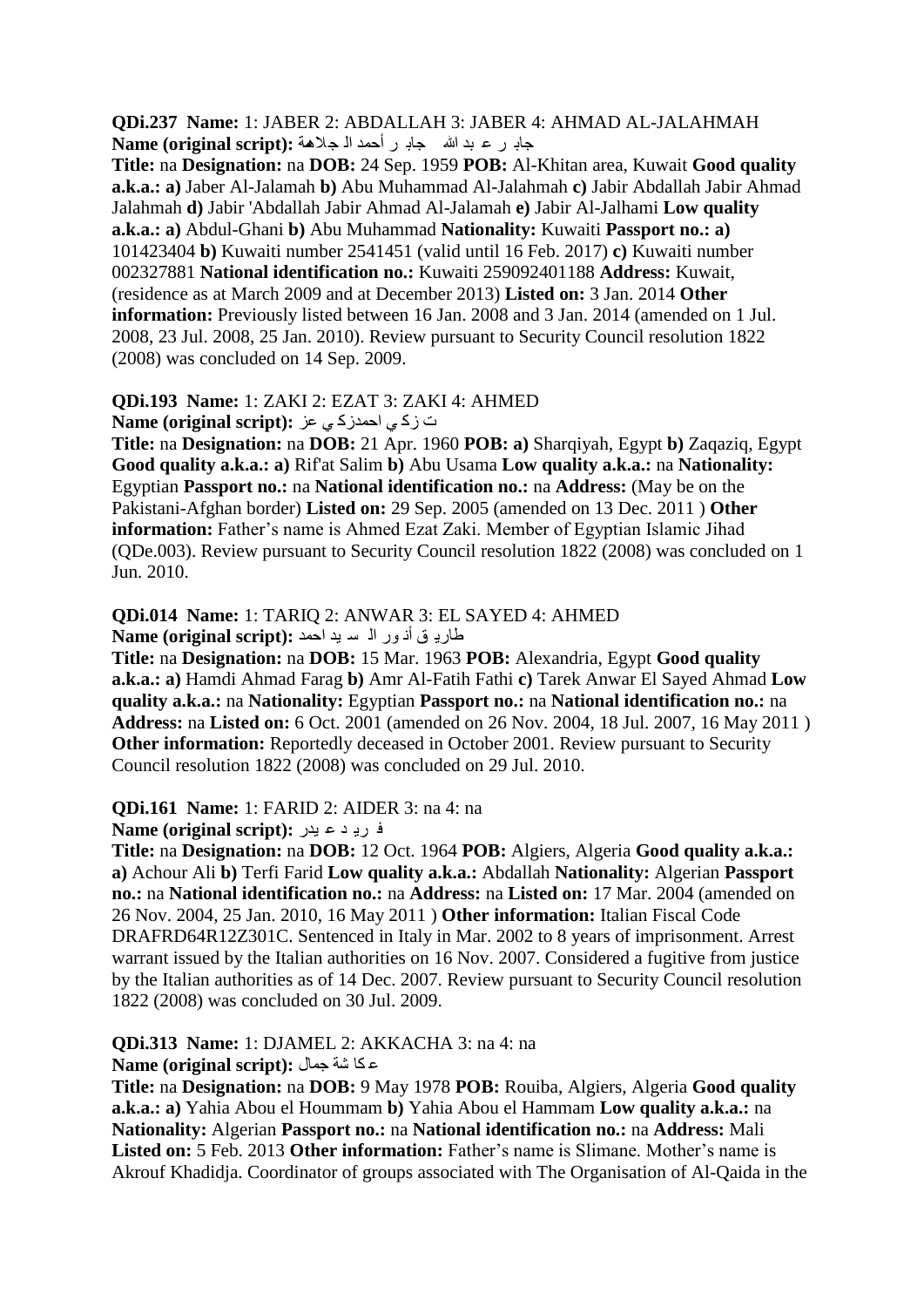Islamic Maghreb (QDe.014) in northern Mali.

# **QDi.091 Name:** 1: MOHAMED 2: AMINE 3: AKLI 4: na

**Mame (original script): محمد أُم بِن اِذّ لي** 

**Title:** na **Designation:** na **DOB:** 30 Mar. 1972 **POB:** Bordj el Kiffane, Algeria **Good quality a.k.a.: a)** Akli Amine Mohamed **b)** Killech Shamir **c)** Kali Sami **Low quality a.k.a.:** Elias **Nationality:** Algerian **Passport no.:** na **National identification no.:** na **Address:** Algeria **Listed on:** 25 Jun. 2003 (amended on 12 Apr. 2006, 17 Oct. 2007, 16 May 2011 ) **Other information:** Father's name is Lounes. Mother's name is Kadidja. Inadmissible to the Schengen area. Deported from Spain to Algeria in Aug. 2009. Review pursuant to Security Council resolution 1822 (2008) was concluded on 15 Jun. 2010.

#### **QDi.325 Name:** 1: ABOU 2: MOHAMED 3: AL ADNANI 4:

**Title:** na **Designation:** na **DOB:** Approximately 1977 **POB:** Binnish, Syrian Arab Republic **Good quality a.k.a.: a)** Yaser Khalaf Nazzal Alrawi **b)** Jaber Taha Falah **c)** Abou Khattab **d)**  Abou Sadeq Alrawi **e)** Tah al Binchi **f)** Abu Mohammed al-Adnani **g)** Taha Sobhi Falaha **h)**  Yasser Khalaf Hussein Nazal al-Rawi **i)** Abu Baker al-Khatab **j)** Abu Sadek al-Rawi **k)** Taha al-Banshi **l)** Abu Mohamed al-Adnani **m)** Abu-Mohammad al-Adnani al-Shami **n)** Hajj Ibrahim **Low quality a.k.a.:** na **Nationality:** Iraqi **Passport no.:** na **National identification no.:** na **Address:** na **Listed on:** 15 Aug. 2014 **Other information:** Official spokesman of Islamic State in Iraq and the Levant (ISIL), listed as Al-Qaida in Iraq (QDe.115), and emir of ISIL in Syria, closely associated with Abu Mohammed al-Jawlani (QDi.317) and Abu Bakr al-Baghdadi, listed as Ibrahim Awwad Ibrahim Ali al-Badri al-Samarrai (QDi.299).

# **QDi.328 Name:** 1: HAJJAJ 2: BIN 3: FAHD 4: AL AJMI

**Title:** na **Designation:** na **DOB:** 10 Aug. 1987 **POB:** Kuwait **Good quality a.k.a.: a)** Hijaj Fahid Hijaj Muhammad Sahib al-Ajmi **b)** Hicac Fehid Hicac Muhammed Sebib al-Acmi **c)**  Hajjaj bin-Fahad al-Ajmi **d)** Sheikh Hajaj al-Ajami **e)** Hajaj al-Ajami **f)** Ajaj Ajami **Low quality a.k.a.:** na **Nationality:** Kuwaiti **Passport no.:** na **National identification no.:** na **Address:** na **Listed on:** 15 Aug. 2014 **Other information:** A Kuwait-based facilitator in charge of the "committee of zakat" and financier for Al-Nusrah Front for the People of the Levant (QDe.137).

**QDi.324 Name:** 1: ABDUL MOHSEN 2: ABDALLAH 3: IBRAHIM 4: AL CHAREKH **Title:** na **Designation:** na **DOB:** 13 Jul. 1985 **POB:** Saqra, Saudi Arabia **Good quality a.k.a.: a)** Abdul Mohsen Abdullah Ibrahim Al-Sharikh **b)** Sanafi al Nasr **Low quality a.k.a.:**  na **Nationality:** Saudi Arabian **Passport no.:** na **National identification no.:** na **Address:** na Listed on: 15 Aug. 2014 Other information: A long time facilitator and financier for Al-Qaida (QDe.004), appointed as a regional leader of Jabhat al-Nusrah, listed as Al-Nusrah Front for the People of the Levant (QDe.137).

#### **QDi.327 Name:** 1: ABDELRAHMAN 2: MOUHAMAD ZAFIR 3: AL DABIDI 4: AL JAHANI

**Title:** na **Designation:** na **DOB: a)** 4 Dec. 1971 **b)** 1977 **POB:** Kharj, Saudi Arabia **Good quality a.k.a.: a)** Abd Al-Rahman Muhammad Zafir Al-Dubaysi Al-Juhni **b)** Abd Al-Rahman Muhammad Zafir al-Dubaysi al-Jahni **c)** Abd Al-Rahman Muhammad Zafir al-Dubaysi al-Jahani **d)** Abd Al-Rahman Muhammad Zafir al-Dubaysi al-Juhani **e)** Abdulrhman Mohammed D. Aljahani **f)** Abu al-Wafa" **g)** Abu Anas **h)** Abd al-Rahman Muhammad Zafir al-Dabisi al-Jahani **i)** Abu Wafa al-Saudi **j)** Abu al-Wafa **k)** Abd al-Rahman Muhammad Thafir al-Jahni **l)** Abd al-Rahman Muhammad al-Juhani **m)** ) Abdelrahman Mouhamad Zafir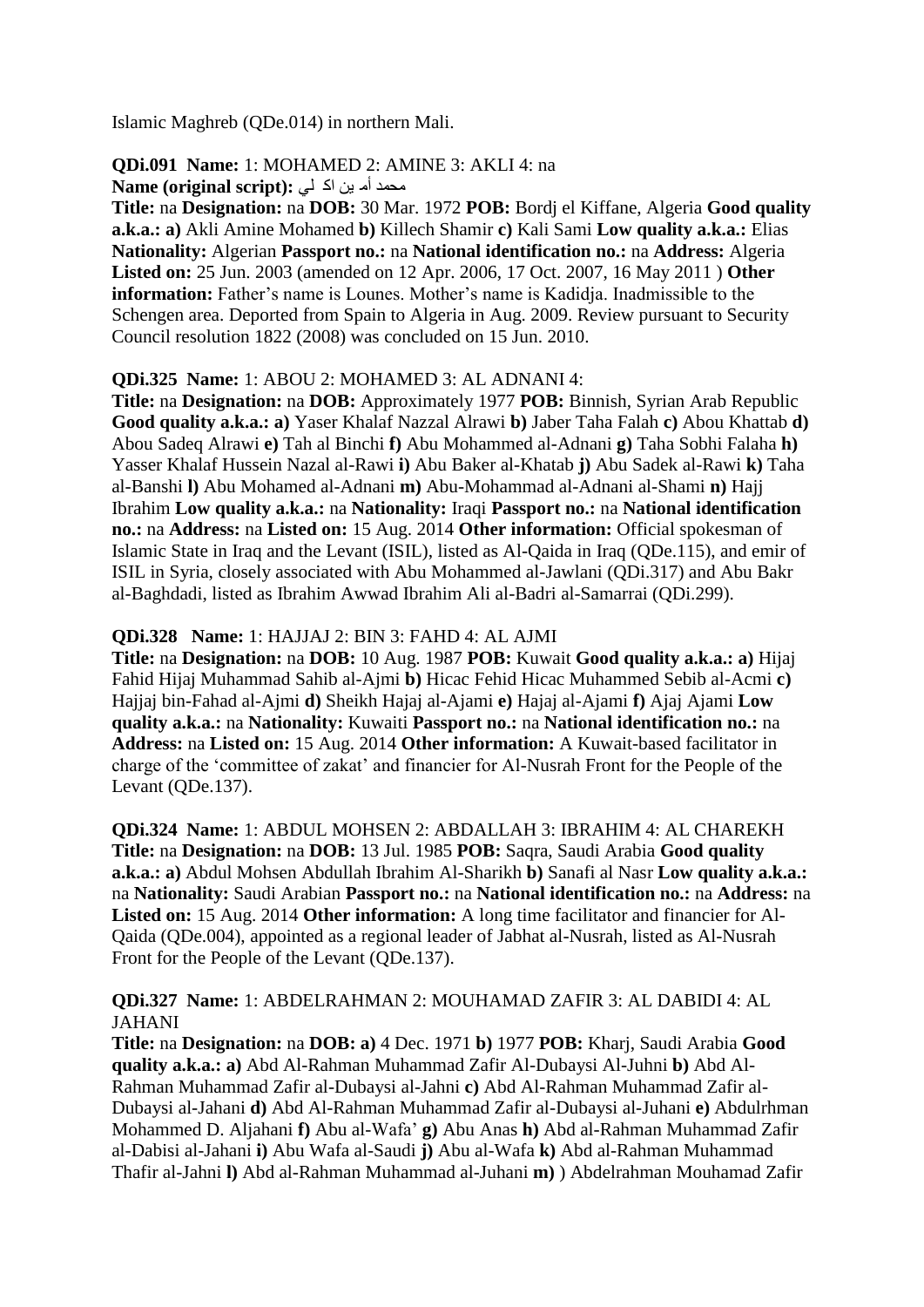al Dabissi Juhan **n)** Abdelrahman Mouhamad Zafir al Dabissi Juhani **Low quality a.k.a.:**  Abou Wafa al Saoudi **Nationality:** Saudi Arabian **Passport no.:** F508591 **National identification no.:** Saudi Arabian national identification number 1027508157 **Address:** na **Listed on:** 15 Aug. 2014 **Other information:** A member and regional commander of Jabhat al-Nusrah, listed as Al-Nusrah Front for the People of the Levant (QDe.137)and a facilitator of foreign recruits for that group.

**QDi.338 Name:** 1: SHAFI 2: SULTAN 3: MOHAMMED 4: AL-AJMI **Title:** Doctor **Designation:** na **DOB:** 1 Jan. 1973 **POB:** Warah, Kuwait **Good quality a.k.a.: a)** Shafi al-Ajmi **b)** Sheikh Shafi al-Ajmi **Low quality a.k.a.:** Shaykh Abu-Sultan **Nationality:** Kuwaiti **Passport no.:** 0216155930 **National identification no.:** na **Address:**  Area 3, Street 327, Building 41, Al-Uqaylah, Kuwait **Listed on:** 23 Sep. 2014 **Other information:** Fundraiser for Al-Nusrah Front for the People of the Levant (QDe.137).

**QDi.344. Name:** 1: IBRAHIM 2: 'ISA HAJJI 3: MUHAMMAD 4: AL-BAKR **Title:** na **Designation:** na **DOB:** 12 Jul. 1977 **POB:** Qatar **Good quality a.k.a.: a)** Ibrahim 'Issa Haji Muhammad al-Bakar **b)** Ibrahim 'Isa Haji al-Bakr **c)** Ibrahim Issa Hijji Mohd Albaker **d)** Ibrahim Issa Hijji Muhammad al-Baker **e)** Ibrahim 'Issa al-Bakar **f)** Ibrahim al-Bakr **Low quality a.k.a.:** Abu-Khalil **Nationality:** Qatari **Passport no.:** 01016646, issued in Qatar **National identification no.:** na **Address:** na **Listed on:** 23 Jan. 2015 **Other information:** Facilitator who provides financial support for and financial services to and in support of Al-Qaida (QDe.004).

**QDi.332 Name:** 1: IBRAHIM 2: SULEIMAN 3: HAMAD 4: AL-HABLAIN **Title:** na **Designation:** na **DOB:** 17 Dec. 1984 **POB:** Buraidah, Saudi Arabia **Good quality a.k.a.:** Barahim Suliman H. al Hblian **Low quality a.k.a.: a)** Abu Jabal **b)** Abu-Jabal **Nationality:** Saudi Arabian **Passport no.:** Saudi Arabian passport number F800691 **National identification no.:** na **Address:** na **Listed on:** 23 Sep. 2014 **Other information:** Explosives expert and operative for the Abdallah Azzam Brigades (AAB) (QDe.144). Wanted by the Saudi Arabian Government for terrorism. Physical description: eye colour: dark; hair colour: dark; complexion: olive. Speaks Arabic. Photo available for inclusion in the INTERPOL-UN Security Council Special Notice.

**QDi.337 Name:** 1: MAYSAR ALI 2: MUSA 3: ABDALLAH 4: AL-JUBURI **Title:** na **Designation:** na **DOB:** 1 Jun. 1976 **POB: a)** Harara, Ninawa Province, Iraq **b)** Al-Shura, Mosul, Iraq **Good quality a.k.a.: a)** Muyassir al-Jiburi **b)** Muyassir Harara **c)**  Muyassir al-Shammari **d)** Muhammad Khalid Hassan **Low quality a.k.a.: a)** Al-Shammari **b)** Mus'ab al-Qahtani **c)** Abu Maria al-Qatani **Nationality:** na **Passport no.:** na **National identification no.:** na **Address:** na **Listed on:** 23 Sep. 2014 **Other information:** Sharia amir of Al-Nusrah Front for the People of the Levant (QDe.137) as of early 2014.

**QDi.330 Name:** 1: AZZAM 2: ABDULLAH 3: ZUREIK 4: AL-MAULID AL-SUBHI **Title:** na **Designation:** na **DOB:** 12 Apr. 1976 **POB:** Al Baraka, Saudi Arabia **Good quality a.k.a.: a)** Mansur al-Harbi **b)** Azzam al-Subhi **c)** Azam Abdallah Razeeq al Mouled Alsbhua **d)** Abu Muslem al-Maky **e)** Abu Suliman al-Harbi **f)** Abu Abdalla al-Harbi **g)** Abu Abdalla al-Harbi **Low quality a.k.a.:** na **Nationality:** Saudi Arabian **Passport no.:** na **National identification no.:** na **Address:** na **Listed on:** 23 Sep. 2014 **Other information:** Has ties to numerous senior Al-Qaida (QDe.004) leaders. Wanted by the Saudi Arabian Government for terrorism. Father's name is Abdullah Razeeq al Mouled al Sbhua. Physical description: eye colour: dark; hair colour: dark; complexion: dark. Speaks Arabic. Photo available for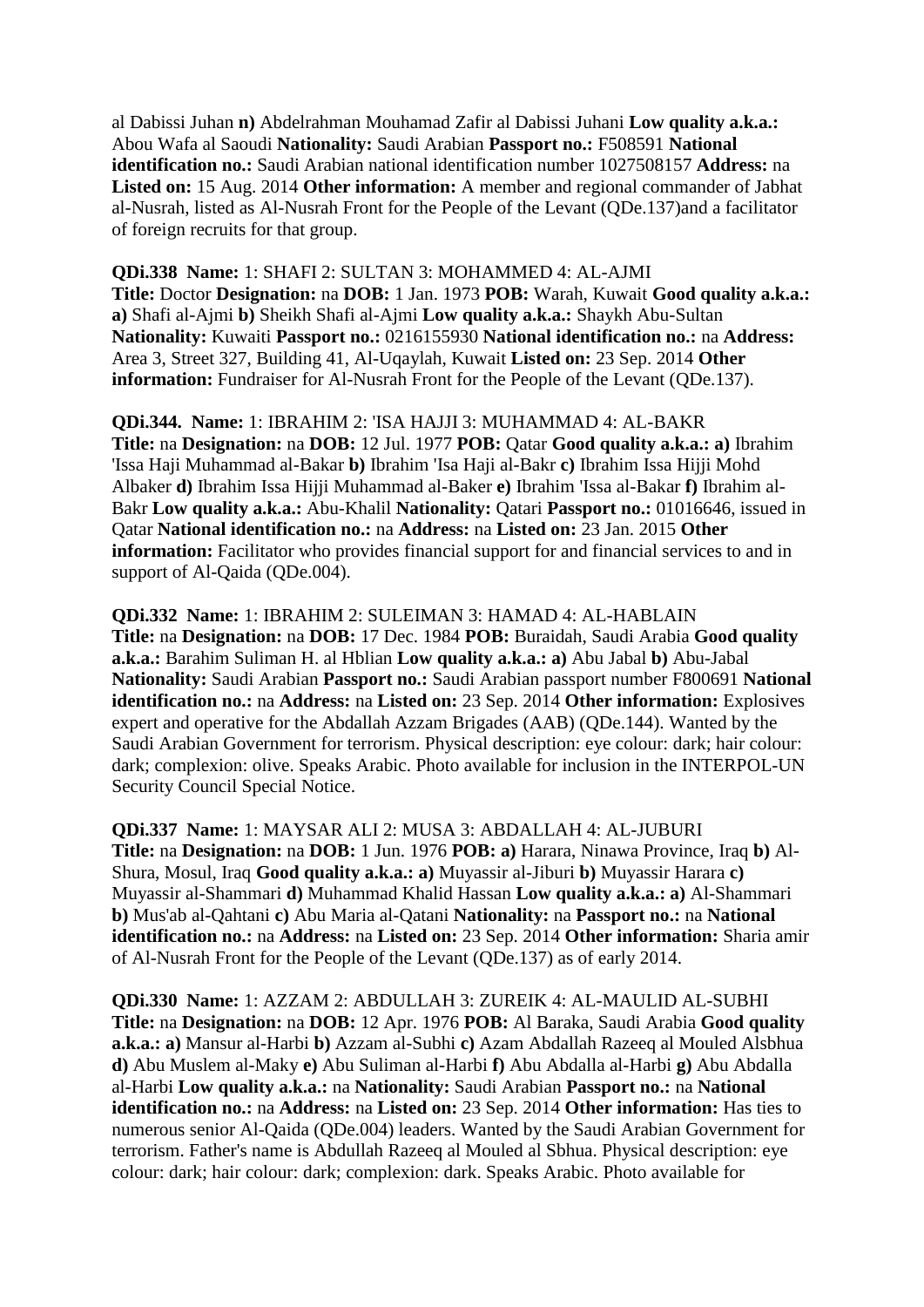inclusion in the INTERPOL-UN Security Council Special Notice.

**QDi.334 Name:** 1: "ABD AL-RAHMAN 2: BIN "UMAYR 3: AL-NU"AYMI 4: **Title:** na **Designation:** na **DOB: POB:** na **Good quality a.k.a.: a)** Abd al-Rahman bin 'Amir al-Na'imi **b)** 'Abd al-Rahman al-Nu'aimi **c)** 'Abd al-Rahman bin 'Amir al-Nu'imi **d)** 'Abd al-Rahman bin 'Amir al-Nu'aymi **e)** 'Abdallah Muhammad al-Nu'aymi **f)** 'Abd al-Rahman al-Nua'ymi **g)** A. Rahman al-Naimi **h)** Abdelrahman Imer al Jaber al Naimeh **i)** A. Rahman Omair J Alnaimi **j)** Abdulrahman Omair al Neaimi **Low quality a.k.a.:** na **Nationality:** na **Passport no.:** 00868774, issued in Qatar (expired on 27 Apr. 2014) **National identification no.:** na **Address:** na **Listed on:** 23 Sep. 2014 **Other information:** Financier and facilitator for Al-Qaida (QDe.004) and Al-Qaida in Iraq (QDe.115).

**QDi.339 Name:** 1: "ABD AL-RAHMAN 2: MUHAMMAD 3: MUSTAFA 4: AL-QADULI **Title:** na **Designation:** na **DOB: a) b) POB:** Mosul, Ninawa Province, Iraq **Good quality a.k.a.: a)** "Abd al-Rahman Muhammad Mustafa Shaykhlari **b)** Umar Muhammad Khalil Mustafa **c)** Abdul Rahman Muhammad al-Bayati **d)** Tahir Muhammad Khalil Mustafa al-Bayati **e)** Aliazra Ra"ad Ahmad **Low quality a.k.a.: a)** Abu-Shuayb **b)** Hajji Iman **c)** Abu Iman **d)** Abu Ala **e)** Abu Hasan **f)** Abu Muhammad **g)** Abu Zayna **Nationality:** na **Passport no.:** na **National identification no.:** na **Address:** na **Listed on:** 23 Sep. 2014 **Other information:** Senior Islamic State in Iraq and the Levant (ISIL), listed as Al-Qaida in Iraq (AQI) (QDe.115), official. Previously served as a representative of AQI to Al-Qaida (QDe.004) senior leadership in Pakistan.

**QDi.329 Name:** 1: AHMED 2: ABDULLAH 3: SALEH AL-KHAZMARI 4: AL-ZAHRANI

**Title:** na **Designation:** na **DOB:** 15 Sep. 1978 **POB:** Dammam, Saudi Arabia **Good quality a.k.a.: a)** Abu Maryam al-Zahrani **b)** Abu Maryam al-Saudi **c)** Ahmed Abdullah S al-Zahrani **d)** Ahmad Abdullah Salih al-Zahrani **e)** Abu Maryam al-Azadi **f)** Ahmed bin Abdullah Saleh bin al-Zahrani **g)** Ahmed Abdullah Saleh al-Zahrani al-Khozmri **Low quality a.k.a.:** na **Nationality:** Saudi Arabian **Passport no.:** Saudi Arabia number E126785, issued on 27 May 2002 (expired on 3 Apr. 2007) **National identification no.:** na **Address:** Located in Syria **Listed on:** 23 Sep. 2014 **Other information:** Senior member of Al-Qaida (QDe.004). Wanted by the Saudi Arabian Government for terrorism. Father's name is Abdullah Saleh al Zahrani. Physical description: eye colour: dark; hair colour: dark; complexion: olive. Speaks Arabic. Photo available for inclusion in the INTERPOL-UN Security Council Special Notice.

#### **QDi.326 Name:** 1: HAMID 2: HAMAD 3: HAMID 4: AL-"ALI

**Title:** na **Designation:** na **DOB:** 17 Nov. 1960 **POB: a)** Kuwait **b)** Qatar **Good quality a.k.a.:** na **Low quality a.k.a.:** na **Nationality:** Kuwaiti **Passport no.: a)** Kuwaiti passport number 001714467 **b)** Kuwaiti passport number 101505554 **National identification no.:** na **Address: Listed on:** 15 Aug. 2014 **Other information:** A Kuwait-based financier, recruiter and facilitator for Islamic State in Iraq and the Levant, listed as Al-Qaida in Iraq (QDe.115), and Jabhat al-Nusrah, listed as Al-Nusrah Front for the People of the Levant (QDe.137). Associated with Ibrahim Awwad Ibrahim Ali al-Badri al-Samarrai (QDi.299) and Abu Mohammed al-Jawlani (QDi.317).

**QDi.335 Name:** 1: "ABD AL-RAHMAN 2: KHALAF 3: "UBAYD JUDAY" 4: AL-"ANIZI **Title:** na **Designation:** na **DOB:** Approximately 1973 **POB:** na **Good quality a.k.a.: a)**  "Abd al-Rahman Khalaf al-Anizi **b)** "Abd al-Rahman Khalaf al-"Anzi **Low quality a.k.a.: a)**  Abu Usamah al-Rahman **b)** Abu Shaima" Kuwaiti **c)** Abu Usamah al-Kuwaiti **d)** Abu Usama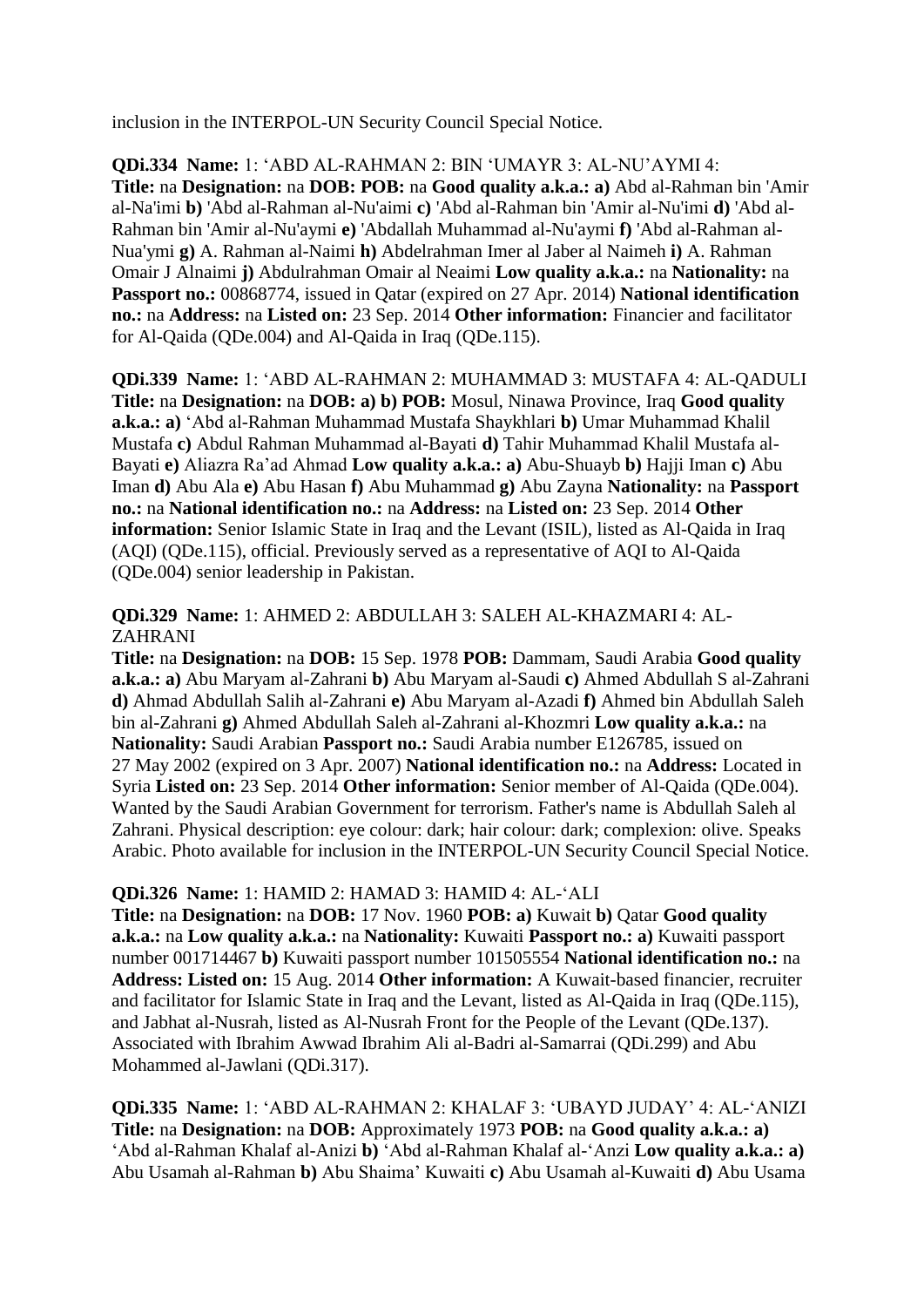**e)** Yusuf **Nationality:** Kuwaiti **Passport no.:** na **National identification no.:** na **Address:**  Syrian Arab Republic (located in since 2013) **Listed on:** 23 Sep. 2014 **Other information:**  Provides support to Al-Qaida (QDe.004) and Islamic State in Iraq and the Levant, listed as Al-Qaida in Iraq (AQI) (QDe.115), in Syria and Iraq.

#### **QDi.236 Name:** 1: HAMID 2: ABDALLAH 3: AHMAD 4: AL-ALI داِذ ػ ثذ هللا أدّذ اٌ ؼ ٍٟ **:(script original (Name**

**Title:** na **Designation:** na **DOB:** 20 Jan. 1960 **POB:** Kuwait **Good quality a.k.a.: a)** Dr. Hamed Abdullah Al-Ali **b)** Hamed Al-'Ali **c)** Hamed bin 'Abdallah Al-'Ali **d)** Hamid 'Abdallah Al-'Ali **e)** Hamid 'Abdallah Ahmad Al-'Ali **f)** Hamid bin Abdallah Ahmed Al-Ali **g)** Hamid Abdallah Ahmed Al-Ali **Low quality a.k.a.:** Abu Salim **Nationality:** Kuwaiti Passport no.: Kuwaiti passport number 1739010, issued on 26 May 2003, issued in Kuwait (and expired on 25 May 2008) **National identification no.:** na **Address:** Kuwait (residence as at Mar. 2009) **Listed on:** 16 Jan. 2008 (amended on 1 Jul. 2008, 23 Jul. 2008, 25 Jan. 2010 ) **Other information:** Review pursuant to Security Council resolution 1822 (2008) was concluded on 14 Sep. 2009.

**QDi.092 Name:** 1: MEHREZ 2: BEN MAHMOUD 3: BEN SASSI 4: AL-AMDOUNI محرزب ن محمود بـ ن ساسى الـ معدود بى : Name (original script)

**Title:** na **Designation:** na **DOB:** 18 Dec. 1969 **POB:** Asima-Tunis, Tunisia **Good quality a.k.a.: a)** Fabio Fusco, born 25 May 1968 in Naples, Italy **b)** Fabio Fusco, born 18 Dec. 1968 in Tunisia **c)** Fabio Fusco, born 25 May 1968 in Algeria **d)** Mohamed Hassan **e)** Meherez Hamdouni **f)** Amdouni Mehrez ben Tah, born 14 Jul. 1969 in Tunisia **g)** Meherez ben Ahdoud ben Amdouni **h)** Abu Thale **Low quality a.k.a.:** na **Nationality:** Tunisian **Passport no.:** Tunisian number G737411, issued on 24 Oct. 1990 (expired on 20 Sep. 1997) **National identification no.:** na **Address:** Italy **Listed on:** 25 Jun. 2003 (amended on 26 Nov. 2004, 20 Dec. 2005, 17 Oct. 2007, 16 Sep. 2008, 24 Mar. 2009, 12 Jul. 2010, 16 May 2011 ) **Other information:** Father's name is Mahmoud ben Sasi. Mother's name is Maryam bint al-Tijani. Inadmissible to the Schengen area. Review pursuant to Security Council resolution 1822 (2008) was concluded on 22 Apr. 2010.

#### **QDi.060 Name:** 1: MOHAMED 2: BEN BELGACEM 3: BEN ABDALLAH 4: AL-AOUADI

محمد بِن ب لَّـ قا سم بِـ ن ع بد الله الـ عوادي **: Name (original script)** 

**Title:** na **Designation:** na **DOB:** 11 Dec. 1974 **POB:** Tunis, Tunisia **Good quality a.k.a.: a)**  Mohamed Ben Belkacem Aouadi **b)** Fathi Hannachi **Low quality a.k.a.:** na **Nationality:**  Tunisian **Passport no.:** (Tunisian passport number L 191609 issued on 28 Feb. 1996, expired on 27 Feb. 2001) **National identification no.: a)** (04643632 issued on 18 Jun. 1999) **b)**  (Italian Fiscal Code: DAOMMD74T11Z352Z) **Address:** 50th Street, Number 23, Zehrouni, Tunis, Tunisia **Listed on:** 24 Apr. 2002 (amended on 10 Apr. 2003, 26 Nov. 2004, 9 Sep. 2005, 20 Dec. 2005, 31 Jul. 2006, 7 Jun. 2007, 23 Dec. 2010, 24 Nov. 2014 ) **Other information:** Head of security wing of Ansar al-Shari'a in Tunisia U0T 0TU(AAS-T) (QDe.143). Mother's name is Ourida Bint Mohamed. Deported from Italy to Tunisia on 1 Dec. 2004. Arrested in Tunisia in Aug. 2013. Review pursuant to Security Council resolution 1822 (2008) was concluded on 22 Apr. 2010.

**QDi.291 Name:** 1: IBRAHIM 2: HASSAN 3: TALI 4: AL-ASIRI إبر اه يم حسن طال م اله عسري : Name (original script) **Title:** na **Designation:** na **DOB: a)** 19 Apr. 1982 **b)** 18 Apr. 1982 **c)** (24/06/1402 (Hijri Calendar)) **POB:** Riyadh, Saudi Arabia **Good quality a.k.a.: a)** Ibrahim Hassan Tali Asiri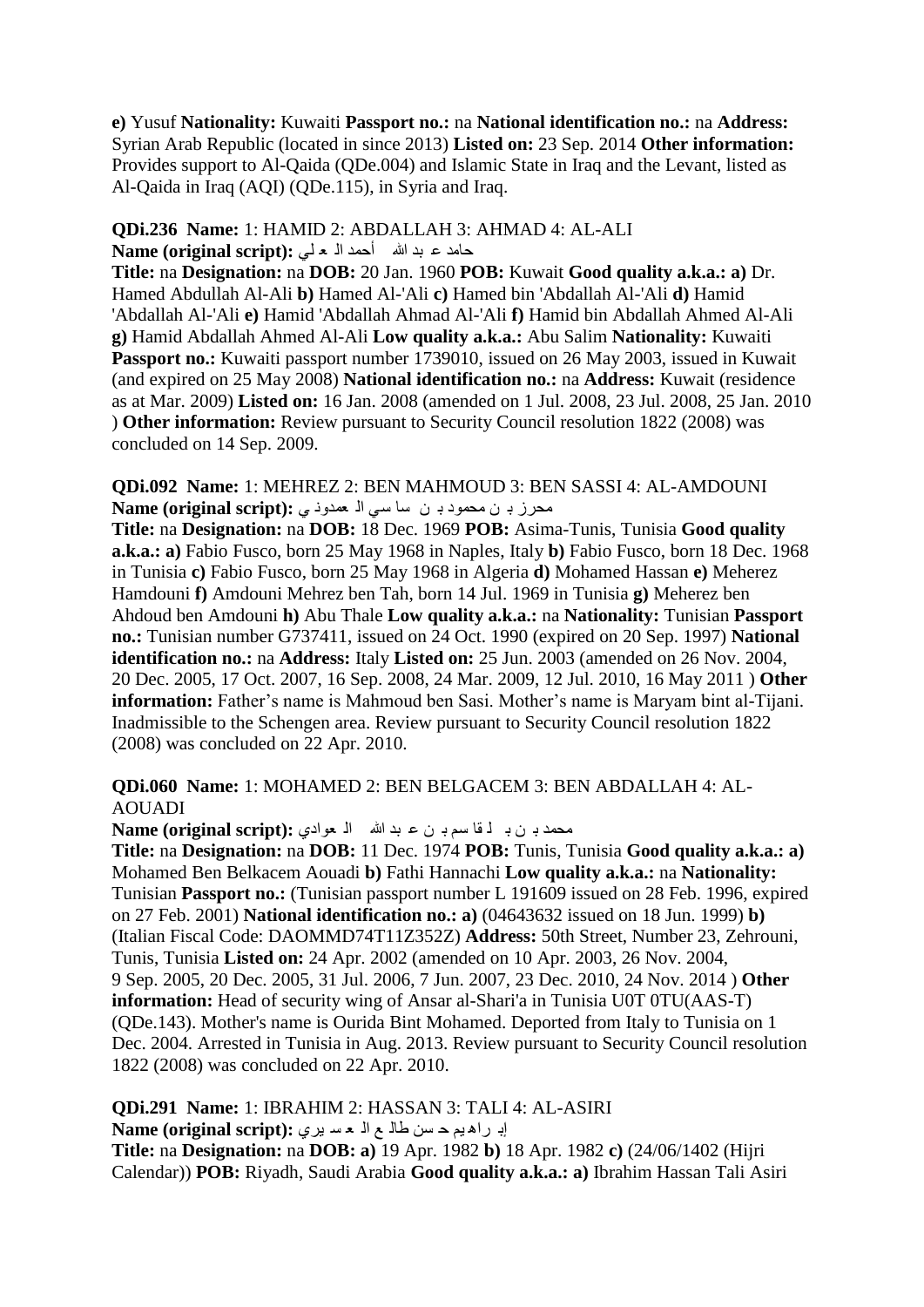(اسبإَٖٞ طحْ عياط طعٞسٞ (**b)** Ibrahim Hasan Talea Aseeri **c)** Ibrahim Hassan al-Asiri **d)**  Ibrahim Hasan Tali Asiri **e)** Ibrahim Hassan Tali Assiri **f)** Ibrahim Hasan Tali'A 'Asiri **g)**  Ibrahim Hasan Tali al-'Asiri **h)** Ibrahim al-'Asiri **i)** Ibrahim Hassan Al Asiri **Low quality a.k.a.: a)** Abu Saleh **b)** Abosslah **c)** Abu-Salaah **Nationality:** Saudi Arabian **Passport no.:**  Saudi Arabian number F654645, issued on 30 Apr. 2005 (expired on 7 Mar. 2010. Issue date in Hijri Calendar 24/06/1426. Expiry date in Hijri Calendar 21/03/1431.) **National identification no.:** (Saudi Arabian civil identification number 1028745097) **Address:** Yemen **Listed on:** 24 Mar. 2011 (amended on 15 Apr. 2014 ) **Other information:** Operative and principal bomb maker of Al-Qaida in the Arabian Peninsula (AQAP) (QDe.129). Believed to be hiding in Yemen as at Mar. 2011. Wanted by Saudi Arabia. Also associated with Nasir 'abd-al-Karim 'Abdullah Al-Wahishi (QDi.274), Said Ali al-Shihri (QDi.275), Qasim Yahya Mahdi al-Rimi (QDi.282), and Anwar Nasser Abdulla Al-Aulaqi (QDi.283).

#### **QDi.283 Name:** 1: ANWAR 2: NASSER 3: ABDULLA 4: AL-AULAQI اذور ذا صر ع بدالله ال مول في :(Name (original script

**Title:** na **Designation:** na **DOB: a)** 21 Apr. 1971 **b)** 22 Apr. 1971 **POB:** Las Cruces, New Mexico, United States of America **Good quality a.k.a.: a)** Anwar al-Aulaqi **b)** Anwar al-Awlaki **c)** Anwar al-Awlaqi **d)** Anwar Nasser Aulaqi **e)** Anwar Nasser Abdullah Aulaqi **f)**  Anwar Nasser Abdulla Aulaqi **Low quality a.k.a.:** na **Nationality: a)** United States of America **b)** Yemeni **Passport no.:** na **National identification no.:** na **Address:** na **Listed on:** 20 Jul. 2010 (amended on 30 Nov. 2011 ) **Other information:** Confirmed to have died on 30 Sep. 2011 in Yemen.

#### **QDi.093 Name:** 1: CHIHEB 2: BEN MOHAMED 3: BEN MOKHTAR 4: AL-AYARI تشهاب بـ ن محمد بـ ن محّد تار الـ م بارى : Name (original script)

**Title:** na **Designation:** na **DOB:** 19 Dec. 1965 **POB:** Tunis, Tunisia **Good quality a.k.a.: a)**  Hichem Abu Hchem **b)** Ayari Chihbe **c)** Ayari Chied **d)** Adam Hussainy, born 19 Dec. 1965 in Greece **Low quality a.k.a.: a)** Hichem **b)** Abu Hichem **c)** Moktar **Nationality:** Tunisian Passport no.: (Tunisian passport number L246084, issued on 10 June 1996, expired on 9 June 2001) **National identification no.:** na **Address:** Bardo, Tunis, Tunisia **Listed on:**  25 Jun. 2003 (amended on 20 Dec. 2005, 17 Oct. 2007, 10 Aug. 2009, 16 May 2011 ) **Other information:** Extradited from Italy to Tunisia on 13 Apr. 2006. Mother's name is Fatima al-Tumi. Inadmissible to the Schengen area. Review pursuant to Security Council resolution 1822 (2008) was concluded on 22 Apr. 2010.

#### **QDi.138 Name:** 1: SAID 2: BEN ABDELHAKIM 3: BEN OMAR 4: AL-CHERIF ع ؼ ١ذ ت ٓ ػ ثذ اٌ ذ ى ُ١ ت ٓ ػّش اٌ ؾش٠ ف **:(script original (Name**

**Title:** na **Designation:** na **DOB:** 25 Jan. 1970 **POB:** Manzil Tmim, Tunisia **Good quality a.k.a.: a)** Cherif Said, born 25 Jan. 1970 in Tunisia **b)** Binhamoda Hokri, born 25 Jan. 1970 in Sosa, Tunisia **c)** Hcrif Ataf, born 25 Jan. 1971 in Solisse, Tunisia **d)** Bin Homoda Chokri, born 25 Jan. 1970 in Tunis, Tunisia **e)** Atef Cherif, born 12 Dec. 1973 in Algeria **f)** Sherif Ataf, born 12 Dec. 1973 in Aras, Algeria **g)** Ataf Cherif Said, born 12 Dec. 1973 in Tunis, Tunisia **h)** Cherif Said, born 25 Jan. 1970 in Tunis, Tunisia **i)** Cherif Said, born 12 Dec. 1973 in Algeria **Low quality a.k.a.: a)** Djallal **b)** Youcef **c)** Abou Salman **d)** Said Tmimi **Nationality:** Tunisian **Passport no.:** Tunisian number M307968, issued on 8 Sep. 2001 (expired on 7 Sep. 2006) **National identification no.:** na **Address:** Corso Lodi 59, Milan, Italy **Listed on:** 12 Nov. 2003 (amended on 20 Dec. 2005, 21 Dec. 2007, 30 Jan. 2009, 16 May 2011 ) **Other information:** Mother's name is Radhiyah Makki. Sentenced to eight years and ten months of imprisonment for membership of a terrorist association by the Appeal Court of Milan, Italy, on 7 Feb. 2008. Sentence confirmed by the Italian Supreme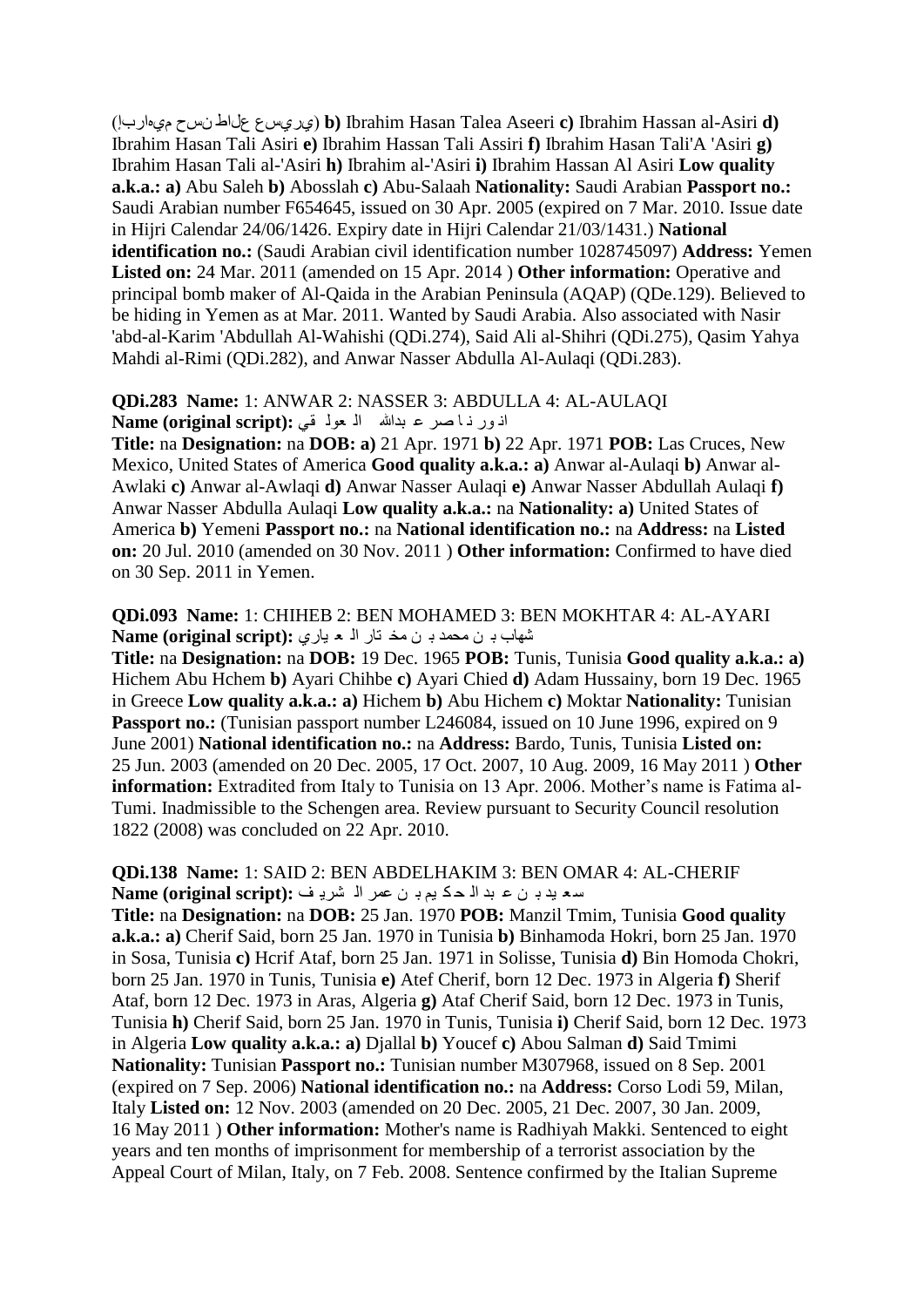Court on 15 Jan. 2009, which became definitive as of Feb. 2008. Subject to expulsion from Italy to Tunisia after serving the sentence. Review pursuant to Security Council resolution 1822 (2008) was concluded on 6 May 2010.

#### **QDi.231 Name:** 1: SALEM 2: NOR ELDIN 3: AMOHAMED 4: AL-DABSKI عاله م ذور الذي ن امحمد الذب باسكي: Name (original script)

**Title:** na **Designation:** na **DOB:** 1963 **POB:** Tripoli, Libyan Arab Jamahiriya **Good quality a.k.a.: a)** Abu Al-Ward **b)** Abdullah Ragab **Low quality a.k.a.: a)** Abu Naim **b)** Abdallah al-Masri **Nationality:** Libyan **Passport no.: a)** Libyan passport number 1990/345751 **b)** Libyan passport number 345751 **National identification no.:** Libyan national identification number 220334 **Address:** Bab Ben Ghasheer, Tripoli, Libyan Arab Jamahiriya **Listed on:**  8 Jun. 2007 (amended on 13 Dec. 2011 ) **Other information:** Mother's name is Kalthoum Abdul Salam al-Shaftari. Senior member of Libyan Islamic Fighting Group (QDe.011) and member of Al-Qaida (QDe.004). Review pursuant to Security Council resolution 1822 (2008) was concluded on 24 Nov. 2009.

#### **QDi.132 Name:** 1: ASCHRAF 2: AL-DAGMA 3: na 4: na ا شرف ا<sup>ل</sup> دغمة :(Name (original script

**Title:** na **Designation:** na **DOB:** 28 Apr. 1969 **POB:** Abasan, Gaza Strip, Palestinian Territories **Good quality a.k.a.:** Aschraf Al-Dagma, born 28 Apr. 1969 in Kannyouiz, Palestinian Territories **Low quality a.k.a.:** na **Nationality:** Unresolved/Palestinian origin **Passport no.:** Refugee travel document, issued on 30 Apr. 2000, issued in Landratsamt Altenburger Land (Altenburg County Administration Office), Germany **National identification no.:** na **Address:** Germany **Listed on:** 23 Sep. 2003 (amended on 23 Dec. 2008, 11 Mar. 2010, 10 Jun. 2011 ) **Other information:** Associated with Ismail Abdallah Sbaitan Shalabi (QDi.128), Djamel Moustfa (QDi.129) and Mohamed Ghassan Ali Abu Dhess (QDi.130). Review pursuant to Security Council resolution 1822 (2008) was concluded on 19 Jan. 2010.

#### **QDi.278 Name:** 1: MUTHANNA 2: HARITH 3: AL-DARI 4: na ِ م ڈنی حارث ا<sup>ل</sup> ضاری :(Name (original script

**Title:** Doctor **Designation:** na **DOB:** 16 Jun. 1969 **POB:** Iraq **Good quality a.k.a.: a)** Dr. Muthanna Al Dari **b)** Muthana Harith Al Dari **c)** Muthanna Harith Sulayman Al-Dari **d)**  Muthanna Harith Sulayman Al-Dhari **e)** Muthanna Hareth Al-Dhari **f)** Muthana Haris Al-Dhari **g)** Doctor Muthanna Harith Sulayman Al Dari Al-Zawba' **h)** Muthanna Harith Sulayman Al-Dari Al-Zobai **i)** Muthanna Harith Sulayman Al-Dari al-Zawba'i **j)** Muthanna Hareth al-Dari **k)** Muthana Haris al-Dari **l)** Doctor Muthanna al-Dari **m)** Dr. Muthanna Harith al-Dari al-Zowbai **Low quality a.k.a.:** na **Nationality:** Iraqi **Passport no.:** na **National identification no.:** na **Address: a)** Amman, Jordan **b)** (Khan Dari, Iraq (previous)) **c)** (Asas Village, Abu Ghurayb, Iraq (previous)) **d)** (Egypt (previous)) **Listed on:** 25 Mar. 2010 **Other information:** Provided operational guidance financial support and other services to or in support of Al-Qaida in Iraq (QDe.115).

**QDi.149 Name:** 1: NOUREDDINE 2: BEN ALI 3: BEN BELKASSEM 4: AL-DRISSI ذور الاديون بن على بن با قاسم الادريسي: Name (original script):

**Title:** na **Designation:** na **DOB:** 30 Apr. 1964 **POB:** Tunis, Tunisia **Good quality a.k.a.:**  Drissi Noureddine **Low quality a.k.a.: a)** Abou Ali **b)** Faycal **Nationality:** Tunisian Passport no.: Tunisian number L851940, issued on 9 Sep. 1998 (expired on 8 Sep. 2003) **National identification no.:** na **Address:** Via Plebiscito 3, Cermona, Italy **Listed on:**  12 Nov. 2003 (amended on 20 Dec. 2005, 31 Jul. 2006, 21 Dec. 2007, 16 May 2011 ) **Other**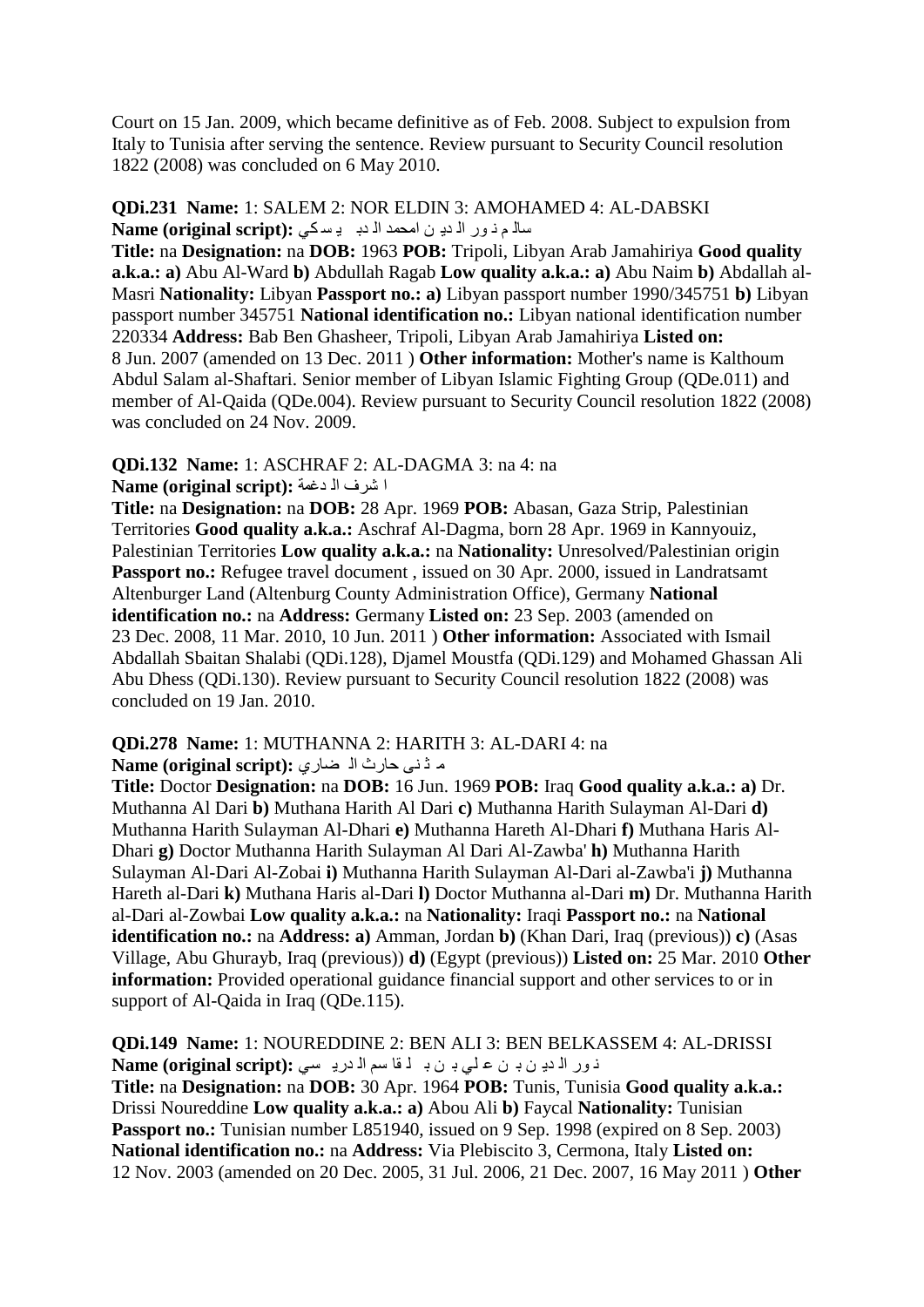**information:** Under administrative control measure in Italy until 5 May 2010. Inadmissible to the Schengen area. Mother"s name is Khadijah al-Drissi. Review pursuant to Security Council resolution 1822 (2008) was concluded on 22 Apr. 2010.

#### **QDi.059 Name:** 1: KHALID 2: ABD AL-RAHMAN 3: HAMD 4: AL-FAWAZ خال د ع بد ال رحمن حمد الم فواز :**Name (original script)**

**Title:** na **Designation:** na **DOB:** 24 Aug. 1962 **POB:** Kuwait **Good quality a.k.a.: a)**  Khaled Al-Fauwaz **b)** Khaled A. Al-Fauwaz **c)** Khalid Al-Fawwaz **d)** Khalik Al Fawwaz **e)**  Khaled Al-Fawwaz **f)** Khaled Al Fawwaz **g)** Khalid Abdulrahman H. Al Fawaz **Low quality a.k.a.:** na **Nationality:** Saudi Arabian **Passport no.:** Passport number 456682, issued on 6 Nov. 1990 (expired on 13 Sep. 1995) **National identification no.:** na **Address:** United States of America **Listed on:** 24 Apr. 2002 (amended on 26 Nov. 2004, 23 Apr. 2007, 21 Oct. 2010, 4 Aug. 2014 ) **Other information:** Extradited from the United Kingdom to the United States of America on 5 Oct. 2012. Review pursuant to Security Council resolution 1822 (2008) was concluded on 22 Apr. 2010.

#### **QDi.228 Name:** 1: MOHAMMED 2: AL GHABRA 3: na 4: na

**Title:** na **Designation:** na **DOB:** 1 Jun. 1980 **POB:** Damascus, Syrian Arab Republic **Good quality a.k.a.:** na **Low quality a.k.a.:** na **Nationality:** British **Passport no.:** British number 094629366 **National identification no.:** na **Address:** East London, United Kingdom **Listed on:** 12 Dec. 2006 (amended on 13 Dec. 2011 ) **Other information:** Father"s name is Mohamed Ayman Ghabra. Mother"s name is Dalal. Review pursuant to Security Council resolution 1822 (2008) was concluded on 5 Oct. 2009.

#### **QDi.292 Name:** 1: OTHMAN 2: AHMED 3: OTHMAN 4: AL-GHAMDI ع ثمان أحمد ع ثمان الـ غامدي :(Name (original script

**Title:** na **Designation:** na **DOB:** 27 May 1979 **POB:** Saudi Arabia **Good quality a.k.a.: a)**  Othman al-Ghamdi, born 27 May 1979 in Saudi Arabia **b)** Uthman al-Ghamdi, born 27 May 1979 in Saudi Arabia **c)** Uthman al-Ghamidi, born 27 May 1979 in Saudi Arabia **d)**  Othman bin Ahmed bin Othman Alghamdi **e)** Othman Ahmed Othman Al Omairah (born in 1973 in Shabwa, Yemen, nationality: Yemeni) **f)** Uthman Ahmad Uthman al-Ghamdi **g)**  Othman Ahmed Othman al-Omirah **Low quality a.k.a.: a)** Al Umairah al-Ghamdi **b)**  Othman Bin Ahmed Bin Othman **Nationality:** Saudi Arabian **Passport no.:** na **National identification no.:** Saudi Arabian national identity card number 1089516791 **Address:**  Yemen **Listed on:** 16 Jun. 2011 (amended on 15 Apr. 2014 ) **Other information:**  Operational commander of Al-Qaida in the Arabian Peninsula (AQAP) (QDe.129). Has been involved in raising funds and stockpiling arms for AQAP operations and activities in Yemen. Known associate of Qasim Yahya Mahdi al-Rimi (QDi.282) and Fahd Mohammed Ahmed al-Quso (deceased). Father"s name is Ahmed Othman Al Omirah.

# **QDi.160 Name:** 1: FETHI 2: BEN HASSEN 3: BEN SALEM 4: AL-HADDAD ف تحی بـ ن ح سن بـ ن سالـم الـ حداد **: Name (original script)**

**Title:** na **Designation:** na **DOB: a)** 28 Jun. 1963 **b)** 28 Mar. 1963 **POB:** Tataouene, Tunisia **Good quality a.k.a.: a)** Fethi ben Assen Haddad **b)** Fathy Hassan al Haddad **Low quality a.k.a.:** na **Nationality:** Tunisian **Passport no.:** Tunisian number L183017, issued on 14 Feb. 1996 (expired on 13 Feb. 2001) **National identification no.:** na **Address: a)** Number 184 Via Fulvio Testi – Cinisello Balsamo (MI), Italy **b)** Number 1 Via Porte Giove – Mortara (PV), Italy (Domicile) **Listed on:** 17 Mar. 2004 (amended on 26 Nov. 2004, 20 Dec. 2005, 21 Dec. 2007, 25 Jan. 2010, 16 May 2011 ) **Other information:** Italian Fiscal Code: HDDFTH63H28Z352V. Review pursuant to Security Council resolution 1822 (2008) was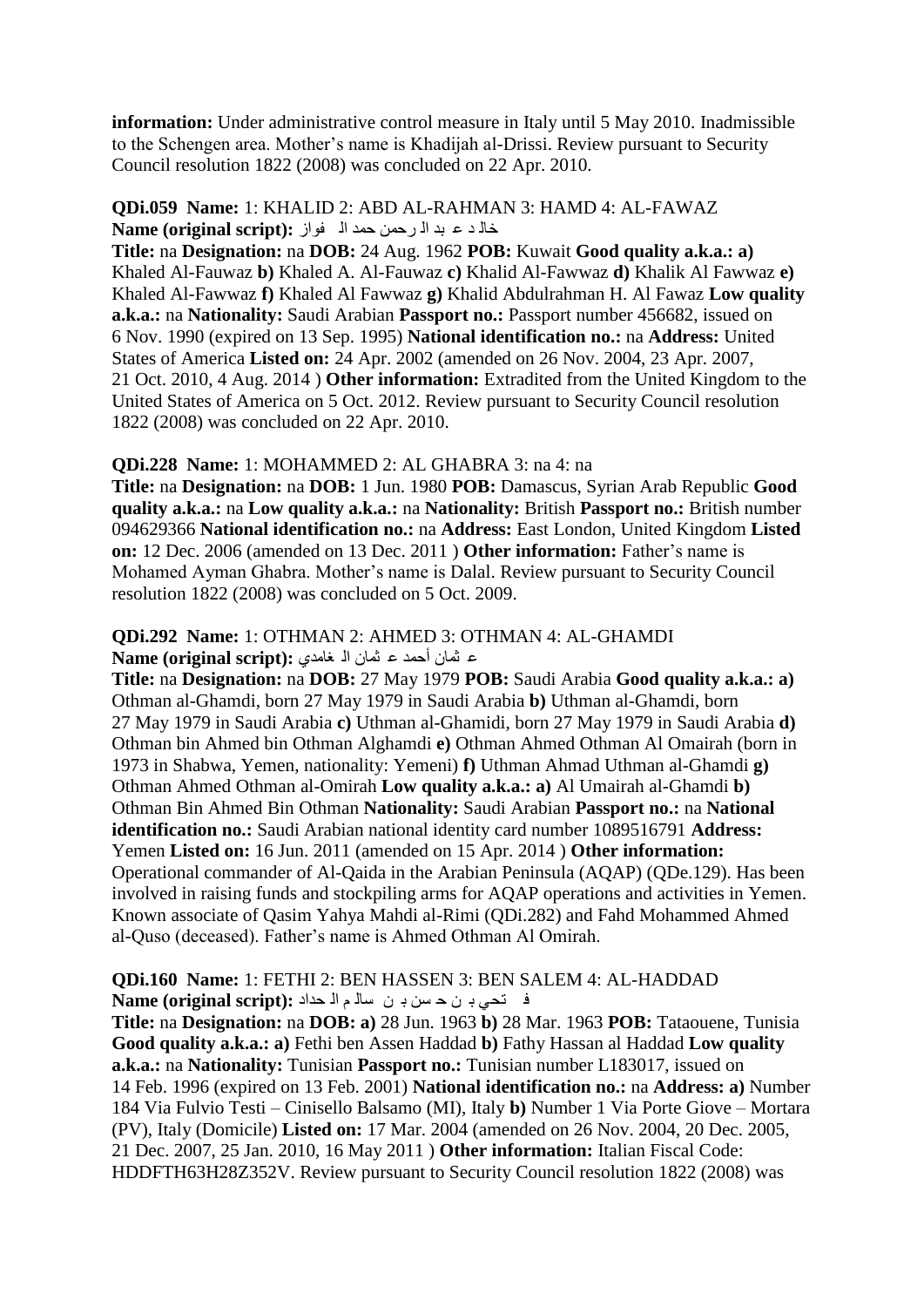concluded on 30 Jul. 2009.

**QDi.140 Name:** 1: KAMAL 2: BEN MAOELDI 3: BEN HASSAN 4: AL-HAMRAOUI وّاي بوت الله مولادي بين حسن الله حمر اوي : Name (original script)

**Title:** na **Designation:** na **DOB:** 21 Oct. 1977 **POB:** Beja, Tunisia **Good quality a.k.a.: a)**  Hamroui Kamel ben Mouldi **b)** Hamraoui Kamel, born 21 Nov. 1977 in Morocco **c)**  Hamraoui Kamel, born 21 Nov. 1977 in Tunisia **d)** Hamraoui Kamel, born 20 Oct. 1977 in Tunisia **Low quality a.k.a.: a)** Kamel **b)** Kimo **Nationality:** Tunisian **Passport no.:**  Tunisian number P229856, issued on 1 Nov. 2002 (expires on 31 Oct. 2007) **National identification no.:** na **Address: a)** Via Bertesi Number 27, Cremona, Italy **b)** Via Plebiscito Number 3, Cremona, Italy **Listed on:** 12 Nov. 2003 (amended on 20 Dec. 2005, 31 Jul. 2006, 21 Dec. 2007, 16 May 2011 ) **Other information:** Mother"s name is Khamisah al-Kathiri. Subject to a decree of expulsion, suspended on 17 Apr. 2007 by the European Court of Human Rights. Re-arrested in Italy on 20 May 2008. Inadmissible to the Schengen area. Review pursuant to Security Council resolution 1822 (2008) was concluded on 6 May 2010.

**QDi.154 Name:** 1: SULAIMAN 2: JASSEM 3: SULAIMAN 4: ALI ABO GHAITH عد لم يمان جا سم سد لا يمان عالمي أبو وغايث : Name (original script)

**Title:** na **Designation:** na **DOB:** 14 Dec. 1965 **POB:** Kuwait **Good quality a.k.a.:** na **Low quality a.k.a.:** Abo Ghaith **Nationality:** Kuwaiti citizenship withdrawn in 2002 **Passport no.:** Kuwaiti number 849594, issued on 27 Nov. 1998, issued in Kuwait (and expired on 24 Jun. 2003) **National identification no.:** na **Address:** na **Listed on:** 16 Jan. 2004 (amended on 23 Jul. 2008, 10 Jun. 2011 ) **Other information:** Left Kuwait for Pakistan in June 2001. Review pursuant to Security Council resolution 1822 (2008) was concluded on 21 Jun. 2010.

**QDi.299 Name:** 1: IBRAHIM 2: AWWAD 3: IBRAHIM 4: ALI AL-BADRI AL-SAMARRAI

إب راه يم عواد إبـ راه يم عـ لـى الـ بدري الـ سامراد ي : Name (original script)

**Title:** Dr. **Designation:** na **DOB:** 1971 **POB:** Iraq **Good quality a.k.a.:** Dr. Ibrahim "Awwad Ibrahim "Ali al-Badri al-Samarrai" (born in 1971 in Samarra, Iraq (Ibrahim "Awad Ibrahim al-Badri al-Samarrai; Ibrahim "Awad Ibrahim al-Samarra"i; Dr. Ibrahim Awwad Ibrahim al-Samarra'i)) **Low quality a.k.a.: a**) yb nwonk yltnenimorp) ('aauD ubA ;a'uD ubA) أبو دعاء (Samarra'i this nom de guerre) **b**) Dr. Ibrahim **c**) la rkaB ubA) أبو بـ كر الـ بـغدادي الـ هـ سـ يـ نـي الـ قريـ شـي Baghdadi al-Husayni al-Quraishi; Abu Bakr al-Baghdadi **Nationality:** Iraqi **Passport no.:** na **National identification no.:** na **Address:** Iraq **Listed on:** 5 Oct. 2011 (amended on 20 Jul. 2012 ) **Other information:** Leader of Al-Qaida in Iraq (QDe.115) (AQI). Currently based in Iraq. Responsible for managing and directing AQI large scale operations.

**QDi.351 Name:** 1: ALIASKHAB 2: ALIBULATOVICH 3: KEBEKOV 4:

**Name (original script):** Алиaсхаб Алибулатович Кебеков

**Title:** na **Designation:** na **DOB:** 1 Jan. 1972 **POB:** Teletl Village, Shamilskiy District, Republic of Dagestan, Russian Federation **Good quality a.k.a.:** na **Low quality a.k.a.: a)**  Sheikh Abu Muhammad **b)** Ali Abu Muhammad **c)** Abu Muhammad Ali Al-Dagestani **Nationality:** Russian **Passport no.:** Russian Foreign Travel Passport number 628605523, issued on 4 Jul. 2006, issued in Federal Migration Service of the Russian Federation (expires on 16 Jul. 2016) **National identification no.:** Russian National Passport number 8203883123, issued on 16 Jul. 2005, issued in Department of Internal Affairs (OVD), Kirovskiy District, Republic of Dagestan, the Russian Federation (expires on 1 Jan. 2017) **Address:** Shosse Aeroporta, 5 Ap. 7 Makhachkala, Republic of Dagestan, Russian Federation **Listed on:** 23 Mar. 2015 **Other information:** Physical description: eye colour: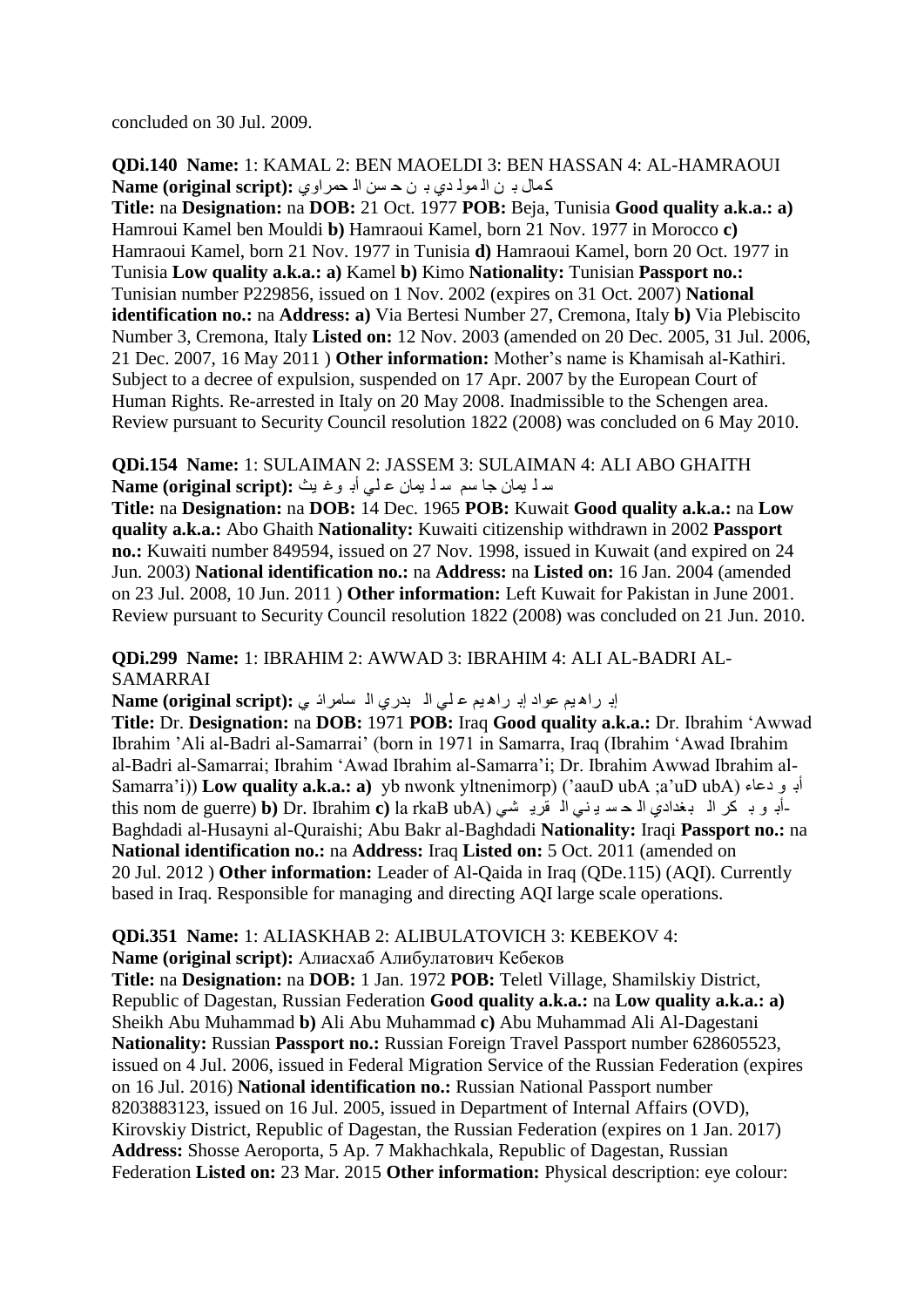brown; hair colour: grey; height: 170-175cm; build: heavy, oval face, beard. Tribal/ethnic background: Avar. Father"s name: Alibulat Kebekovich Kebekov, born in 1927. Wanted by Federal Russian authorities for terrorist crimes. Photo available for inclusion in the INTERPOL-UN Security Council Special Notice.

#### **QDi.296 Name:** 1: MATI UR-REHMAN 2: ALI MUHAMMAD 3: na 4: na مط يم ال رحمن على محمد :(Name (original script

**Title:** na **Designation:** na **DOB:** Approximately 1977 **POB:** Chak number 36/DNB, Rajkan, Madina Colony, Bahawalpur District, Punjab Province, Pakistan **Good quality a.k.a.: a)**  Mati-ur Rehman **b)** Mati ur Rehman **c)** Matiur Rahman **d)** Matiur Rehman **e)** Matti al-Rehman **f)** Abdul Samad **g)** Samad Sial **h)** Abdul Samad Sial **i)** Ustad Talha **j)** Qari Mushtaq **Low quality a.k.a.: a)** Tariq **b)** Hussain **Nationality:** Pakistani **Passport no.:** na **National identification no.:** na **Address:** na **Listed on:** 22 Aug. 2011 (amended on 10 May 2012, 17 Oct. 2013 ) **Other information:** Physical description: 5 feet 2 inches; 157,4 cm. Name of father: Ali Muhammad. Mati ur-Rehman is the chief operational commander of Lashkar i Jhangvi (LJ) (QDe.096). Associated with Harakat-ul Jihad Islami (QDe.130).

### **QDi.194 Name:** 1: MOHAMMED 2: AHMED 3: SHAWKI 4: AL ISLAMBOLLY ِذّذ ادّذ ؽٛل ٟ اال عالِ ثٌٛ ٟ **:(script original (Name**

**Title:** na **Designation:** na **DOB:** 21 Jan. 1957 **POB:** El-Minya, Qena, Egypt **Good quality a.k.a.: a)** Abu Khalid **b)** Abu Ja'far **c)** Mohamed El Islambouli **Low quality a.k.a.:** na **Nationality:** Egyptian **Passport no.:** na **National identification no.:** na **Address:** (Believed to be in Pakistan or Afghanistan) **Listed on:** 29 Sep. 2005 (amended on 13 Dec. 2011 ) **Other information:** Father's name is Shawki al-Islambolly. Member of Egyptian Islamic Jihad (QDe.003). Review pursuant to Security Council resolution 1822 (2008) was concluded on 1 Jun. 2010.

#### **QDi.176 Name:** 1: IMAD 2: BEN BECHIR 3: BEN HAMDA 4: AL-JAMMALI ت عماد بـ ن ال بـ شـ ير بـ ن حمدا الـ جمال ي : Name (original script)

**Title:** na **Designation:** na **DOB:** 25 Jan. 1968 **POB:** Manzal Tmim, Nabul, Tunisia **Good quality a.k.a.:** na **Low quality a.k.a.:** na **Nationality:** Tunisian **Passport no.:** Tunisian number K693812, issued on 23 Apr. 1999 (expired on 22 Apr. 2004) **National identification no.:** na **Address:** 4 Qistantiniyah Street, Manzal Tmim, Nabul, Tunisia (home address) **Listed on:** 23 Jun. 2004 (amended on 20 Dec. 2005, 31 Jul. 2006, 17 Oct. 2007, 13 Dec. 2011 ) **Other information:** Italian Fiscal Code: JMM MDI 68A25 Z352D. In detention in Tunis (Tunisia) as at Dec. 2009. Mother"s name is Jamilah. Italian Judicial Authorities have issued a warrant of arrest against him, which had not been executed as of Sep. 2007. Review pursuant to Security Council resolution 1822 (2008) was concluded on 9 Apr. 2010.

#### **QDi.317 Name:** 1: ABU MOHAMMED 2: AL-JAWLANI 3: na 4: na أب و محمد ال<sup>ّ</sup> جولاني : Name (original script)

**Title:** na **Designation:** na **DOB:** Between 1975 and 1979 **POB:** Syria **Good quality a.k.a.:**  Abu Mohamed al-Jawlani (Abu Muhammad al-Jawlani, Abu Mohammed al-Julani, Abu Mohammed al-Golani, Abu Muhammad al-Golani, Abu Muhammad Aljawlani, Muhammad al-Jawlani (transliterations of original script name)) Low quality a.k.a.:  $\cdot \tau$  فاذ ی م rt)) خ فاذ ٌاansliterations: Shaykh al-Fatih; Al Fatih ) (Translation: The Conqueror) (Nom de guerre)) **Nationality:** Syrian **Passport no.:** na **National identification no.:** na **Address:**  (Active in Syria as at Jun. 2013) **Listed on:** 24 Jul. 2013 (amended on 2 Jun. 2014 ) **Other information:** Since Jan. 2012, he is the Leader of Al-Nusrah Front for the People of the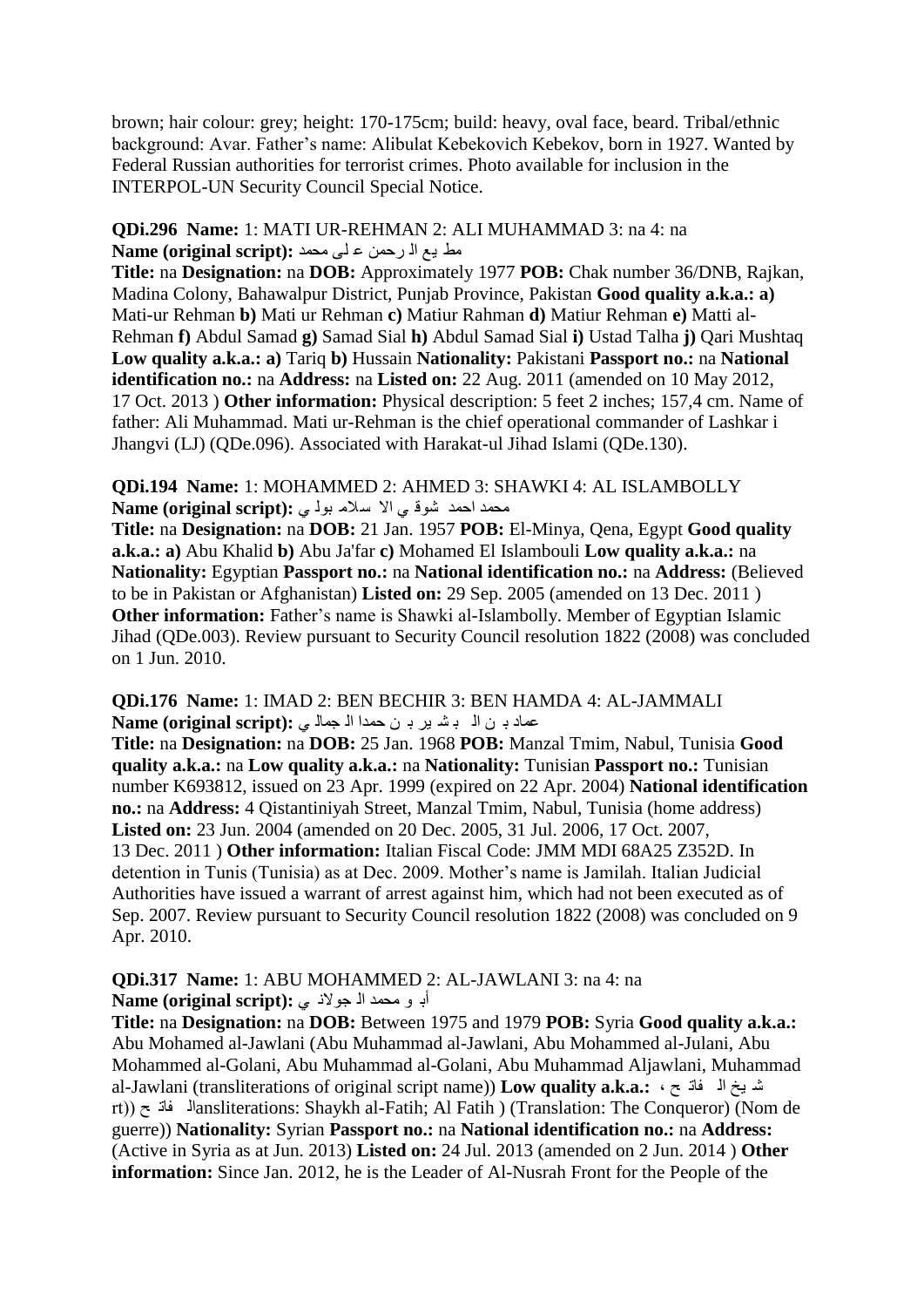Levant (QDe.137), a Syria-based group listed in May 2014, and previously listed as an alias of Al-Qaida in Iraq (AQI) (QDe.115) between 30 May 2013 and 13 May 2014. Associated with Ibrahim Awwad Ibrahim Ali Al-Badri Al-Samarrai (QDi.299) and Aiman Muhammed Rabi al-Zawahiri (QDi.006).

#### **QDi.058 Name:** 1: ABU BAKR 2: AL-JAZIRI 3: na 4: na أب وب كل ا<sup>ل</sup> جزائ رى :Name (original script)

**Title:** na **Designation:** na **DOB:** na **POB:** na **Good quality a.k.a.:** Yasir Al-Jazari **Low quality a.k.a.:** na **Nationality: a)** Algerian **b)** Palestinian **Passport no.:** na **National identification no.:** na **Address:** na **Listed on:** 11 Jan. 2002 (amended on 18 Jul. 2007, 1 Feb. 2008, 16 May 2011 ) **Other information:** Finance chief of the Afghan Support Committee (ASC) (QDe.069). Al-Qaida (QDe.004) facilitator and communication expert. Believed to be in Algeria as at Apr. 2010. Review pursuant to Security Council resolution 1822 (2008) was concluded on 21 Jun. 2010.

**QDi.071 Name:** 1: RIADH 2: BEN BELKASSEM 3: BEN MOHAMED 4: AL-JELASSI رياض بن ب لفّ سم بن محمد الأجلا صلى: **Name (original script):** 

**Title:** na **Designation:** na **DOB:** 15 Dec. 1970 **POB:** Al-Mohamedia, Tunisia **Good quality a.k.a.:** na **Low quality a.k.a.:** na **Nationality:** Tunisian **Passport no.:** Tunisian number L276046, issued on 1 Jul. 1996 (expired on 30 Jun. 2001) **National identification no.:** na **Address:** Italy **Listed on:** 3 Sep. 2002 (amended on 20 Dec. 2005, 31 Jul. 2006, 10 Aug. 2009, 23 Dec. 2010 ) **Other information:** Mother's name is Reem Al-Askari. Member of Tunisian Combatant Group (QDe.090). Review pursuant to Security Council resolution 1822 (2008) was concluded on 21 Apr. 2010.

**QDi.101 Name:** 1: FAOUZI 2: BEN MOHAMED 3: BEN AHMED 4: AL-JENDOUBI ف وزي بـ ن محمد بـ ن احمد اله ج ندوبـ ى :Name (original script)

**Title:** na **Designation:** na **DOB:** 30 Jan. 1966 **POB:** Tunis, Tunisia **Good quality a.k.a.:**  Jendoubi Faouzi, born 30 Jan. 1966 in Morocco **Low quality a.k.a.: a)** Said **b)** Samir **Nationality:** Tunisian **Passport no.:** Tunisian number K459698, issued on 6 Mar. 1999 (expired on 5 Mar. 2004) **National identification no.:** na **Address:** na **Listed on:**  25 Jun. 2003 (amended on 20 Dec. 2005, 31 Jul. 2006, 17 Oct. 2007, 16 May 2011 ) **Other information:** Mother's name is Um Hani al-Tujani. Inadmissible to the Schengen area. Reported untraceable by the Italian authorities since June 2002. Review pursuant to Security Council resolution 1822 (2008) was concluded on 22 Apr. 2010.

**QDi.318 Name:** 1: MUHAMMAD 2: JAMAL 3: ABD-AL RAHIM AHMAD 4: AL-KASHIF

محمد جمال ع بدال رح يم أحمد الـ كا شف :Name (original script)

**Title:** na **Designation:** na **DOB: a)** 1 Jan. 1964 **b)** 1 Feb. 1964 **POB:** Cairo, Egypt **Good quality a.k.a.: a)** Muhammad Jamal Abdo Al-Kashif **b)** Muhammad Jamal Abdo Al Kashef **c)** Muhammad Jamal Abd-Al Rahim Ahmad Al-Kashif **d)** Muhammad Jamal Abd-Al Rahim Al-Kashif **e)** Muhammad Jamal Abdu **f)** Muhammad Jamal **Low quality a.k.a.: a)**  Muhammad Jamal Abu Ahmad (nom de guerre) **b)** Abu Ahmad (nom de guerre) **c)** Abu Jamal (nom de guerre) **d)** Muhammad Gamal Abu Ahmed **e)** Mohammad Jamal Abdo Ahmed (nom de guerre) **f)** Muhammad Jamal Abduh (nom de guerre) **g)** Muhammad Jamal Ahmad Abdu (nom de guerre) **h)** Riyadh (nom de guerre) **Nationality:** Egyptian **Passport no.: a)** (Egyptian passport number 6487, issued 30 Jan. 1986, under name Muhammad Jamal Abdu) **b)** (Egyptian passport issued in 1993, under name Muhammad Jamal Abd-Al Rahim Ahmad Al-Kashif) **c)** (Yemeni passport number 388181, under name Muhammad Jamal Abd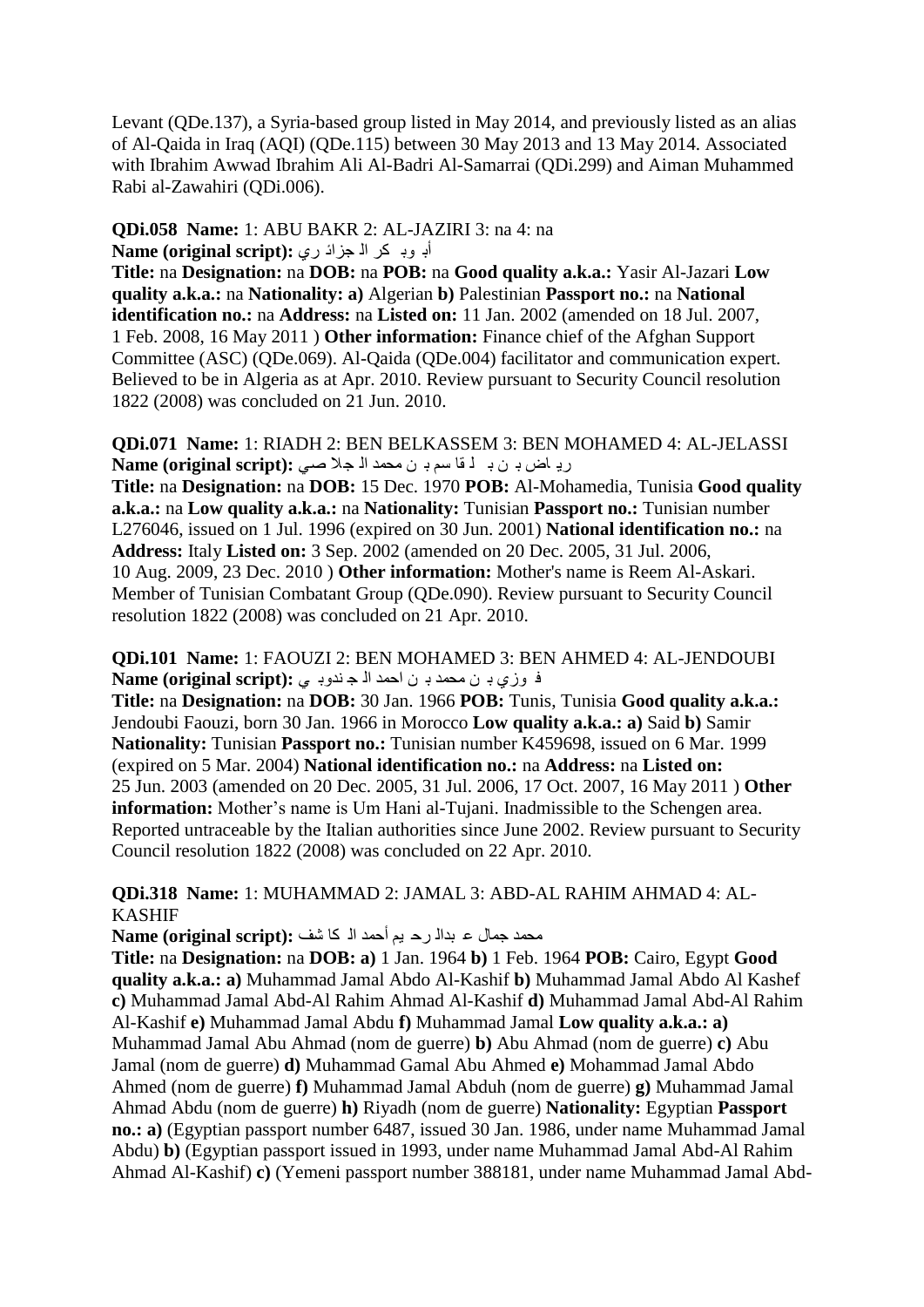Al Rahim Al-Kashif) **National identification no.:** na **Address:** Egypt **Listed on:**  21 Oct. 2013 **Other information:** Trained in Afghanistan in the late 1980s with Al-Qaida (QDe.004) to make bombs. Former top military commander of the Egyptian Islamic Jihad (QDe.003). Since 2011, established Muhammad Jamal Network (MJN) (QDe.136) and terrorist training camps in Egypt and Libya. Conducted MJN"s terrorist activities with support from Al-Qaida in the Arabian Peninsula (AQAP) (QDe.129). Reported to be involved in the attack on the United States Mission in Benghazi, Libya, on 11 Sep. 2012. Headed Nasr City terrorist cell in Egypt in 2012. Linked to Aiman al-Zawahiri (QDi.006) and the leadership of AQAP and the Organization of Al-Qaida in the Islamic Maghreb (AQIM) (QDe.014). Arrested and imprisoned multiple times by Egyptian authorities since ca. 2000. Released in 2011 but re-arrested by Egyptian authorities in Nov. 2012. Imprisoned in Egypt pending trial as of Sep. 2013. Wife's name is Samah 'Ali Al-Dahabani (Yemeni national).

#### **QDi.233 Name:** 1: FAHD 2: MUHAMMAD 3: 'ABD AL-'AZIZ 4: AL-KHASHIBAN ف هذ محمد ع بد ال عزبي ز اله خش بان : Name (original script)

**Title:** na **Designation:** na **DOB:** 16 Oct. 1966 **POB:** Oneiza, Saudi Arabia **Good quality a.k.a.: a)** Fahad H. A. Khashayban **b)** Fahad H. A. Kheshaiban **c)** Fahad Mohammad Abdulaziz Alkhoshiban **d)** Fahad H. A. al-Khashiban **e)** Fahad H. A. Kheshayban **f)** Fahad H. A. al-Khosiban **g)** Fahad H. A. Khasiban **h)** Fahd Muhammad "Abd Al-"Aziz al-Khashayban **i)** Fahd Muhammad"Abd al-"Aziz al-Khushayban **j)** Fahad al-Khashiban **k)** Fahd Khushaiban **l)** Fahad Muhammad A. al-Khoshiban **m)** Fahad Mohammad A. al-Khoshiban **Low quality a.k.a.: a)** Shaykh Abu Thabit **b)** Abu Thabit **c)** Shaykh Thabet **d)** Abdur Abu Rahman **e)** Abu Abdur Rahman **Nationality:** Saudi Arabian **Passport no.:** Saudi Arabian passport number G477835, issued on 26 Jun. 2006 (expired on 3 May 2011) **National identification no.:** na **Address:** Saudi Arabia **Listed on:** 9 Oct. 2007 (amended on 20 Feb. 2008, 13 Dec. 2011 ) **Other information:** Involved in the financing of and otherwise provided assistance to the Abu Sayyaf Group (QDe.001). Review pursuant to Security Council resolution 1822 (2008) was concluded on 14 Sep. 2009.

#### **QDi.170 Name:** 1: HACENE 2: ALLANE 3: na 4: na

**Alame (original script):** حسن علانی

**Title:** na **Designation:** na **DOB:** 17 Jan. 1941 **POB:** Médéa, Algeria **Good quality a.k.a.: a)**  Hassan the Old **b)** Al Sheikh Abdelhay **c)** Boulahia **d)** Abu al-Foutouh **e)** Cheib Ahcéne **Low quality a.k.a.:** na **Nationality:** Algerian **Passport no.:** na **National identification no.:** na **Address:** na **Listed on:** 3 May 2004 (amended on 12 Apr. 2006, 7 Apr. 2008, 13 Dec. 2011 ) **Other information:** Confirmed to have died on 16 Apr. 2004 in northern Niger. Review pursuant to Security Council resolution 1822 (2008) was concluded on 27 Jul. 2010.

#### **QDi.177 Name:** 1: HABIB 2: BEN 3: AHMED 4: AL-LOUBIRI

د بيب بي ن احمد الا لوبيري : Name (original script)

**Title:** na **Designation:** na **DOB:** 17 Nov. 1961 **POB:** Manzal Tmim, Nabul, Tunisia **Good quality a.k.a.:** Al-Habib ben Ahmad ben al-Tayib al-Lubiri **Low quality a.k.a.:** na **Nationality:** Tunisian **Passport no.:** Tunisian number M788439, issued on 20 Oct. 2001 (expires on 19 Oct. 2006) **National identification no.:** na **Address:** Al-Damus, Manzal Tmim, Nabul, Tunisia (habitual residence) **Listed on:** 23 Jun. 2004 (amended on 20 Dec. 2005, 17 Oct. 2007, 10 Aug. 2009, 13 Dec. 2011 ) **Other information:** Italian Fiscal Code: LBR HBB 61S17 Z352F. In detention in Tunisia as at Dec. 2009. Mother"s name is Fatima bint al-Mukhtar. Review pursuant to Security Council resolution 1822 (2008) was concluded on 9 Apr. 2010.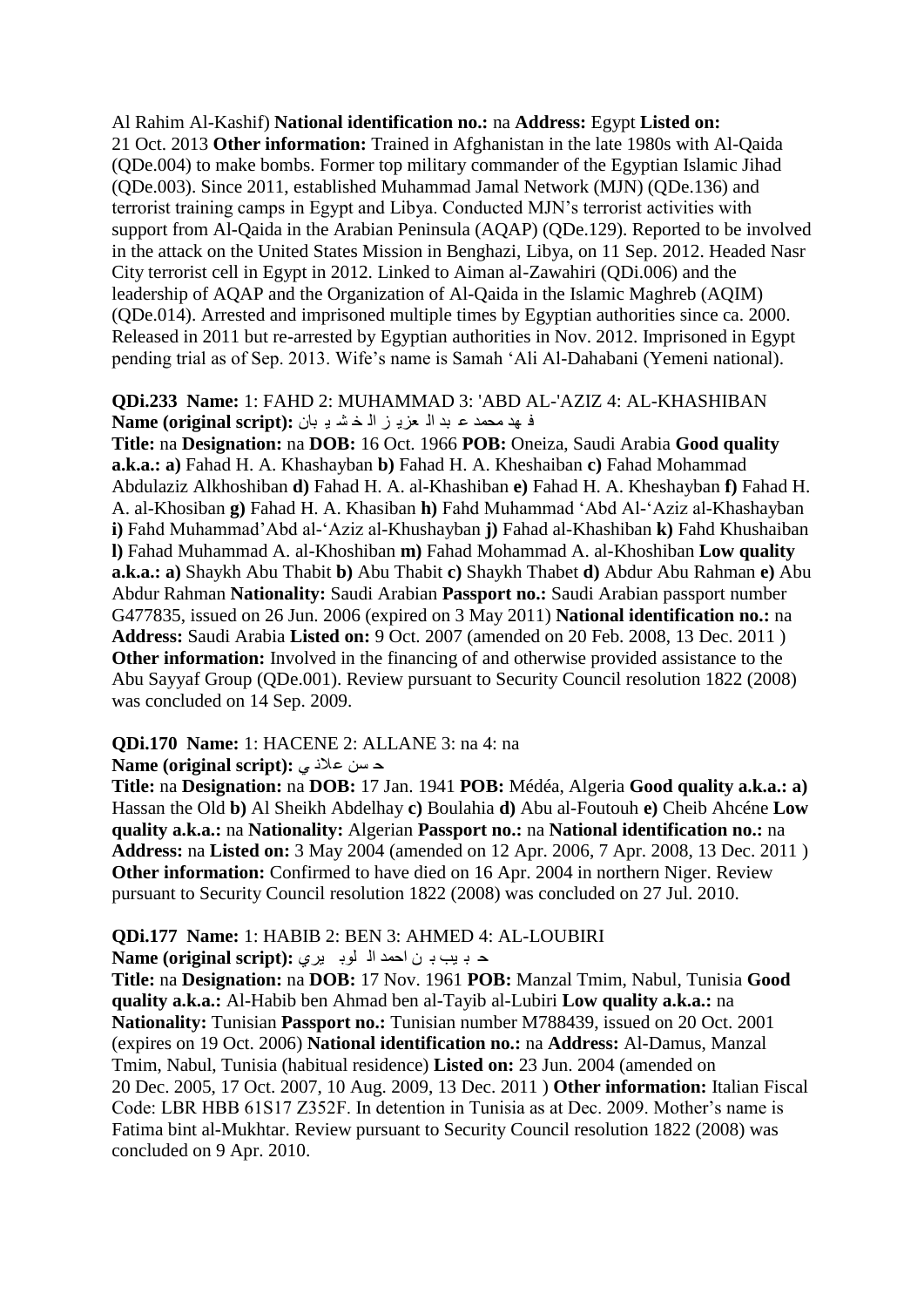**QDi.074 Name:** 1: TAREK 2: BEN HABIB 3: BEN AL-TOUMI 4: AL-MAAROUFI طارق بن الحد بيب بن التومي المعروفي: Name (original script):

**Title:** na **Designation:** na **DOB:** 23 Nov. 1965 **POB:** Ghardimaou, Tunisia **Good quality a.k.a.: a)** Abu Ismail **b)** Abou Ismail el Jendoubi **c)** Abou Ismail Al Djoundoubi **Low quality a.k.a.:** na **Nationality:** Tunisian **Passport no.:** Tunisian number E590976, issued on 19 Jun. 1987 ( expired on 18 Jun. 1992) **National identification no.:** na **Address:** Rue Léon Théodore Number 107/1, 1090 Jette, Brussels, Belgium **Listed on:** 3 Sep. 2002 (amended on 26 Nov. 2004, 20 Dec. 2005, 31 Jul. 2006, 3 Jul. 2007, 10 Aug. 2009, 25 Jan. 2010, 23 Dec. 2010 ) **Other information:** Belgian nationality withdrawn on 26 Jan. 2009. In detention in Nivelles, Belgium, as of Oct. 2010. Review pursuant to Security Council resolution 1822 (2008) was concluded on 8 Jun. 2010.

#### **QDi.320 Name:** 1: ABD-AL-HAMID 2: AL-MASLI 3: na 4: na

ػ ثذاٌ ذّ ١ذ اٌ ّ ق ٍٟ **:(script original (Name**

**Title:** na **Designation:** na **DOB:** 1976 **POB: a)** Darnah, Libya **b)** Danar, Libya **Good quality a.k.a.: a)** Abd-al-Hamid Muhammad Abd-al-Hamid Al-Masli **b)** Abd-al-Hamid Musalli **c)**  Hamid Masli **Low quality a.k.a.: a)** Hamza al-Darnawi **b)** Hamzah al-Darnawi **c)** Hamza Darnawi **d)** Hamzah Darnawi **e)** Hamzah Dirnawi **f)** Hamza Darnavi **g)** Hamza al-Darnavi **h)**  Abdullah Darnawi **i)** Abu-Hamzah al-Darnawi **Nationality:** Libyan **Passport no.:** na **National identification no.:** na **Address:** Reportedly located in Waziristan, Federally Administered Tribal Areas, Pakistan **Listed on:** 26 Nov. 2013 **Other information:** Leader and trainer of an Al-Qaida electronics and explosives workshop producing improvised explosive device components.

#### **QDi.276 Name:** 1: AKRAM 2: TURKI 3: HISHAN 4: AL-MAZIDIH أكرم ذ ركاى ها شم الامزياده **: Name (original script)**

**Title:** na **Designation:** na **DOB: a)** 1974 **b)** 1975 **POB:** na **Good quality a.k.a.:** Akram Turki Al-Hishan **Low quality a.k.a.: a)** Abu Jarrah **b)** Abu Akram **Nationality:** na **Passport no.:** na **National identification no.:** na **Address:** Zabadani, Syrian Arab Republic **Listed on:**  11 Mar. 2010 **Other information:** Other possible date of birth: 1979. He is a cousin of Ghazy Fezza Hishan Al Mazidih (QDi.277).

#### **QDi.277 Name:** 1: GHAZY 2: FEZZA 3: HISHAN 4: AL-MAZIDIH غازي في يزا ها شم ال مزيده : Name (original script)

**Title:** na **Designation:** na **DOB: a)** 1974 **b)** 1975 **POB:** na **Good quality a.k.a.: a)** Ghazy Fezzaa Hishan **b)** Mushari Abd Aziz Saleh Shlash **Low quality a.k.a.: a)** Abu Faysal **b)** Abu Ghazzy **Nationality:** na **Passport no.:** na **National identification no.:** na **Address:**  Zabadani, Syrian Arab Republic **Listed on:** 11 Mar. 2010 **Other information:** He is a cousin of Akram Turki Hishan Al Mazidih (QDi.276).

# **QDi.076 Name:** 1: ISAM 2: ALI 3: MOHAMED 4: ALOUCHE

ػ ٍٛػػ قاَ ػ ٍٟ ِذّذ **:(script original (Name**

**Title:** na **Designation:** na **DOB: a)** 1972 **b)** 21 Mar. 1974 **POB:** Baghdad, Iraq **Good quality a.k.a.:** Mansour Thaer, born 21 Mar. 1974 in Baghdad, Iraq **Low quality a.k.a.:** na **Nationality:** Jordanian **Passport no.:** na **National identification no.:** na **Address:** na **Listed on:** 3 Sep. 2002 (amended on 18 Aug. 2006, 30 Jan. 2009 ) **Other information:** Was deported from Germany to Jordan in Feb. 2005. Review pursuant to Security Council resolution 1822 (2008) was concluded on 21 Jun. 2010.

**QDi.273 Name:** 1: FAZEEL-A-TUL 2: SHAYKH ABU MOHAMMED 3: AMEEN 4: AL-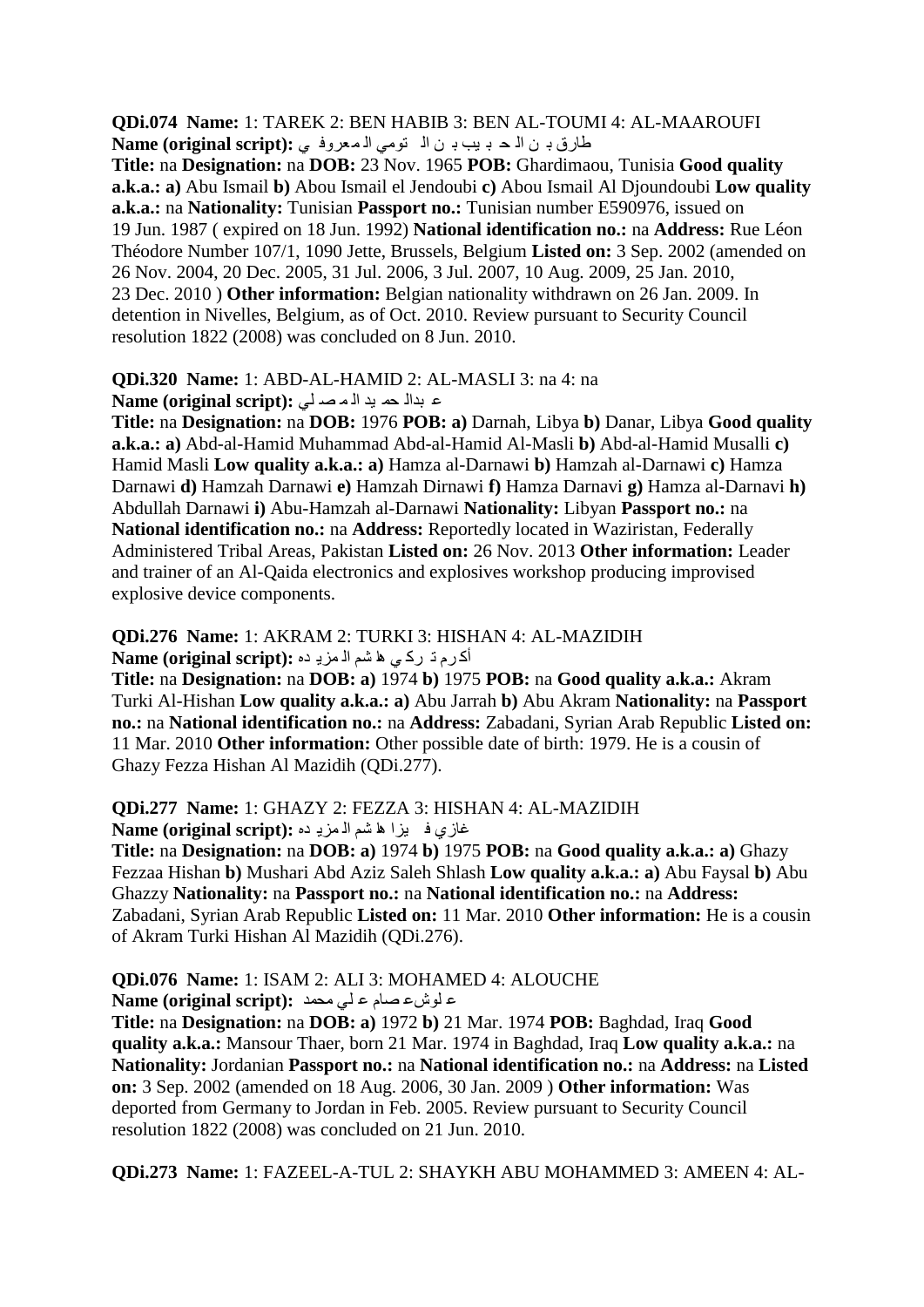#### PESHAWARI

**Title:** na **Designation:** na **DOB: a)** Approximately 1967 **b)** Approximately 1961 **c)**  Approximately 1973 **POB:** Shunkrai village, Sarkani District, Konar Province, Afghanistan **Good quality a.k.a.: a)** Shaykh Aminullah **b)** Sheik Aminullah **c)** Abu Mohammad Aminullah Peshawari **d)** Abu Mohammad Amin Bishawri **e)** Abu Mohammad Shaykh Aminullah Al-Bishauri **f)** Shaykh Abu Mohammed Ameen al-Peshawari **g)** Shaykh Aminullah Al-Peshawari **Low quality a.k.a.:** na **Nationality:** Afghan **Passport no.:** na **National identification no.:** na **Address:** Ganj District, Peshawar, Pakistan **Listed on:**  29 Jun. 2009 (amended on 24 Jul. 2013 ) **Other information:** Associated with Al-Qaida (QDe.004). Head of Ganj madrasa, a.k.a. Madrasa Jamia Taleemul Quran wal Hadith, a.k.a. Madrasa Taleemul Quran wal Sunnah, located at the Ganj Gate, Phandu Road, Peshawar, Pakistan.

#### **QDi.282 Name:** 1: QASIM 2: YAHYA 3: MAHDI 4: AL-RIMI قا سم بـ حـ بـي مهدى الـ ربـ مـي : Name (original script)

**Title:** na **Designation:** na **DOB:** 5 Jun. 1978 **POB:** Sanaa, Yemen **Good quality a.k.a.: a)**  Qasim Al-Rimi **b)** Qasim al-Raymi **c)** Qassim al-Raymi **d)** Qasim al-Rami **Low quality a.k.a.: a)** Qasim Yahya Mahdi 'Abd al-Rimi **b)** Abu Hurayah al-Sana'ai **c)** Abu 'Ammar **Nationality:** Yemeni **Passport no.:** Yemeni number 00344994, issued on 3 Jul. 1999 **National identification no.:** na **Address:** Yemen **Listed on:** 11 May 2010 (amended on 15 Apr. 2014 ) **Other information:** 

#### **QDi.023 Name:** 1: NAZIH 2: ABDUL HAMED 3: NABIH 4: AL-RUQAI"I ذريه ع بد اله ه بد ذ به الراجعي **: Name (original script)**

**Title:** na **Designation:** na **DOB: a)** 30 Mar. 1964 **b)** 14 May 1964 **POB:** Tripoli, Libyan Arab Jamahiriya **Good quality a.k.a.: a)** Anas Al-Liby **b)** Anas Al-Sibai **c)** Nazih Abdul Hamed Al-Raghie **Low quality a.k.a.:** na **Nationality:** Libyan **Passport no.:** 621570 **National identification no.:** 200310/I **Address:** Al Nawafaliyyin, Jarraba Street, Taqsim Al Zuruq, Tripoli, Libyan Arab Jamahiriya **Listed on:** 17 Oct. 2001 (amended on 31 Jul. 2006, 16 Dec. 2010 ) **Other information:** Review pursuant to Security Council resolution 1822 (2008) was concluded on 21 Jun. 2010.

#### **QDi.253 Name:** 1: KHALIFA 2: MUHAMMAD 3: TURKI 4: AL-SUBAIY خ ل بـ فة محمد ذ ركاى الـ سـ بـ بعى : Name (original script)

**Title:** na **Designation:** na **DOB:** 1 Jan. 1965 **POB:** Doha, Qatar **Good quality a.k.a.: a)**  Khalifa Mohd Turki Alsubaie **b)** Khalifa Mohd Turki al-Subaie **c)** Khalifa Al-Subayi **d)**  Khalifa Turki bin Muhammad bin al-Suaiy **Low quality a.k.a.: a)** Abu Mohammed al-Qatari **b)** Katrina **Nationality:** Qatari **Passport no.:** (Qatari passport number 00685868 issued in Doha on 5 Feb. 2006 and expiring on 4 Feb. 2011) **National identification no.:** (Qatari identity card number 26563400140) **Address:** Doha, Qatar **Listed on:** 10 Oct. 2008 (amended on 25 Jan. 2010, 15 Nov. 2012, 19 Feb. 2015 ) **Other information:** Qatar-based terrorist financier and facilitator who has provided financial support to, and acted on behalf of, the senior leadership of Al-Qaida (QDe.004), including moving recruits to Al-Qaida training camps in South Asia. In Jan. 2008, convicted in absentia by the Bahraini High Criminal Court for financing terrorism, undergoing terrorist training, facilitating the travel of others to receive terrorist training abroad, and for membership in a terrorist organization. Arrested in Qatar in Mar. 2008. Served his sentence in Qatar and has been released from detention. Mother"s name is Hamdah Ahmad Haidoos.

#### **QDi.234 Name:** 1: ABDUL RAHIM 2: na 3: na 4: AL-TALHI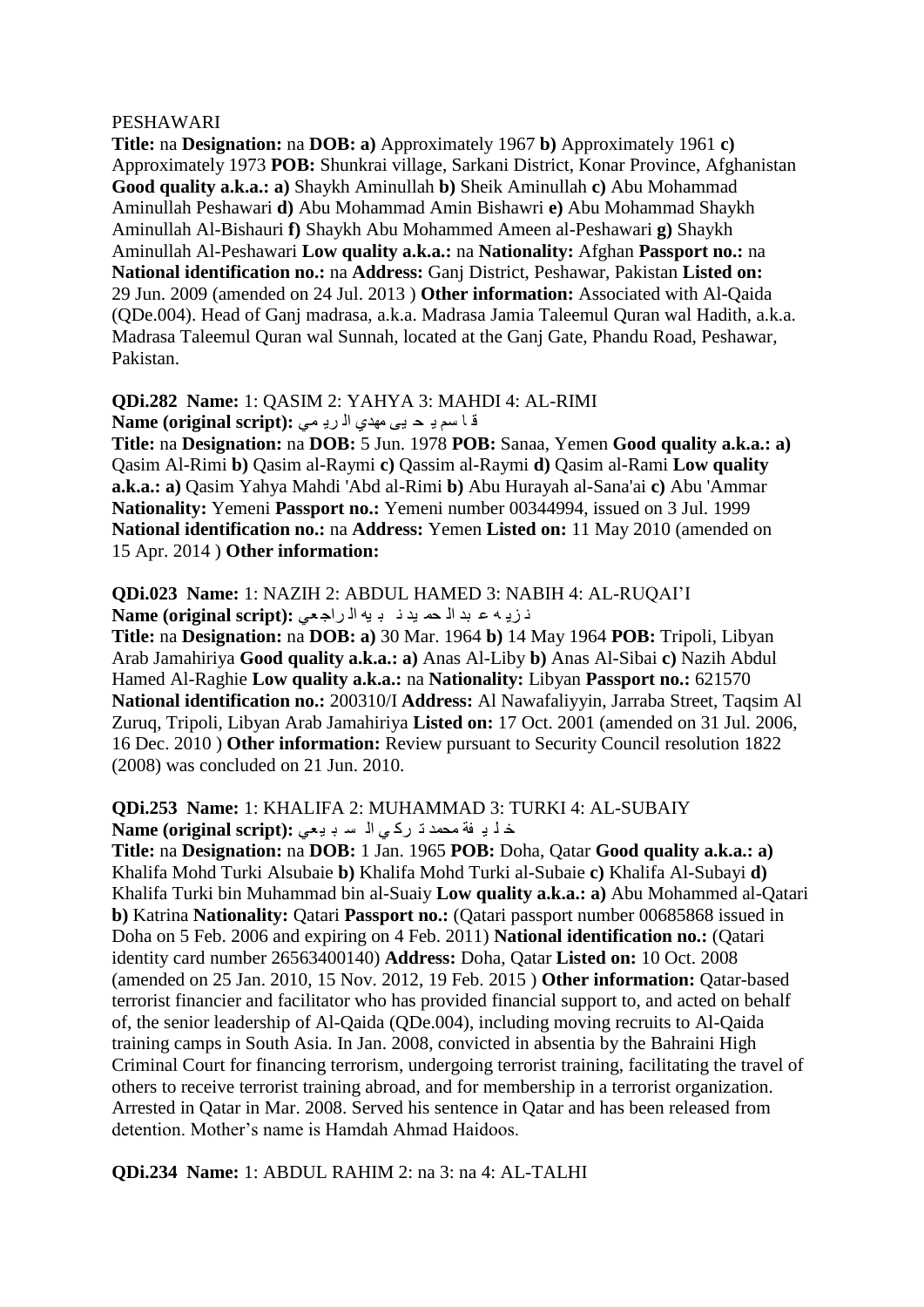#### ع بد الـ رح يم حماد أحمد الـ ط لحي : Name (original script)

**Title:** na **Designation:** na **DOB:** 8 Dec. 1961 **POB:** Al-Shefa, Al-Taif, Saudi Arabia **Good quality a.k.a.: a)** "Abdul-Rahim Hammad al-Talhi **b)** Abd" Al-Rahim Hamad al-Tahi **c)**  Abdulrheem Hammad A Altalhi **d)** Abe Al-Rahim al-Talahi **e)** Abd Al-Rahim Al Tahli **f)**  "Abd al-Rahim al-Talhi **g)** Abdulrahim Al Tahi **h)** Abdulrahim al-Talji **i)** "Abd-Al-Rahim al Talji **j)** Abdul Rahim Hammad Ahmad Al-Talhi **Low quality a.k.a.: a)** Abdul Rahim **b)** Abu Al Bara"a Al Naji **c)** Shuwayb Junayd **Nationality:** Saudi Arabian **Passport no.:** Saudi Arabian passport number F275043, issued on 29 May 2004 (expired 5 Apr. 2009) **National identification no.:** na **Address:** Buraydah, Saudi Arabia **Listed on:** 9 Oct. 2007 (amended on 20 Feb. 2008, 13 Dec. 2011 ) **Other information:** Involved in the financing of, arms supply to and otherwise provided assistance to the Abu Sayyaf Group (QDe.001). Review pursuant to Security Council resolution 1822 (2008) was concluded on 14 Sep. 2009.

#### **QDi.077 Name:** 1: AL-AZHAR 2: BEN MOHAMMED 3: BEN EL-ABED 4: AL-TLILI ال ذل يلي الأزهر بـ ن محمد بـ ن الـ عابـ د **Name (original script):**

**Title:** na **Designation:** na **DOB:** 26 Mar. 1969 **POB:** Feriana, Al-Kasrain, Tunisia **Good quality a.k.a.:** Lazar Ben Mohammed Tlili **Low quality a.k.a.:** na **Nationality:** Tunisian **Passport no.:** Tunisian number M 351140 (expired on 16 Jun. 2005) **National identification no.:** na **Address:** Via Carlo Porta n. 97, Legnano, Italy **Listed on:** 3 Sep. 2002 (amended on 20 Dec. 2005, 31 Jul. 2006, 7 Jun. 2007, 28 Jul. 2008, 23 Dec. 2010 ) **Other information:**  Italian Fiscal Code: TLLLHR69C26Z352G. Extradited from France to Italy on 6 Sep. 2006. Released from prison in Italy on 15 Jan. 2007. Sentenced in absentia in Tunisia to twenty years of imprisonment. Mother's name is Essayda Bint Salih Al-Tlili. Review pursuant to Security Council resolution 1822 (2008) was concluded on 21 Apr. 2010.

#### **QDi.151 Name:** 1: MOURAD 2: BEN ALI 3: BEN AL-BASHEER 4: AL-TRABELSI مراد بـ ن على بـ ن ال بـ شـ بر الـ طرابـ لـ سى: Name (original script):

**Title:** na **Designation:** na **DOB:** 20 May 1969 **POB:** Manzil Tmim, Tunisia **Good quality a.k.a.: a)** Aboue Chiba Brahim, born 2 Sep. 1966 in Libya **b)** Arouri Taoufik, born 2 Sep. 1964 in Tunisia **c)** Ben Salah Adnan, born 2 Apr. 1966 in Tunisia **d)** Sassi Adel, born 2 Sep. 1966 in Tunisia **e)** Salam Kamel, born 2 Feb. 1963 in Tunisia **f)** Salah Adnan, born 4 Feb. 1965 in Algeria **g)** Arouri Faisel, born 2 Mar. 1965 in Tunisia **h)** Bentaib Amour, born 9 Feb. 1965 in Morocco **i)** Adnan Salah, born 1 Apr. 1966 in Tunisia **j)** Hasnaoui Mellit (born in 1972 in Morocco) **k)** Arouri Taoufik ben Taieb, born 9 Feb. 1964 in Tunisia **l)** Abouechiba Brahim, born 2 Sep. 1966 in Lebanon **m)** Farid Arouri, born 2 Jun. 1964 in Tunisia **n)** Ben Magid, born 2 Jun. 1966 in Lebanon **o)** Maci Ssassi, born 2 Jun. 1972 in Libya **p)** Salah ben Anan, born 2 Apr. 1966 in Tunisia **q)** Hasnaui Mellit (born in 1972 in Morocco) **r)** Abou Djarrah **Low quality a.k.a.:** na **Nationality:** Tunisian **Passport no.:** Tunisian number G827238, issued on 1 Jun. 1996 (expired on 31 May 2001) **National identification no.:** na **Address:** Libya Street Number 9, Manzil Tmim, Nabeul, Tunisia **Listed on:** 12 Nov. 2003 (amended on 20 Dec. 2005, 10 Aug. 2009, 16 May 2011 ) **Other information:** Extradited from Italy to Tunisia on 13 Dec. 2008. Inadmissible to the Schengen area. Mother"s name is Mabrukah al-Yazidi. Review pursuant to Security Council resolution 1822 (2008) was concluded on 22 Apr. 2010.

**QDi.172 Name:** 1: HASSAN 2: ABDULLAH 3: HERSI 4: AL-TURKI حسن عبد الله حر سي الضركي: **Name (original script):** 

**Title: a)** Sheikh **b)** Colonel **Designation:** na **DOB:** Approximately 1944 **POB:** Region V, Ethiopia (the Ogaden Region in eastern Ethiopia) **Good quality a.k.a.: a)** Hassan Turki **b)**  Hassen Abdelle Fihiye **c)** Sheikh Hassan Abdullah Fahaih **d)** Hassan Al-Turki **e)** Hassan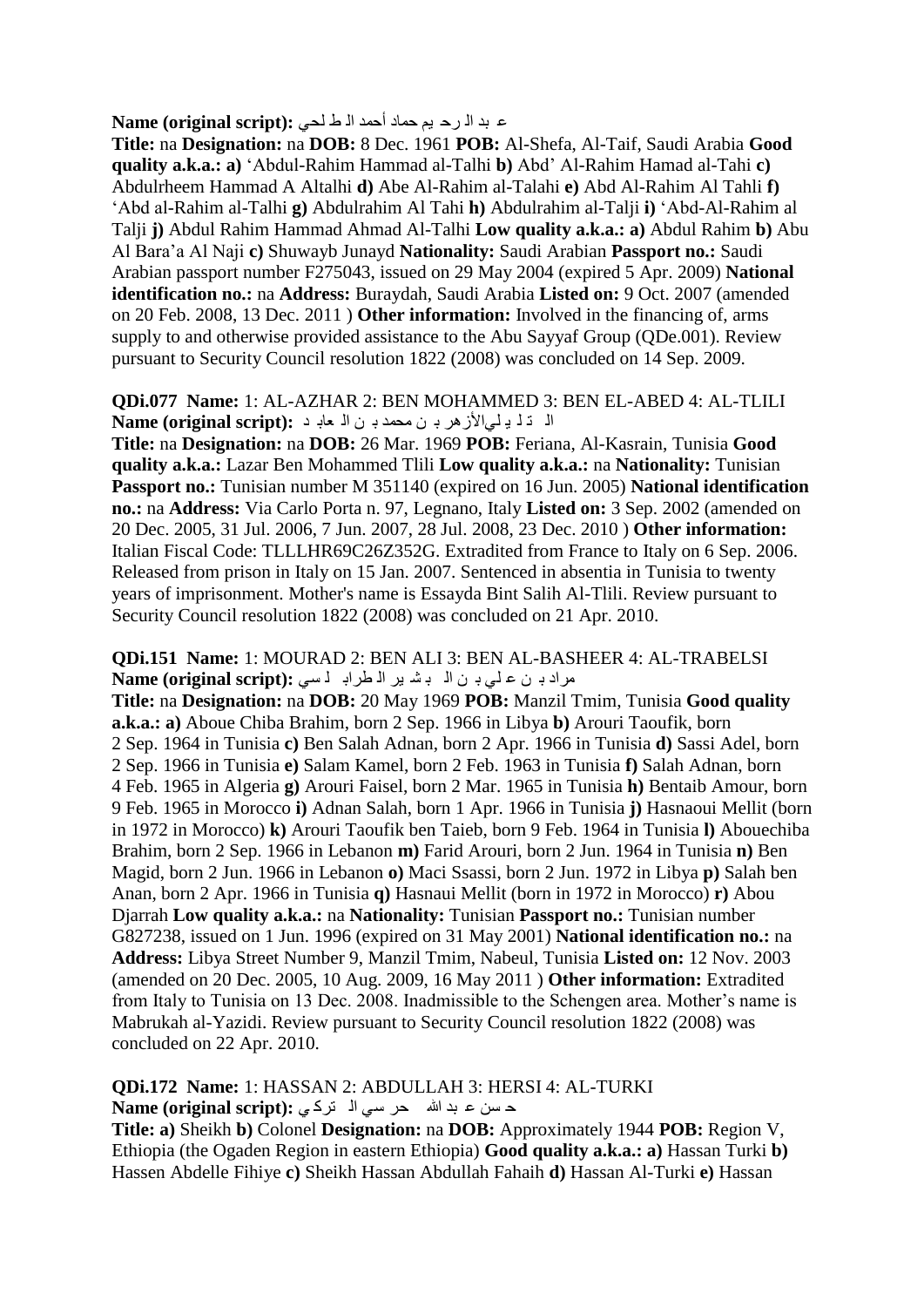Abdillahi Hersi Turki **f)** Sheikh Hassan Turki **g)** Xasan Cabdilaahi Xirsi **h)** Xasan Cabdulle Xirsi **Low quality a.k.a.:** na **Nationality:** Somali **Passport no.:** na **National identification no.:** na **Address:** (Reported to be active in Southern Somalia, lower Juba near Kismayo, mainly in Jilibe and Burgabo as of Nov. 2012) **Listed on:** 6 Jul. 2004 (amended on 25 Jul. 2006, 21 Dec. 2007, 12 Apr. 2010, 11 May 2010, 13 Dec. 2011, 18 Mar. 2013 ) **Other information:** Family Background: From the Ogaden clan, Reer - Abdille subclan. Part of the Al-Itihaad Al-Islamiya (AIAI) (QDe.002) leadership. Believed to have been involved in the attacks on the United States embassies in Nairobi and Dar es Salaam in August 1998. Also subject to the sanctions measures set out in Security Council resolution 1844 (2008) concerning Somalia and Eritrea (see www.un.org/sc/committees/751/index.shtml). Review pursuant to Security Council resolution 1822 (2008) was concluded on 13 May 2010.

**QDi.274 Name:** 1: NASIR 2: 'ABD-AL-KARIM 3: 'ABDULLAH 4: AL-WAHISHI ذا صر ع بدال كري<sub>د</sub> م ع بدالله الوح يشي: Name (original script):

**Title:** na **Designation:** na **DOB: a)** 1 Oct. 1976 **b)** (08/10/1396 Hijri Calendar) **POB:** Yemen **Good quality a.k.a.: a)** Nasir al-Wahishi **b)** Abu Basir Nasir al-Wahishi **c)** Naser Abdel Karim al-Wahishi **d)** Nasir Abd al-Karim al-Wuhayshi **e)** Abu Basir Nasir Al-Wuhayshi **f)**  Nasser Abdul-karim Abdullah al-Wouhichi **g)** Abu Baseer al-Wehaishi **h)** Abu Basir Nasser al-Wuhishi **i)** Abdul Kareem Abdullah Al-Woohaishi **j)** Nasser Abdelkarim Saleh Al Wahichi **Low quality a.k.a.: a)** Abu Basir **b)** Abu Bashir **Nationality:** Yemeni **Passport no.:** Yemeni number 40483, issued on 5 Jan. 1997 **National identification no.:** na **Address:**  na **Listed on:** 19 Jan. 2010 (amended on 15 Apr. 2014 ) **Other information:** Since 2007, leader of Al-Qaida in Yemen (AQY). Since Jan. 2009, leader of Al-Qaida in the Arabian Peninsula (QDe.129) operating in Yemen and Saudi Arabia. His deputy is Said Ali al-Shihri (QDi.275). Associated with senior Al-Qaida (QDe.004) leadership, claims he was secretary to Usama Bin Laden (deceased) prior to 2003. Arrested in Iran and extradited to Yemen in 2003, where he escaped from prison in 2006 and remains fugitive as at Jan. 2010.

#### **QDi.015 Name:** 1: MAHFOUZ 2: OULD 3: AL-WALID 4: na

#### ِذ فٛظ ٌٚ ذ اٌ ٌٛ ١ذ **:(script original (Name**

**Title:** na **Designation:** na **DOB:** 1 Jan. 1975 **POB:** Mauritania **Good quality a.k.a.: a)** Abu Hafs the Mauritanian **b)** Khalid Al-Shanqiti **c)** Mafouz Walad Al-Walid **Low quality a.k.a.:**  na **Nationality:** Mauritanian **Passport no.:** na **National identification no.:** na **Address:** na **Listed on:** 6 Oct. 2001 (amended on 1 Jun. 2007, 10 Jun. 2011 ) **Other information:** Review pursuant to Security Council resolution 1822 (2008) was concluded on 15 Jun. 2010.

#### **QDi.104 Name:** 1: NAJIB 2: BEN MOHAMED 3: BEN SALEM 4: AL-WAZ ذ ج بب بـ ن محمد بـ ن سالـم الـ واز **Name (original script):**

**Title:** na **Designation:** na **DOB:** 12 Apr. 1960 **POB:** Al Haka'imah, Governorate of Mahdia, Tunisia **Good quality a.k.a.: a)** Ouaz Najib **b)** Ouaz Nagib **Low quality a.k.a.:** na **Nationality:** Tunisian **Passport no.:** Tunisian number K815205, issued on 17 Sep. 1994 ( expired on 16 Sep. 1999) **National identification no.:** na **Address:** Via Tovaglie Number 26, Bologna, Italy **Listed on:** 25 Jun. 2003 (amended on 20 Dec. 2005, 17 Oct. 2007, 16 Sep. 2008, 16 May 2011 ) **Other information:** Mother"s name is Salihah Amir. Inadmissible to the Schengen area. Review pursuant to Security Council resolution 1822 (2008) was concluded on 22 Apr. 2010.

**QDi.006 Name:** 1: AIMAN 2: MUHAMMED 3: RABI 4: AL-ZAWAHIRI أيّ من محمد رب يع الّ ظواهري :(Name (original script **Title: a)** Doctor **b)** Dr. **Designation:** na **DOB:** 19 Jun. 1951 **POB:** Giza, Egypt **Good**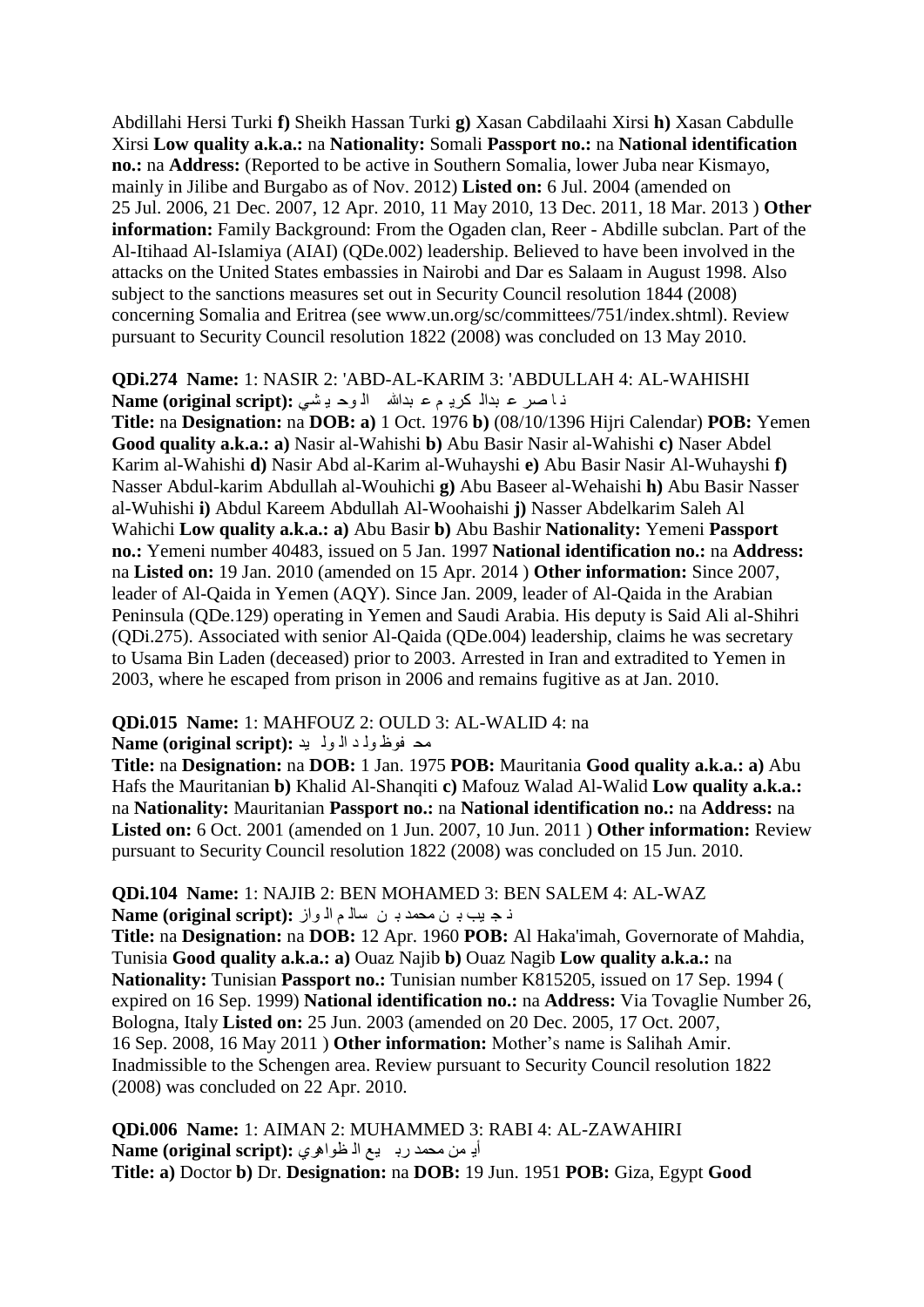**quality a.k.a.: a)** Ayman Al-Zawahari **b)** Ahmed Fuad Salim **c)** Al Zawahry Aiman Mohamed Rabi Abdel Muaz **d)** Al Zawahiri Ayman **e)** Abdul Qader Abdul Aziz Abdul Moez Al Doctor **f)** Al Zawahry Aiman Mohamed Rabi **g)** Al Zawahry Aiman Mohamed Rabie **h)**  Al Zawahry Aiman Mohamed Robi **i)** Dhawahri Ayman **j)** Eddaouahiri Ayman **k)** Nur Al Deen Abu Mohammed **l)** Ayman Al Zawahari **m)** Ahmad Fuad Salim **Low quality a.k.a.: a)**  Abu Fatma **b)** Abu Mohammed **Nationality:** Egyptian **Passport no.: a)** Egyptian Passport number 1084010 **b)** Passport number 19820215 **National identification no.:** na **Address:** na **Listed on:** 25 Jan. 2001 (amended on 2 Jul. 2007, 18 Jul. 2007, 13 Aug. 2007, 16 Dec. 2010 ) **Other information:** Former operational and military leader of Egyptian Islamic Jihad (QDe.003), now a close associate of Usama Bin Laden (deceased). Believed to be in the Afghanistan/Pakistan border area. Review pursuant to Security Council resolution 1822 (2008) was concluded on 21 Jun. 2010.

#### **QDi.156 Name:** 1: ABD-AL-MAJID 2: AZIZ 3: AL-ZINDANI 4: na ع بد الأمج يد عزي<sub>د</sub> ز الأزدداد ي :(Name (original script

**Title:** Sheikh **Designation:** na **DOB:** 1950 **POB:** Yemen **Good quality a.k.a.: a)**  Abdelmajid Al-Zindani **b)** Shaykh 'Abd Al-Majid Al-Zindani **c)** Sheikh Abd Al-Meguid Al-Zandani **Low quality a.k.a.:** na **Nationality:** Yemeni **Passport no.:** Yemeni number A005487, issued on 13 Aug. 1995 **National identification no.:** na **Address:** P.O. Box 8096, Sana'a, Yemen **Listed on:** 27 Feb. 2004 (amended on 25 Jul. 2006, 10 Jun. 2011 ) **Other information:** Review pursuant to Security Council resolution 1822 (2008) was concluded on 2 Jun. 2010.

#### **QDi.152 Name:** 1: SAIFI 2: AMMARI 3: na 4: na

m به في عمارى: Name (original script):

**Title:** na **Designation:** na **DOB: a)** 1 Jan. 1968 **b)** 24 Apr. 1968 **POB: a)** Kef Rih, Algeria **b)**  Guelma, Algeria **Good quality a.k.a.: a)** Abdalarak **b)** El Para (combat name) **c)** Abderrezak Le Para **d)** Abou Haidara **e)** El Ourassi **f)** Abderrezak Zaimeche **g)** Abdul Rasak ammane Abu Haidra **Low quality a.k.a.:** na **Nationality:** Algerian **Passport no.:** na **National identification no.:** na **Address:** Algeria **Listed on:** 4 Dec. 2003 (amended on 7 Apr. 2008, 16 May 2011 ) **Other information:** In detention in Algeria since Oct. 2004. Former member of the GSPC listed as The Organization of Al-Qaida in the Islamic Maghreb (QDe.014). Review pursuant to Security Council resolution 1822 (2008) was concluded on 27 Jul. 2010.

#### **QDi.216 Name:** 1: ABDULLAH 2: ANSHORI 3: na 4: na

**Title:** na **Designation:** na **DOB:** 1958 **POB:** Pacitan, East Java, Indonesia **Good quality a.k.a.: a)** Abu Fatih **b)** Thoyib, Ibnu **c)** Toyib, Ibnu **d)** Abu Fathi **Low quality a.k.a.:** na **Nationality:** Indonesian **Passport no.:** na **National identification no.:** na **Address:** na **Listed on:** 21 Apr. 2006 **Other information:** Review pursuant to Security Council resolution 1822 (2008) was concluded on 8 Jun. 2010.

#### **QDi.323 Name:** 1: SAID 2: ARIF 3: na 4: na

**Title:** na **Designation:** na **DOB: a)** 25 Jun. 1964 **b)** 5 Dec. 1965 **POB:** Oran, Algeria **Good quality a.k.a.: a)** Said Mohamed Arif **b)** Omar Gharib **c)** Abderahmane **d)** Abdallah al-Jazairi **e)** Slimane Chabani **f)** Souleiman **Low quality a.k.a.:** na **Nationality:** Algerian **Passport no.:** na **National identification no.:** na **Address:** na **Listed on:** 15 Aug. 2014 **Other information:** A veteran member of the 'Chechen Network' (not listed) and other terrorist groups. He was convicted of his role and membership in the "Chechen Network" in France in 2006. Joined Jabhat al-Nusrah, listed as Al-Nusrah Front for the People of the Levant (QDe.137) in October 2013.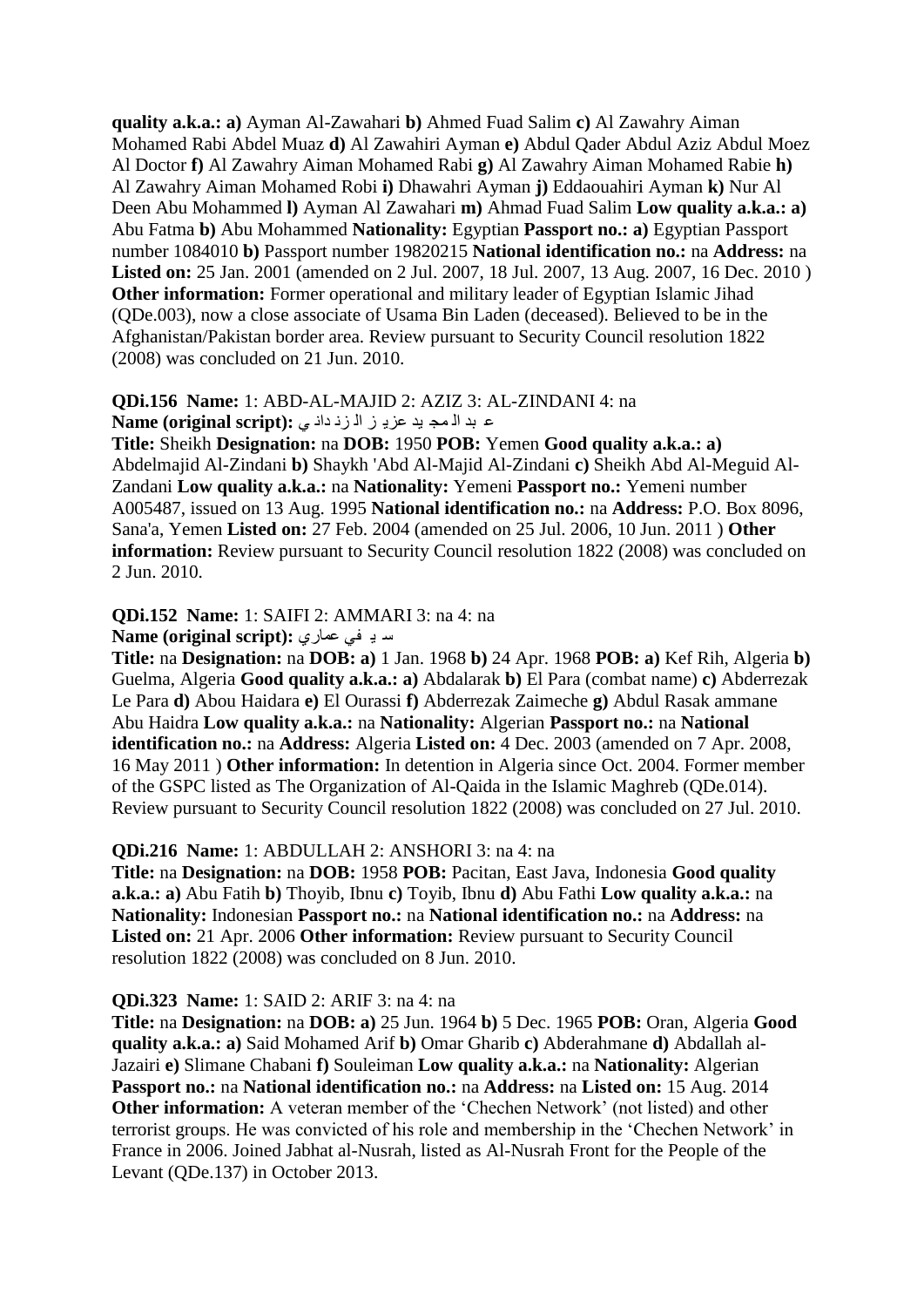#### **QDi.184 Name:** 1: MUHSIN 2: FADHIL 3: AYED 4: ASHOUR AL-FADHLI مدسن ف ا ضل عادٍ د عا شور الم فض لي :(Name (original script

**Title:** na **Designation:** na **DOB:** 24 Apr. 1981 **POB:** Kuwait **Good quality a.k.a.: a)**  Muhsin Fadhil "Ayyid al Fadhli **b)** Muhsin Fadil Ayid Ashur al Fadhli **c)** Abu Majid Samiyah **d)** Abu Samia **Low quality a.k.a.:** na **Nationality:** Kuwaiti **Passport no.: a)** Kuwaiti number 106261543 **b)** Kuwaiti number 1420529, issued in Kuwait (and expired on 31 Mar. 2006) **National identification no.:** na **Address:** Block Four, Street 13, House #179 Kuwait City, Al-Riqqa area, Kuwait **Listed on:** 17 Feb. 2005 (amended on 23 Jul. 2008 ) **Other information:** Wanted by the Kuwaiti Security Authorities. Fugitive as of Jul. 2008. Review pursuant to Security Council resolution 1822 (2008) was concluded on 1 Jun. 2010.

#### **QDi.265 Name:** 1: HAJI 2: MUHAMMAD 3: ASHRAF 4: na

**Title:** na **Designation:** na **DOB: a)** 1 Mar. 1965 **b)** 1955 **POB:** Faisalabad, Pakistan **Good quality a.k.a.: a)** Haji M. Ashraf **b)** Muhammad Ashraf Manshah **c)** Muhammad Ashraf Munsha **Low quality a.k.a.:** na **Nationality:** Pakistani **Passport no.: a)** Pakistani number AT0712501, issued on 12 Mar. 2008 (expired 11 Mar 2013) **b)** Pakistani number A-374184 **National identification no.: a)** Pakistani 6110125312507 **b)** Pakistani 24492025390 **Address:** na **Listed on:** 10 Dec. 2008 (amended on 17 Jul. 2009, 24 Jul. 2013 ) **Other information:** Chief of finance of Lashkar-e-Tayyiba (QDe.118). His father's name is Noor Muhammad.

#### **QDi.042 Name:** 1: HASSAN 2: DAHIR 3: AWEYS 4: na

#### د غٓ ظا٘شػ٠ٛ ظ **:(script original (Name**

**Title: a)** Sheikh **b)** Colonel **Designation:** na **DOB:** 1935 **POB:** Somalia **Good quality a.k.a.: a)** Ali, Sheikh Hassan Dahir Aweys **b)** Awes, Shaykh Hassan Dahir **c)** Hassen Dahir Aweyes **d)** Ahmed Dahir Aweys **e)** Mohammed Hassan Ibrahim **f)** Aweys Hassan Dahir **g)**  Hassan Tahir Oais **h)** Hassan Tahir Uways **i)** Hassan Dahir Awes **Low quality a.k.a.: a)**  Sheikh Aweys **b)** Sheikh Hassan **c)** Sheikh Hassan Dahir Aweys **Nationality:** Somali **Passport no.:** na **National identification no.:** na **Address: a**) (Active in Southern Somalia as of Nov. 2012.) **b)** (Also reported to be in Eritrea as of Nov. 2007.) **Listed on:** 9 Nov. 2001 (amended on 21 Dec. 2007, 11 May 2010, 16 May 2011, 18 Mar. 2013 ) **Other information:**  Family background: from the Hawiye's Habergidir, Ayr clan. Senior leader of Al-Itihaad Al-Islamiya (AIAI) (QDe.002) and Hizbul Islam in Somalia. Since 12 April 2010, also subject to the sanctions measures set out in Security Council resolution 1844 (2008) concerning Somalia and Eritrea (see www.un.org/sc/committees/751/index.shtml). Review pursuant to Security Council resolution 1822 (2008) was concluded on 22 Jun. 2010.

#### **QDi.248 Name:** 1: RICARDO 2: PEREZ 3: AYERAS 4: na

**Title:** na **Designation:** na **DOB:** 15 Sep. 1973 **POB:** 24 Paraiso Street, Barangay Poblacion, Mandaluyong City, Philippines **Good quality a.k.a.: a)** Abdul Kareem Ayeras **b)** Abdul Karim Ayeras **Low quality a.k.a.: a)** Ricky Ayeras **b)** Jimboy **c)** Isaac Jay Galang Perez **d)**  Abdul Mujib **Nationality:** Filipino **Passport no.:** na **National identification no.:** na **Address: a)** Barangay Mangayao, Tagkawayan, Quezon, Philippines **b)** Barangay Tigib, Ayungon, Negros Oriental, Philippines **Listed on:** 4 Jun. 2008 (amended on 13 Dec. 2011 ) **Other information:** Member of the Rajah Solaiman Movement (QDe.128). Arrested by the Philippines authorities on 14 Mar. 2011. Review pursuant to Security Council resolution 1822 (2008) was concluded on 13 May 2010.

# **QDi.305 Name:** 1: ABDUL 2: ROSYID 3: RIDHO 4: BA"ASYIR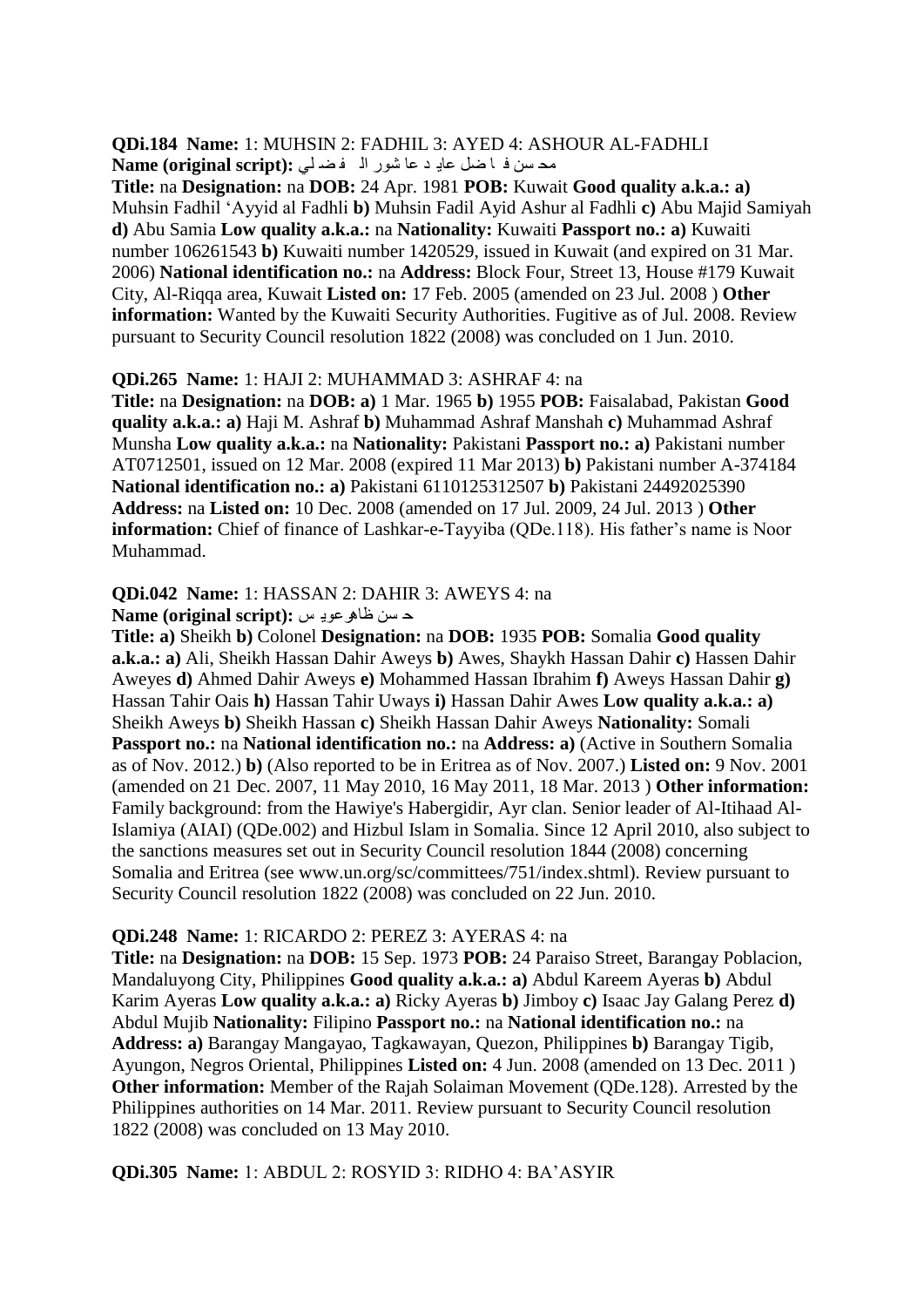**Title:** na **Designation:** na **DOB:** 31 Jan. 1974 **POB:** Sukoharjo, Indonesia **Good quality a.k.a.: a)** Abdul Rosyid Ridho Bashir **b)** Rashid Rida Ba"aysir **c)** Rashid Rida Bashir **Low quality a.k.a.:** na **Nationality:** Indonesian **Passport no.:** na **National identification no.:**  (Indonesian National Identity Card number 1127083101740003 under name Abdul Rosyid Ridho Ba"asyir) **Address:** Podok Pesantren AL Wayain Ngrandu, Sumber Agung Magetan, East Java, Indonesia **Listed on:** 12 Mar. 2012 **Other information:** Father's name is Abu Bakar Ba'asyir (QDi.217). Brother of Abdul Rahim Ba"aysir (QDi.293). Belongs to the leadership of and is involved in recruitment and fundraising for Jemmah Anshorut Tauhid (JAT) (QDe.133) Associated with Jemaah Islamiyah (QDe.092).

#### **QDi.217 Name:** 1: ABU BAKAR 2: BA'ASYIR 3: na 4: na

**Title:** na **Designation:** na **DOB:** 17 Aug. 1938 **POB:** Jombang, East Java, Indonesia **Good quality a.k.a.: a)** Baasyir, Abu Bakar **b)** Bashir, Abu Bakar **c)** Abdus Samad **d)** Abdus Somad **Low quality a.k.a.:** na **Nationality:** Indonesian **Passport no.:** na **National identification no.:** na **Address:** na **Listed on:** 21 Apr. 2006 **Other information:** Review pursuant to Security Council resolution 1822 (2008) was concluded on 8 Jun. 2010.

#### **QDi.293 Name:** 1: ABDUL RAHIM 2: BA'AYSIR 3: na 4: na

**Title:** na **Designation:** na **DOB: a)** 16 Nov. 1977 **b)** 16 Nov. 1974 **POB: a)** Solo, Indonesia **b)** Sukoharjo, Central Java, Indonesia **Good quality a.k.a.: a)** Abdul Rahim Bashir **b)** 'Abd Al-Rahim Ba'asyir **c)** 'Abd Al-Rahim Bashir **d)** Abdurrahim Ba'asyir **e)** Abdurrahim Bashir **f)**  Abdul Rachim Ba'asyir **g)** Abdul Rachim Bashir **h)** Abdul Rochim Ba'asyir **i)** Abdul Rochim Bashir **j)** Abdurochim Ba'asyir **k)** Abdurochim Bashir **l)** Abdurrochim Ba'asyir **m)**  Abdurrochim Bashir **n)** Abdurrahman Ba'asyir **o)** Abdurrahman Bashir **Low quality a.k.a.:**  na **Nationality:** Indonesian **Passport no.:** na **National identification no.:** na **Address:**  Indonesia **Listed on:** 19 Jul. 2011 **Other information:** Senior Jemaah Islamiyah (QDe.092.) leader. Father's name is Abu Bakar Ba'asyir (QDi.217).

#### **QDi.080 Name:** 1: SAID 2: BAHAJI 3: na 4: na

#### ع ؼ ١ذ ت ا٘اجٝ **:(script original (Name**

**Title:** na **Designation:** na **DOB:** 15 Jul. 1975 **POB:** Haselünne, Lower Saxony, Germany **Good quality a.k.a.:** Zouheir Al Maghribi **Low quality a.k.a.: a)** Mohamed Abbattay **b)**  Abderrahmane Al Maghribi **Nationality:** German **Passport no.: a)** (Provisional German passport No.: 28642163 (issued by the city of Hamburg)) **b)** (Moroccan passport number 954242 issued on 28 June 1995 in Meknas, Morocco (expired)) **National identification no.:**  (German identity document ("Bundespersonalausweis") No. 1336597587 ) **Address:**  Bunatwiete 23, Hamburg, 21073, Germany (formerly resident at ) **Listed on:** 30 Sep. 2002 (amended on 26 Nov. 2004, 9 Sep. 2005, 2 Jul. 2007, 23 Dec. 2010, 9 Sep. 2014 ) **Other information:** Deputy head of the media committee of Al-Qaida (OE.A.4.01) as at Apr. 2010. German authorities issued an arrest warrant for him on 21 Sep. 2001. Review pursuant to Security Council resolution 1822 (2008) was concluded on 20 May 2010. Reportedly deceased in September 2013 in the Afghanistan/Pakistan border area.

#### **QDi.266 Name:** 1: MAHMOUD 2: MOHAMMAD 3: AHMED 4: BAHAZIQ

**Title:** na **Designation:** na **DOB: a)** 17 Aug. 1943 **b)** 1943 **c)** 1944 **POB:** India **Good quality a.k.a.: a)** Bahaziq Mahmoud **b)** Abu Abd al-"Aziz **c)** Abu Abdul Aziz **d)** Shaykh Sahib **Low quality a.k.a.:** na **Nationality:** Saudi Arabian **Passport no.:** na **National identification no.:**  Saudi Arabian 4-6032-0048-1 **Address:** na **Listed on:** 10 Dec. 2008 **Other information:**  Financier of Lashkar-e-Tayyiba (listed under permanent reference number QDe.118). Has served as the leader of Lashkar-e-Tayyiba in Saudi Arabia.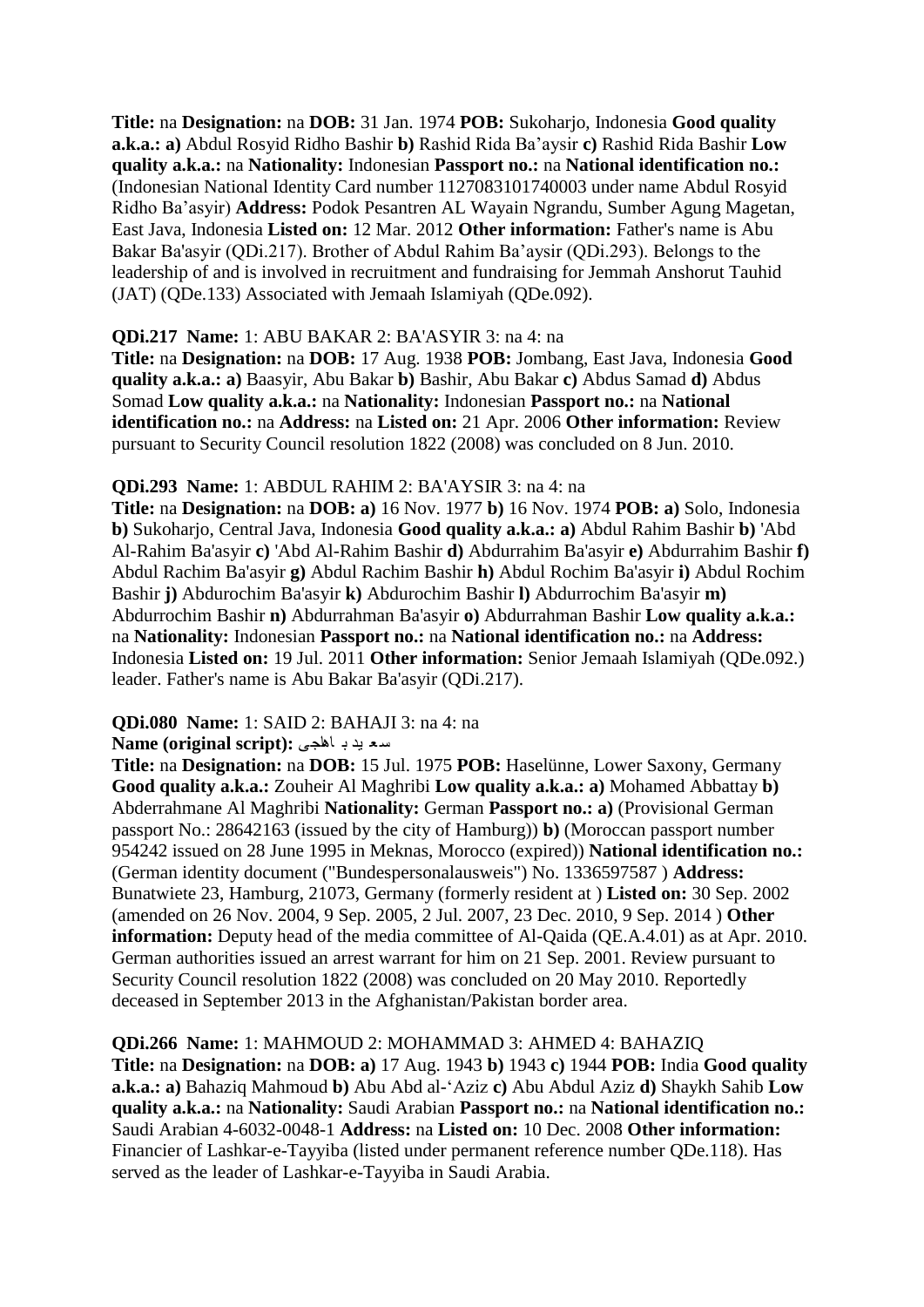**QDi.311 Name:** 1: AYYUB 2: BASHIR 3: na 4: na اب<sub> و</sub>ب ب شد بر : Name (original script)

**Title: a)** Qari **b)** Alhaj **Designation:** na **DOB: a)** 1966 **b)** 1964 **c)** 1969 **d)** 1971 **POB:** na **Good quality a.k.a.: a)** Alhaj Qari Ayub Bashar **b)** Qari Muhammad Ayub **Low quality a.k.a.:** na **Nationality: a)** Uzbek **b)** Afghan **Passport no.:** na **National identification no.:** na **Address:** Mir Ali, North Waziristan Agency, Federal Administered Tribal Area, Pakistan **Listed on:** 18 Oct. 2012 **Other information:** Member of leadership council as of early 2010 and head of finance for the Islamic Movement of Uzbekistan (QDe.010). Coordinated financial and logistical support for the Islamic Movement of Uzbekistan in Afghanistan and Pakistan between 2009-2012. Transferred and delivered funds to Fazal Rahim (QDi.303).

**QDi.055 Name:** 1: MAHMOOD 2: SULTAN 3: BASHIR-UD-DIN 4: na **Title:** na **Designation:** na **DOB: a)** 1937 **b)** 1938 **c)** 1939 **d)** 1940 **e)** 1941 **f)** 1942 **g)** 1943 **h)**  1944 **i)** 1945 **POB:** na **Good quality a.k.a.: a)** Mahmood, Sultan Bashiruddin **b)** Mehmood, Dr. Bashir Uddin **c)** Mekmud, Sultan Baishiruddin **Low quality a.k.a.:** na **Nationality:**  Pakistani **Passport no.:** na **National identification no.:** na **Address:** Street 13, Wazir Akbar Khan, Kabul, Afghanistan **Listed on:** 24 Dec. 2001 **Other information:** Review pursuant to Security Council resolution 1822 (2008) was concluded on 1 Jun. 2010.

**QDi.345. Name:** 1: TARKHAN 2: TAYUMURAZOVICH 3: BATIRASHVILI 4: **Title:** na **Designation:** na **DOB: a)** 11 Jan. 1986 **b)** 1982 **POB:** Akhmeta, Village Birkiani, Georgia **Good quality a.k.a.: a)** Tarkhan Tayumurazovich Batyrashvili **b)** Tarkhan Batirashvili **Low quality a.k.a.: a)** Omar Shishani **b)** Umar Shishani **c)** Abu Umar al-Shishani **d)** Omar al-Shishani **e)** Chechen Omar **f)** Omar the Chechen **g)** Omer the Chechen **h)** Umar the Chechen **i)** Abu Umar **j)** Abu Hudhayfah **Nationality:** Georgian **Passport no.:**  09AL14455, issued in Georgia (expires on 26 Jun. 2019) **National identification no.:**  08001007864, issued in Georgia **Address:** Syrian Arab Republic (located in as at Dec. 2014) **Listed on:** 23 Jan. 2015 **Other information:** As of mid-2014, Syria-based senior military commander and shura council member of Islamic State in Iraq and the Levant, listed as Al-Qaida in Iraq (AQI) (QDe.115). Led approximately 1,000 foreign fighters for ISIL and committed a number of attacks in northern Syria.

**QDi.279 Name:** 1: MOHAMED 2: BELKALEM 3: na 4: na

**Name (original script): محمد بـ أكلام** 

**Title:** na **Designation:** na **DOB:** 19 Dec. 1969 **POB:** Hussein Dey, Algiers, Algeria **Good quality a.k.a.:** na **Low quality a.k.a.: a)** Abdelali Abou Dher (دبع ياعياٞ باٚ سر (**b)** El Harrachi (ػاسحياٞ (**Nationality:** Algerian **Passport no.:** na **National identification no.:** na **Address:** Mali **Listed on:** 22 Apr. 2010 (amended on 15 Apr. 2014 ) **Other information:**  Convicted in absentia by Algerian tribunal on 28 Mar. 1996. Algerian international arrest warrant number 03/09 of 6 Jun. 2009 issued by the Tribunal of Sidi Mhamed, Algiers, Algeria. Algerian extradition request number 2307/09 of 3 Sep. 2009, presented to Malian authorities. Father"s name is Ali Belkalem. Mother"s name is Fatma Saadoudi. Member of The Organization of Al-Qaida in the Islamic Maghreb (QDe.014)

**QDi.136 Name:** 1: MOKHTAR 2: BELMOKHTAR 3: na 4: na ب لهخ تار مخ تار :(Name (original script

**Title:** na **Designation:** na **DOB:** 1 Jun. 1972 **POB:** Ghardaia, Algeria **Good quality a.k.a.: a)** Abou Abbes Khaled **b)** Belaouar Khaled Abou El Abass **c)** Belaouer Khaled Abou El Abass **d)** Belmokhtar Khaled Abou El Abes **e)** Khaled Abou El Abass **f)** Khaled Abou El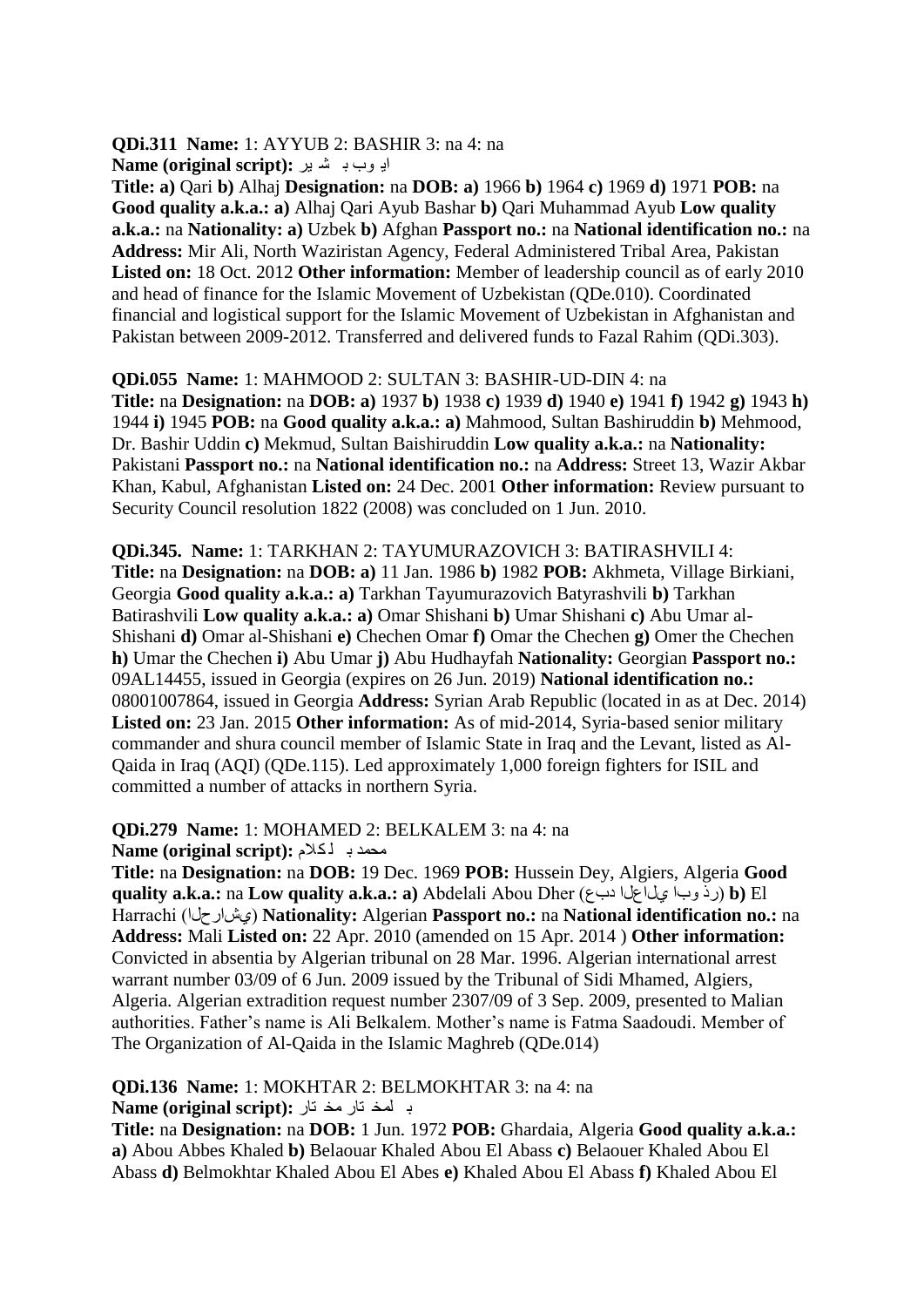Abbes **g)** Khaled Abou El Abes **h)** Khaled Abulabbas Na Oor **i)** Mukhtar Belmukhtar **Low quality a.k.a.: a)** Belaoua **b)** Belaour **Nationality:** Algerian **Passport no.:** na **National identification no.:** na **Address:** na **Listed on:** 11 Nov. 2003 (amended on 12 Apr. 2006, 2 Jul. 2007, 7 Apr. 2008, 25 Jan. 2010, 16 May 2011, 9 Sep. 2014 ) **Other information:**  Father's name is Mohamed. Mother's name is Zohra Chemkha. Member of the Council of the Organization of Al-Qaida in the Islamic Maghreb (QDe.014) (AQIM). Head of Al Mouakaoune Biddam (QDe.139), Al Moulathamoun (QDe.140) and Al Mourabitoun (QDe.141). Review pursuant to Security Council resolution 1822 (2008) was concluded on 30 Jul. 2009.

#### **QDi.333 Name:** 1: SEIFALLAH 2: BEN HASSINE 3: na 4: na

**Title:** na **Designation:** na **DOB:** 8 Nov. 1965 **POB:** na **Good quality a.k.a.: a)** Seif Allah ben Hocine **b)** Saifallah ben Hassine **c)** Sayf Allah "Umar bin Hassayn **d)** Sayf Allah bin Hussayn **Low quality a.k.a.: a)** Abou Aayadh **b)** Abou Iyadh **c)** Abu Ayyad al-Tunisi **d)**  Abu Iyyadh al-Tunisi **e)** Abou Iyadh el-Tounsi **Nationality:** na **Passport no.:** na **National identification no.:** na **Address:** na **Listed on:** 23 Sep. 2014 **Other information:** Founder of the Tunisian Combatant Group (QDe.090) and leader of Ansar al-Shari'a in Tunisia (QDe.143). Arrest warrant issued by Tunisian Court of First Instance on 23 Aug. 2013.

#### **QDi.307 Name:** 1: HAFIZ 2: ABDUL SALAM 3: BHUTTAVI 4: na

**Title: a)** Maulavi **b)** Mullah **Designation:** na **DOB:** 1940 **POB:** Gujranwala, Punjab Province, Pakistan **Good quality a.k.a.: a)** Hafiz Abdul Salam Bhattvi **b)** Hafiz Abdusalam Budvi **c)** Hafiz Abdussalaam Bhutvi **d)** Abdul Salam Budvi **e)** Abdul Salam Bhattwi **f)** Abdul Salam Bhutvi **g)** Mullah Abdul Salaam Bhattvi **h)** Molvi Abdursalam Bhattvi **Low quality a.k.a.:** na **Nationality:** Pakistani **Passport no.:** na **National identification no.:** na **Address:**  na **Listed on:** 14 Mar. 2012 **Other information:** Founding member of Lashkar-e-Tayyiba (QDe.118) and deputy to Lashkar-e-Tayyiba leader Hafiz Muhammad Saeed (QDi.263).

#### **QDi.081 Name:** 1: RAMZI 2: MOHAMED 3: ABDULLAH 4: BINALSHIBH رِمزِي محمد عبد الله بن السَّدِ به **Name (original script):**

**Title:** na **Designation:** na **DOB: a)** 1 May 1972 **b)** 16 Sep. 1973 **POB: a)** Gheil Bawazir, Hadramawt, Yemen **b)** Khartoum, Sudan **Good quality a.k.a.: a)** Binalsheidah, Ramzi Mohamed Abdullah **b)** Bin Al Shibh, Ramzi **c)** Omar, Ramzi Mohamed Abdellah **d)**  Mohamed Ali Abdullah Bawazir **e)** Binalshibh Ramzi Mohammed Abdullah **f)** Ramzi Binalshib **g)** Ramzi Mohamed Abdellah Omar Hassan Alassiri **h)** Binalshibh Ramsi Mohamed Abdullah **i)** Abu Ubaydah **j)** 'Umar Muhammad 'Abdallah Ba' Amar **Low quality a.k.a.:** Ramzi Omar **Nationality:** Yemeni **Passport no.:** 00085243, issued on 17 Nov. 1997, issued in Sanaa, Yemen **National identification no.:** na **Address:** na **Listed on:**  30 Sep. 2002 (amended on 26 Nov. 2004, 25 Jul. 2006, 2 Jul. 2007, 27 Jul. 2007, 23 Dec. 2010 ) **Other information:** Arrested in Karachi, Pakistan, 30 Sep. 2002. In custody of the United States of America, as of May 2010. Review pursuant to Security Council resolution 1822 (2008) was concluded on 25 May 2010.

**QDi.009 Name:** 1: BILAL 2: BIN MARWAN 3: na 4: na

**F**  $\blacksquare$  به المثل به ان هر و ان : Name (original script)

**Title:** na **Designation:** na **DOB:** 1947 **POB:** na **Good quality a.k.a.:** na **Low quality a.k.a.:**  na **Nationality:** na **Passport no.:** na **National identification no.:** na **Address:** na **Listed on:**  25 Jan. 2001 **Other information:** Senior lieutenant of UBL. Review pursuant to Security Council resolution 1822 (2008) was concluded on 21 Jun. 2010.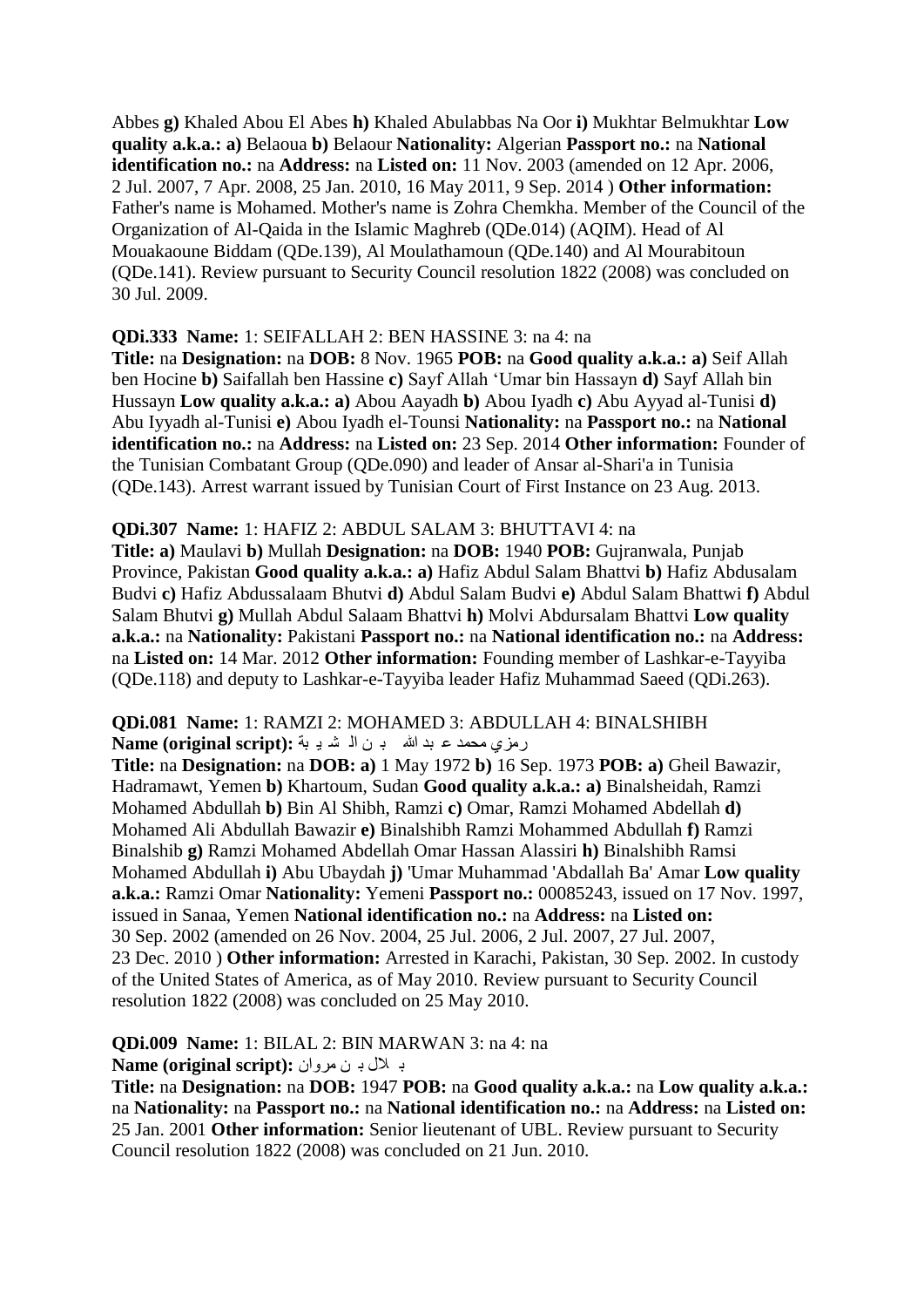**QDi.063 Name:** 1: AL-MOKHTAR 2: BEN MOHAMED 3: BEN AL-MOKHTAR 4: BOUCHOUCHA

المخ تار بـ ن محمد بـ ن المخ تار بـ و شو شة : Name (original script)

**Title:** na **Designation:** na **DOB:** 13 Oct. 1969 **POB:** Tunis, Tunisia **Good quality a.k.a.:**  Bushusha, Mokhtar **Low quality a.k.a.:** na **Nationality:** Tunisian **Passport no.:** Tunisian number K754050, issued on 26 May 1999 (expired on 25 May 2004) **National identification no.:** 04756904, issued on 14 Sep. 1984 **Address:** Via Milano Number 38, Spinadesco, (CR), Italy **Listed on:** 24 Apr. 2002 (amended on 10 Apr. 2003, 26 Nov. 2004, 20 Dec. 2005, 7 Jun. 2007, 23 Dec. 2010 ) **Other information:** Italian Fiscal Code:

BCHMHT69R13Z352T. Mother"s name is Hedia Bannour. Review pursuant to Security Council resolution 1822 (2008) was concluded on 22 Apr. 2010.

**QDi.188 Name:** 1: FAYCAL 2: BOUGHANEMI 3: na 4: na

ف يصل بـ وغان<sub>مى</sub> :(Name (original script

**Title:** na **Designation:** na **DOB:** 28 Oct. 1966 **POB:** Tunis, Tunisia **Good quality a.k.a.: a)**  Faical Boughanmi **b)** Faysal al-Bughanimi **Low quality a.k.a.:** na **Nationality:** Tunisian **Passport no.:** na **National identification no.:** na **Address:** Number 5/B viale Cambonino, Cremona, Italy **Listed on:** 29 Jul. 2005 (amended on 7 Jun. 2007, 10 Aug. 2009, 1 Sep. 2009, 13 Dec. 2011 ) **Other information:** Italian Fiscal code: BGHFCL66R28Z352G. Sentenced to 7 years imprisonment in Italy on 29 Jun. 2007 by the Brescia Second Appeals Court. In detention in Italy as at Jun. 2009. Review pursuant to Security Council resolution 1822 (2008) was concluded on 20 Jul. 2009.

#### **QDi.143 Name:** 1: HAMADI 2: BEN ABDUL AZIZ 3: BEN ALI 4: BOUYEHIA دهادي بـ ن ع بد الـ عزبـ ز بـ ن عـ لـى بـ ويـ حـى **:**(Name (original script)

**Title:** na **Designation:** na **DOB:** 29 May 1966 **POB:** Tunis, Tunisia **Good quality a.k.a.: a)**  Gamel Mohamed, born 25 May 1966 in Morocco **b)** Abd el Wanis Abd Gawwad Abd el Latif Bahaa, born 9 May 1986 in Egypt **c)** Mahmoud Hamid **Low quality a.k.a.:** na **Nationality:**  Tunisian **Passport no.:** (Tunisian passport number L723315, issued on 5 May 1998, expired on 4 May 2003) **National identification no.:** na **Address:** Corso XXII Marzo Number 39, Milan, Italy **Listed on:** 12 Nov. 2003 (amended on 20 Dec. 2005, 31 Jul. 2006, 30 Jan. 2009, 16 May 2011 ) **Other information:** In prison in Italy until 28 Jul. 2011. Review pursuant to Security Council resolution 1822 (2008) was concluded on 21 Jun. 2010.

#### **QDi.312 Name:** 1: AAMIR 2: ALI 3: CHAUDHRY 4: na

**Name (original script): عامر ع لی چوبدری** 

**Title:** na **Designation:** na **DOB:** 3 Aug. 1986 **POB:** na **Good quality a.k.a.: a)** Aamir Ali Chaudary **b)** Aamir Ali Choudry **c)** Amir Ali Chaudry **Low quality a.k.a.:** Huzaifa **Nationality:** Pakistani **Passport no.:** Pakistani number BN 4196361, issued on 28 Oct. 2008 (expiring 27 Oct. 2013) **National identification no.:** Pakistani 33202-7126636-9 **Address:**  na **Listed on:** 18 Oct. 2012 **Other information:** Electronics and explosives expert for Tehrik-e Taliban Pakistan (TTP) (QDe.132). Involved in attack planning for TTP. Provided financial and logistical support for TTP and participated in TTP-sponsored militant training.

#### **QDi.070 Name:** 1: YASSINE 2: CHEKKOURI 3: na 4: na

**4 اس بن شكورى: Name (original script):** 

**Title:** na **Designation:** na **DOB:** 6 Oct. 1966 **POB:** Safi, Morocco **Good quality a.k.a.:** na **Low quality a.k.a.:** na **Nationality:** Moroccan **Passport no.:** Moroccan number F46947 **National identification no.:** (Moroccan national identity card H-135467) **Address:** 7th Street, Number 7, Hay Anas Safi, Morocco **Listed on:** 3 Sep. 2002 (amended on 7 Jun. 2007,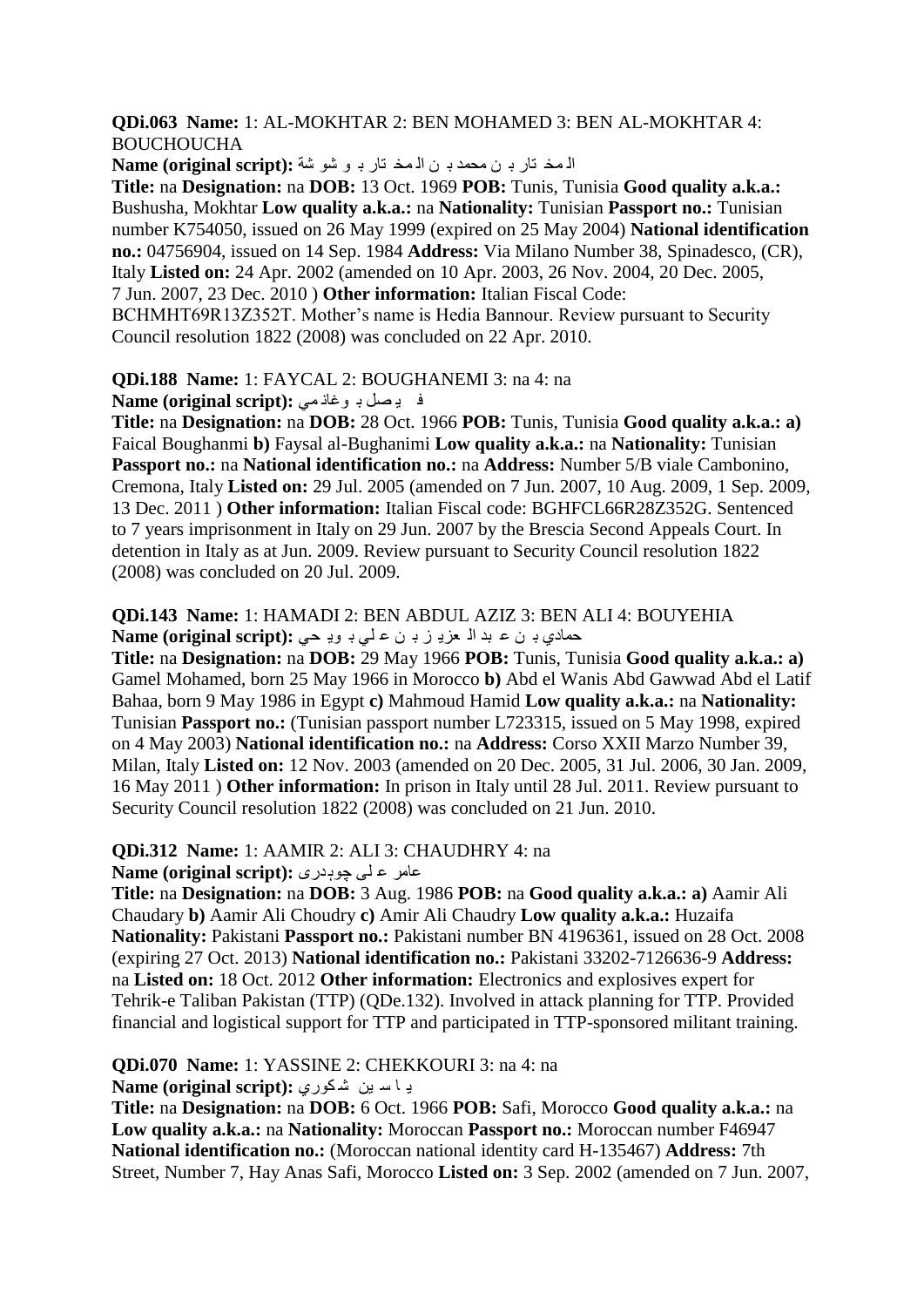23 Dec. 2010 ) **Other information:** Mother"s name is Feue Hlima Bent Barka and father"s name is Abderrahmane Mohammed Ben Azzouz. Deported from Italy to Morocco on 26 Feb. 2004. Review pursuant to Security Council resolution 1822 (2008) was concluded on 21 Jun. 2010.

#### **QDi.300 Name:** 1: MONIR 2: CHOUKA 3: na 4: na

**Title:** na **Designation:** na **DOB:** 30 Jul. 1981 **POB:** Bonn, Germany **Good quality a.k.a.:** na **Low quality a.k.a.:** Abu Adam **Nationality: a)** German **b)** Moroccan **Passport no.:** German passport number 5208323009, issued on 2 Feb. 2007, issued in Stadt Bonn, Germany (expires on 1 Feb. 2012) **National identification no.:** German national identity card number 5209530116, issued on 21 Jun. 2006, issued in Stadt Bonn, Germany (expired on 20 Jun. 2011) **Address:** Ungartenstraße 6, Bonn, 53229, Germany (previous) **Listed on:**  25 Jan. 2012 **Other information:** Associated with Islamic Movement of Uzbekistan (QDe.010). Brother of Yassin Chouka (QDi.301) Arrest warrant issued by the investigating judge of the German Federal Court of Justice on 5 Oct. 2010.

#### **QDi.301 Name:** 1: YASSIN 2: CHOUKA 3: na 4: na

**Title:** na **Designation:** na **DOB:** 11 Dec. 1984 **POB:** Bonn, Germany **Good quality a.k.a.:**  na **Low quality a.k.a.:** Abu Ibraheem **Nationality: a)** German **b)** Moroccan **Passport no.:**  German passport number 5204893014, issued on 5 Oct. 2000, issued in Stadt Bonn, Germany (expired on 5 Oct. 2005) **National identification no.:** German national identity card number 5209445304, issued on 5 Sep. 2005, issued in Stadt Bonn, Germany (expired on 4 Sep. 2010) **Address:** Karl-Barth-Straße 14, Bonn, 53129, Germany (previous) **Listed on:** 25 Jan. 2012 **Other information:** Associated with Islamic Movement of Uzbekistan (ODe.010). Brother of Monir Chouka (QDi.300). Arrest warrant issued by the investigating judge of the German Federal Court of Justice on 5 Oct. 2010.

#### **QDi.141 Name:** 1: MAXAMED 2: CABDULLAAH 3: CIISE 4: na

**Title:** na **Designation:** na **DOB:** 8 Oct. 1974 **POB:** Kismaayo, Somalia **Good quality a.k.a.: a)** Maxamed Cabdullaahi Ciise **b)** Maxammed Cabdullaahi **c)** Cabdullah Mayamed Ciise **Low quality a.k.a.:** na **Nationality:** Somali **Passport no.:** na **National identification no.:**  (United Kingdom identification number PX910063D) **Address:** Somalia **Listed on:**  12 Nov. 2003 (amended on 9 Sep. 2005, 30 Jan. 2009, 20 Apr. 2009, 21 Oct. 2010 ) **Other information:** Present in Somalia as of Apr. 2009 following transfer from United Kingdom. Review pursuant to Security Council resolution 1822 (2008) was concluded on 21 Jun. 2010.

#### **QDi.347 Name:** 1: DENIS 2: MAMADOU 3: GERHARD 4: CUSPERT

**Title:** na **Designation:** na **DOB:** 18 Oct. 1975 **POB:** Berlin, Germany **Good quality a.k.a.:**  na **Low quality a.k.a.:** Abu Talha al-Almani **Nationality:** German **Passport no.:** na **National identification no.:** 2550439611, issued in District Friedrichshain-Kreuzberg of Berlin, Germany (issued on 22 Apr. 2010, expires on 21 Apr. 2020) **Address: a)**  Syria/Turkey border area (as at Jan. 2015) **b)** Karl-Marx-Str. 210, Berlin, 12055, Germany (primary address) **Listed on:** 11 Feb. 2015 **Other information:** Physical description: eye colour: brown; hair colour: black; height: 178cm; Tattoos: BROKEN DREAMS in letters (on back) and landscape of Africa (on right upper arm). Father"s name: Richard Luc-Giffard; Mother"s name: Sigrid Cuspert. European arrest warrant issued by investigating judge at the Federal Court of Justice of Germany, dated 14 May 2014 and 5 Dec. 2014.

**QDi.331 Name:** 1: ANDERS 2: CAMEROON 3: OSTENSVIG 4: DALE **Title:** na **Designation:** na **DOB:** 19 Oct. 1978 **POB:** Oslo, Norway **Good quality a.k.a.:** na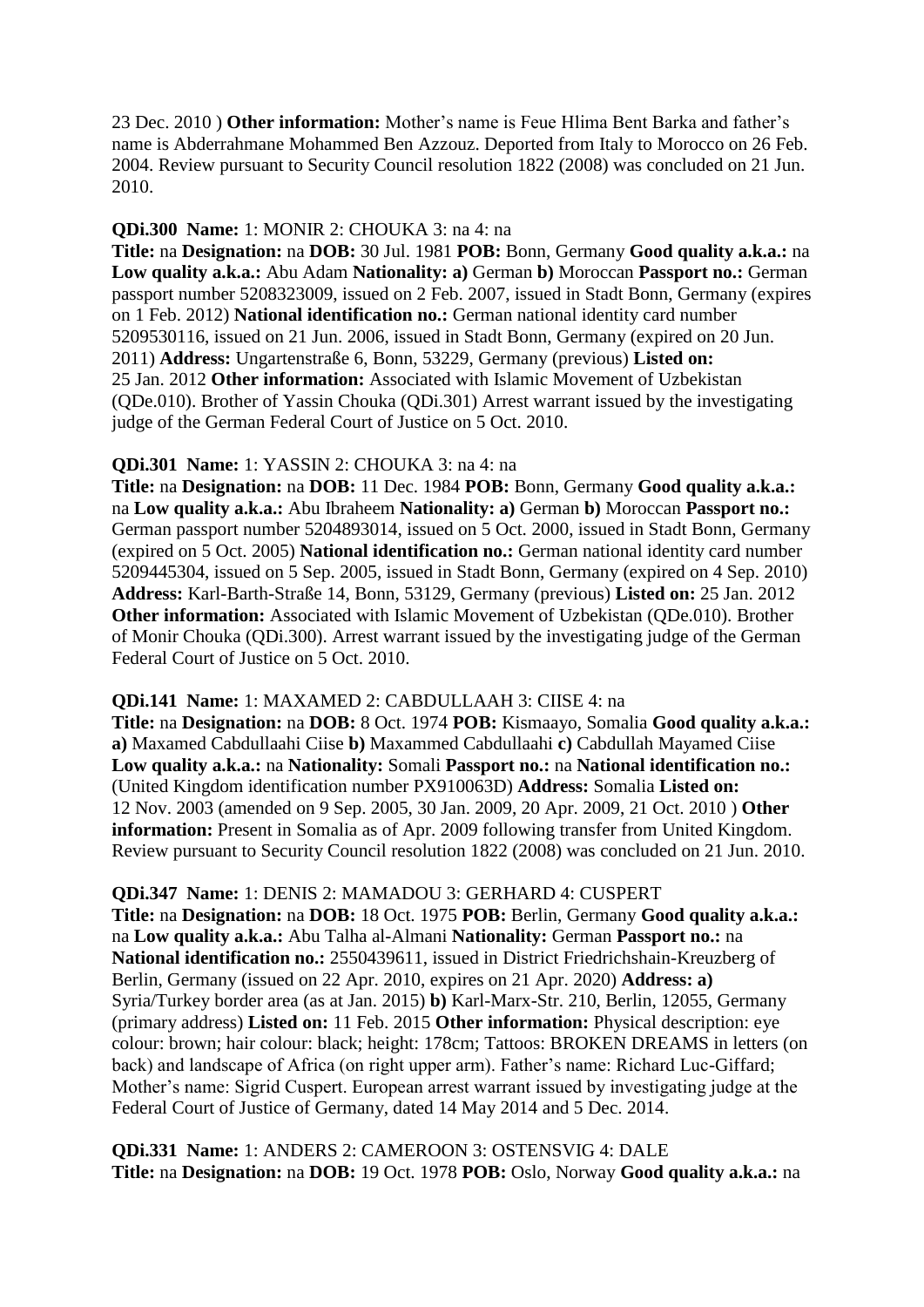**Low quality a.k.a.:** Muslim Abu Abdurrahman **Nationality:** na **Passport no.:** na **National identification no.:** na **Address:** na **Listed on:** 23 Sep. 2014 **Other information:** 

**QDi.252 Name:** 1: AHMED 2: DEGHDEGH 3: na 4: na أحمد دغذاغ : Name (original script)

**Title:** na **Designation:** na **DOB:** 17 Jan. 1967 **POB:** Anser, Wilaya (province) of Jijel, Algeria **Good quality a.k.a.: a)** Abd El Illah **b)** Abdellillah dit Abdellah Ahmed dit Said **Low quality a.k.a.:** na **Nationality:** Algerian **Passport no.:** na **National identification no.:**  na **Address:** Algeria **Listed on:** 3 Jul. 2008 (amended on 24 Mar. 2009, 15 Nov. 2012 ) **Other information:** Belongs to the leadership and is the finance chief of the Organization of Al-Qaida in the Islamic Maghreb (Qde.014). Mother"s name is Zakia Chebira. Father"s name is Lakhdar.

#### **QDi.246 Name:** 1: REDENDO 2: CAIN 3: DELLOSA 4: na

**Title:** na **Designation:** na **DOB:** 15 May 1972 **POB:** Punta, Santa Ana, Manila, Philippines **Good quality a.k.a.: a)** Abu Ilonggo **b)** Brandon Berusa **c)** Abu Muadz **d)** Arnulfo Alvarado **e)** Habil Ahmad Dellosa **Low quality a.k.a.: a)** Dodong **b)** Troy **c)** Uthman **Nationality:**  Filipino **Passport no.:** na **National identification no.:** na **Address:** 3111, Ma. Bautista, Punta, Santa Ana, Manila, Philippines **Listed on:** 4 Jun. 2008 (amended on 3 Jun. 2009, 13 Dec. 2011 ) **Other information:** Member of the Rajah Solaiman Movement (QDe.128) and linked to the Abu Sayyaf Group (QDe.001). Father's name is Fernando Rafael Dellosa. Mother's name is Editha Parado Cain. In detention in the Philippines as of Jan. 2010. Review pursuant to Security Council resolution 1822 (2008) was concluded on 13 May 2010.

**QDi.243 Name:** 1: FELICIANO 2: SEMBORIO 3: DELOS REYES JR. 4: na

**Title:** Ustadz **Designation:** na **DOB:** 4 Nov. 1963 **POB:** Arco, Lamitan, Basilan, Philippines **Good quality a.k.a.: a)** Abubakar Abdillah **b)** Abdul Abdillah **Low quality a.k.a.:** na **Nationality:** Filipino **Passport no.:** na **National identification no.:** na **Address:** Philippines **Listed on:** 4 Jun. 2008 (amended on 3 Jun. 2009, 13 Dec. 2011 ) **Other information:**  Member of the Rajah Solaiman Movement (Qde.128). Father's name is Feliciano Delos Reyes Sr. Mother's name is Aurea Semborio. In detention in the Philippines as of May 2011. Review pursuant to Security Council resolution 1822 (2008) was concluded on 13 May 2010.

#### **QDi.164 Name:** 1: OTHMAN 2: DERAMCHI 3: na 4: na

#### **a شان درمشی:** :Name (original script)

**Title:** na **Designation:** na **DOB:** 7 Jun. 1954 **POB:** Tighennif, Algeria **Good quality a.k.a.:**  na **Low quality a.k.a.:** Abou Youssef **Nationality:** Algerian **Passport no.:** na **National identification no.:** na **Address:** Algeria **Listed on:** 17 Mar. 2004 (amended on 26 Nov. 2004, 21 Dec. 2007, 2 Dec. 2008, 3 Jun. 2009, 25 Jan. 2010, 16 May 2011 ) **Other information:** Italian Fiscal Code DRMTMN54H07Z301T. Deported from Italy to Algeria on 22 Aug. 2008. Father in law of Djamel Lounici (QDi.155). Review pursuant to Security Council resolution 1822 (2008) was concluded on 28 Sep. 2009.

#### **QDi.245 Name:** 1: PIO 2: ABOGNE 3: DE VERA 4: na

**Title:** na **Designation:** na **DOB:** 19 Dec. 1969 **POB:** Bagac, Bagamanok, Catanduanes, Philippines **Good quality a.k.a.:** Ismael De Vera **Low quality a.k.a.: a)** Khalid **b)** Ismael **c)**  Ismail **d)** Manex **e)** Tito Art **f)** Dave **g)** Leo **Nationality:** Filipino **Passport no.:** na **National identification no.:** na **Address:** Concepcion, Zaragosa, Nueva Ecija, Philippines **Listed on:**  4 Jun. 2008 (amended on 3 Jun. 2009, 13 Dec. 2011 ) **Other information:** Member of the Rajah Solaiman Movement (QDe.128), Abu Sayyaf Group (Qde.001) and Jemaah Islamiyah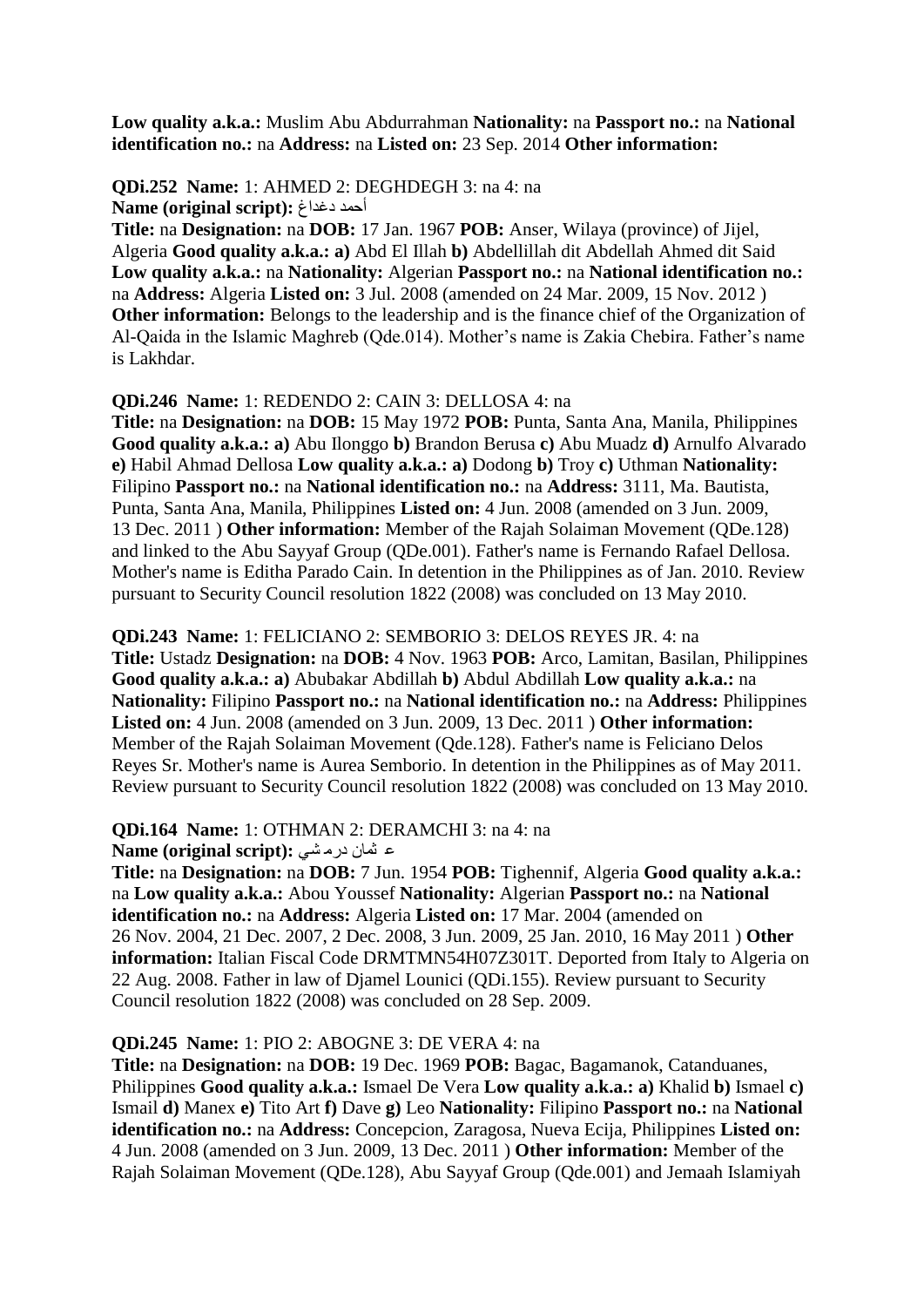(Qde.092). Father's name is Honorio Devera. Mother's name is Fausta Abogne. In detention in the Philippines as of May 2011. Review pursuant to Security Council resolution 1822 (2008) was concluded on 13 May 2010.

#### **QDi.169 Name:** 1: DHOU 2: EL-AICH 3: na 4: na رٚ اٌ ؼ ١ؼ **:(script original (Name**

**Title:** na **Designation:** na **DOB:** 5 Aug. 1964 **POB:** Blida, Algeria **Good quality a.k.a.:**  Abdel Hak **Low quality a.k.a.:** na **Nationality:** Algerian **Passport no.:** na **National identification no.:** na **Address:** na **Listed on:** 3 May 2004 (amended on 12 Apr. 2006, 7 Apr. 2008, 13 Dec. 2011 ) **Other information:** Confirmed to have died in Chad on 8 Mar. 2004. Review pursuant to Security Council resolution 1822 (2008) was concluded on 27 Jul. 2010.

#### **QDi.342 Name:** 1: OUMAR 2: DIABY 3: na 4: na

**Title:** na **Designation:** na **DOB:** 5 Aug. 1975 **POB:** Dakar, Senegal **Good quality a.k.a.:** na **Low quality a.k.a.: a)** Omsen **b)** Oumar Omsen **Nationality:** na **Passport no.:** na **National identification no.:** na **Address:** Syrian Arab Republic (located in) **Listed on:** 23 Sep. 2014 **Other information:** A leader of an armed group linked to Al-Nusrah Front for the People of the Levant (QDe.137) and a key facilitator for a Syrian foreign terrorist fighter network. Active in terrorist propaganda through the Internet.

# **QDi.167 Name:** 1: KAMEL 2: DJERMANE 3: na 4: na

**Aame (original script):** كمال جرِ مان

**Title:** na **Designation:** na **DOB:** 12 Oct. 1965 **POB:** Oum el Bouaghi, Algeria **Good quality a.k.a.: a)** Bilal **b)** Adel **c)** Fodhil **d)** Abou Abdeljalil **Low quality a.k.a.:** na **Nationality:**  Algerian **Passport no.:** na **National identification no.:** na **Address:** Algeria **Listed on:**  3 May 2004 (amended on 7 Apr. 2008, 13 Dec. 2011 ) **Other information:** In detention in Algeria as at April 2010. Arrest warrant issued by the German authorities on 9 Oct. 2003 for involvement in kidnapping. Former member of the Katibat Tarek Ibn Ziad of The Organization of Al-Qaida in the Islamic Maghreb (QDe.014). Review pursuant to Security Council resolution 1822 (2008) was concluded on 27 Jul. 2010.

#### **QDi.249 Name:** 1: YAHIA 2: DJOUADI 3: na 4: na

**4 د جي جوادي: Name (original script):** 

**Title:** na **Designation:** na **DOB:** 1 Jan. 1967 **POB:** M"Hamid, Wilaya (province) of Sidi Bel Abbes, Algeria **Good quality a.k.a.: a)** Yahia Abou Ammar **b)** Abou Ala **Low quality a.k.a.:** na **Nationality:** Algerian **Passport no.:** na **National identification no.:** na **Address:**  na **Listed on:** 3 Jul. 2008 (amended on 15 Nov. 2012 ) **Other information:** Belongs to the leadership of the Organization of Al-Qaida in the Islamic Maghreb (listed under permanent reference number QDe.014). Located in Northern Mali as of Jun. 2008. Mother"s name is Zohra Fares. Father's name is Mohamed.

**QDi.232 Name:** 1: ABDELMALEK 2: DROUKDEL 3: na 4: na

#### ع بد ال مال ك دروكدال : Name (original script)

**Title:** na **Designation:** na **DOB:** 20 Apr. 1970 **POB:** Meftah, Wilaya of Blida, Algeria **Good quality a.k.a.:** Abou Mossaab Abdelouadoud **Low quality a.k.a.:** na **Nationality:** Algerian **Passport no.:** na **National identification no.:** na **Address:** Algeria **Listed on:** 27 Aug. 2007 (amended on 7 Apr. 2008, 13 Dec. 2011 ) **Other information:** Head of The Organization of Al-Qaida in the Islamic Maghreb (QDe.014). Sentenced in absentia to life imprisonment in Algeria on 21 March 2007. Father's name is Rabah Droukdel. Mother's name is Z'hour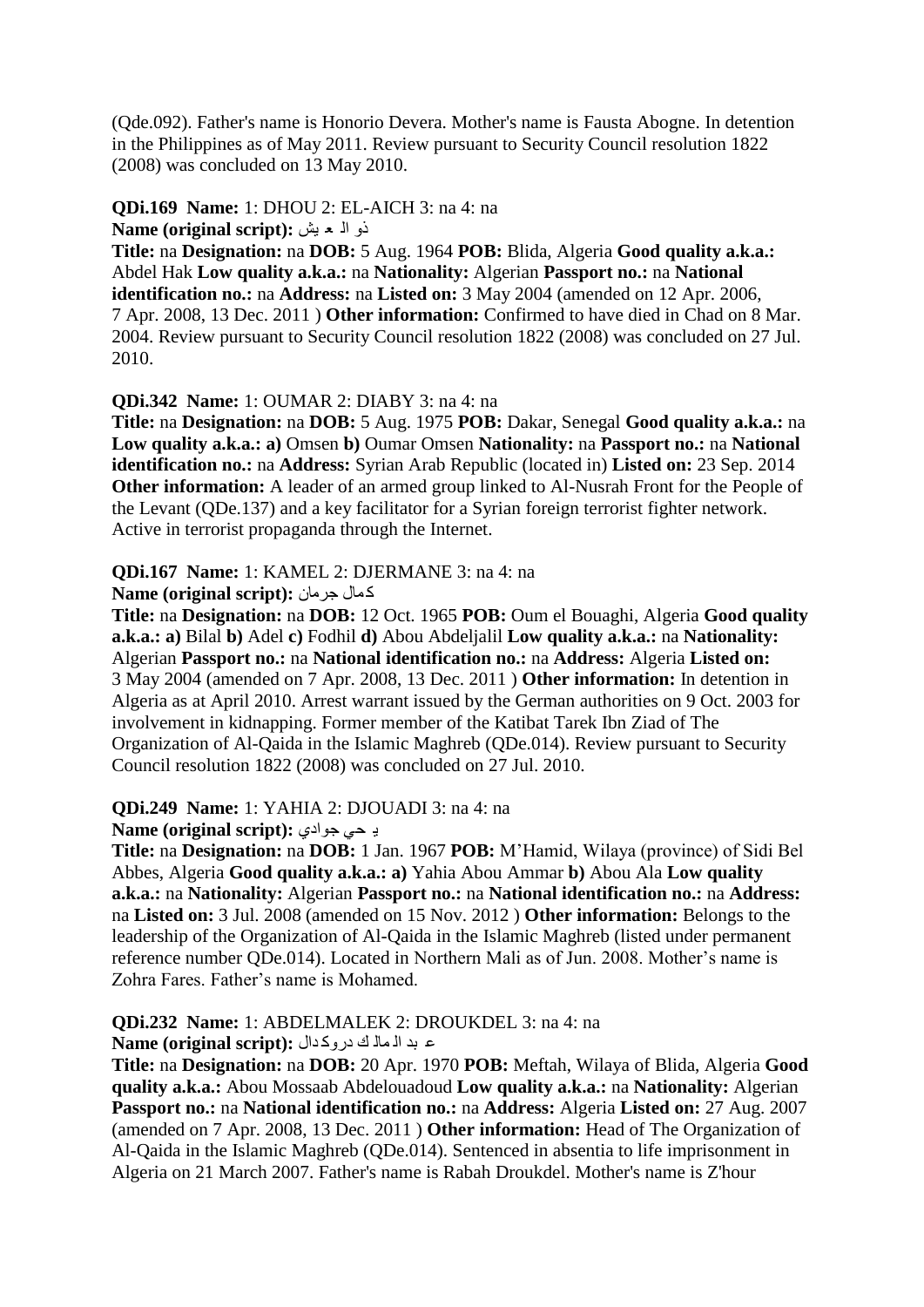Zdigha. Review pursuant to Security Council resolution 1822 (2008) was concluded on 4 May 2009.

#### **QDi.095 Name:** 1: LIONEL 2: DUMONT 3: na 4: na

**Title:** na **Designation:** na **DOB:** 21 Jan. 1971 **POB:** Roubaix, France **Good quality a.k.a.: a)** Jacques Brougere **b)** Abu Hamza **c)** Di Karlo Antonio **d)** Merlin Oliver Christian Rene **e)**  Arfauni Imad Ben Yousset Hamza **f)** Imam Ben Yussuf Arfaj **g)** Abou Hamza **h)** Arfauni Imad **Low quality a.k.a.: a)** Bilal **b)** Hamza **c)** Koumkal **d)** Kumkal **e)** Merlin **f)** Tinet **g)**  Brugere **h)** Dimon **Nationality:** French **Passport no.:** na **National identification no.:** na **Address:** France **Listed on:** 25 Jun. 2003 (amended on 22 Nov. 2004, 26 Nov. 2004, 2 Jul. 2007, 17 Oct. 2007, 24 Mar. 2009, 6 Aug. 2010 ) **Other information:** In custody in France as of May 2004. Sentenced to 25 years imprisonment in France in 2007. Review pursuant to Security Council resolution 1822 (2008) was concluded on 15 Jun. 2010.

#### **QDi.111 Name:** 1: AGUS 2: DWIKARNA 3: na 4: na

**Title:** na **Designation:** na **DOB:** 11 Aug. 1964 **POB:** Makassar, South Sulawesi, Indonesia **Good quality a.k.a.:** na **Low quality a.k.a.:** na **Nationality:** Indonesian **Passport no.:**  Indonesian Travel document number XD253038 **National identification no.:** na **Address:**  Indonesia **Listed on:** 9 Sep. 2003 (amended on 26 Nov. 2004, 14 May 2014 ) **Other information:** Arrested 13 Mar. 2002, sentenced 12 July 2002 in the Philippines. Released from custody in the Philippines on 1 Jan. 2014 and subsequently deported to Indonesia. Physical description: height 165 cm. Photo available for inclusion in the INTERPOL-UN Security Council Special Notice. Review pursuant to Security Council resolution 1822 (2008) was concluded on 25 May 2010.

**QDi.142 Name:** 1: RADI 2: ABD EL SAMIE 3: ABOU EL YAZID 4: EL AYASHI را ضي ع بد ال سه يع أبـ والـ يزيـ د الـ مـ يا شي : Name (original script)

**Title:** na **Designation:** na **DOB:** 2 Jan. 1972 **POB:** El Gharbia, Egypt **Good quality a.k.a.:**  na **Low quality a.k.a.:** Mera"i **Nationality:** na **Passport no.:** na **National identification no.:**  na **Address:** Via Cilea 40, Milan, Italy (Domicile) **Listed on:** 12 Nov. 2003 (amended on 9 Sep. 2005, 21 Dec. 2007, 16 May 2011 ) **Other information:** Sentenced to ten years of imprisonment by the Court of first instance of Milan on 21 Sep. 2006. In custody in Italy. Due for release on 6 Jan. 2012. Subject to expulsion from Italy after serving the sentence. Review pursuant to Security Council resolution 1822 (2008) was concluded on 21 Jun. 2010.

#### **QDi.262 Name:** 1: REDOUANE 2: EL HABHAB 3: na 4: na

**Title:** na **Designation:** na **DOB:** 20 Dec. 1969 **POB:** Casablanca, Morocco **Good quality a.k.a.:** Abdelrahman **Low quality a.k.a.:** na **Nationality: a)** German **b)** Moroccan **Passport no.:** German number 1005552350, issued on 27 Mar. 2001 ( by Municipality of Kiel, Germany, expired on 26 Mar. 2011) **National identification no.:** German federal identity card number 1007850441, issued on 27 Mar. 2001 ( by Municipality of Kiel, Germany, expired on 26 Mar. 2011) **Address:** lltisstrasse 58, 24143 Kiel, Germany (previous address) **Listed on:** 12 Nov. 2008 (amended on 30 Jan. 2009, 24 Mar. 2009, 15 Nov. 2012 ) **Other information:** Released from custody in Germany in Apr. 2012.

**QDi.082 Name:** 1: MOUNIR 2: EL MOTASSADEQ 3: na 4: na ِ ٕ ١ش اٌ ّ ر قذق **:(script original (Name**

**Title:** na **Designation:** na **DOB:** 3 Apr. 1974 **POB:** Marrakesh, Morocco **Good quality a.k.a.:** Mounir el Moutassadeq **Low quality a.k.a.:** na **Nationality:** Moroccan **Passport no.:**  Moroccan Passport H 236483 **National identification no.:** Moroccan national identity card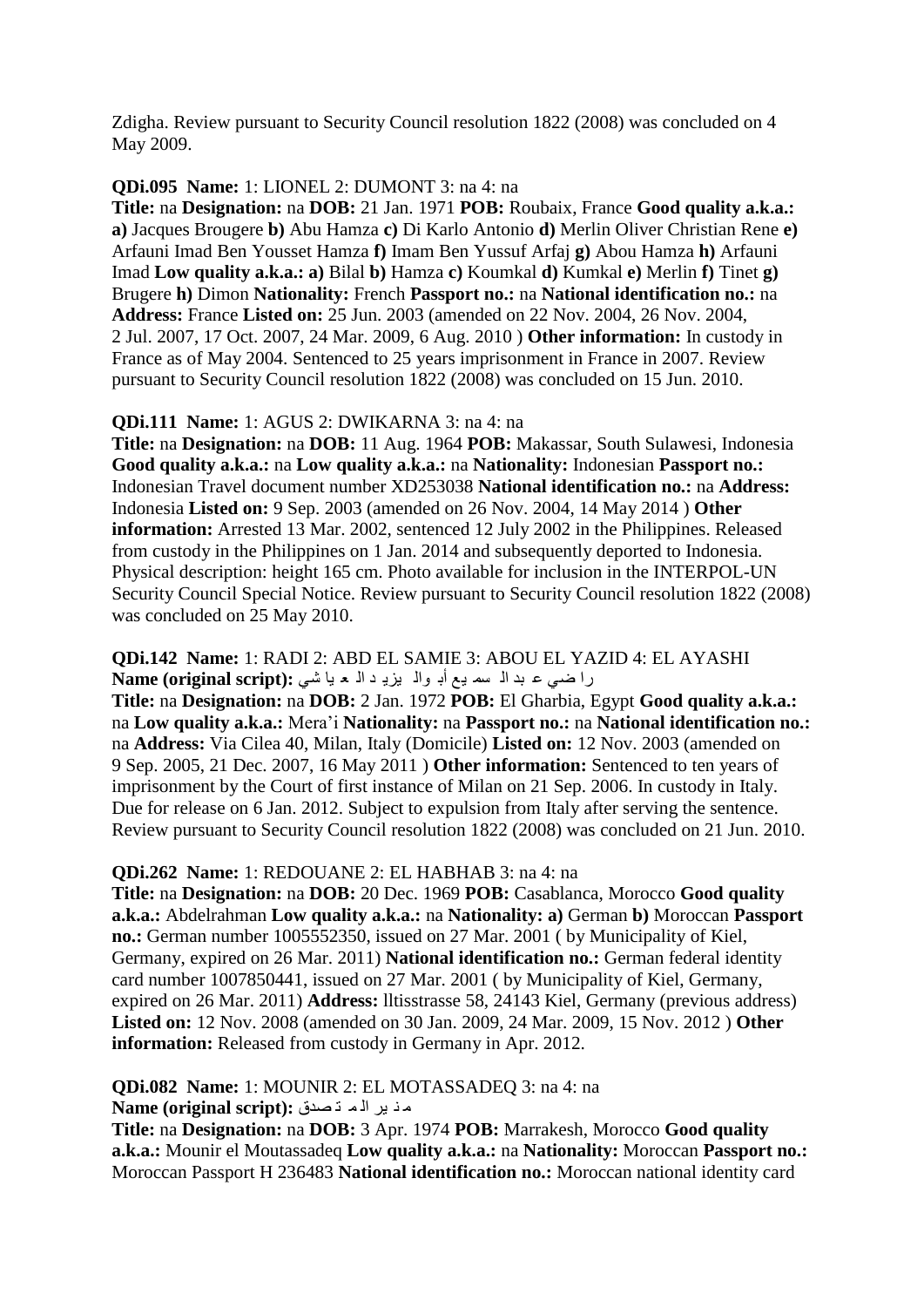E-491591 **Address:** In prison in Germany **Listed on:** 30 Sep. 2002 (amended on 26 Nov. 2004, 7 Sep. 2007, 23 Dec. 2010 ) **Other information:** Arrested on 28 Nov. 2001 and found guilty in Germany of being an accessory to murder and of membership in a terrorist organization and sentenced to 15 years of imprisonment on 8 Jan. 2007. Father's name is Brahim Brik. Mother's name is Habiba Abbes. Review pursuant to Security Council resolution 1822 (2008) was concluded on 20 May 2010.

**QDi.065 Name:** 1: ABD EL KADER 2: MAHMOUD 3: MOHAMED 4: EL SAYED دع بد ال قادر محمود محمد الا سي :Name (original script)

**Title:** na **Designation:** na **DOB:** 26 Dec. 1962 **POB:** Egypt **Good quality a.k.a.: a)** Es Sayed, Kader **b)** Abdel Khader Mahmoud Mohamed el Sayed **Low quality a.k.a.:** na **Nationality:** Egyptian **Passport no.:** na **National identification no.:** na **Address:** na **Listed on:** 24 Apr. 2002 (amended on 26 Nov. 2004, 7 Jun. 2007, 16 May 2011 ) **Other information:** Italian Fiscal Code: SSYBLK62T26Z336L. Sentenced to 8 years imprisonment in Italy on 2 February 2004. Considered a fugitive from justice by the Italian authorities. Review pursuant to Security Council resolution 1822 (2008) was concluded on 22 Apr. 2010.

#### **QDi.064 Name:** 1: SAMI 2: BEN KHAMIS 3: BEN SALEH 4: ELSSEID عامی با ن خم پس با ن حمال <del>م</del> الم صد ید **Name (original script):**

**Title:** na **Designation:** na **DOB:** 10 Feb. 1968 **POB:** Menzel Jemil, Bizerte, Tunisia **Good quality a.k.a.:** Omar El Mouhajer **Low quality a.k.a.:** Saber **Nationality:** Tunisian **Passport no.:** (Tunisian passport number K929139, issued on 14 Feb. 1995, expired on 13 Feb. 2000) **National identification no.: a)** (00319547 issued on 8 Dec. 1994) **b)** (Italian Fiscal Code: SSDSBN68B10Z352FUP7F) **Address:** Ibn Al-Haythman Street, Number 6, Manubah, Tunis, Tunisia **Listed on:** 24 Apr. 2002 (amended on 10 Apr. 2003, 26 Nov. 2004, 9 Sep. 2005, 20 Dec. 2005, 7 Jun. 2007, 21 Dec. 2007, 10 Aug. 2009, 23 Dec. 2010, 24 Nov. 2014 ) **Other information:** Mother"s name is Beya Al-Saidani. Deported from Italy to Tunisia on 2 Jun. 2008. Imprisoned in Tunisia in Aug. 2014. Review pursuant to Security Council resolution 1822 (2008) was concluded on 22 Apr. 2010.

**QDi.096 Name:** 1: MOUSSA 2: BEN OMAR 3: BEN ALI 4: ESSAADI

**Name (original script):** على اله سعدي: Name (original script):

**Title:** na **Designation:** na **DOB:** 4 Dec. 1964 **POB:** Tabarka, Tunisia **Good quality a.k.a.:**  na **Low quality a.k.a.: a)** Dah Dah **b)** Abdelrahmman **c)** Bechir **Nationality:** Tunisian Passport no.: (Tunisian passport number L335915, issued in Milan, Italy on 8 Nov. 1996, expired on 7 Nov. 2001) **National identification no.:** na **Address:** Tunisia **Listed on:**  25 Jun. 2003 (amended on 20 Dec. 2005, 17 Oct. 2007, 10 Aug. 2009, 16 May 2011, 20 Jul. 2012 ) **Other information:** Considered a fugitive from justice by the Italian authorities (as of Nov. 2009). Left Sudan to Tunisia in 2011. Review pursuant to Security Council resolution 1822 (2008) was concluded on 15 Jun. 2010.

#### **QDi.083 Name:** 1: ZAKARYA 2: ESSABAR 3: na 4: na ن كريا اله صد بار : Name (original script)

**Title:** na **Designation:** na **DOB:** 3 Apr. 1977 **POB:** Essaouria, Morocco **Good quality a.k.a.:** Zakariya Essabar **Low quality a.k.a.:** na **Nationality:** Moroccan **Passport no.: a)**  Moroccan passport number M 271351 (issued on 24 Oct. 2000 by the Embassy of Morocco in Berlin) **b)** Moroccan passport number K-348486 **National identification no.: a)** Moroccan National Identity number E-189935 **b)** Moroccan National Identity Card number G-0343089 **Address:** na **Listed on:** 30 Sep. 2002 (amended on 26 Nov. 2004, 10 Jun. 2011 ) **Other information:** Father's name is Mohamed ben Ahmed. Mother's name is Sfia bent Toubali.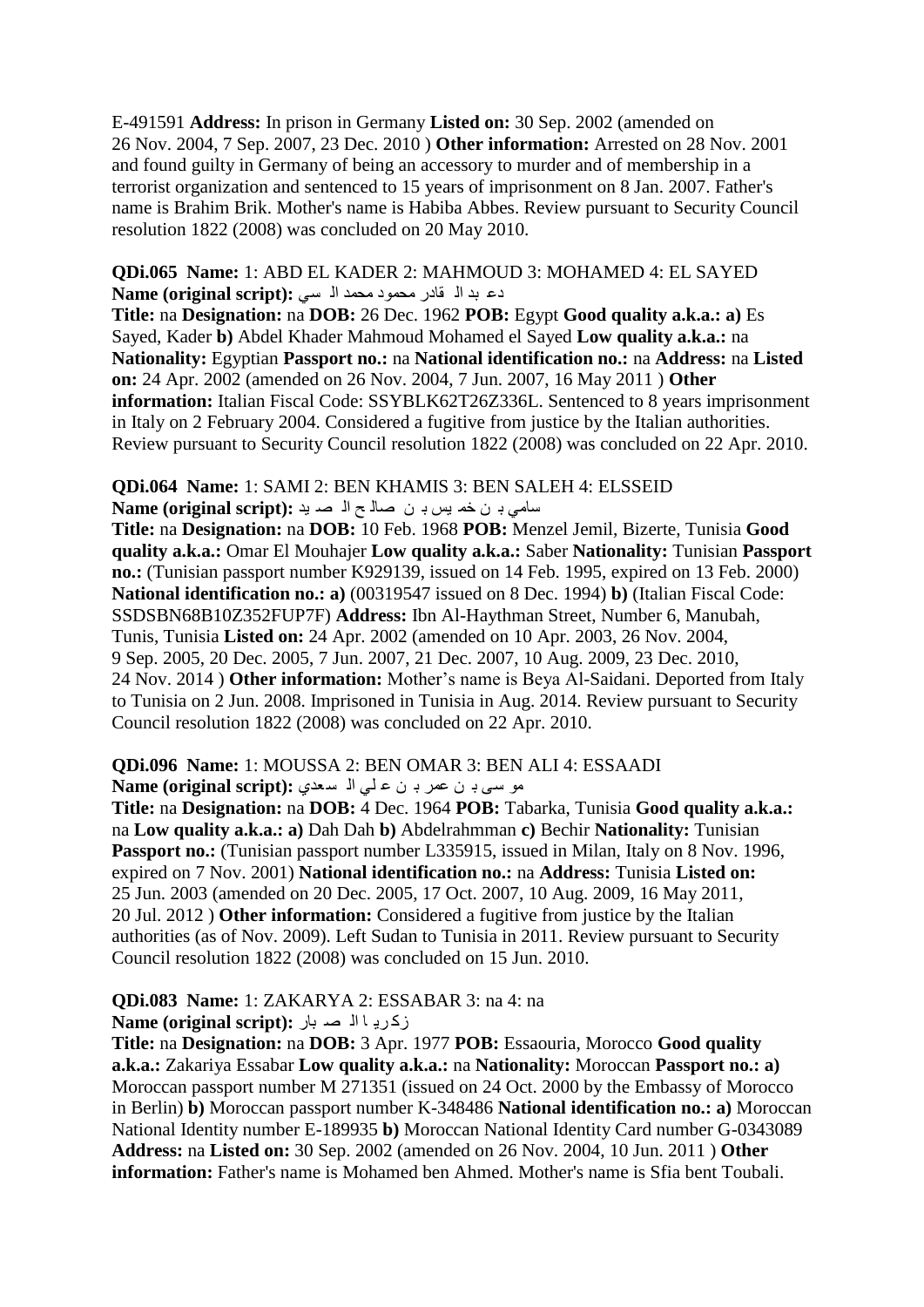Review pursuant to Security Council resolution 1822 (2008) was concluded on 20 May 2010.

**QDi.251 Name:** 1: SALAH EDDINE 2: GASMI 3: na 4: na **Name (original script):** صالح فا سمى

**Title:** na **Designation:** na **DOB:** 13 Apr. 1971 **POB:** Zeribet El Oued, Wilaya (province) of Biskra, Algeria **Good quality a.k.a.:** Abou Mohamed Salah **Low quality a.k.a.:**  Bounouadher **Nationality:** Algerian **Passport no.:** na **National identification no.:** na **Address:** Algeria **Listed on:** 3 Jul. 2008 (amended on 24 Mar. 2009, 15 Nov. 2012, 14 Mar. 2013 ) **Other information:** Belongs to the leadership and is in charge of information committee of the Organization of Al-Qaida in the Islamic Maghreb (QDe.014). Mother"s name is Yamina Soltane. Father"s name is Abdelaziz. Associated with Abdelmalek Droukdel (QDi.232). Arrested in Algeria on 16 Dec. 2012.

#### **QDi.259 Name:** 1: FRITZ 2: MARTIN 3: GELOWICZ 4: na

**Title:** na **Designation:** na **DOB:** 1 Sep. 1979 **POB:** Munich, Germany **Good quality a.k.a.: a)** Robert Konars, born 10 Apr. 1979 in Liege, Belgium **b)** Markus Gebert **Low quality a.k.a.: a)** Malik **b)** Benzl **c)** Bentley **Nationality:** German **Passport no.:** German number 7020069907, issued in Ulm, Germany (expired on 11 May 2010.) **National identification no.:** German Federal Identity Card number 7020783883, issued in Ulm, Germany (expired on 10 Jun. 2008.) **Address: a)** (In prison in Germany (since Sep. 2007).) **b)** Böfinger Weg 20, Ulm, 89075, Germany (previous address) **Listed on:** 27 Oct. 2008 (amended on 13 Dec. 2011 ) **Other information:** Associated with the Islamic Jihad Union (IJU), also known as the Islamic Jihad Group (QDe.119). Associated with Daniel Martin Schneider (QDi.260) and Adem Yilmaz (QDi.261). In detention in Germany as of Jun. 2010.

**QDi.028 Name:** 1: AHMED 2: KHALFAN 3: GHAILANI 4: na

**Title:** na **Designation:** na **DOB: a)** 14 Mar. 1974 **b)** 13 Apr. 1974 **c)** 14 Apr. 1974 **d)**  1 Aug. 1970 **POB:** Zanzibar, Tanzania **Good quality a.k.a.: a)** Ahmad, Abu Bakr **b)** Ahmed, Abubakar **c)** Ahmed, Abubakar K. **d)** Ahmed, Abubakar Khalfan **e)** Ahmed, Abubakary K. **f)**  Ahmed, Ahmed Khalfan **g)** Ali, Ahmed Khalfan **h)** Ghailani, Abubakary Khalfan Ahmed **i)**  Ghailani, Ahmed **j)** Ghilani, Ahmad Khalafan **k)** Hussein, Mahafudh Abubakar Ahmed Abdallah **l)** Khalfan, Ahmed **m)** Mohammed, Shariff Omar **n)** Haythem al-Kini **Low quality a.k.a.: a)** Ahmed The Tanzanian **b)** Foopie **c)** Fupi **d)** Ahmed, A **e)** Al Tanzani, Ahmad **f)**  Bakr, Abu **g)** Khabar, Abu **Nationality:** Tanzanian **Passport no.:** na **National identification no.:** na **Address:** United States of America **Listed on:** 17 Oct. 2001 (amended on 27 Jul. 2007, 21 Oct. 2010 ) **Other information:** Apprehended in July 2004 and in custody for trial in the United States of America, as at October 2010. Review pursuant to Security Council resolution 1822 (2008) was concluded on 21 Jun. 2010.

#### **QDi.250 Name:** 1: AMOR 2: MOHAMED 3: GHEDEIR 4: na **Name (original script):** عمر محمد قدير :

**Title:** na **Designation:** na **DOB:** Approximately 1958 **POB:** Deb-Deb, Amenas, Wilaya (province) of Illizi, Algeria **Good quality a.k.a.: a)** Abdelhamid Abou Zeid **b)** Youcef Adel **c)** Abou Abdellah **d)** Abid Hammadou, born 12 Dec. 1965 in Touggourt, Wilaya (province) of Ouargla, Algeria (previously listed as) **Low quality a.k.a.:** na **Nationality:** Algerian **Passport no.:** na **National identification no.:** na **Address:** na **Listed on:** 3 Jul. 2008 (amended on 10 May 2012, 15 Nov. 2012 ) **Other information:** Associated with the Organization of Al-Qaida in the Islamic Maghreb (QDe.014). Located in Northern Mali as of Jun. 2008. Mother"s name is Benarouba Bachira. Father"s name is Mabrouk. He usurped the identity of Abid Hammadou, who allegedly died in Chad in 2004.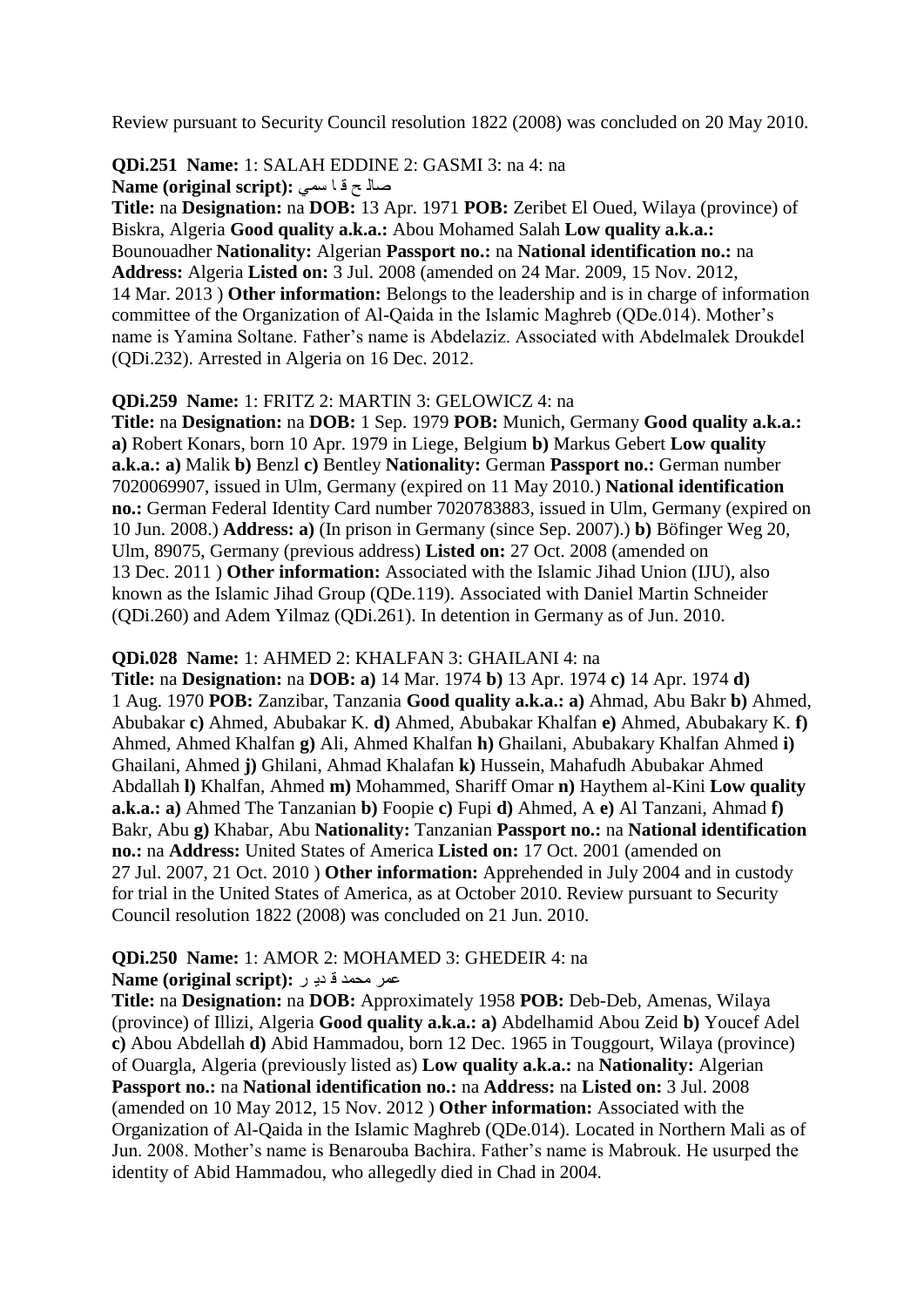#### **QDi.341 Name:** 1: KEVIN 2: GUIAVARCH 3: na 4: na

**Title:** na **Designation:** na **DOB:** 12 Mar. 1993 **POB:** Paris, France **Good quality a.k.a.:** na **Low quality a.k.a.:** na **Nationality:** na **Passport no.:** na **National identification no.:** na **Address:** Syrian Arab Republic (located in since 2012) **Listed on:** 23 Sep. 2014 **Other information:** French terrorist fighter who travelled to Syria and joined Al-Nusrah Front for the People of the Levant (QDe.137). Facilitator of foreign terrorist fighters from France to Syria. Activist in violent propaganda through the Internet.

#### **QDi.218 Name:** 1: GUN GUN 2: RUSMAN 3: GUNAWAN 4: na

**Title:** na **Designation:** na **DOB:** 6 Jul. 1977 **POB:** Cianjur, West Java, Indonesia **Good quality a.k.a.: a)** Gunawan, Rusman **b)** Abd Al-Hadi **c)** Abdul Hadi **d)** Abdul Karim **e)**  Bukhori **f)** Bukhory **Low quality a.k.a.:** na **Nationality:** Indonesian **Passport no.:** na **National identification no.:** na **Address:** na **Listed on:** 21 Apr. 2006 (amended on 13 Dec. 2011 ) **Other information:** Brother of Nurjaman Riduan Isamuddin (QDi.087). Review pursuant to Security Council resolution 1822 (2008) was concluded on 8 Jun. 2010.

# **QDi.003 Name:** 1: SALIM 2: AHMAD 3: SALIM 4: HAMDAN

دّذاْ عاٌ ُ أدّذ عاٌ ُ **:(script original (Name**

**Title:** na **Designation:** na **DOB:** 1965 **POB: a)** Al-Mukalla, Yemen **b)** AI-Mukala, Yemen **Good quality a.k.a.: a)** Saqr Al-Jaddawi (نياْٞج سقؿ ادضياٚٞ (**b)** Saqar Al Jadawi **c)** Saqar Aljawadi **d)** Salem Ahmed Salem Hamdan **Low quality a.k.a.:** na **Nationality:** Yemeni **Passport no.:** Yemeni number 00385937 **National identification no.:** na **Address: a)** Shari Tunis, Sana'a, Yemen (previous address) **b)** (Located in Yemen since Nov. 2008) **Listed on:**  25 Jan. 2001 (amended on 25 Jul. 2006, 23 Apr. 2007, 30 Jan. 2009, 17 Jul. 2009, 25 Jan. 2010 ) **Other information:** Driver and private bodyguard to Usama bin Laden (deceased) from 1996 until 2001. Transferred from United States custody to Yemen in Nov. 2008. Review pursuant to Security Council resolution 1822 (2008) was concluded on 8 Jul. 2010.

**QDi.068 Name:** 1: ADEL 2: BEN AL-AZHAR 3: BEN YOUSSEF 4: HAMDI ػادي ت ٓ األص٘ش ت ٓ ٠ ٛ عف دّذٞ **:(script original (Name**

**Title:** na **Designation:** na **DOB:** 14 Jul. 1970 **POB:** Tunis, Tunisia **Good quality a.k.a.:**  Adel ben al- Azhar ben Youssef ben Soltane, born 14 Jul. 1970 in Tunis, Tunisia (formerly listed as) **Low quality a.k.a.:** Zakariya **Nationality:** Tunisian **Passport no.:** (Tunisian passport number M408665, issued on 4 Oct. 2000, expired 3 Oct. 2005) **National identification no.: a)** (Tunisian national identity number U0TUW334061 issued on 9 Mar. 2011) **b)** (Italian Fiscal Code: BNSDLA70L14Z352B) **Address:** Tunisia **Listed on:**  3 Sep. 2002 (amended on 20 Dec. 2005, 7 Jun. 2007, 23 Dec. 2010, 24 Nov. 2014 ) **Other information:** Deported from Italy to Tunisia on 28 February 2004. Serving a 12-year prison sentence in Tunisia for membership in a terrorist organization abroad as at Jan. 2010. Arrested in Tunisia in 2013. Legally changed family name from Ben Soltane to Hamdi in 2014. Review pursuant to Security Council resolution 1822 (2008) was concluded on 21 Jun. 2010.

**QDi.144 Name:** 1: MOHAMMAD 2: TAHIR 3: HAMMID 4: na ِذّذ طا٘ش داِذ **:(script original (Name**

**Title:** Imam **Designation:** na **DOB:** 1 Nov. 1975 **POB:** Poshok, Iraq **Good quality a.k.a.:**  Abdelhamid Al Kurdi **Low quality a.k.a.:** na **Nationality:** na **Passport no.:** na **National identification no.:** na **Address:** na **Listed on:** 12 Nov. 2003 (amended on 9 Sep. 2005,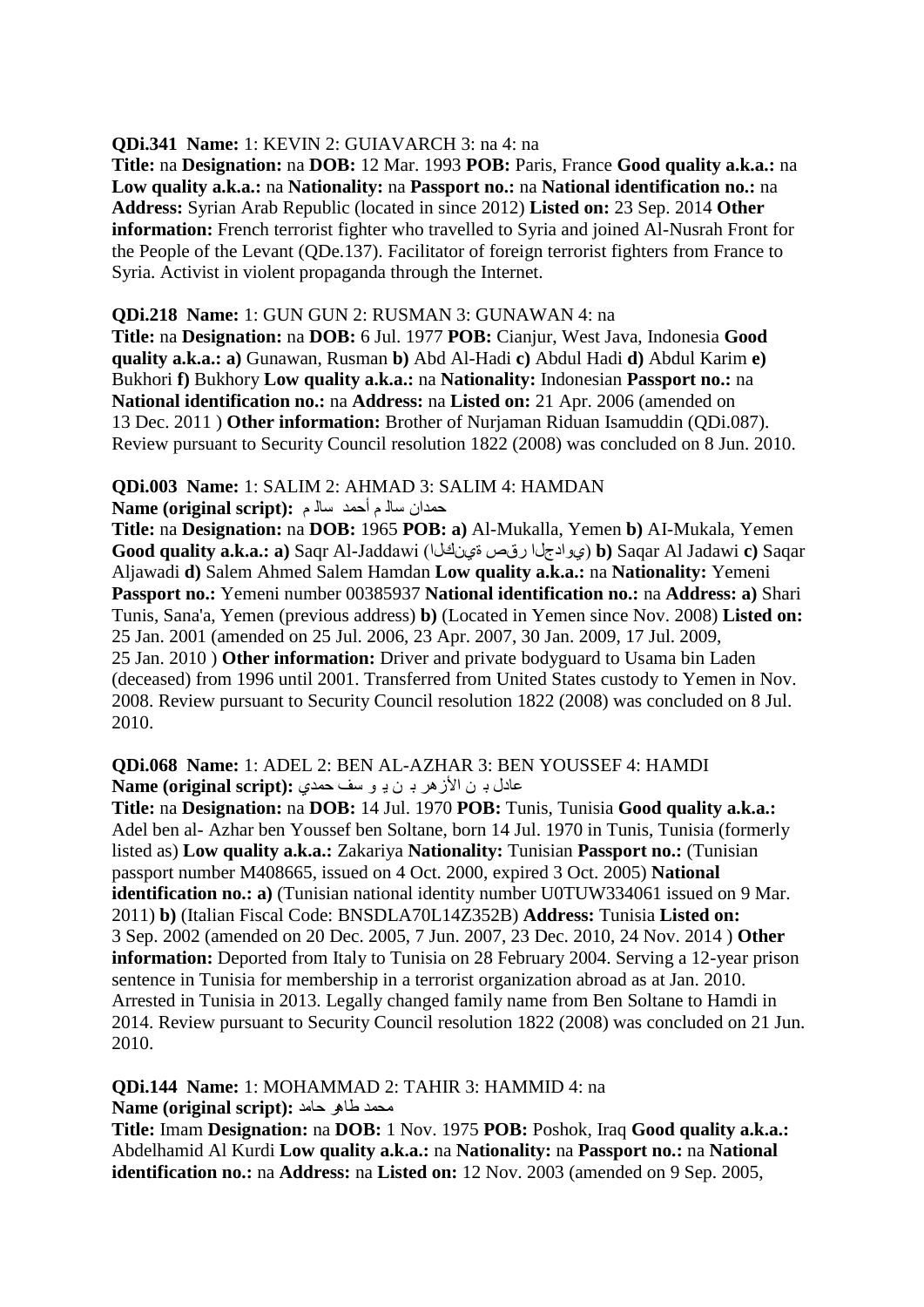21 Dec. 2007, 16 May 2011 ) **Other information:** A deportation order was issued by the Italian authorities on 18 Oct. 2004. Considered a fugitive from justice by the Italian authorities as of Sep. 2007. Review pursuant to Security Council resolution 1822 (2008) was concluded on 8 Jun. 2010.

#### **QDi.204 Name:** 1: ISNILON 2: TOTONI 3: HAPILON 4: na

**Title:** na **Designation:** na **DOB: a)** 18 Mar. 1966 **b)** 10 Mar. 1967 **POB:** Bulanza, Lantawan, Basilan, The Philippines **Good quality a.k.a.: a)** Isnilon Hapilun **b)** Isnilun Hapilun **c)** Abu Musab **d)** Salahudin **e)** Tuan Isnilon **Low quality a.k.a.:** na **Nationality:** Filipino **Passport no.:** na **National identification no.:** na **Address:** na **Listed on:** 6 Dec. 2005 **Other information:** Review pursuant to Security Council resolution 1822 (2008) was concluded on 8 Jun. 2010.

#### **QDi.268 Name:** 1: ABDUL 2: HAQ 3: na 4: na

**Title:** na **Designation:** na **DOB:** 10 Oct. 1971 **POB:** Chele County, Khuttan Area, Xinjiang Uighur Autonomous Region, China **Good quality a.k.a.: a)** Maimaitiming Maimaiti **b)**  Abdul Heq **c)** Abuduhake **d)** Abdulheq Jundullah **e)** 'Abd Al-Haq **f)** Memetiming Memeti **g)**  Memetiming Aximu **h)** Memetiming Qekeman **i)** Maiumaitimin Maimaiti **j)** Abdul Saimaiti **k)** Muhammad Ahmed Khaliq **Low quality a.k.a.: a)** Maimaiti Iman **b)** Muhelisi **c)** Qerman **d)** Saifuding **Nationality:** Chinese **Passport no.:** na **National identification no.:** Chinese national identity card number 653225197110100533 **Address:** na **Listed on:** 15 Apr. 2009 (amended on 13 Dec. 2011 ) **Other information:** Location (as at Apr. 2009): Pakistan. Overall leader and commander of the Eastern Turkistan Islamic Movement (QDe.088). Involved in fundraising and recruitment for this organization. Reportedly deceased in Pakistan in February 2010.

#### **QDi.088 Name:** 1: GULBUDDIN 2: HEKMATYAR 3: na 4: na

**گ ل** بدی ن ح که ت یار :Name (original script)

**Title:** na **Designation:** na **DOB:** 1 Aug. 1949 **POB:** Kunduz Province, Afghanistan **Good quality a.k.a.: a)** Gulabudin Hekmatyar **b)** Golboddin Hikmetyar **c)** Gulbuddin Khekmatiyar **d)** Gulbuddin Hekmatiar **e)** Gulbuddin Hekhmartyar **f)** Gulbudin Hekmetyar **Low quality a.k.a.:** na **Nationality:** Afghan **Passport no.:** na **National identification no.:** na **Address:**  na **Listed on:** 20 Feb. 2003 (amended on 16 May 2011 ) **Other information:** Belongs to the Kharoti tribe. Believed to be in the Afghanistan/Pakistan border area as at Jan. 2011. Father"s name is Ghulam Qader. Review pursuant to Security Council resolution 1822 (2008) was concluded on 8 Jun. 2010.

#### **QDi.029 Name:** 1: RI"AD 2: MUHAMMAD HASAN 3: MUHAMMAD 4: HIJAZI رياض محمد حاسن محمد الأحجا*زي* : Name (original script)

**Title:** na **Designation:** na **DOB:** 30 Dec. 1968 **POB:** California, United States of America **Good quality a.k.a.: a)** Hijazi, Raed M. **b)** Al-Hawen, Abu-Ahmad **c)** Al-Shahid, Abu-Ahmad **d)** Raed Muhammad Hasan Muhammad Hijazi **Low quality a.k.a.: a)** Al-Maghribi, Rashid (The Moroccan) **b)** Al-Amriki, Abu-Ahmad (The American) **Nationality:** Jordanian **Passport no.: na National identification no.:** (a) United States Social Security Number: 548-91-5411 b) National number 9681029476) **Address:** na **Listed on:** 17 Oct. 2001 (amended on 10 Apr. 2003, 16 May 2011 ) **Other information:** In custody in Jordan as at Mar. 2010. Father"s name is Mohammad Hijazi. Mother"s name is Sakina. Review pursuant to Security Council resolution 1822 (2008) was concluded on 21 Jun. 2010.

#### **QDi.221 Name:** 1: JAMAL 2: HOUSNI 3: na 4: na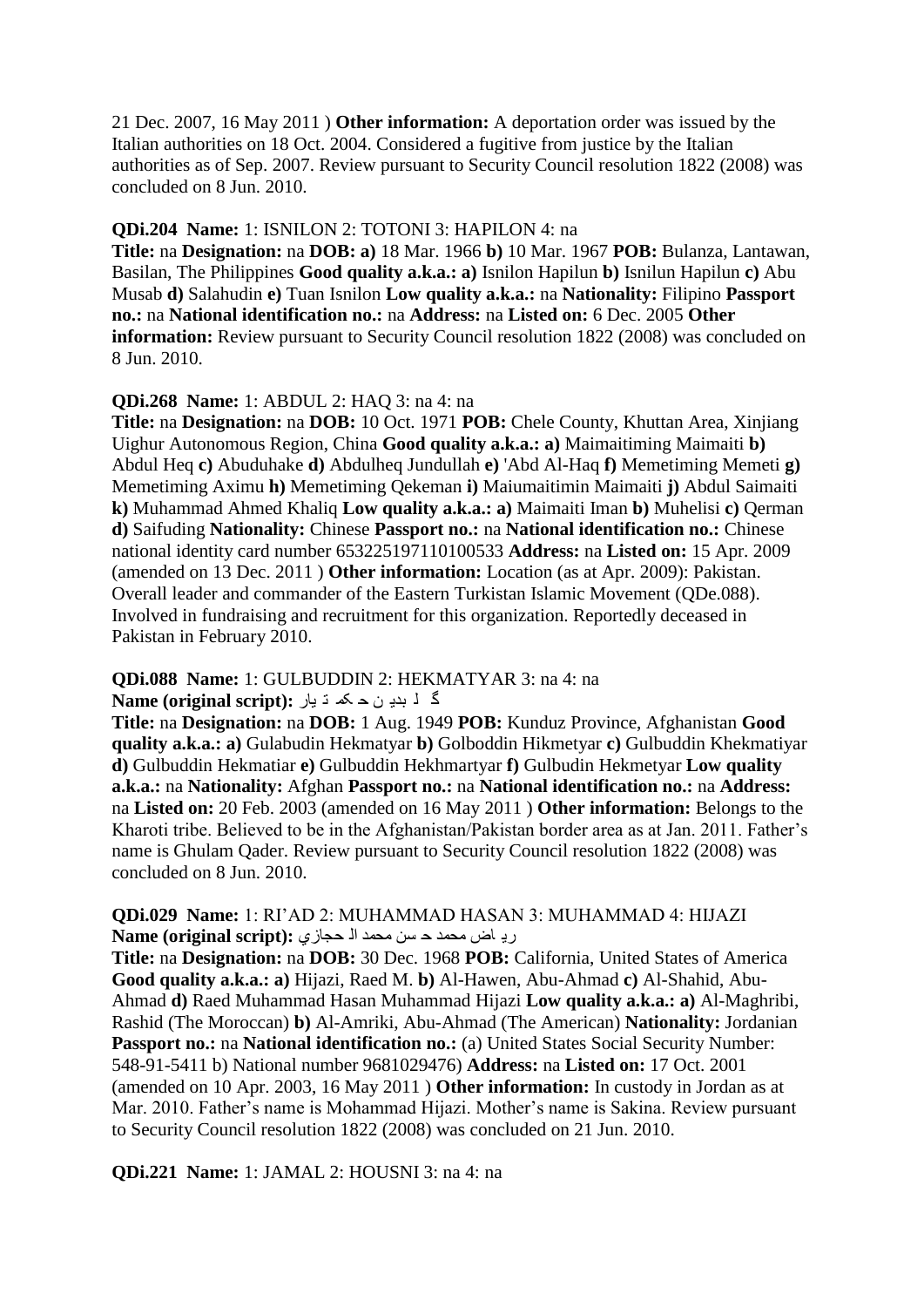#### **Rame (original script):** جمال حسد ني

**Title:** na **Designation:** na **DOB:** 22 Feb. 1983 **POB:** Morocco **Good quality a.k.a.: a)**  Djamel Il marocchino **b)** Jamal Al Maghrebi **c)** Hicham **Low quality a.k.a.:** na **Nationality:**  na **Passport no.:** na **National identification no.:** na **Address: a)** Via Uccelli di Nemi n. 33, Milan **b)** via F. De Lemene n. 50, Milan **Listed on:** 2 Aug. 2006 (amended on 1 Sep. 2009 ) **Other information:** He is subject to Tribunale de Milano Custody Order n. 5236/02 R.G.N.R of 25 Nov. 2003 1511/02 R.G.GIP. Convicted and sentenced on 21 Sep. 2006 to seven years of detention by the Milan Assizes Court, Italy, for belonging to a criminal association with terrorist aims and receiving stolen goods. The sentence was confirmed on 17 Jul. 2007 by the Milan Assizes Appeal Court. In custody as at 16 Jun. 2009. Review pursuant to Security Council resolution 1822 (2008) was concluded on 20 Jul. 2009.

# **QDi.010 Name:** 1: ZAYN 2: AL-ABIDIN 3: MUHAMMAD 4: HUSSEIN

 $\mathbf{Name}$  (original script): زيان الله عابا دي ن محمد حاسا بين

**Title:** na **Designation:** na **DOB:** 12 Mar. 1971 **POB:** Riyadh, Saudi Arabia **Good quality a.k.a.: a)** Abd Al-Hadi Al-Wahab **b)** Zain Al-Abidin Muhammad Husain **c)** Zayn Al-Abidin Muhammad Husayn **d)** Zeinulabideen Muhammed Husein Abu Zubeidah **Low quality a.k.a.: a)** Abu Zubaydah **b)** Abu Zubaida **c)** Tariq Hani **Nationality:** Palestinian **Passport no.:** na **National identification no.:** na **Address:** na **Listed on:** 25 Jan. 2001 (amended on 10 Apr. 2003, 25 Jul. 2006, 23 Apr. 2007, 18 Jul. 2007, 27 Jul. 2007, 17 Jul. 2009, 16 Dec. 2010 ) **Other information:** Close associate of Usama bin Laden (deceased) and facilitator of terrorist travel. In custody of the United States of America as at Jul. 2007. Review pursuant to Security Council resolution 1822 (2008) was concluded on 21 Jun. 2010.

#### **QDi.195 Name:** 1: AL SAYYID 2: AHMED 3: FATHI 4: HUSSEIN ELIWAH الٌ سريد احمد ف تحى حسرين علّ بوة :**Name (original script**)

**Title:** na **Designation:** na **DOB: a)** 30 Jul. 1964 **b)** 30 Jan. 1964 **POB:** Suez, Egypt **Good quality a.k.a.: a)** Al Sayyid Ahmed Fathi Hussein Eliwa **b)** Al Sayyid Ahmed Fathi Hussein Alaiwah **c)** Al Sayyid Ahmed Fathi Hussein Elaiwa **d)** Al Sayyid Ahmed Fathi Hussein Ilewah **e)** Al Sayyid Ahmed Fathi Hussein Alaywah **f)** El Sayed Ahmad Fathi Hussein Elaiwa **g)** Hatim **h)** Hisham **i)** Abu Umar **j)** El-Sayed Ilawah born on 3 Jul.1954 **Low quality a.k.a.:**  na **Nationality:** Egyptian **Passport no.:** (United Kingdom passport number RP0185179 issued on 11 Sep. 2001, expires on 11 Sep. 2011 (in the name of Al-Sayyid Ilewah)) **National identification no.:** na **Address:** United Kingdom **Listed on:** 29 Sep. 2005 (amended on 6 Oct. 2005, 18 Aug. 2006, 13 Dec. 2011 ) **Other information:** Sentenced to 15 years imprisonment in Egypt in 1999. Father"s name is Fathi Hussein Elaiwa. Member of Egyptian Islamic Jihad (QDe.003). Review pursuant to Security Council resolution 1822 (2008) was concluded on 29 Jul. 2010.

#### **QDi.067 Name:** 1: MOSTAFA 2: KAMEL 3: MOSTAFA 4: IBRAHIM مصط في كمال مصط في ابر راهيم :(Name (original script

**Title:** na **Designation:** na **DOB:** 15 Apr. 1958 **POB:** Alexandria, Egypt **Good quality a.k.a.: a)** Mustafa Kamel Mustafa **b)** Adam Ramsey Eaman **c)** Kamel Mustapha Mustapha **d)**  Mustapha Kamel Mustapha **e)** Abu Hamza **f)** Mostafa Kamel Mostafa **Low quality a.k.a.: a)**  Abu Hamza Al-Masri **b)** Abu Hamza **c)** Abu Hamza Al-Misri **Nationality:** British **Passport no.:** na **National identification no.:** na **Address:** United States of America **Listed on:**  24 Apr. 2002 (amended on 26 Nov. 2004, 25 Jul. 2006, 14 Mar. 2008, 21 Oct. 2010, 4 Aug. 2014 ) **Other information:** Extradited from the United Kingdom to the United States of America on 5 Oct. 2012. Convicted on terrorism charges by a court in the United States of America in May 2014. Review pursuant to Security Council resolution 1822 (2008) was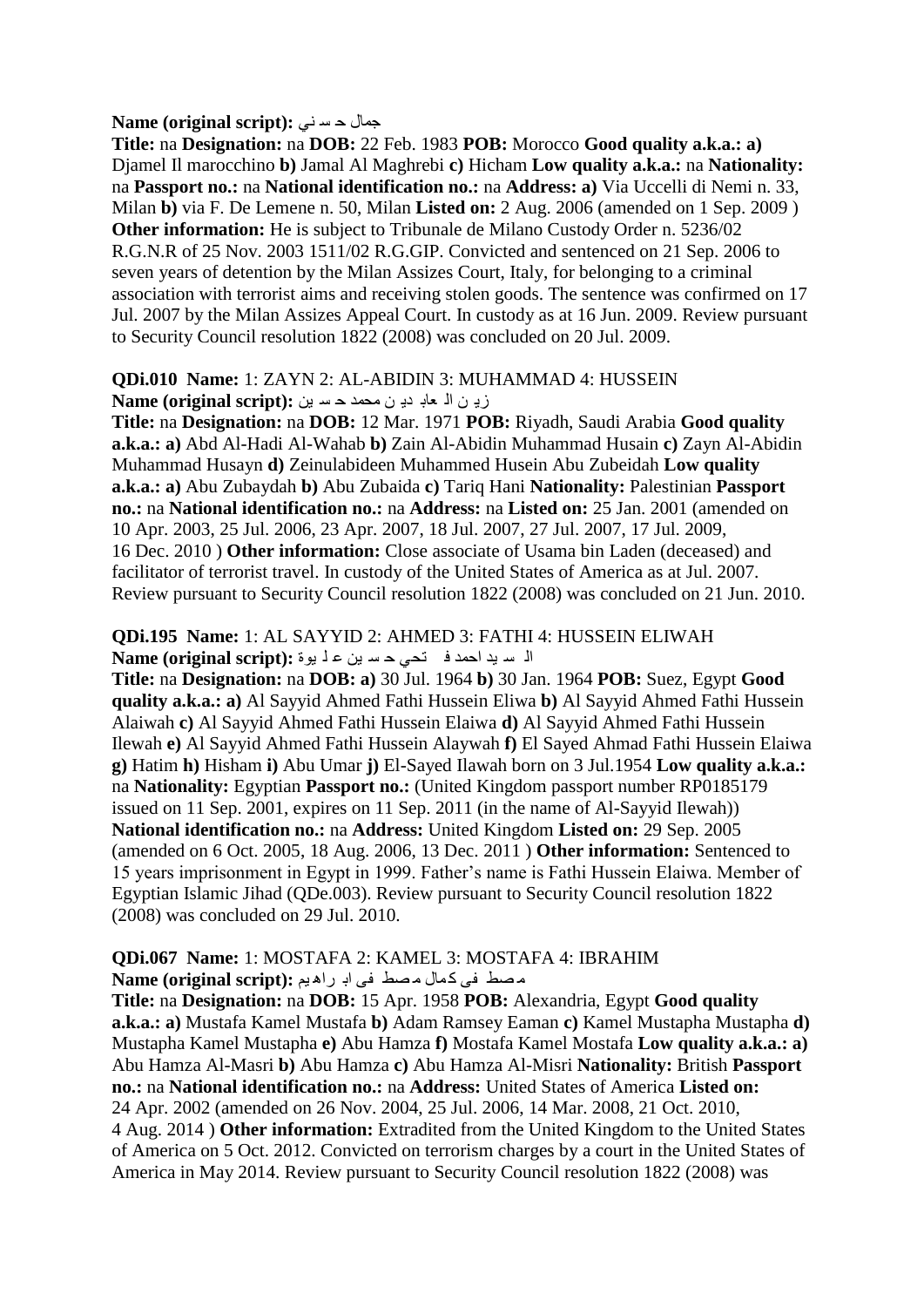concluded on 22 Apr. 2010.

#### **QDi.308 Name:** 1: ZAFAR 2: IQBAL 3: na 4: na

**Title:** na **Designation:** na **DOB:** 4 Oct. 1953 **POB:** na **Good quality a.k.a.: a)** Zaffer Iqbal **b)** Malik Zafar Iqbal Shehbaz **c)** Malik Zafar Iqbal Shahbaz **d)** Malik Zafar Iqbal **Low quality a.k.a.: a)** Zafar Iqbal Chaudhry **b)** Muhammad Zafar Iqbal **Nationality:** Pakistani **Passport no.:** (Passport number DG5149481, issued on 22 Aug. 2006, expired on 21 Aug. 2011, passport booklet number A2815665) **National identification no.:** (National identification number 35202- 4135948-7 b) Alternate national identification number 29553654234) **Address:** Masjid al-Qadesia, 4 Lake Road, Lahore, Pakistan **Listed on:**  14 Mar. 2012 **Other information:** Senior leader and co-founder of Lashkar-e-Tayyiba (QDi.118) (LeT) who has held various senior leader positions in LeT and its front organization, Jamaat-ud-Dawa (JUD) (listed as an alias of LeT). As of 2010, in charge of LeT/JUD finance department, director of its education department and president of its medical wing. Other title: Professor.

# **QDi.087 Name:** 1: NURJAMAN 2: RIDUAN 3: ISAMUDDIN 4: na

**Title:** na **Designation:** na **DOB:** 4 Apr. 1964 **POB:** Cianjur, West Java, Indonesia **Good quality a.k.a.: a)** Hambali **b)** Nurjaman **c)** Isomuddin, Nurjaman Riduan **d)** Hambali Bin Ending **e)** Encep Nurjaman (birth name) **f)** Hambali Ending Hambali **g)** Isamuddin Riduan **h)**  Isamudin Ridwan **Low quality a.k.a.:** na **Nationality:** Indonesian **Passport no.:** na **National identification no.:** na **Address:** na **Listed on:** 28 Jan. 2003 (amended on 2 Jul. 2007, 27 Jul. 2007, 16 May 2011 ) **Other information:** Senior leader of Jemaah Islamiyah (QDe.092). Brother of Gun Gun Rusman Gunawan (QDi.218). In custody of the United States of America, as of July 2007. Review pursuant to Security Council resolution 1822 (2008) was concluded on 13 Apr. 2010.

# **QDi.321 Name:** 1: MALIK 2: MUHAMMAD 3: ISHAQ 4: na

#### ِاٌ ک ِذّذ ا عذاق **:(script original (Name**

**Title:** na **Designation:** na **DOB:** Approximately 1959 **POB:** Rahim Yar Khan, Punjab Province, Pakistan **Good quality a.k.a.:** Malik Ishaq **Low quality a.k.a.:** na **Nationality:**  Pakistani **Passport no.:** na **National identification no.:** na **Address:** Pakistan **Listed on:**  14 Mar. 2014 **Other information:** One of the founders and a current leader of Lashkar i Jhangvi (LJ) (QDe.096). Physical description: heavy build with black eye colour, black hair colour and medium brown complexion with a heavy black beard. Photo available for inclusion in the INTERPOL-UN Security Council Special Notice.

#### **QDi.180 Name:** 1: KHADAFI 2: ABUBAKAR 3: JANJALANI 4: na

**Title:** na **Designation:** na **DOB:** 3 Mar. 1975 **POB:** Isabela, Basilan, Philippines **Good quality a.k.a.: a)** Khadafy Janjalani **b)** Khaddafy Abubakar Janjalani **c)** Abu Muktar **Low quality a.k.a.:** na **Nationality:** Filipino **Passport no.:** na **National identification no.:** na **Address:** na **Listed on:** 22 Dec. 2004 (amended on 23 Feb. 2009 ) **Other information:**  Reportedly deceased in 2006. Review pursuant to Security Council resolution 1822 (2008) was concluded on 29 Jul. 2010.

#### **QDi.099 Name:** 1: KHALIL 2: BEN AHMED 3: BEN MOHAMED 4: JARRAYA خ ل يل بـ ن احمد بـ ن محمد جرايـة **: Name (original script)**

**Title:** na **Designation:** na **DOB:** 8 Feb. 1969 **POB:** Sfax, Tunisia **Good quality a.k.a.: a)**  Khalil Yarraya **b)** Ben Narvan Abdel Aziz, born 15 Aug. 1970 in Sereka (former Yugoslavia) **c)** Abdel Aziz Ben Narvan, born 15 Aug. 1970 in Sereka (former Yugoslavia) **Low quality**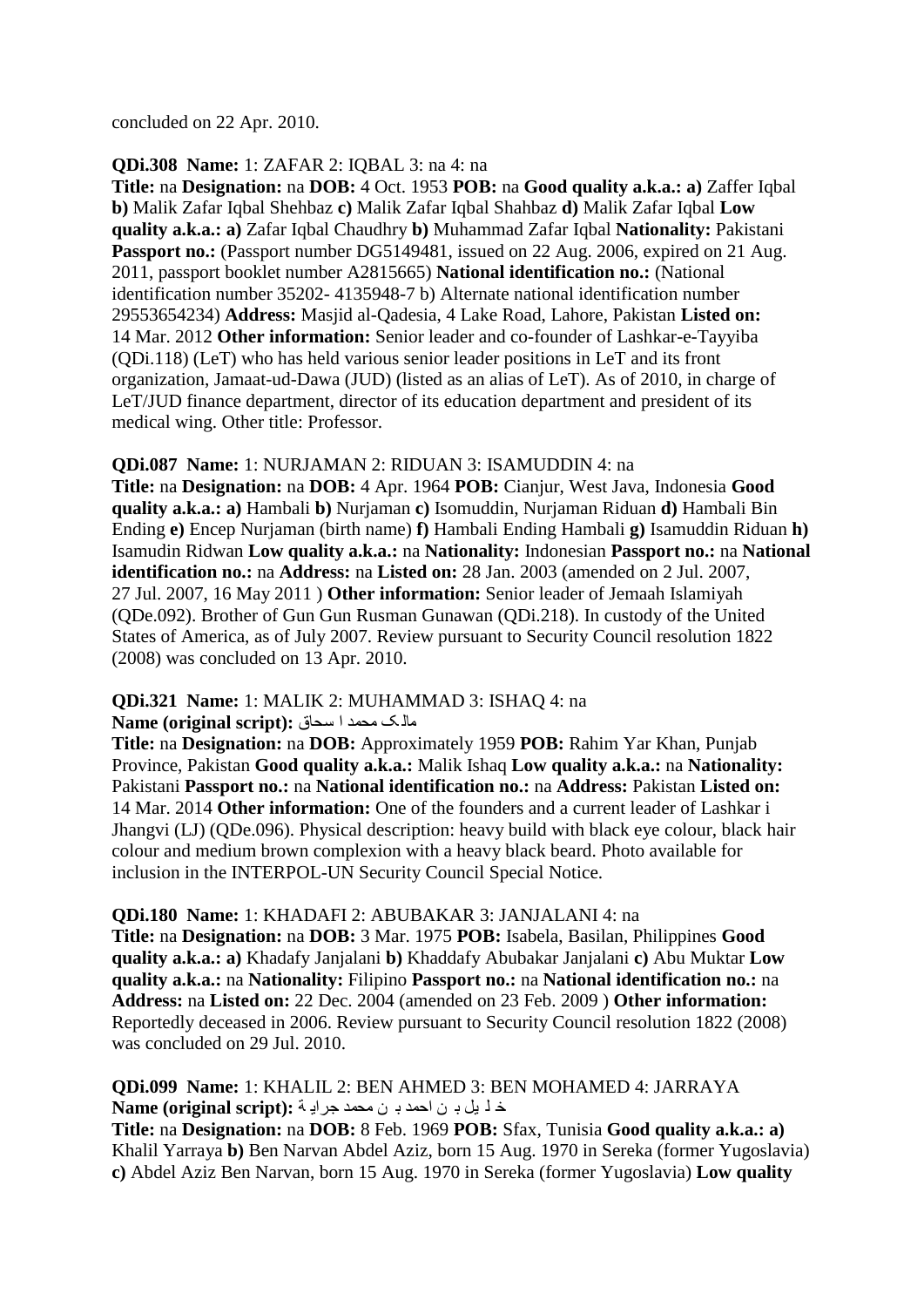**a.k.a.: a)** Amro **b)** Omar **c)** Amrou **d)** Amr **Nationality:** Tunisian **Passport no.:** Tunisian number K989895, issued on 26 Jul. 1995 ( in Genoa, Italy, expired on 25 Jul. 2000) **National identification no.:** na **Address:** Nuoro, Italy **Listed on:** 25 Jun. 2003 (amended on 26 Nov. 2004, 20 Dec. 2005, 17 Oct. 2007, 16 Sep. 2008, 24 Mar. 2009, 10 Aug. 2009, 6 Aug. 2010 ) **Other information:** Detained in Italy since 9 Aug. 2008 for his implication in a case related to terrorism. Review pursuant to Security Council resolution 1822 (2008) was concluded on 15 Jun. 2010.

**QDi.114 Name:** 1: SALIM Y SALAMUDDIN 2: JULKIPLI 3: na 4: na **Title:** na **Designation:** na **DOB:** 20 Jun. 1967 **POB:** Tulay, Jolo Sulu, Philippines **Good quality a.k.a.: a)** Kipli Sali **b)** Julkipli Salim **Low quality a.k.a.:** na **Nationality:** Filipino **Passport no.:** na **National identification no.:** na **Address:** na **Listed on:** 9 Sep. 2003 (amended on 23 Feb. 2009, 13 Dec. 2011 ) **Other information:** In detention in the Philippines as at May 2011. Review pursuant to Security Council resolution 1822 (2008) was concluded on 25 May 2010.

**QDi.072 Name:** 1: MEHDI 2: BEN MOHAMED 3: BEN MOHAMED 4: KAMMOUN الْ مهدي بـ ن محمد بـ ن محمد كمون **:** Name (original script)

**Title:** na **Designation:** na **DOB:** 3 Apr. 1968 **POB:** Tunis, Tunisia **Good quality a.k.a.:** na **Low quality a.k.a.:** Salmane **Nationality:** Tunisian **Passport no.:** (Tunisian passport number M307707, issued on 12 Apr. 2000, expired on 11 Apr. 2005) **National identification no.:** na **Address:** Via Masina Number 7, Milan, Italy **Listed on:** 3 Sep. 2002 (amended on 20 Dec. 2005, 7 Jun. 2007, 23 Dec. 2010 ) **Other information:** Italian Fiscal Code: KMMMHD68D03Z352N. Deported from Italy to Tunisia on 22 July 2005. Serving an eightyear prison term in Tunisia for membership of a terrorist organization abroad as at Jan. 2010. Review pursuant to Security Council resolution 1822 (2008) was concluded on 21 Jun. 2010.

#### **QDi.302 Name:** 1: MEVLÜT 2: KAR 3: na 4: na

**Title:** na **Designation:** na **DOB:** 25 Dec. 1978 **POB:** Ludwigshafen, Germany **Good quality a.k.a.:** Mevluet Kar **Low quality a.k.a.: a)** Abu Obaidah **b)** Obeidah Al Turki **c)** Al-Turki **d)**  Al Turki Kyosev **e)** Yanal Yusov **f)** Abu Udejf el-Turki **g)** Abu Obejd el-Turki **h)**  Abdurrahman Almanci **Nationality:** Turkish **Passport no.:** Turkish passport number TR-M842033, issued in Mainz, Germany (by the Turkish Consulate General, issued on 2 May 2002, expired on 24 Jul. 2007) **National identification no.:** na **Address:** Güngören Merkez Mahallesi Toros Sokak 6/5, Istanbul, Turkey (previous as at Aug. 2009) **Listed on:**  25 Jan. 2012 **Other information:** Associated with Islamic Jihad Group (QDe.119). Arrest warrant issued by the investigating judge of the German Federal Court of Justice on 17 Aug. 2009.

**QDi.135 Name:** 1: DAWOOD 2: IBRAHIM 3: KASKAR 4: na

**Title:** Sheikh **Designation:** na **DOB:** 26 Dec. 1955 **POB: a)** Bombai **b)** Ratnagiri, India **Good quality a.k.a.: a)** Dawood Ebrahim **b)** Sheikh Dawood Hassan **c)** Abdul Hamid Abdul Aziz **d)** Anis Ibrahim **e)** Aziz Dilip **f)** Daud Hasan Shaikh Ibrahim Kaskar **g)** Daud Ibrahim Memon Kaskar **h)** Dawood Hasan Ibrahim Kaskar **i)** Dawood Ibrahim Memon **j)** Dawood Sabri **k)** Kaskar Dawood Hasan **l)** Shaikh Mohd Ismail Abdul Rehman **m)** Dowood Hassan Shaikh Ibrahim **Low quality a.k.a.: a)** Ibrahim Shaikh Mohd Anis **b)** Shaikh Ismail Abdul **c)**  Hizrat **Nationality:** Indian **Passport no.: a)** Indian number A-333602, issued on 4 Jun. 1985, issued in Bombay, India (passport subsequently revoked by the Government of India) **b)**  Indian number M110522, issued on 13 Nov. 1978, issued in Bombay **c)** Indian number R841697, issued on 26 Nov. 1981, issued in Bombay **d)** Indian number F823692 (JEDDAH)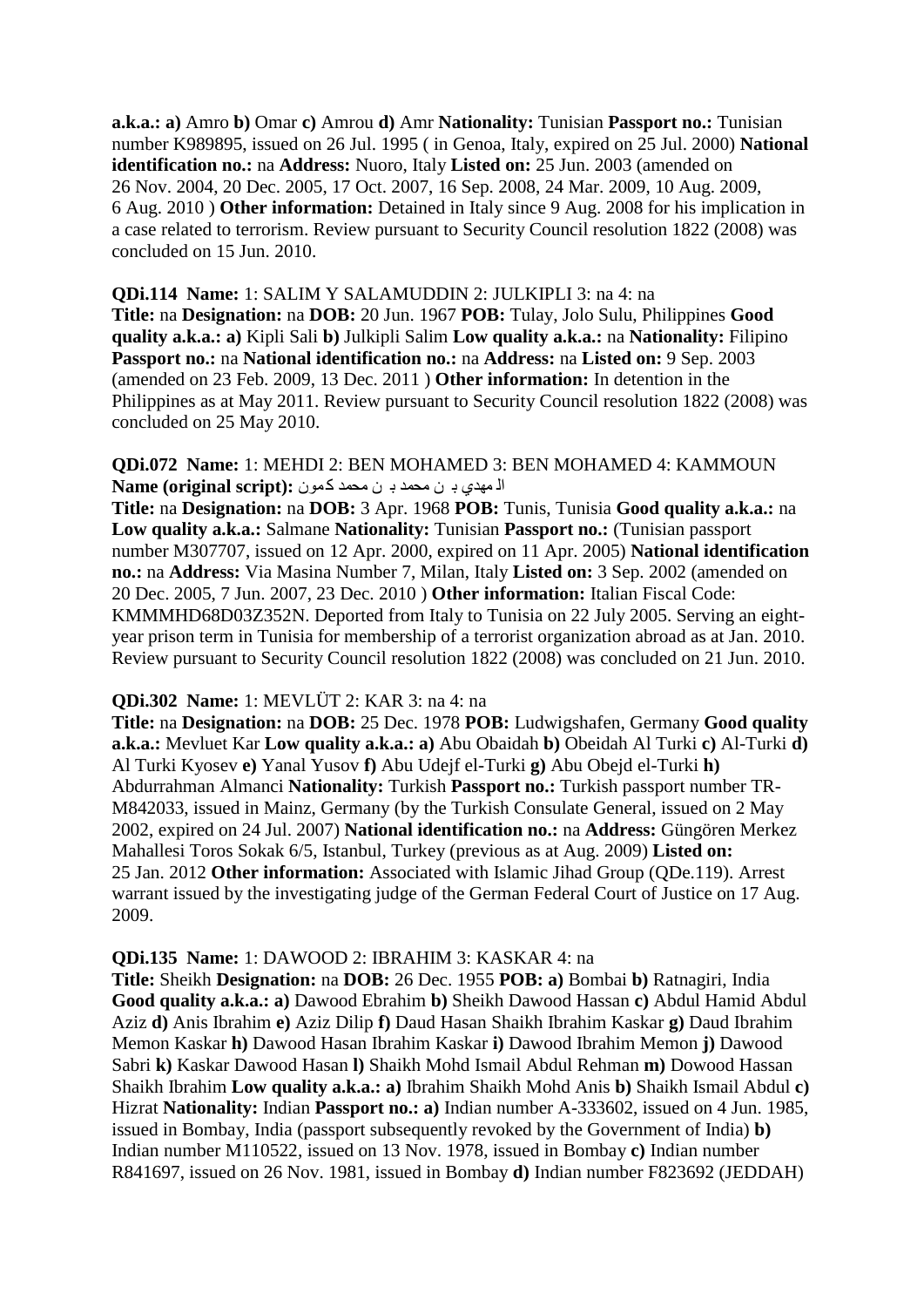issued by CGI in Jeddah, issued on 2 Sep. 1989 **e)** Indian number A501801 (BOMBAY), issued on 26 Jul. 1985 **f)** Indian number K560098 (BOMBAY), issued on 30 Jul. 1975 **g)**  Passport number V57865 (BOMBAY), issued on 3 Oct. 1983 **h)** Passport number P537849 (BOMBAY), issued on 30 Jul. 1979 **i)** Passport number A717288 (MISUSE), issued on 18 Aug. 1985, issued in Dubai **j)** Pakistani number G866537 (MISUSE), issued on 12 Aug. 1991, issued in Rawalpindi **k)** Passport number C-267185 ( issued in Karachi in Jul.1996) **l)** Passport number H-123259 ( issued in Rawalpindi in Jul. 2001) **m)** Passport number G-869537 ( issued in Rawalpindi) **n)** Passport number KC-285901 **National identification no.:** na **Address: a)** Karachi, Pakistan ( White House, Near Saudi Mosque, Clifton) **b)** (House Nu 37 - 30th Street - defence, Housing Authority Karachi Pakistan) **c)**  (Palatial bungalow in the hilly area of Noorabad in Karachi) **d)** (Property at Margalla Raod F 6/2 Street no. 22, House number 29 in Karachi) **Listed on:** 3 Nov. 2003 (amended on 21 Mar. 2006, 25 Jul. 2006, 2 Jul. 2007, 11 Mar. 2010 ) **Other information:** International arrest warrant issued by the Government of India. Review pursuant to Security Council resolution 1822 (2008) was concluded on 20 May 2010.

#### **QDi.002 Name:** 1: AMIN 2: MUHAMMAD 3: UL HAQ 4: SAAM KHAN

**Title:** na **Designation:** na **DOB:** 1960 **POB:** Nangarhar Province, Afghanistan **Good quality a.k.a.: a)** Al-Haq, Amin **b)** Amin, Muhammad **Low quality a.k.a.: a)** Dr. Amin **b)** Ul-Haq, Dr. Amin **Nationality:** Afghan **Passport no.:** na **National identification no.:** na **Address:**  na **Listed on:** 25 Jan. 2001 (amended on 18 Jul. 2007, 16 Dec. 2010 ) **Other information:**  Security coordinator for Usama bin Laden (deceased). Repatriated to Afghanistan in February 2006. Review pursuant to Security Council resolution 1822 (2008) was concluded on 15 Jun. 2010.

#### **QDi.306 Name:** 1: MUSTAFA 2: HAJJI 3: MUHAMMAD 4: KHAN ِ قط فٝ دجٟ ِذّذ خاْ **:(script original (Name**

**Title:** na **Designation:** na **DOB: a)** (Between Aug. and Sep. 1977) **b)** 1976 **POB: a)** Al-Madinah, Saudi Arabia **b)** Sangrar, Sindh Province, Pakistan **Good quality a.k.a.: a)** ٓغ د (luG nasaH ;luG nassaH ;luhG nassaH) يٛغ **b)** Khalid Mahmud **Low quality a.k.a.: a)**  Ahmad Shahji **b)** Mustafa Muhammad **c)** Abu Gharib al-Madani **d)** ubA) اءّ١ ؽ ٛ أت-Shaima; Abu- Shayma) **Nationality: a)** Pakistani **b)** Saudi Arabian **Passport no.:** na **National identification no.:** na **Address:** na **Listed on:** 14 Mar. 2012 **Other information:** Al-Qaida (QDe.004) facilitator, courier and operative. As of 2010, facilitated activities for senior Pakistan-based Al-Qaida operatives.

#### **QDi.336 Name:** 1: ANAS 2: HASAN 3: KHATTAB 4: na

**Title:** na **Designation:** na **DOB:** 7 Apr. 1986 **POB:** Damascus, Syrian Arab Republic **Good quality a.k.a.:** Samir Ahmed al-Khayat **Low quality a.k.a.: a)** Hani **b)** Abu Hamzah **c)** Abu Hamzah **Nationality:** na **Passport no.:** na **National identification no.:** na **Address:** na **Listed on:** 23 Sep. 2014 **Other information:** Administrative amir of Al-Nusrah Front for the People of the Levant (QDe.137).

**QDi.073 Name:** 1: SAMIR 2: ABD EL LATIF 3: EL SAYED 4: KISHK عّ ١ش ػ ثذ اٌ ٍط ١ف اٌ غ ١ذ و ؾه **:(script original (Name**

**Title:** na **Designation:** na **DOB:** 14 May 1955 **POB:** Gharbia, Egypt **Good quality a.k.a.:**  Samir Abdellatif el Sayed Keshk **Low quality a.k.a.:** na **Nationality:** Egyptian **Passport no.:** na **National identification no.:** na **Address:** na **Listed on:** 3 Sep. 2002 (amended on 26 Nov. 2004, 7 Jun. 2007, 16 May 2011 ) **Other information:** Deported from Italy to Egypt on 2 July 2003. Review pursuant to Security Council resolution 1822 (2008) was concluded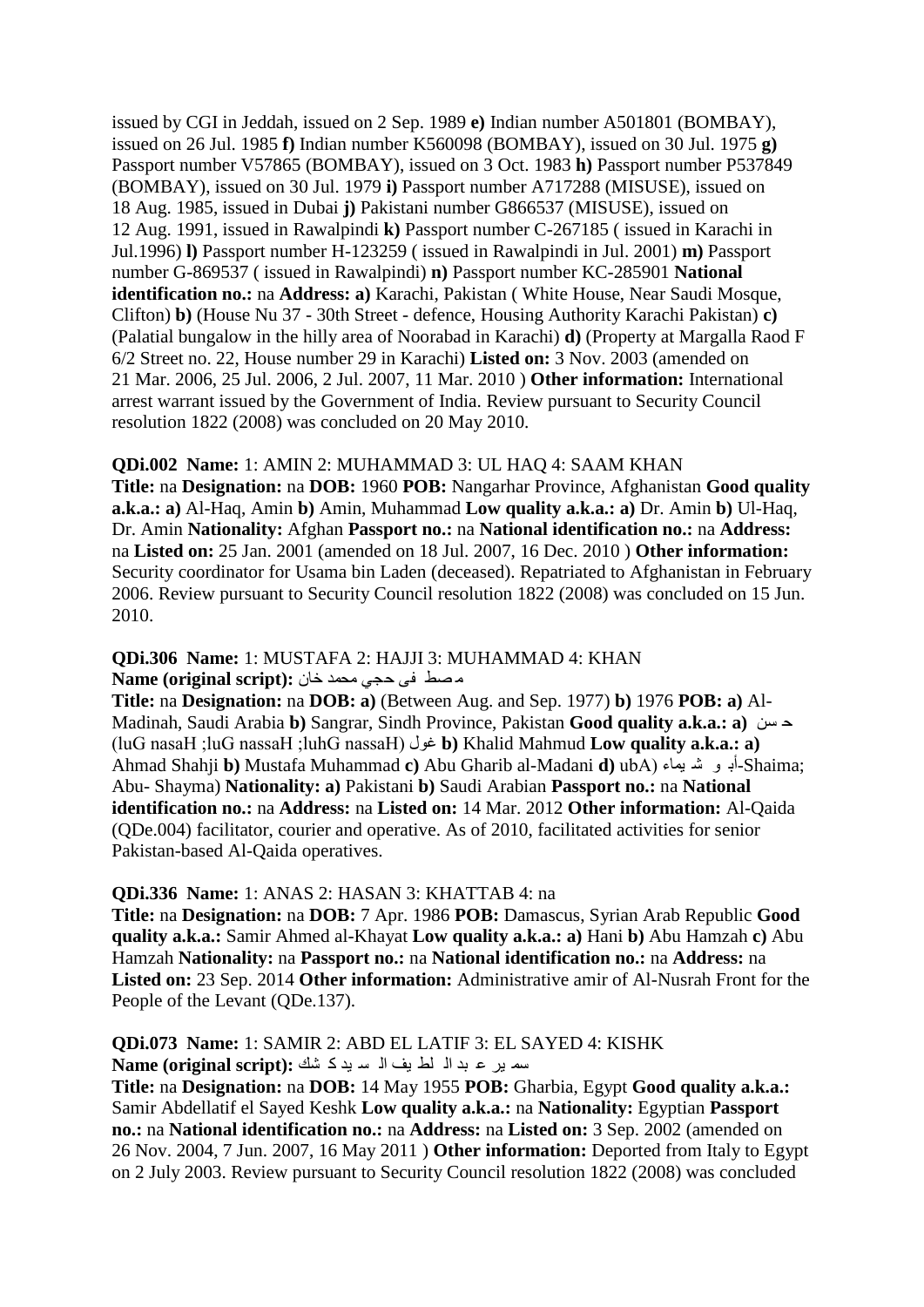on 16 Jul. 2010.

#### **QDi.340 Name:** 1: EMILIE 2: KONIG 3: na 4: na

**Title:** na **Designation:** na **DOB:** 9 Dec. 1984 **POB:** Ploemeur, France **Good quality a.k.a.:**  na **Low quality a.k.a.:** na **Nationality:** na **Passport no.:** na **National identification no.:** na **Address:** Syrian Arab Republic (located in since 2013) **Listed on:** 23 Sep. 2014 **Other information:** French terrorist fighter who travelled to Syria and joined Islamic State in Iraq and the Levant, listed as Al-Qaida in Iraq (AQI) (QDe.115). Active in radicalizing and propagating Al-Qaida"s (QDe.004) ideology through the Internet. Incites violent activities against France.

#### **QDi.190 Name:** 1: ABDELKADER 2: LAAGOUB 3: na 4: na

**Alame (original script):** ع بد ال قادر لاغوب

**Title:** na **Designation:** na **DOB:** 23 Apr. 1966 **POB:** Casablanca, Morocco **Good quality a.k.a.:** na **Low quality a.k.a.:** Rachid **Nationality:** Moroccan **Passport no.:** (Moroccan passport number D-379312) **National identification no.:** (Moroccan national identity card DE- 473900) **Address:** Number 4, Via Europa, Paderno Ponchielli, Cremona, Italy **Listed on:** 29 Jul. 2005 (amended on 21 Dec. 2007, 13 Dec. 2011 ) **Other information:** Italian Fiscal code: LGBBLK66D23Z330U. Father"s name is Mamoune Mohamed. Mother"s name is Fatna Ahmed. Review pursuant to Security Council resolution 1822 (2008) was concluded on 8 Jun. 2010.

#### **QDi.319 Name:** 1: MOHAMED 2: LAHBOUS 3: na 4: na

**Name (original script):** فد بوس محمد

**Title:** na **Designation:** na **DOB:** 1978 **POB:** Mali **Good quality a.k.a.: a)** Mohamed Ennouini **b)** Hassan **c)** Hocine **Low quality a.k.a.:** na **Nationality:** Malian **Passport no.:** na **National identification no.:** na **Address:** Mali **Listed on:** 24 Oct. 2013 **Other information:**  Member of the Mouvement pour l"Unification et le Jihad en Afrique de l"Ouest (MUJAO) (QDe.134).

#### **QDi.062 Name:** 1: MOHAMED 2: LAKHAL 3: na 4: na **Aame (original script):** محمد لـ كحل

**Title:** na **Designation:** na **DOB:** 5 Feb. 1970 **POB:** Tunis, Tunisia **Good quality a.k.a.: a)**  Lased Ben Heni, born 5 Feb. 1969 in Tripoli, Libyan Arab Jamahiriya **b)** Al-As'ad Ben Hani, born 5 Feb. 1969 in Tripoli, Libyan Arab Jamahiriya **c)** Mohamed Ben Belgacem Awani **d)**  Mohamed Aouani, born 5 Feb. 1970 in Tunis, Tunisia (formerly listed as) **Low quality a.k.a.: a)** Mohamed Abu Abda **b)** Abu Obeida **Nationality:** Tunisian **Passport no.:** na **National identification no.:** (Tunisian national identity number W374031, issued on 11 Apr. 2011) **Address:** na **Listed on:** 24 Apr. 2002 (amended on 26 Nov. 2004, 9 Sep. 2005, 31 Jul. 2006, 23 Dec. 2010, 24 Nov. 2014 ) **Other information:** Professor of Chemistry. Deported from Italy to Tunisia on 27 Aug. 2006. Legally changed family name from Aouani to Lakhal in 2014. Review pursuant to Security Council resolution 1822 (2008) was concluded on 22 Apr. 2010.

#### **QDi.264 Name:** 1: ZAKI-UR-REHMAN 2: LAKHVI 3: na 4: na

**Title:** na **Designation:** na **DOB:** 30 Dec. 1960 **POB:** Okara, Pakistan **Good quality a.k.a.: a)** Zakir Rehman Lakvi **b)** Zaki Ur-Rehman Lakvi **c)** Kaki Ur-Rehman **d)** Zakir Rehman **e)**  Abu Waheed Irshad Ahmad Arshad **Low quality a.k.a.:** Chachajee **Nationality:** Pakistani **Passport no.: na National identification no.: Pakistani 61101-9618232-1 Address: a)** Barahkoh, P.O. DO, Tehsil and District Islamabad, Pakistan (location as at May 2008) **b)**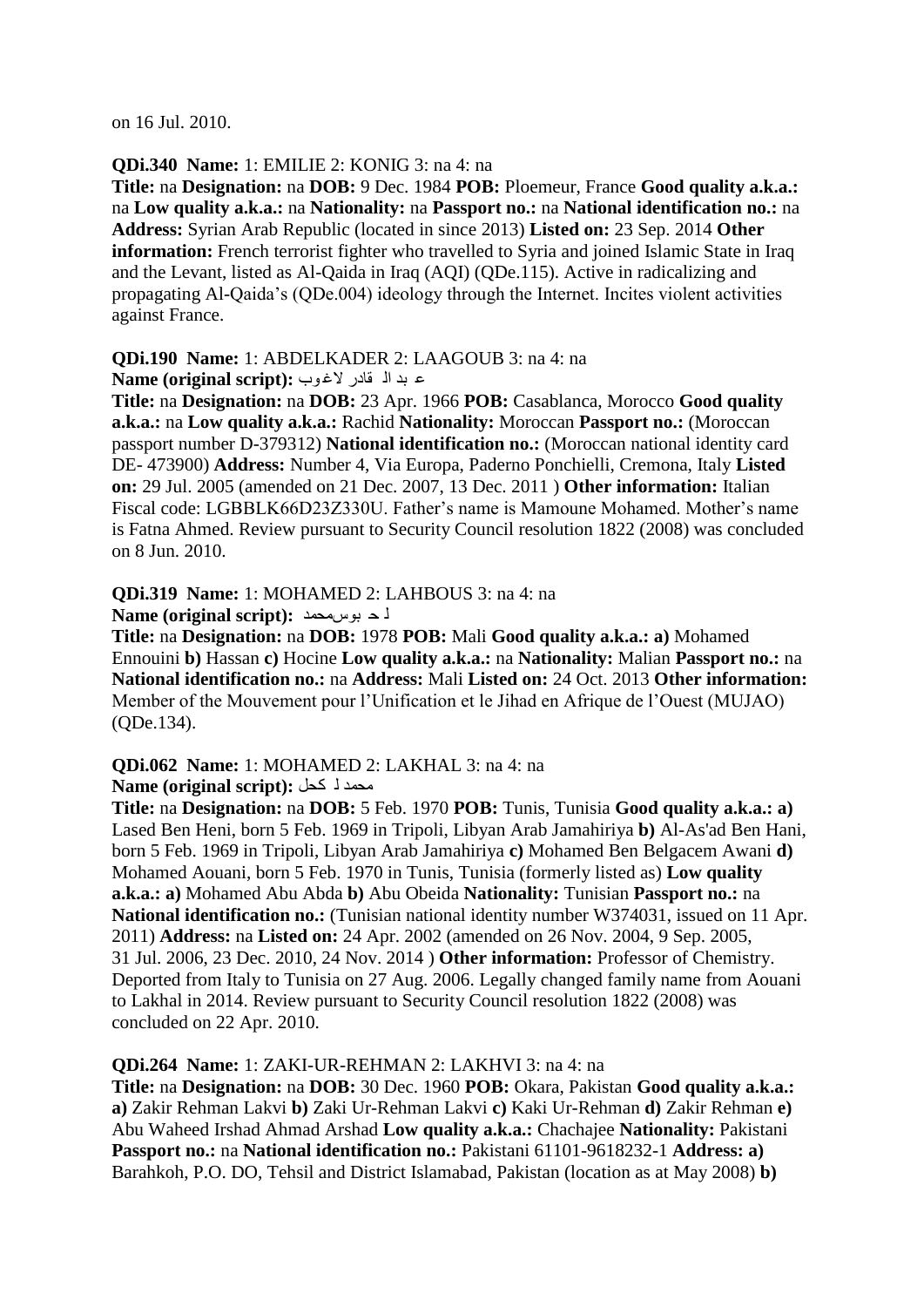Chak No. 18/IL, Rinala Khurd, Tehsil Rinala Khurd, District Okara, Pakistan (previous location) **Listed on:** 10 Dec. 2008 **Other information:** Chief of operations of Lashkar-e-Tayyiba (listed under permanent reference number QDe.118).

#### **QDi.247 Name:** 1: RUBEN 2: PESTANO 3: LAVILLA, JR 4: na

**Title:** Sheik **Designation:** na **DOB:** 4 Oct. 1972 **POB:** Sitio Banga Maiti, Barangay Tranghawan, Lambunao, Iloilo, Philippines **Good quality a.k.a.: a)** Reuben Lavilla **b)** Sheik Omar **c)** Mile D Lavilla **d)** Reymund Lavilla **e)** Ramo Lavilla **f)** Mike de Lavilla **g)** Abdullah Muddaris **h)** Ali Omar **i)** Omar Lavilla **j)** Omar Labella **Low quality a.k.a.: a)** So **b)** Eso **c)**  Junjun **Nationality:** Filipino **Passport no.: a)** Filipino number MM611523 (2004) **b)**  Filipino number EE947317 (2000-2001) **c)** Filipino number P421967 (1995-1997) **National identification no.:** na **Address:** 10th Avenue, Caloocan City, Philippines **Listed on:**  4 Jun. 2008 (amended on 16 Sep. 2008, 13 Dec. 2011 ) **Other information:** Spiritual leader of the Rajah Solaiman Movement (QDe.128). Associated with Khadafi Abubakar Janjalani (QDi.180). In detention in the Philippines as of May 2011. Review pursuant to Security Council resolution 1822 (2008) was concluded on 13 May 2010.

#### **QDi.155 Name:** 1: DJAMEL 2: LOUNICI 3: na 4: na

#### جّاي ٌ ٔٛ ١ غٟ **:(script original (Name**

**Title:** na **Designation:** na **DOB:** 1 Feb. 1962 **POB:** Algiers, Algeria **Good quality a.k.a.:**  Jamal Lounici **Low quality a.k.a.:** na **Nationality:** Algerian **Passport no.:** na **National identification no.:** na **Address:** Algeria **Listed on:** 16 Jan. 2004 (amended on 7 Apr. 2008, 2 Dec. 2008, 30 Jan. 2009, 16 May 2011 ) **Other information:** Father's name is Abdelkader. Mother's name is Johra Birouh. Returned from Italy to Algeria where he resides since Nov. 2008. Son in law of Othman Deramchi (QDi.164). Review pursuant to Security Council resolution 1822 (2008) was concluded on 27 Jul. 2010.

# **QDi.206 Name:** 1: IBRAHIM 2: MOHAMED KHALIL 3: na 4: na

#### ات شا٘ ُ١ ِذّذ خ ٍ ً١ **:(script original (Name**

**Title:** na **Designation:** na **DOB:** 2 Jul. 1975 **POB:** Day Az-Zawr, Syria **Good quality a.k.a.: a)** Khalil Ibrahim Jassem, born 2 May 1972 in Baghdad, Iraq **b)** Khalil Ibrahim Mohammad, born 3 Jul. 1975 in Mosul, Iraq **c)** Khalil Ibrahim Al Zafiri (born 1972) **d)** Khalil, born 2 May 1975 **Low quality a.k.a.:** na **Nationality:** Syrian **Passport no.:** (Temporary suspension of deportation No. T04338017 issued by Alien's Office of the City of Mainz, expired on 8 May 2013) **National identification no.:** na **Address:** Refugee shelter Alte Ziegelei, Mainz, 55128, Germany **Listed on:** 6 Dec. 2005 (amended on 25 Jan. 2010, 13 Dec. 2011, 6 Aug. 2013 ) **Other information:** Sentenced to 7 years of imprisonment in Germany on 6 Dec. 2007. Released on 30 December 2012. Review pursuant to Security Council resolution 1822 (2008) was concluded on 5 Oct. 2009.

#### **QDi.202 Name:** 1: MAZEN 2: SALAH 3: MOHAMMED 4: na ِاصْ فالح ِذّذ **:(script original (Name**

**Title:** na **Designation:** na **DOB:** 18 May 1981 **POB:** Arbil, Iraq **Good quality a.k.a.: a)**  Mazen Ali Hussein, born 1 Jan. 1982 in Baghdad, Iraq **b)** Issa Salah Muhamad, born 1 Jan. 1980 **Low quality a.k.a.:** na **Nationality:** Iraqi **Passport no.:** (German travel document ("Reiseausweis") A 0144378 (revoked as at Sep. 2012)) **National identification no.:** na **Address:** 94051 Hauzenberg, Germany **Listed on:** 6 Dec. 2005 (amended on 21 Oct. 2008, 13 Dec. 2011, 15 Nov. 2012 ) **Other information:** Member of Ansar Al-Islam (QDe.098). Released from custody in Germany on 18 May 2012. Review pursuant to Security Council resolution 1822 (2008) was concluded on 30 Jul. 2009.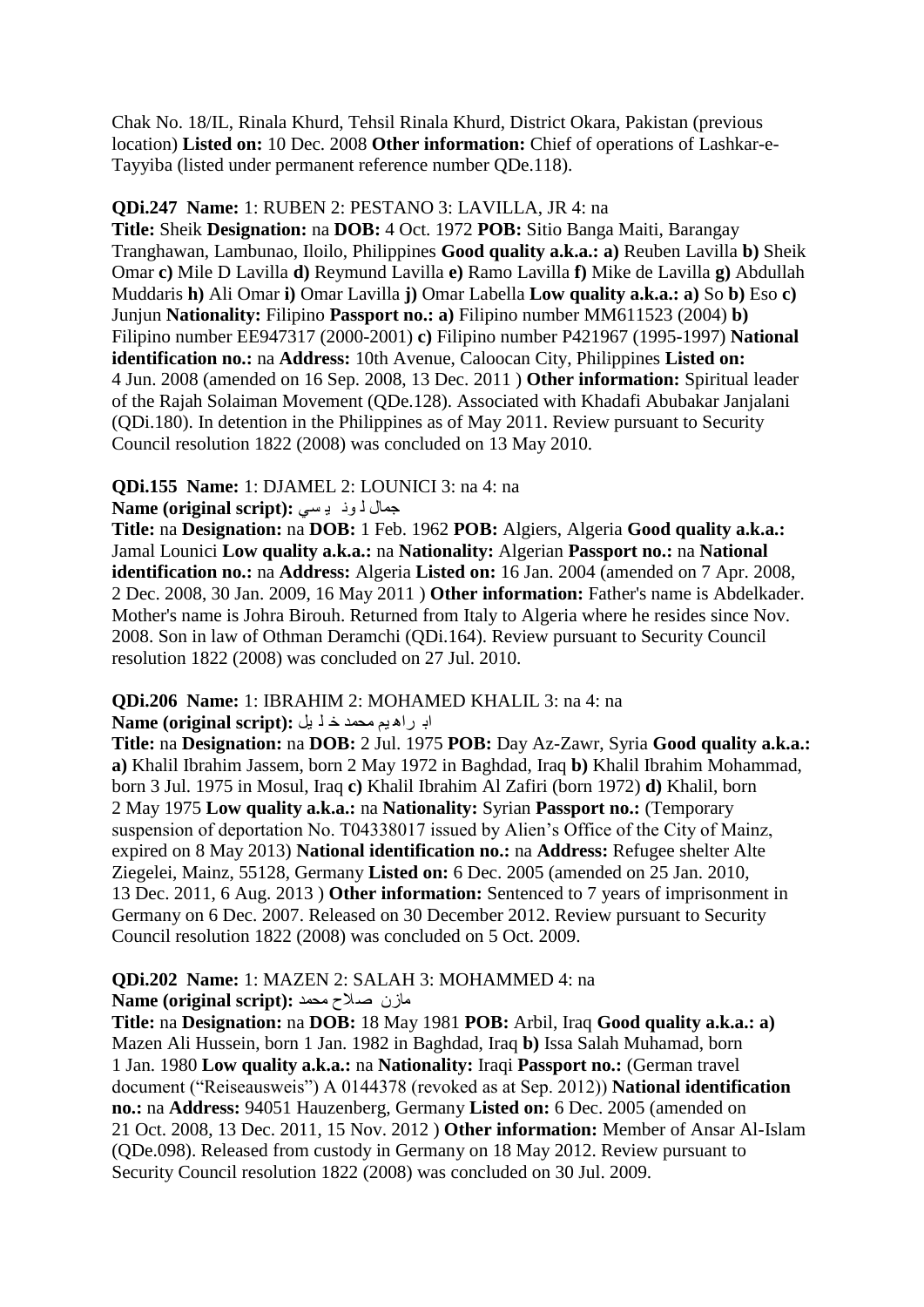#### **QDi.126 Name:** 1: YUNOS 2: UMPARA 3: MOKLIS 4: na

**Title:** na **Designation:** na **DOB:** 7 Jul. 1966 **POB:** Lanao del Sur, the Philippines **Good quality a.k.a.: a)** Muklis Yunos **b)** Mukhlis Yunos (previously listed as) **c)** Saifullah Mukhlis Yunos **d)** Saifulla Moklis Yunos **Low quality a.k.a.:** Hadji Onos **Nationality:**  Filipino **Passport no.:** na **National identification no.:** na **Address:** Philippines **Listed on:**  9 Sep. 2003 (amended on 9 Sep. 2005, 23 Feb. 2009, 3 Jun. 2009, 16 May 2011 ) **Other information:** Sentenced to life without parole in the Philippines on 23 Jan. 2009 for his involvement in the bombings of 30 Dec. 2000 in Manila, the Philippines. Review pursuant to Security Council resolution 1822 (2008) was concluded on 25 May 2010.

#### **QDi.147 Name:** 1: MOHAMED 2: AMIN 3: MOSTAFA 4: na

ِمَحِمد أُمّ بِن مُصط في **Name (original script):** 

**Title:** na **Designation:** na **DOB:** 11 Oct. 1975 **POB:** Kirkuk, Iraq **Good quality a.k.a.:** na **Low quality a.k.a.:** na **Nationality:** na **Passport no.:** na **National identification no.:** na **Address:** Via della Martinella 132, Parma, Italy ( Domicile) **Listed on:** 12 Nov. 2003 (amended on 9 Sep. 2005, 7 Jun. 2007, 16 May 2011 ) **Other information:** Under administrative control measure in Italy scheduled to expire on 15 Jan. 2012. Review pursuant to Security Council resolution 1822 (2008) was concluded on 21 Jun. 2010.

#### **QDi.129 Name:** 1: DJAMEL 2: MOUSTFA 3: na 4: na

**Rame (original script):** جمال مصط في

**Title:** na **Designation:** na **DOB:** 28 Sep. 1973 **POB:** Tiaret, Algeria **Good quality a.k.a.: a)**  Ali Barkani, born 22 Aug. 1973 in Morocco **b)** Kalad Belkasam, born 31 Dec. 1979 **c)**  Mostafa Djamel, born 31 Dec. 1979 in Maskara, Algeria **d)** Mostefa Djamel, born 26 Sep. 1973 in Mahdia, Algeria **e)** Mustafa Djamel, born 31 Dec. 1979 in Mascara, Algeria **f)** Balkasam Kalad, born 26 Aug. 1973 in Algiers, Algeria **g)** Bekasam Kalad, born 26 Aug. 1973 in Algiers, Algeria **h)** Belkasam Kalad, born 26 Aug. 1973 in Algiers, Algeria **i)** Damel Mostafa, born 31 Dec. 1979 in Algiers, Algeria **j)** Djamal Mostafa, born 31 Dec. 1979 in Maskara, Algeria **k)** Djamal Mostafa, born 10 Jun. 1982 **l)** Djamel Mostafa, born 31 Dec. 1979 in Maskara, Algeria **m)** Djamel Mostafa, born 31 Dec. 1979 in Algiers, Algeria **n)** Fjamel Moustfa, born 28 Sep. 1973 in Tiaret, Algeria **o)** Djamel Mustafa, born 31 Dec. 1979 **p)** Djamel Mustafa, born 31 Dec. 1979 in Mascara, Algeria **q)** Mustafa **Low quality a.k.a.:** na **Nationality:** Algerian **Passport no.: a)** (Counterfeit Danish driving licence no. 20645897, made out to Ali Barkani, born on 22 Aug. 1973 in Morocco) **b)** (Algerian birth certificate, issued for Djamel Mostefa, born on 25 Sep. 1973 in Mehdia, Tiaret province, Algeria) **National identification no.:** na **Address:** Algeria **Listed on:** 23 Sep. 2003 (amended on 7 Sep. 2007, 7 Apr. 2008, 25 Jan. 2010, 16 May 2011 ) **Other information:**  Father's name is Djelalli Moustfa. Mother's name is Kadeja Mansore. Associated with Ismail Abdallah Sbaitan Shalabi (QDi.128), Mohamed Ghassan Ali Abu Dhess (QDi.130) and Aschraf Al-Dagma (QDi.132). Deported from Germany to Algeria in Sep. 2007. Review pursuant to Security Council resolution 1822 (2008) was concluded on 19 Oct. 2009.

#### **QDi.238 Name:** 1: MUBARAK 2: MUSHAKHAS 3: SANAD 4: MUBARAK AL-**BATHALI**

م بارك مشخص سندم بارك ال بذالي: Name (original script):

**Title:** na **Designation:** na **DOB:** 1 Oct. 1961 **POB:** Kuwait **Good quality a.k.a.: a)** Mubarak Mishkhis Sanad Al-Bathali **b)** Mubarak Mishkhis Sanad Al-Badhali **c)** Mubarak Al-Bathali **d)** Mubarak Mishkhas Sanad Al-Bathali **e)** Mubarak Mishkhas Sanad Al-Bazali **f)** Mobarak Meshkhas Sanad Al-Bthaly **Low quality a.k.a.:** Abu Abdulrahman **Nationality:** Kuwaiti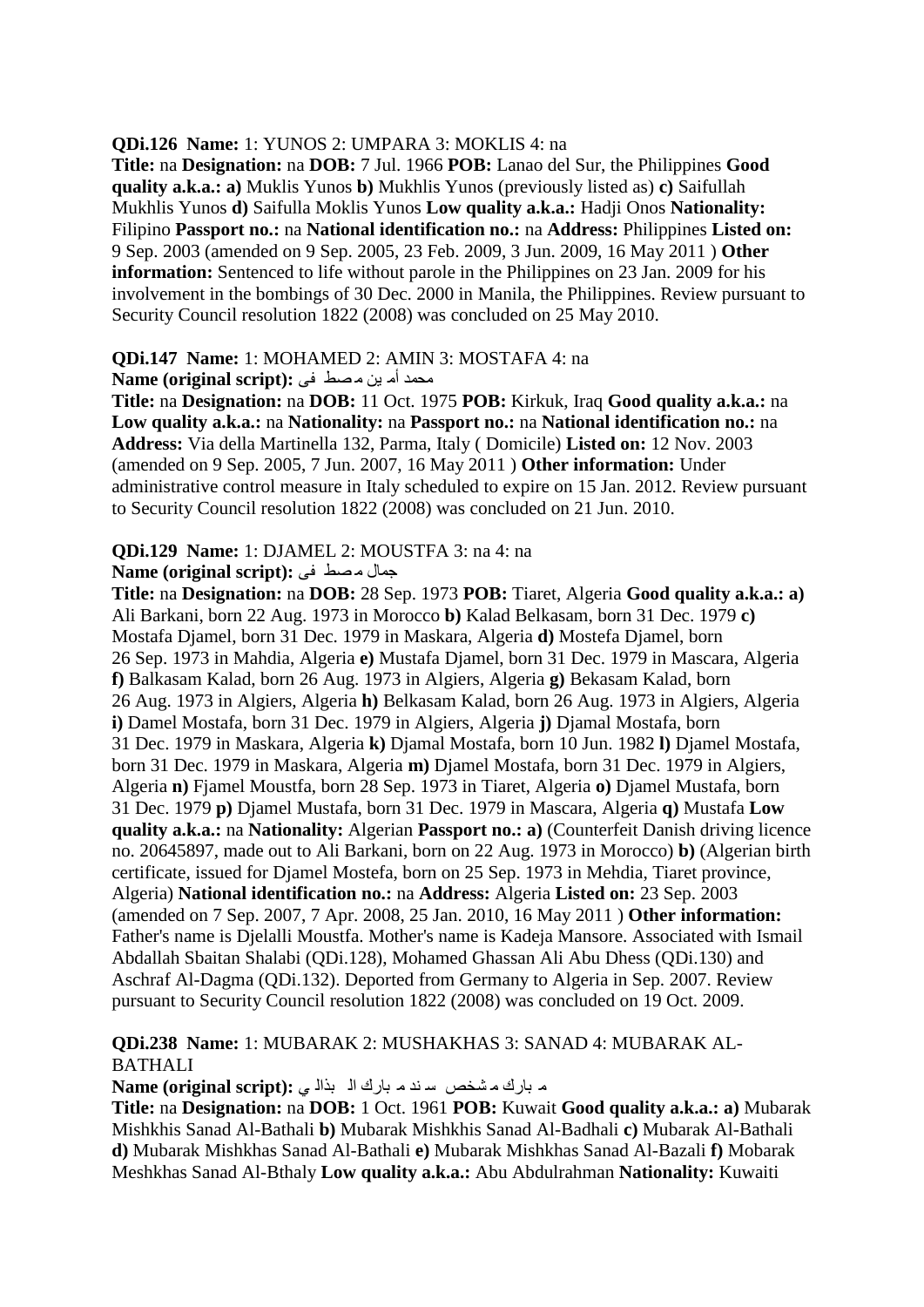**Passport no.: a)** Kuwaiti number 101856740, issued on 12 May 2005 (and expired on 11 May 2007) **b)** Kuwaiti number 002955916 **National identification no.:** Kuwaiti 261122400761 **Address:** Al-Salibekhat area, Kuwait ( residence as at Mar. 2009) **Listed on:**  16 Jan. 2008 (amended on 1 Jul. 2008, 23 Jul. 2008, 25 Jan. 2010 ) **Other information:**  Review pursuant to Security Council resolution 1822 (2008) was concluded on 14 Sep. 2009.

#### **QDi.272 Name:** 1: MOHAMMED 2: YAHYA 3: MUJAHID 4: na

**Title:** na **Designation:** na **DOB:** 12 Mar. 1961 **POB:** Lahore, Punjab Province, Pakistan **Good quality a.k.a.:** Mohammad Yahya Aziz **Low quality a.k.a.:** na **Nationality:** Pakistani **Passport no.:** na **National identification no.:** Pakistani 35404-1577309-9 **Address:** na **Listed on:** 29 Jun. 2009 **Other information:** Associated with Lashkar-e-Tayyiba (QDe.118). In detention as at June 2009.

#### **QDi.119 Name:** 1: ARIS 2: MUNANDAR 3: na 4: na

**Title:** na **Designation:** na **DOB: a)** 1 Jan. 1971 **b)** Between 1962 and 1968 **POB:** Sambi, Boyolali, Java, Indonesia **Good quality a.k.a.:** na **Low quality a.k.a.:** na **Nationality:** na **Passport no.:** na **National identification no.:** na **Address:** na **Listed on:** 9 Sep. 2003 (amended on 9 Sep. 2005, 4 Oct. 2006 ) **Other information:** Review pursuant to Security Council resolution 1822 (2008) was concluded on 25 May 2010.

#### **QDi.120 Name:** 1: ABDUL HAKIM 2: MURAD 3: na 4: na

#### ػ ثذ اٌ ذ ى ُ١ ِشاد **:(script original (Name**

**Title:** na **Designation:** na **DOB:** 11 Apr. 1968 **POB:** Kuwait **Good quality a.k.a.: a)** Murad, Abdul Hakim Hasim **b)** Murad, Abdul Hakim Ali Hashim **c)** Murad, Abdul Hakim al Hashim **d)** Saeed Akman **e)** Saeed Ahmed **f)** Abdul Hakim Ali al-Hashem Murad **Low quality a.k.a.:**  na **Nationality:** Pakistani **Passport no.: a)** Pakistani passport number 665334 ( issued in Kuwait) **b)** Pakistani passport number 917739 ( issued in Pakistan on 8 Aug. 1991, expired on 7 Aug. 1996) **National identification no.:** na **Address:** na **Listed on:** 9 Sep. 2003 (amended on 16 May 2011 ) **Other information:** Mother's name is Aminah Ahmad Sher al-Baloushi. In custody of the United States. Review pursuant to Security Council resolution 1822 (2008) was concluded on 25 May 2010.

#### **QDi.196 Name:** 1: ALI 2: SAYYID 3: MUHAMED 4: MUSTAFA BAKRI ع لي الا سايد محمد ماصط في باكري : Name (original script)

**Title:** na **Designation:** na **DOB:** 18 Apr. 1966 **POB:** Beni-Suef, Egypt **Good quality a.k.a.: a)** Ali Salim **b)** Abd Al-Aziz al-Masri **Low quality a.k.a.:** na **Nationality:** Egyptian **Passport no.:** na **National identification no.:** na **Address:** na **Listed on:** 29 Sep. 2005 (amended on 13 Dec. 2011 ) **Other information:** Member of the Shura Council of Al-Qaida (QDe.004) and Egyptian Islamic Jihad (QDe.003). Review pursuant to Security Council resolution 1822 (2008) was concluded on 1 Jun. 2010.

# **QDi.280 Name:** 1: TAYEB 2: NAIL 3: na 4: na

الٌ ط يب ذ اب<sub>ّ</sub> ل : (Name (original script

**Title:** na **Designation:** na **DOB:** Approximately 1972 **POB:** Faidh El Batma, Djelfa, Algeria **Good quality a.k.a.: a)** Djaafar Abou Mohamed (سفعض باٚ َحَد (**b)** Abou Mouhadjir (باٚ (اجشِٙ **c)** Mohamed Ould Ahmed Ould Ali (born in 1976) **Low quality a.k.a.:** na **Nationality:** Algerian **Passport no.:** na **National identification no.:** na **Address:** Mali **Listed on:** 22 Apr. 2010 (amended on 15 Apr. 2014 ) **Other information:** Convicted in absentia by Algerian tribunal on 28 Mar. 1996. Algerian international arrest warrant number 04/09 of 6 Jun. 2009 issued by the Tribunal of Sidi Mhamed, Algiers, Algeria. Algerian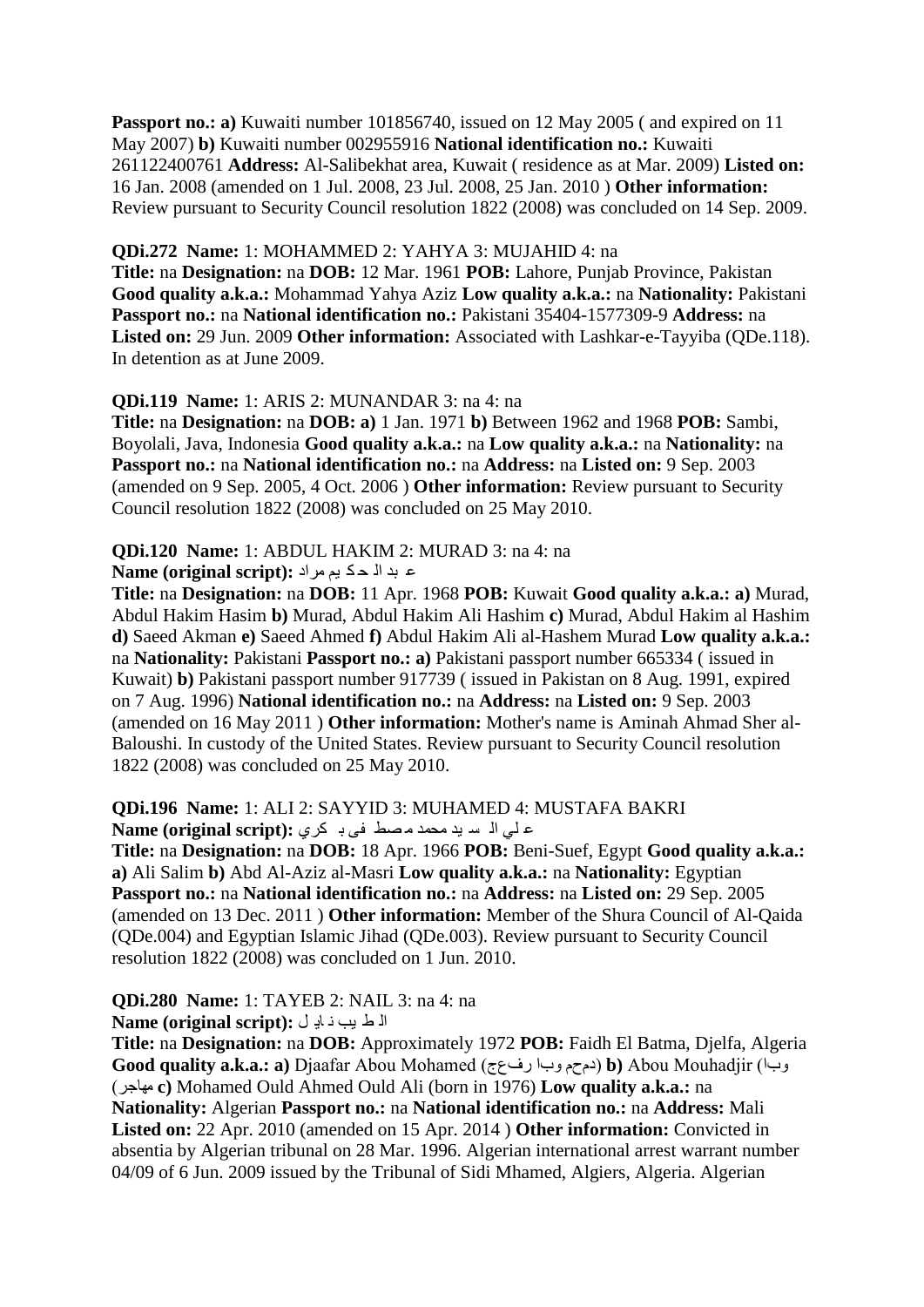extradition request number 2307/09 of 3 Sep. 2009, presented to Malian authorities. Father's name was Benazouz Nail. Mother"s name is Belkheiri Oum El Kheir. Member of The Organization of Al-Qaida in the Islamic Maghreb (QDe.014)

#### **QDi.314 Name:** 1: ABDERRAHMANE 2: OULD EL AMAR 3: na 4: na ػ ثذ اٌ شدّٓ ٌٚ ذ اٌ ؼاِش **:(script original (Name**

**Title:** na **Designation:** na **DOB:** Between 1977 and 1982 **POB:** Tabankort, Mali **Good quality a.k.a.: a)** Ahmed el Tilemsi **b)** Abderrahmane Ould el Amar Ould Sidahmed Loukbeiti **c)** Ahmad Ould Amar **Low quality a.k.a.:** na **Nationality:** Malian **Passport no.:**  na **National identification no.:** na **Address: a)** Gao, Mali **b)** Tabankort, Mali **c)** In Khalil, Mali **d)** Al Moustarat, Mali **Listed on:** 22 Feb. 2013 **Other information:** Leader of the Mouvement pour l"Unification et le Jihad en Afrique de l"Ouest (MUJAO) (QDe.134). Member of The Organization of Al-Qaida in the Islamic Maghreb (QDe.014). Arrested in April 2005 in Mauritania, escaped from Nouakchott jail on 26 Apr. 2006. Re-arrested in Sep. 2008 in Mali and released on 15 Apr. 2009. Associated with Mokhtar Belmokhtar (QDi.136). Father"s name is Leewemere.

#### **QDi.315 Name:** 1: HAMADA 2: OULD MOHAMED EL KHAIRY 3: na 4: na ده وله د محمد اله خ برى **:**(Name (original script

**Title:** na **Designation:** na **DOB:** 1970 **POB:** Nouakchott, Mauritania **Good quality a.k.a.: a)**  Hamada Ould Mohamed Lemine Ould Mohamed el Khairy **b)** Ould Kheirou **c)** Hamad el Khairy **Low quality a.k.a.:** Abou QumQum **Nationality: a)** Mauritanian **b)** Malian **Passport no.:** (Malian passport number A1447120, expired on 19 Oct. 2011) **National identification no.:** na **Address:** Gao, Mali **Listed on:** 22 Feb. 2013 **Other information:** Leader of the Mouvement pour l"Unification et le Jihad en Afrique de l"Ouest (MUJAO) (QDe.134). Has provided logistical support to the Sahelian group Al Moulathamine, linked with the Organization of Al-Qaida in the Islamic Maghreb (QDe.014). International arrest warrant issued by Mauritania. Mother's name is Tijal Bint Mohamed Dadda.

#### **QDi.298 Name:** 1: ABD AL-RAHMAN 2: OULD MUHAMMAD AL-HUSAYN 3: OULD MUHAMMAD SALIM 4: na

ع بد ال رحمن ولـ د محمد الله سلّ ين ولـ د محمد سـلـ يم : Name (original script)

**Title:** na **Designation:** na **DOB:** Approximately 1981 **POB:** Saudi Arabia **Good quality a.k.a.: a**) Abdarrahmane ould Mohamed el Houcein ould Mohamed Salem **b**) شديخ دِ وذس la sinuY) •المورية ناذي Mauritani; Younis al-Mauritani; Sheikh Yunis al-Mauritani; Shaykh Yunis the Mauritanian) **Low quality a.k.a.: a)** Salih the Mauritanian **b)** Mohamed Salem **c)**  Youssef Ould Abdel Jelil **d)** El Hadj Ould Abdel Ghader **e)** Abdel Khader **f)** Abou Souleimane **g)** Chingheity **Nationality:** Mauritanian **Passport no.:** na **National identification no.:** na **Address:** na **Listed on:** 15 Sep. 2011 **Other information:** Pakistanbased senior Al-Qaida (QDe.004) leader also associated with The Organization of Al-Qaida in the Islamic Maghreb (QDe.014). Wanted by Mauritanian authorities.

#### **QDi.242 Name:** 1: DINNO AMOR 2: ROSALEJOS 3: PAREJA 4: na

**Title:** na **Designation:** na **DOB:** 19 Jul. 1981 **POB:** Cebu City, Philippines **Good quality a.k.a.: a)** Johnny Pareja **b)** Khalil Pareja **Low quality a.k.a.: a)** Mohammad **b)** Akmad **c)**  Mighty **d)** Rash **Nationality:** Filipino **Passport no.:** na **National identification no.:** na **Address:** Atimonana, Quezon Province, Philippines **Listed on:** 4 Jun. 2008 (amended on 3 Jun. 2009, 13 Dec. 2011 ) **Other information:** Member of the Rajah Solaiman Movement (QDe.128). Father's name is Amorsolo Jarabata Pareja. Mother's name is Leonila Cambaya Rosalejos. Review pursuant to Security Council resolution 1822 (2008) was concluded on 13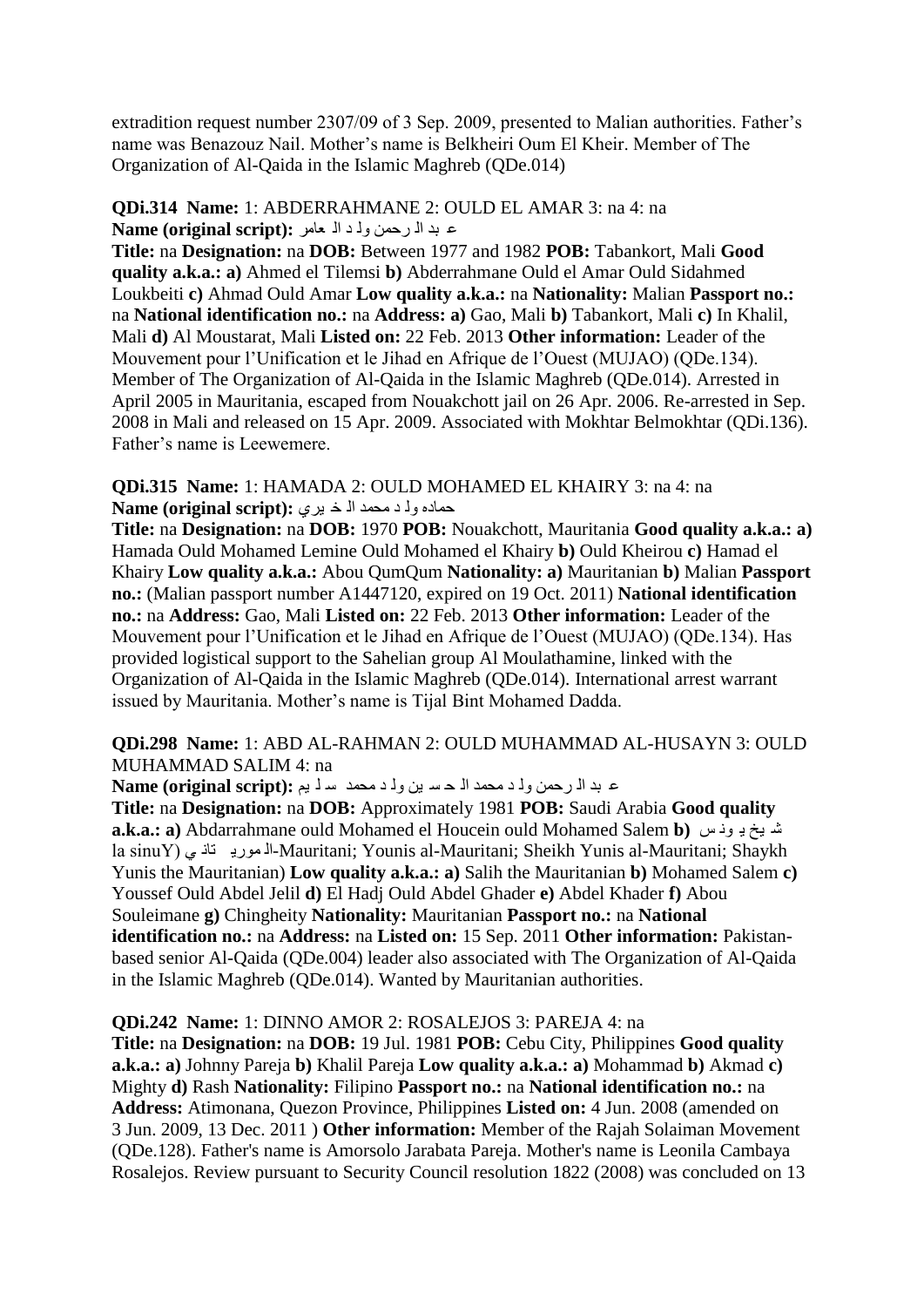May 2010.

#### **QDi.294 Name:** 1: UMAR 2: PATEK 3: na 4: na

**Title:** na **Designation:** na **DOB:** 20 Jul. 1966 **POB:** Central Java, Indonesia **Good quality a.k.a.: a)** Omar Patek **b)** Mike Arsalan **c)** Hisyam Bin Zein **d)** Anis Alawi Jafar **Low quality a.k.a.: a)** Pa'tek **b)** Pak Taek **c)** Umar Kecil **d)** Al Abu Syekh Al Zacky **e)** Umangis Mike **Nationality:** Indonesian **Passport no.:** na **National identification no.:** na **Address:**  Indonesia **Listed on:** 19 Jul. 2011 (amended on 23 Feb. 2012 ) **Other information:** Senior member of Jemaah Islamiyah (QDe.092) involved in planning and funding multiple terrorist attacks in the Philippines and Indonesia. Provided training to Abu Sayyaf Group (QDe.001). In custody in Indonesia as at Feb. 2012.

#### **QDi.348 Name:** 1: ANGGA 2: DIMAS 3: PERSHADA 4: na

**Title:** Secretary General (as at mid-2014) **Designation:** na **DOB:** 4 Mar. 1985 **POB:** Jakarta, Indonesia **Good quality a.k.a.: a)** Angga Dimas Persada, born 4 Mar. 1985 in Jakarta, Indonesia **b)** Angga Dimas Persadha, born 4 Mar. 1985 in Jakarta, Indonesia **c)** Angga Dimas Prasondha, born 4 Mar. 1985 in Jakarta, Indonesia **Low quality a.k.a.:** na **Nationality:**  Indonesian **Passport no.:** Indonesian passport number W344982 (issued under name Angga Dimas Peshada, born 4 Mar.1985 in Jakarta, Indonesia) **National identification no.:** na **Address:** na **Listed on:** 13 Mar. 2015 **Other information:** Member of Jemaah Islamiyah (QDe.092) and leader of Hilal Ahmar Society Indonesia (HASI) (QDe.147).

#### **QDi.271 Name:** 1: ARIF 2: QASMANI 3: na 4: na

**Title:** na **Designation:** na **DOB:** Approximately 1944 **POB:** Pakistan **Good quality a.k.a.: a)** Muhammad Arif Qasmani **b)** Muhammad "Arif Qasmani **c)** Mohammad Arif Qasmani **d)**  Arif Umer **e)** Qasmani Baba **f)** Memon Baba **g)** Baba Ji **Low quality a.k.a.:** na **Nationality:**  Pakistani **Passport no.:** na **National identification no.:** na **Address:** House Number 136, KDA Scheme No. 1, Tipu Sultan Road, Karachi, Pakistan **Listed on:** 29 Jun. 2009 **Other information:** Associated with Lashkar-e-Tayyiba (QDe.118) and Al-Qaida (QDe.004). In detention as at June 2009.

#### **QDi.297 Name:** 1: HASSAN 2: MUHAMMAD 3: ABU BAKR 4: QAYED ح سن محمد أب و بـ كر فـ ادٍ د : Name (original script)

**Title:** na **Designation:** na **DOB: a)** 1963 **b)** 1969 **POB:** Marzaq, Libyan Arab Jamahiriya **Good quality a.k.a.: a)** Hasan Muhammad Abu Bakr Qa'id **b)** ذ ٠ا ل ىش ت ٛ أت ذّذِ ٓ١ غ ذ ٌا (Al-Husain Muhammad Abu Bakr Qayid) **c)** Muhammad Hassan Qayed **d)** Mohammad Hassan Abu Bakar **e)** Hasan Qa'id **f)** Muhammad Hasan al-Libi **Low quality a.k.a.: a)** Abu Yahya al-Libi (<sup>j</sup>(erreug ed mon siht yb nwonk yltnenimorp) (ثو يد حيى الم لم يو ات ما ) **b**) Abu Yahya **c)** Sheikh Yahya **d)** Abu Yahya Yunis al Sahrawi **e)** Abu Yunus Rashid **f)** al-Rashid **g)**  Abu al-Widdan **h)** lA senuoY) ٞٚقذشا ٌا ظ ٔٛ ٠-Sahrawi; Younes Al-Sahraoui) **Nationality:**  Libyan **Passport no.:** Libyan number 681819/88 **National identification no.:** Libyan 5617/87 **Address:** Wadi 'Ataba, Libya ( previous location in 2004) **Listed on:** 15 Sep. 2011 **Other information:** Senior Al-Qaida (QDe.004) leader who, as of late 2010, was responsible for the supervision of other senior Al-Qaida officials. As of 2010, Al-Qaida commander in Pakistan and provider of financial assistance to Al-Qaida fighters in Afghanistan. Has also been a top Al-Qaida strategist and field commander in Afghanistan, and instructor at Al-Qaida training camp. Mother"s name is Al-Zahra Amr Al-Khouri (a.k.a. al Zahra" "Umar).

**QDi.303 Name:** 1: FAZAL 2: RAHIM 3: na 4: na ف ضل رح يم **Name (original script):**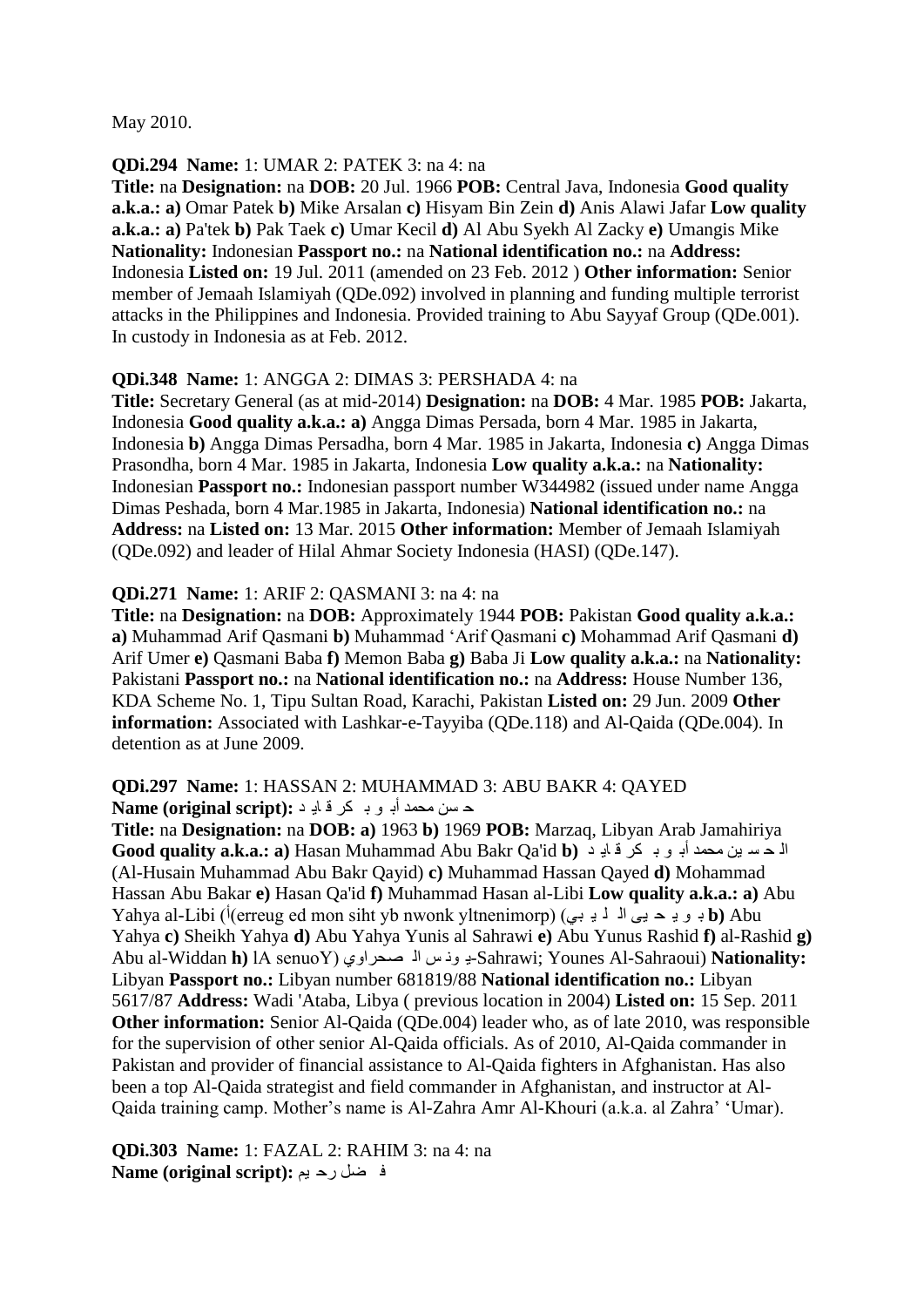**Title:** na **Designation:** na **DOB: a)** 5 Jan. 1974 **b)** 1977 **c)** 1975 **d)** 24 Jan. 1973 **POB:**  Kabul, Afghanistan **Good quality a.k.a.: a)** Fazel Rahim; Fazil Rahim **b)** Fazil Rahman **Low quality a.k.a.:** na **Nationality:** Afghan **Passport no.:** Afghan passport number R512768 **National identification no.:** na **Address: a**) (Afghanistan/Pakistan border region (previous address)) **b)** (A2, City Computer Plaza, Shar-e-Now, Kabul, Afghanistan (previous address)) **c)** Microrayan 3rd, Apt. 45, block 21, Kabul, Afghanistan ( previous address) **Listed on:**  6 Mar. 2012 **Other information:** Was a financial facilitator for the Islamic Movement of Uzbekistan (QDe.010) and Al-Qaida (QDe.004). Was associated with Tohir Abdulkhalilovich Yuldashev. As of late 2010, in custody of Pakistani authorities. Father"s name is Fazal Ahmad.

#### **QDi.103 Name:** 1: AHMED 2: HOSNI 3: RARRBO 4: na

احمد حسنی رارب و **:**Name (original script):

**Title:** na **Designation:** na **DOB:** 12 Sep. 1974 **POB:** Bologhine, Algeria **Good quality a.k.a.: a)** Rarrbo Abdallah **b)** Rarrbo Abdullah **c)** Rarrbo Ahmed Hosni, born 12 Sep. 1974 in France **Low quality a.k.a.:** na **Nationality:** Algerian **Passport no.:** na **National identification no.:** na **Address:** Algeria **Listed on:** 25 Jun. 2003 (amended on 17 Oct. 2007, 7 Apr. 2008, 21 Oct. 2010 ) **Other information:** Review pursuant to Security Council resolution 1822 (2008) was concluded on 15 Jun. 2010.

# **QDi.199 Name:** 1: ATA 2: ABDOULAZIZ 3: RASHID 4: na

ػطا ػ ثذ اٌ ؼض٠ ض س ؽ ١ذ **:(script original (Name**

**Title:** na **Designation:** na **DOB:** 1 Dec. 1973 **POB:** Sulaimaniya, Iraq **Good quality a.k.a.: a)** Abdoulaziz Ata Rashid, born 1 Dec. 1973 **b)** Ata Abdoul Aziz Barzingy **Low quality a.k.a.:** na **Nationality:** Iraqi **Passport no.:** (None) **National identification no.:** na **Address:**  In prison in Germany **Listed on:** 6 Dec. 2005 (amended on 21 Oct. 2008, 13 Dec. 2011, 6 Aug. 2013 ) **Other information:** Member of Ansar Al-Islam (QDe.098). Sentenced on 15 Jul. 2008 to 10 years imprisonment in Germany. Review pursuant to Security Council resolution 1822 (2008) was concluded on 30 Jul. 2009.

**QDi.075 Name:** 1: ABDELHALIM 2: HAFED 3: ABDELFATTAH 4: REMADNA ػ ثذاٌ ذ ٍ ُ١ داف ع ػ ثذاٌ ف راح سِادٔ ا **:(script original (Name**

**Title:** na **Designation:** na **DOB:** 2 Apr. 1966 **POB:** Biskra, Algeria **Good quality a.k.a.:**  Abdelhalim Remadna **Low quality a.k.a.:** Jalloul **Nationality:** Algerian **Passport no.:** na **National identification no.:** na **Address:** Algeria **Listed on:** 3 Sep. 2002 (amended on 12 Apr. 2006, 7 Apr. 2008, 3 Jun. 2009, 25 Jan. 2010, 23 Dec. 2010 ) **Other information:**  Deported from Italy to Algeria on 12 Aug. 2006. Review pursuant to Security Council resolution 1822 (2008) was concluded on 8 Dec. 2009.

#### **QDi.219 Name:** 1: TAUFIK 2: RIFKI 3: na 4: na

**Title:** na **Designation:** na **DOB:** 19 Aug. 1974 **POB:** Dacusuman Surakarta, Central Java, Indonesia **Good quality a.k.a.: a)** Refke, Taufek **b)** Rifqi, Taufik **c)** Rifqi, Tawfiq **d)** Ami Iraq **e)** Ami Irza **f)** Amy Erja **g)** Ammy Erza **h)** Ammy Izza **i)** Ami Kusoman **j)** Abu Obaida **k)** Abu Obaidah **l)** Abu Obeida **m)** Abu Ubaidah **n)** Obaidah **o)** Abu Obayda **p)** Izza Kusoman **q)** Yacub, Eric **Low quality a.k.a.:** na **Nationality:** Indonesian **Passport no.:** na **National identification no.:** na **Address:** Philippines **Listed on:** 21 Apr. 2006 (amended on 13 Dec. 2011 ) **Other information:** In detention in the Philippines as at May 2011. Review pursuant to Security Council resolution 1822 (2008) was concluded on 8 Jun. 2010.

**QDi.150 Name:** 1: AL-AZHAR 2: BEN KHALIFA 3: BEN AHMED 4: ROUINE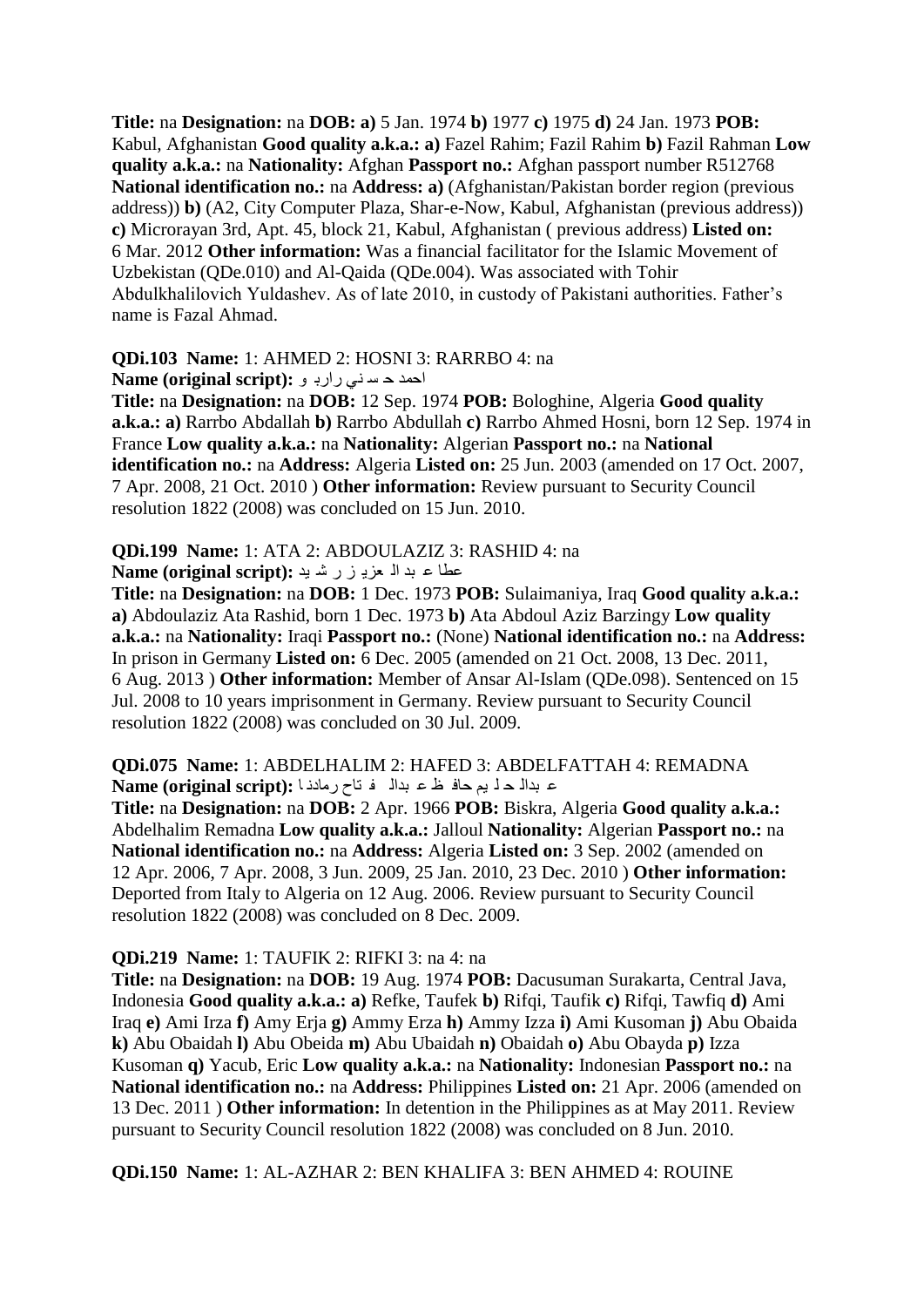الأزهر بـ ن خ ل يـ فة بـ ن احمد رويـ ن : Name (original script):

**Title:** na **Designation:** na **DOB:** 20 Nov. 1975 **POB:** Sfax, Tunisia **Good quality a.k.a.:** na **Low quality a.k.a.: a)** Salmane **b)** Lazhar **Nationality:** Tunisian **Passport no.:** Tunisian number P182583, issued on 13 Sep. 2003 (expired on 12 Sep. 2007) **National identification no.:** na **Address:** Tunisia **Listed on:** 12 Nov. 2003 (amended on 20 Dec. 2005, 21 Dec. 2007, 30 Jan. 2009, 16 May 2011 ) **Other information:** Sentenced to six years and ten months of imprisonment for membership of a terrorist association by the Appeal Court of Milan, Italy, on 7 Feb. 2008. Considered a fugitive from justice by the Italian authorities as at Jul. 2008. Under administrative control measure in Tunisia as at 2010. Review pursuant to Security Council resolution 1822 (2008) was concluded on 21 Jun. 2010.

#### **QDi.186 Name:** 1: ABU 2: RUSDAN 3: na 4: na

**Title:** na **Designation:** na **DOB:** 16 Aug. 1960 **POB:** Kudus, Central Java, Indonesia **Good quality a.k.a.: a)** Abu Thoriq **b)** Rusdjan **c)** Rusjan **d)** Rusydan **e)** Thoriquddin **f)**  Thoriquiddin **g)** Thoriquidin **h)** Toriquddin **Low quality a.k.a.:** na **Nationality:** na **Passport no.:** na **National identification no.:** na **Address:** na **Listed on:** 16 May 2005 **Other information:** Review pursuant to Security Council resolution 1822 (2008) was concluded on 8 Jun. 2010.

**QDi.020 Name:** 1: MOHAMMAD 2: HAMDI 3: MOHAMMAD 4: SADIQ AL-AHDAL ِمحمد حمدي محمد صادق الأهدل **:**(Name (original script

**Title:** na **Designation:** na **DOB:** 19 Nov. 1971 **POB:** Medina, Saudi Arabia **Good quality a.k.a.: a)** Al-Hamati, Muhammad **b)** Muhammad Muhammad Abdullah Al-Ahdal **c)**  Mohamed Mohamed Abdullah Al-Ahdal **Low quality a.k.a.: a)** Abu Asim Al-Makki **b)**  Ahmed **Nationality:** Yemeni **Passport no.:** Yemeni number 541939, issued on 31 Jul. 2000, issued in Al-Hudaydah, Yemen (in the name of Muhammad Muhammad Abdullah Al-Ahdal) **National identification no.:** Yemeni identity card number 216040 **Address:** Jamal street, Al-Dahima alley, Al-Hudaydah, Yemen **Listed on:** 17 Oct. 2001 (amended on 30 Jan. 2009, 25 Jan. 2010 ) **Other information:** Responsible for the finances of Al-Qa"ida (QDe.004) in Yemen. Accused of involvement in the attack on the USS Cole in 2000. Arrested in Yemen in Nov. 2003. Sentenced to three years and one month of imprisonment by the specialized criminal court of first instance in Yemen. Released on 25 Dec. 2006 after the completion of his sentence. Review pursuant to Security Council resolution 1822 (2008) was concluded on 8 Jul. 2010.

#### **QDi.263 Name:** 1: HAFIZ 2: MUHAMMAD 3: SAEED 4: na

**Title:** na **Designation:** na **DOB:** 5 Jun. 1950 **POB:** Sargodha, Punjab, Pakistan **Good quality a.k.a.: a)** Hafiz Mohammad Sahib **b)** Hafiz Mohammad Sayid **c)** Hafiz Muhammad **d)** Hafiz Saeed **e)** Hafez Mohammad Saeed **f)** Hafiz Mohammad Sayeed **g)** Tata Mohammad Syeed **h)** Mohammad Sayed **i)** Muhammad Saeed **Low quality a.k.a.:** Hafiz Ji **Nationality:**  Pakistani **Passport no.:** na **National identification no.:** Pakistani 3520025509842-7 **Address:** House No. 116E, Mohalla Johar, Lahore, Tehsil, Lahore City, Lahore District, Pakistan ( location as at May 2008) **Listed on:** 10 Dec. 2008 (amended on 17 Jul. 2009 ) **Other information:** Muhammad Saeed is the leader of Lashkar-e-Tayyiba (QDe.118).

#### **QDi.208 Name:** 1: RADULAN 2: SAHIRON 3: na 4: na

**Title:** na **Designation:** na **DOB: a)** 1955 **b)** Approximately 1952 **POB:** Kaunayan, Patikul, Jolo Island, the Philippines **Good quality a.k.a.: a)** Radullan Sahiron **b)** Radulan Sahirun **c)**  Radulan Sajirun **d)** Commander Putol **Low quality a.k.a.:** na **Nationality:** Filipino **Passport no.:** na **National identification no.:** na **Address:** na **Listed on:** 6 Dec. 2005 **Other**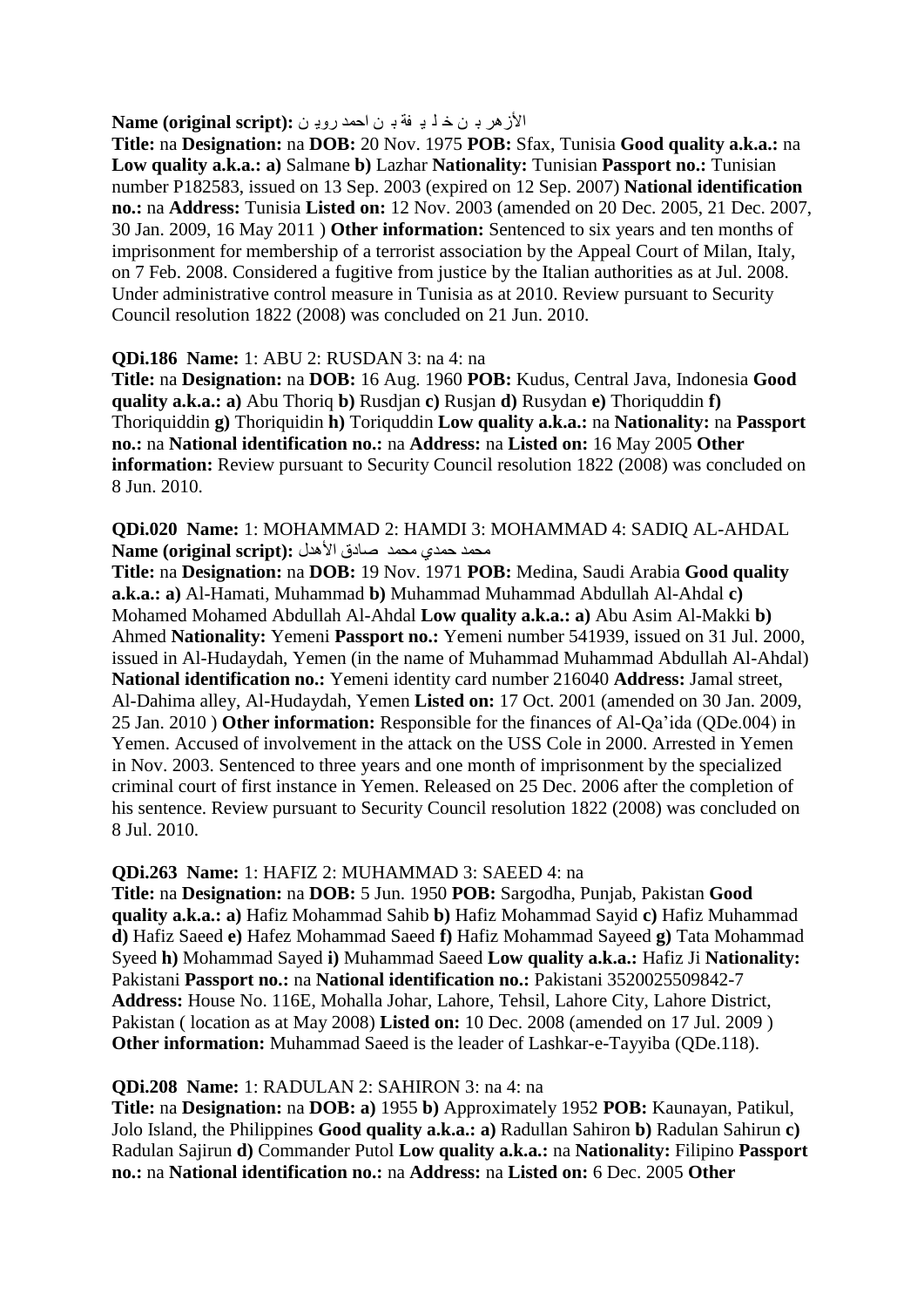**information:** Review pursuant to Security Council resolution 1822 (2008) was concluded on 8 Jun. 2010.

**QDi.222 Name:** 1: NESSIM 2: BEN ROMDHANE 3: SAHRAOUI 4: na ذ سيم بي ن رمضان صحراوي: Name (original script):

**Title:** na **Designation:** na **DOB:** 3 Aug. 1973 **POB:** Bizerta, Tunisia **Good quality a.k.a.: a)**  Dass **b)** Nasim al-Sahrawi **Low quality a.k.a.:** na **Nationality:** Tunisian **Passport no.:** na **National identification no.:** na **Address:** Tunisia **Listed on:** 2 Aug. 2006 (amended on 1 Sep. 2009, 25 Jan. 2010, 13 Dec. 2011 ) **Other information:** Considered a fugitive from justice by the Italian authorities and sentenced in absentia to 6 years detention on 20 Nov. 2008. Sentenced in Tunisia to 4 years imprisonment for terrorist activity and in detention in Tunisia as at Jun. 2009. Review pursuant to Security Council resolution 1822 (2008) was concluded on 20 Jul. 2009.

#### **QDi.148 Name:** 1: NESSIM 2: BEN MOHAMED 3: AL-CHERIF BEN MOHAMED 4: SALEH AL-SAADI

ٔ غ ُ١ ت ٓ ِذّذ اٌ ؾش٠ ف ت ٓ ِذّذ فاٌ خ اٌ غ ؼذٞ **:(script original (Name**

**Title:** na **Designation:** na **DOB:** 30 Nov. 1974 **POB:** Haidra Al-Qasreen, Tunisia **Good quality a.k.a.: a)** Nassim Saadi **b)** Dia el Haak George, born 20 Nov. 1974 in Lebanon **c)**  Diael Haak George, born 30 Nov. 1974 in Lebanon **d)** El Dia Haak George, born 30 Nov. 1974 in Algeria **Low quality a.k.a.: a)** Abou Anis **b)** Abu Anis **Nationality:**  Tunisian **Passport no.:** Tunisian number M788331, issued on 28 Sep. 2001 (expired 27 Sep. 2006) **National identification no.:** na **Address: a)** Via Monte Grappa 15, Arluno (Milan), Italy **b)** Via Cefalonia 11, Milan, Italy (Domicile, last known address) **Listed on:**  12 Nov. 2003 (amended on 20 Dec. 2005, 31 Jul. 2006, 21 Dec. 2007, 3 Jun. 2009, 16 May 2011 ) **Other information:** Arrested on 9 Oct. 2002. In detention in Italy until 27 Apr. 2012. Sentenced in absentia to 20 years of imprisonment by the Tunis Military Court on 11 May 2005 for membership of a terrorist organization. Father's name is Mohamed Sharif. Mother's name is Fatima. Review pursuant to Security Council resolution 1822 (2008) was concluded on 21 Jun. 2010.

**QDi.244 Name:** 1: HILARION 2: DEL ROSARIO 3: SANTOS III 4: na

**Title:** Amir **Designation:** na **DOB:** 12 Mar. 1966 **POB:** 686 A. Mabini Street, Sangandaan, Caloocan City, Philippines **Good quality a.k.a.: a)** Akmad Santos **b)** Ahmed Islam **c)**  Ahmad Islam Santos **d)** Abu Hamsa **e)** Hilarion Santos III **f)** Abu Abdullah Santos **g)** Faisal Santos **Low quality a.k.a.: a)** Lakay **b)** Aki **c)** Aqi **Nationality:** na **Passport no.:** Filipino number AA780554 **National identification no.:** na **Address:** 50, Purdue Street, Cubao, Quezon City, Philippines **Listed on:** 4 Jun. 2008 (amended on 13 Dec. 2011 ) **Other information:** Founder and leader of the Rajah Solaiman Movement (QDe.128) and linked to the Abu Sayyaf Group (QDe.001). In detention in the Philippines as of May 2011. Review pursuant to Security Council resolution 1822 (2008) was concluded on 13 May 2010.

#### **QDi.350 Name:** 1: WIJI 2: JOKO 3: SANTOSO 4:

**Title:** na **Designation:** na **DOB:** 14 Jul. 1975 **POB:** Rembang, Jawa Tengah, Indonesia **Good quality a.k.a.:** Wijijoko Santoso, born 14 Jul. 1975 in Rembang, Jawa Tengah, Indonesia **Low quality a.k.a.: a)** Abu Seif al-Jawi **b)** Abu Seif **Nationality:** Indonesian Passport no.: Indonesian passport number A2823222, issued on 28 May 2012 (expires 28) May 2017, issued under name Wiji Joko Santoso, born 14 Jul. 1975 in Rembang, Jawa Tengah, Indonesia) **National identification no.:** na **Address:** na **Listed on:** 13 Mar. 2015 **Other information:** Head of the foreign affairs division and key outreach player of Jemaah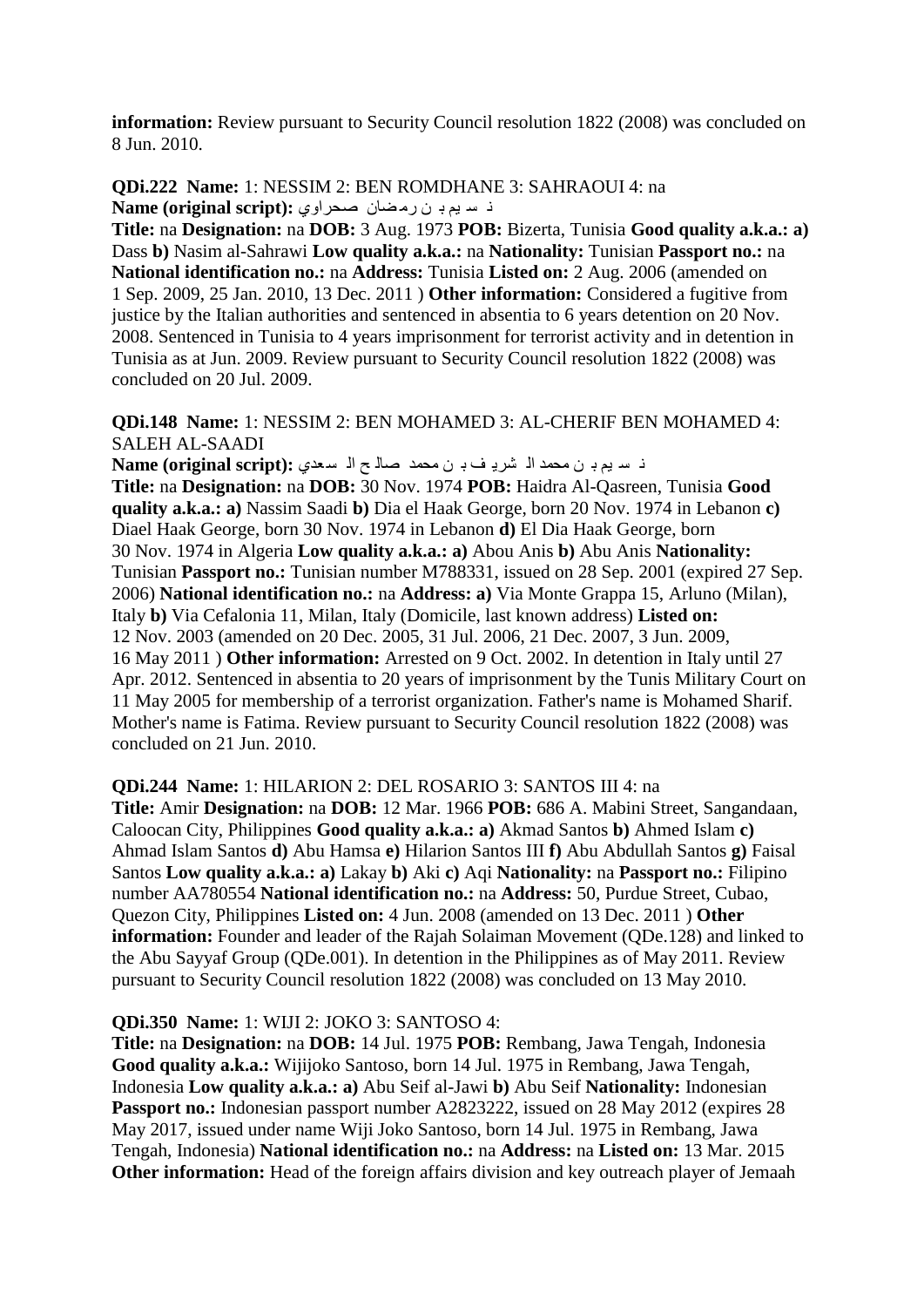Islamiyah (QDe.092). Associated with Hilal Ahmar Society Indonesia (HASI) (QDe.147).

**QDi.001 Name:** 1: SAYF-AL ADL 2: na 3: na 4: na ع ١ف اٌ ؼذي **:(script original (Name**

**Title:** na **Designation:** na **DOB: a)** 1963 **b)** 11 Apr. 1963 **c)** 11 Apr. 1960 **POB:** Egypt **Good quality a.k.a.: a)** Saif Al-'Adil **b)** Seif al Adel **c)** Muhamad Ibrahim Makkawi **Low quality a.k.a.:** Ibrahim al-Madani **Nationality:** Egyptian **Passport no.:** na **National identification no.:** na **Address:** na **Listed on:** 25 Jan. 2001 (amended on 16 Dec. 2010, 24 Jul. 2013 ) **Other information:** Responsible for Usama bin Laden's (deceased) security. Review pursuant to Security Council resolution 1822 (2008) was concluded on 15 Jun. 2010.

#### **QDi.260 Name:** 1: DANIEL 2: MARTIN 3: SCHNEIDER 4: na

**Title:** na **Designation:** na **DOB:** 9 Sep. 1985 **POB:** Neunkirchen (Saar), Germany **Good quality a.k.a.:** na **Low quality a.k.a.:** Abdullah **Nationality:** German **Passport no.:** German number 2318047793, issued on 17 May 2006, issued in Friedrichsthal, Germany (expired on 16 May 2011.) **National identification no.:** German Federal Identity Card number 2318229333, issued on 17 May 2006, issued in Friedrichsthal, Germany (expired on 16 May 2011 (reported lost)) **Address: a)** In prision in Germany (since Sep. 2007) **b)** Petrusstrasse 32, 66125 Herrensohr, Dudweiler, Saarbrücken, Germany (previous address) **Listed on:**  27 Oct. 2008 (amended on 13 Dec. 2011 ) **Other information:** Associated with the Islamic Jihad Union (IJU), also known as the Islamic Jihad Group (QDe.119). Associated with Fritz Martin Gelowicz (QDi.259) and Adem Yilmaz (QDi.261). In detention in Germany as of Jun. 2010.

#### **QDi.128 Name:** 1: ISMAIL 2: ABDALLAH 3: SBAITAN 4: SHALABI ا سماع بل ع بد الله سد به بدان شدل بي **Name (original script):**

**Title:** na **Designation:** na **DOB:** 30 Apr. 1973 **POB:** Beckum, Germany **Good quality a.k.a.: a)** Ismain Shalabe, born 30 Apr. 1973 in Beckum **b)** Ismail Abdallah Sbaitan Shalabi, born 30 Apr. 1973 in Beckum **Low quality a.k.a.:** na **Nationality:** Jordanian of Palestinian origin **Passport no.: a)** (Passport of the Hashemite Kingdom of Jordan no. E778675, issued in Rusaifah on 23 Jun. 1996, valid until 23 Jun. 2001) **b)** (Passport of the Hashemite Kingdom of Jordan no. H401056, JOR 9731050433, issued on 11 Apr. 2001, valid until 10 Apr. 2006) **National identification no.:** na **Address:** Germany **Listed on:** 23 Sep. 2003 (amended on 10 Jun. 2011 ) **Other information:** Father's name is Abdullah Shalabi. Mother's name is Ammnih Shalabi. Associated with Djamel Moustfa (QDi.129), Mohamed Abu Dhess (QDi.130) and Aschraf al-Dagma (QDi.132). Review pursuant to Security Council resolution 1822 (2008) was concluded on 21 Jun. 2010.

#### **QDi.322 Name:** 1: ABUBAKAR 2: MOHAMMED 3: SHEKAU 4: na أبوب كر محمد ال<sup>ه</sup> شكوى :(Name (original script

**Title:** na **Designation:** na **DOB:** 1969 **POB:** Shekau Village, Yobe State, Nigeria **Good quality a.k.a.:** Abubakar Shekau **Low quality a.k.a.: a)** Abu Mohammed Abubakar bin Mohammed **b)** Abu Muhammed Abubakar bi Mohammed **c)** Shekau **d)** Shayku **e)** Imam Darul Tauhid **f)** Imam Darul Tawheed **Nationality:** Nigerian **Passport no.:** na **National identification no.:** na **Address:** Nigeria **Listed on:** 26 Jun. 2014 **Other information:**  Member of the Kanuri tribe. Physical description: eye colour: black; hair colour: black. Photo available for inclusion in the INTERPOL-UN Security Council Special Notice. Leader of Jama'atu Ahlis Sunna Lidda'Awati Wal-Jihad (Boko Haram) (QDe.138). Under Shekau"s leadership, Boko Haram has been responsible for a series of major terrorist attacks.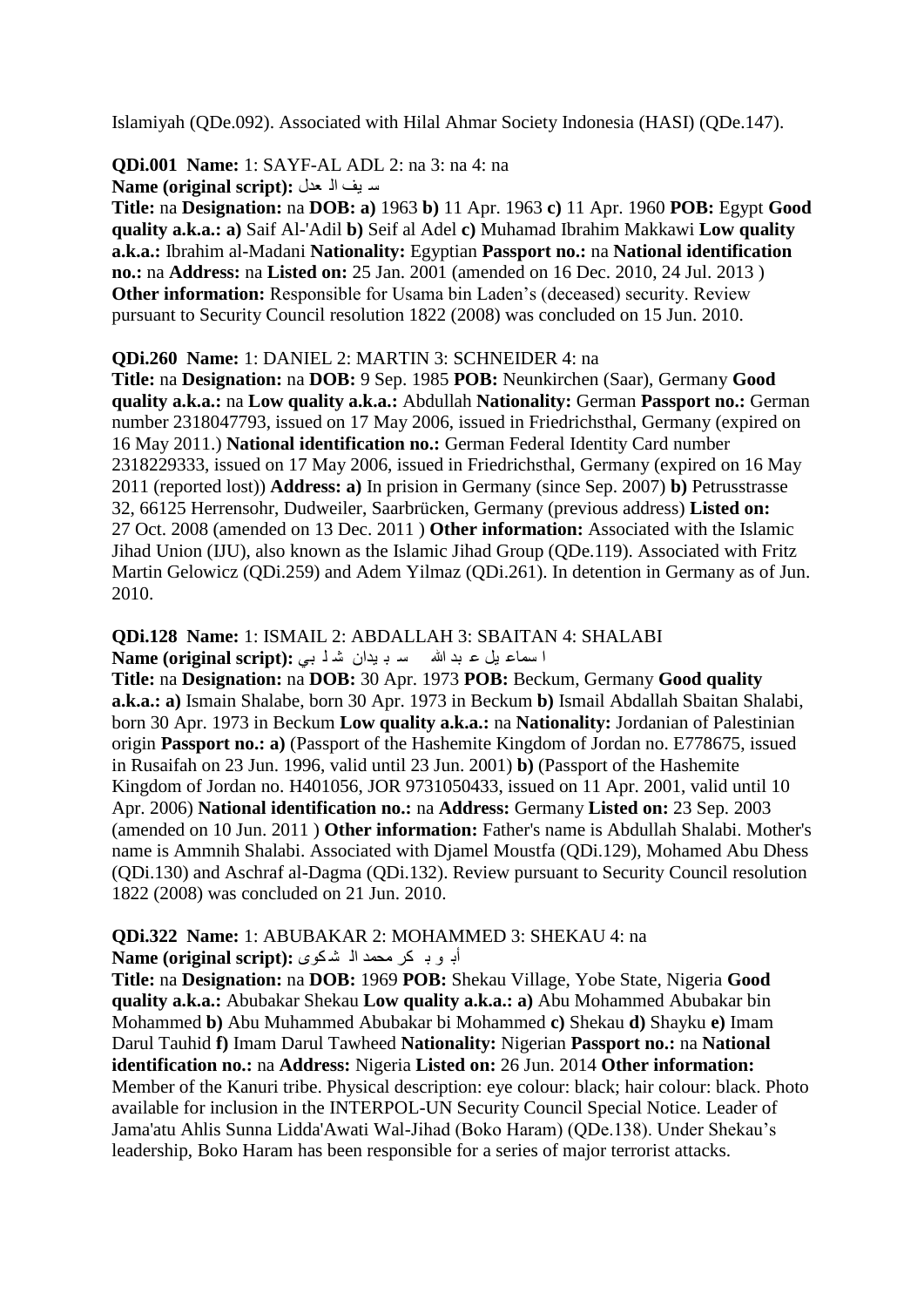# **QDi.017 Name:** 1: THARWAT 2: SALAH 3: SHIHATA 4: na

ش شٚخ فاٌ خ ؽذاذ ح **:(script original (Name**

**Title:** na **Designation:** na **DOB:** 29 Jun. 1960 **POB:** Egypt **Good quality a.k.a.: a)** Tarwat Salah Abdallah **b)** Salah Shihata Thirwat **c)** Shahata Thirwat **d)** Tharwat Salah Shihata Ali (previously listed as) **Low quality a.k.a.:** na **Nationality:** Egyptian **Passport no.:** na **National identification no.:** na **Address:** na **Listed on:** 6 Oct. 2001 (amended on 26 Nov. 2004, 16 Dec. 2010 ) **Other information:** Review pursuant to Security Council resolution 1822 (2008) was concluded on 15 Jun. 2010.

# **QDi.122 Name:** 1: PARLINDUNGAN 2: SIREGAR 3: na 4: na

**Title:** na **Designation:** na **DOB: a)** 25 Apr. 1957 **b)** 25 Apr. 1967 **POB:** Indonesia **Good quality a.k.a.: a)** Siregar, Parlin **b)** Siregar, Saleh Parlindungan **Low quality a.k.a.:** na **Nationality:** Indonesian **Passport no.:** na **National identification no.:** na **Address:** na Listed on: 9 Sep. 2003 Other information: Review pursuant to Security Council resolution 1822 (2008) was concluded on 25 May 2010.

# **QDi.124 Name:** 1: YAZID 2: SUFAAT 3: na 4: na

**Title:** na **Designation:** na **DOB:** 20 Jan. 1964 **POB:** Johor, Malaysia **Good quality a.k.a.:**  na **Low quality a.k.a.: a)** Joe **b)** Abu Zufar **Nationality:** Malaysian **Passport no.:** A 10472263 **National identification no.:** 640120-01-5529 **Address:** Taman Bukit Ampang, State of Selangor, Malaysia (as at April 2009) **Listed on:** 9 Sep. 2003 (amended on 3 May 2004, 1 Feb. 2008, 10 Aug. 2009, 25 Jan. 2010, 16 May 2011 ) **Other information:**  Review pursuant to Security Council resolution 1822 (2008) was concluded on 19 Jun. 2009.

# **QDi.349 Name:** 1: BAMBANG 2: SUKIRNO 3: 4:

**Title:** na **Designation:** na **DOB:** 5 Apr. 1975 **POB:** Indonesia **Good quality a.k.a.:** na **Low quality a.k.a.: a)** Pak Zahra **b)** Abu Zahra **Nationality:** Indonesian **Passport no.:** Indonesian passport number A2062513 **National identification no.:** na **Address:** na **Listed on:**  13 Mar. 2015 **Other information:** A senior leader of Jemaah Islamiyah (QDe.092) who has held leadership positions in Hilal Ahmar Society Indonesia (HASI) (QDe.147).

# **QDi.123 Name:** 1: YASSIN 2: SYWAL 3: na 4: na

**Title:** na **Designation:** na **DOB:** Approximately 1972 **POB:** na **Good quality a.k.a.: a)**  Salim Yasin **b)** Mochtar Yasin Mahmud **c)** Abdul Hadi Yasin **d)** Muhamad Mubarok **e)**  Muhammad Syawal **Low quality a.k.a.: a)** Abu Seta **b)** Mahmud **c)** Abu Muamar **Nationality:** Indonesian **Passport no.:** na **National identification no.:** na **Address:** na **Listed on:** 9 Sep. 2003 **Other information:** Review pursuant to Security Council resolution 1822 (2008) was concluded on 25 May 2010.

#### **QDi.057 Name:** 1: IBRAHIM 2: ALI 3: ABU BAKR 4: TANTOUSH اب راه يم علي أبو بكر ذ فتوش: Name (original script):

**Title:** na **Designation:** na **DOB:** 1966 **POB:** al Aziziyya, Libyan Arab Jamahiriya **Good quality a.k.a.: a)** Abd al-Muhsin **b)** Ibrahim Ali Muhammad Abu Bakr **c)** Abdul Rahman **d)**  Abu Anas **e)** Ibrahim Abubaker Tantouche **f)** Ibrahim Abubaker Tantoush **g)** "Abd al-Muhsi **h)** "Abd al-Rahman **Low quality a.k.a.:** Al-Libi **Nationality:** Libyan **Passport no.:** (Libyan passport number 203037 issued in Tripoli) **National identification no.:** na **Address:**  Johannesburg, South Africa **Listed on:** 11 Jan. 2002 (amended on 31 Jul. 2006, 4 Oct. 2006, 16 May 2011 ) **Other information:** Associated with Afghan Support Committee (ASC) (QDe.069), Revival of Islamic Heritage Society (RIHS)(QDe.070) and the Libyan Islamic Fighting Group (LIFG) (QDe.011). Review pursuant to Security Council resolution 1822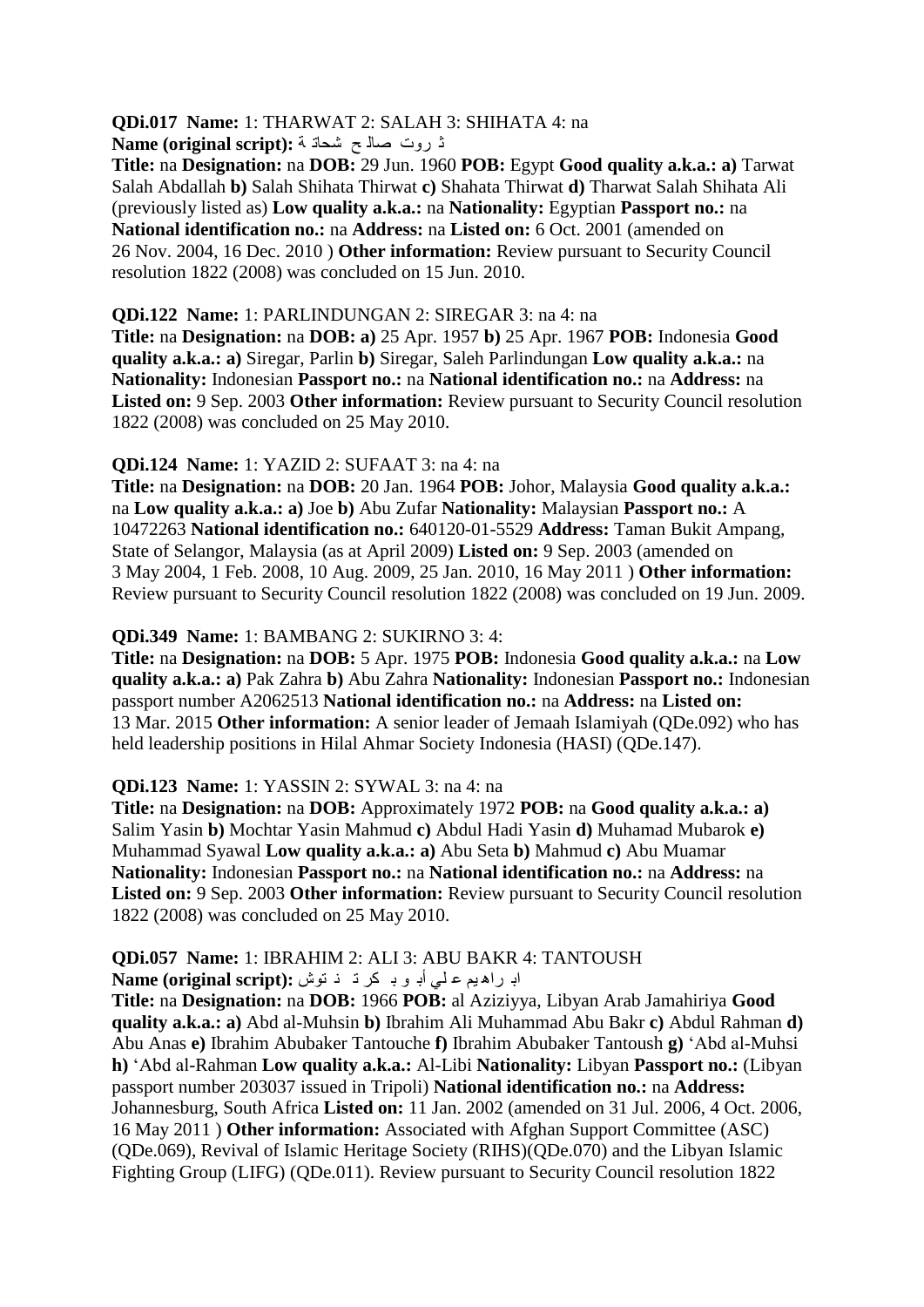(2008) was concluded on 8 Jun. 2010.

#### **QDi.241 Name:** 1: ANGELO 2: RAMIREZ 3: TRINIDAD 4: na

**Title:** na **Designation:** na **DOB:** 20 Mar. 1978 **POB:** Gattaran, Cagayan Province, Philippines **Good quality a.k.a.: a)** Calib Trinidad **b)** Kalib Trinidad **Low quality a.k.a.: a)**  Abdul Khalil **b)** Abdukahlil **c)** Abu Khalil **d)** Anis **Nationality:** Filipino **Passport no.:** na **National identification no.:** na **Address:** 3111 Ma. Bautista, Punta, Santa Ana, Manila, Philippines **Listed on:** 4 Jun. 2008 (amended on 13 Dec. 2011 ) **Other information:**  Distinguishing marks include scars on both legs. Member of the Rajah Solaiman Movement (Qde.128), and associated with the Abu Sayyaf Group (QDe.001) and the Jemaah Islamiyah (QDe.092). In detention in the Philippines as of May 2011. Review pursuant to Security Council resolution 1822 (2008) was concluded on 13 May 2010.

#### **QDi.056 Name:** 1: MOHAMMED 2: TUFAIL 3: na 4: na

**Title:** na **Designation:** na **DOB:** 5 May 1930 **POB:** na **Good quality a.k.a.: a)** Tufail, S.M. **b)** Tuffail, Sheik Mohammed **Low quality a.k.a.:** na **Nationality:** Pakistani **Passport no.:** na **National identification no.:** na **Address:** na **Listed on:** 24 Dec. 2001 (amended on 19 Jan. 2011 ) **Other information:** Served as a director of Ummah Tameer e-Nau (UTN) (QDe.068). Review pursuant to Security Council resolution 1822 (2008) was concluded on 1 Jun. 2010.

# **QDi.290 Name:** 1: DOKU 2: KHAMATOVICH 3: UMAROV 4: na

**Name (original script):** Умаров Доку Хаматович

**Title:** na **Designation:** na **DOB: a)** 13 Apr. 1964 **b)** 13 Apr. 1965 **c)** 12 May 1964 **d)** 1955 **POB:** Kharsenoy Village, Shatoyskiy (Sovetskiy) District, Chechenskaya Respublika, Russian Federation **Good quality a.k.a.: a)** Lom-ali Butayev (Butaev), born in 1955 **b)**  Dokka Umarov, born on 13 Apr. 1964 **c)** Dokka Umarov, born on 13 Apr. 1965 **Low quality a.k.a.:** na **Nationality: a)** Russian **b)** USSR (until 1991) **Passport no.:** Russian passport number 96 03 464086, issued on 1 June 2003 **National identification no.:** na **Address:** na **Listed on:** 10 Mar. 2011 (amended on 2 Jun. 2014, 30 Dec. 2014 ) **Other information:**  Physical description: 180 cm tall, dark hair, 7-9 cm. long scar on the face, part of the tongue is missing, has a speech defect. Resides in the Russian Federation as at Nov. 2010. International arrest warrant issued in the year 2000. INTERPOL Special Notice contains biometric information. Reportedly deceased as of April 2014.

#### **QDi.346. Name:** 1: 'ABD AL-MALIK 2: MUHAMMAD 3: YUSUF 4: 'UTHMAN 'ABD AL-SALAM

ع بدا*ًا م* الله محمد بـ و سف ع ثمان ع بد الـ سلام : Name (original script)

**Title:** na **Designation:** na **DOB:** 13 Jul. 1989 **POB:** na **Good quality a.k.a.:** 'Abd al-Malik Muhammad Yusif 'Abd-al-Salam **Low quality a.k.a.: a)** 'Umar al-Qatari **b)** 'Umar al-Tayyar **Nationality:** Jordanian **Passport no.:** K475336, issued on 31 Aug. 2009, issued in Jordanian (expired on 30 Aug. 2014) **National identification no.:** 28940000602, issued in Qatar **Address: Listed on:** 23 Jan. 2015 **Other information:** Facilitator who provides financial, material, and technological support for Al-Qaida (QDe.004) and Al-Nusrah Front for the People of the Levant (QDe.137).

**QDi.343. Name:** 1: ASHRAF 2: MUHAMMAD 3: YUSUF 4: 'UTHMAN 'ABD AL-SALAM ا شرف محمد بـ و سف ع ثمان ع بد ا<sup>ل</sup> سلام :(Name (original script **Title:** na **Designation:** na **DOB:** 1984 **POB:** Iraq **Good quality a.k.a.: a)** Ashraf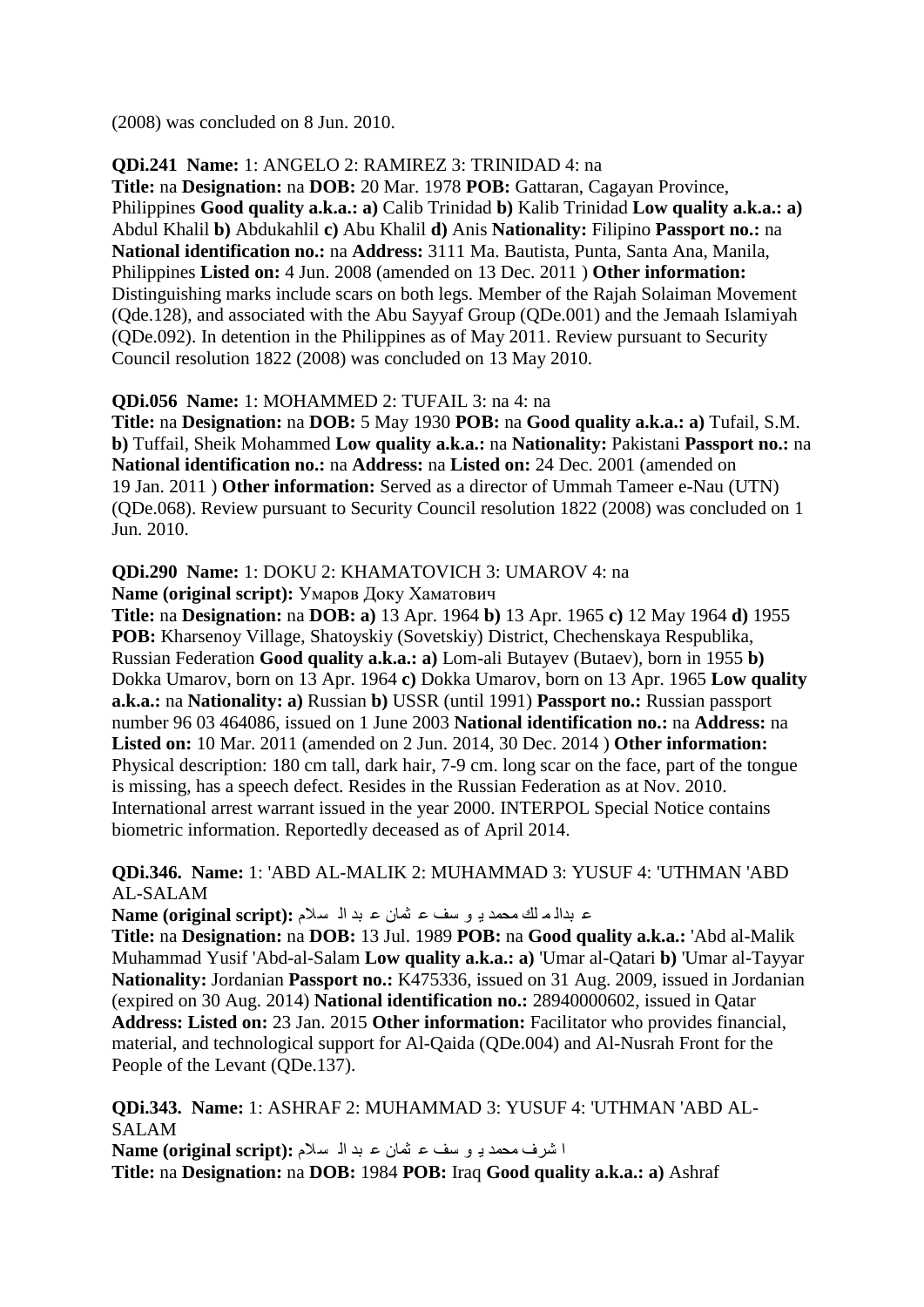Muhammad Yusif 'Uthman 'Abd-al-Salam **b)** Ashraf Muhammad Yusuf 'Abd-al-Salam **c)**  Ashraf Muhammad Yusif 'Abd al-Salam **Low quality a.k.a.: a)** Khattab **b)** Ibn al-Khattab **Nationality:** Jordanian **Passport no.: a)** K048787, issued in Jordan **b)** 486298, issued in Jordan **National identification no.:** 28440000526, issued in Qatar **Address:** Syrian Arab Republic (located in as at Dec. 2014) **Listed on:** 23 Jan. 2015 **Other information:** A member of Al-Qaida (QDe.004) as of 2012 and a fighter in the Syrian Arab Republic since early 2014. Provided financial, material, and technological support for Al-Qaida, Al-Nusrah Front for the People of the Levant (QDe.137) and Al-Qaida in Iraq (AQI) (QDe.115).

#### **QDi.031 Name:** 1: OMAR 2: MAHMOUD 3: UTHMAN 4: na

#### ػّش ِذّٛد ػ صّاْ **:(script original (Name**

**Title:** na **Designation:** na **DOB: a)** 30 Dec. 1960 **b)** 13 Dec. 1960 **POB:** Bethlehem, West Bank, Palestinian Territories **Good quality a.k.a.: a)** Al-Samman Uthman **b)** Umar Uthman **c)** Omar Mohammed Othman **Low quality a.k.a.: a)** Abu Qatada Al-Filistini **b)** Abu Umr Takfiri **c)** Abu Omar Abu Umar **d)** Abu Umar Umar **e)** Abu Ismail **Nationality:** Jordanian **Passport no.:** na **National identification no.:** na **Address:** Jordan (since July 2013) **Listed on:** 17 Oct. 2001 (amended on 14 Mar. 2008, 24 Mar. 2009, 25 Jan. 2010, 22 Jul. 2013 ) **Other information:** Associated with Al-Qaida-related groups in the United Kingdom and other countries. Convicted in absentia in Jordan for involvement in terrorist acts in 1998. Arrested in Feb. 2001 in the United Kingdom, was further detained between Oct. 2002 and Mar. 2005 and between Aug. 2005 and Jun. 2008. In custody since Dec. 2008. Deported to Jordan from the United Kingdom on 7 July 2013 to face terrorism charges. Review pursuant to Security Council resolution 1822 (2008) was concluded on 19 Oct. 2009.

#### **QDi.037 Name:** 1: ABDUL RAHMAN 2: YASIN 3: na 4: na

#### ػ ثذ اٌ شدّٓ ٠ ا ع ٓ١ **:(script original (Name**

**Title:** na **Designation:** na **DOB:** 10 Apr. 1960 **POB:** Bloomington, Indiana, United States of America **Good quality a.k.a.: a)** Taha, Abdul Rahman S. **b)** Taher, Abdul Rahman S. **c)**  Yasin, Abdul Rahman Said **d)** Yasin, Aboud **Low quality a.k.a.:** na **Nationality:** United States of America **Passport no.:** 27082171 (United States of America, issued on 21 Jun. 1992 in Amman, Jordan) **National identification no.:** (SSN 156-92-9858 (United States of America)) **Address:** na **Listed on:** 17 Oct. 2001 (amended on 10 Apr. 2003 ) **Other information:** Abdul Rahman Yasin is in Iraq. Review pursuant to Security Council resolution 1822 (2008) was concluded on 21 Jun. 2010.

#### **QDi.261 Name:** 1: ADEM 2: YILMAZ 3: na 4: na

**Title:** na **Designation:** na **DOB:** 4 Nov. 1978 **POB:** Bayburt, Turkey **Good quality a.k.a.:**  na **Low quality a.k.a.:** Talha **Nationality:** Turkish **Passport no.:** Turkish number TR-P 614 166 (issued by the Turkish Consulate General in Frankfurt/M. on 22 Mar. 2006, expired on 15 Sep. 2009.) **National identification no.:** na **Address: a)** (In prison in Germany (since Sep. 2007).) **b)** (Südliche Ringstrasse 133, 63225 Langen, Germany (previous address)) **Listed on:** 27 Oct. 2008 (amended on 13 Dec. 2011 ) **Other information:** Associated with the Islamic Jihad Union (IJU), also known as the Islamic Jihad Group (QDe.119). Associated with Fritz Martin Gelowicz (QDi.259) and Daniel Martin Schneider (QDi.260). In detention in Germany as of Jun. 2010.

#### **QDi.205 Name:** 1: RAFIK 2: MOHAMAD 3: YOUSEF 4: na

#### سف ١ك ِذّذ ٠ ٛ عف **:(script original (Name**

**Title:** na **Designation:** na **DOB:** 27 Aug. 1974 **POB:** Baghdad, Iraq **Good quality a.k.a.:**  Mohamad Raific Kairadin **Low quality a.k.a.:** na **Nationality:** Iraqi **Passport no.:** (German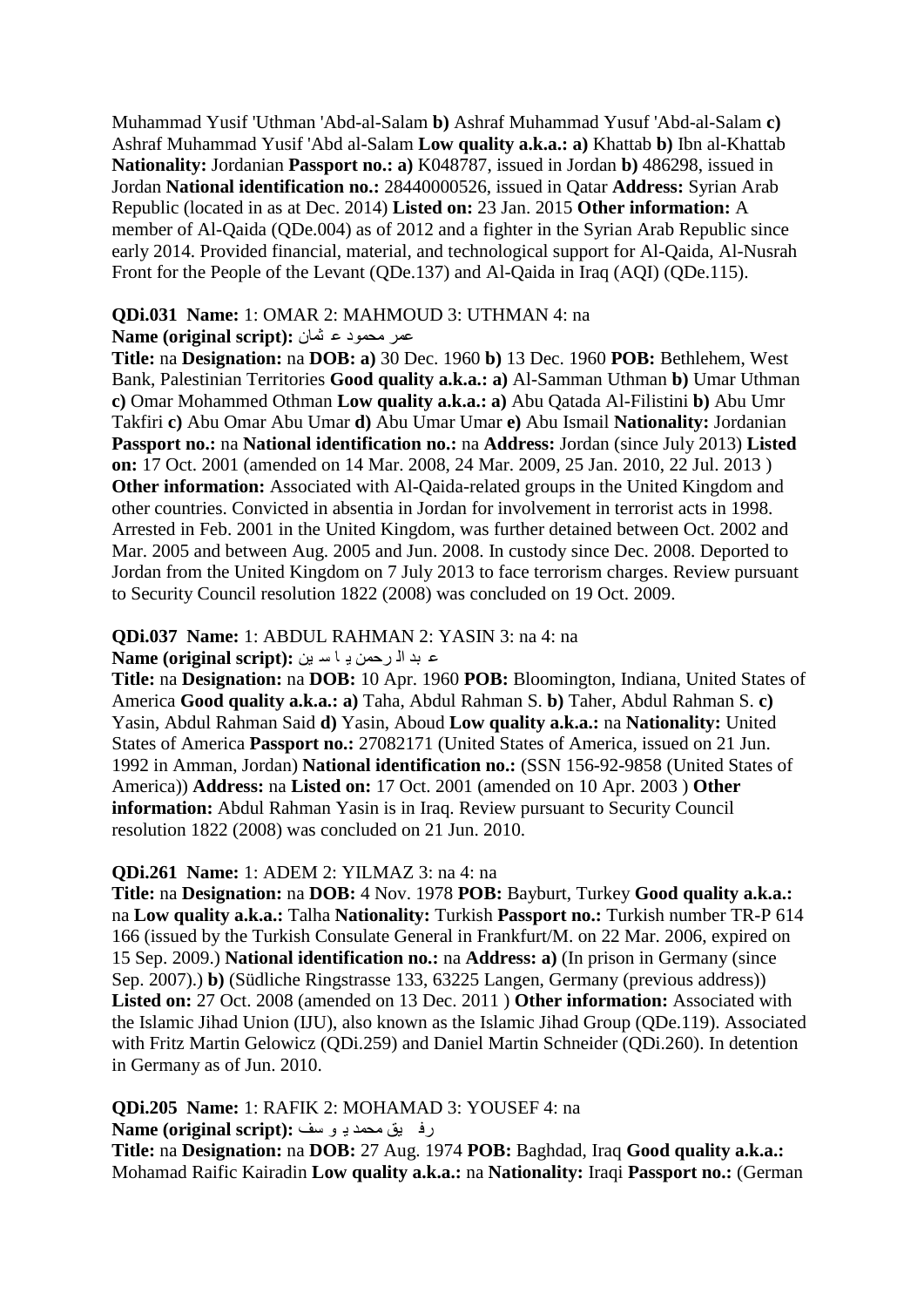travel document ("Reiseausweis") A 0092301) **National identification no.:** na **Address:** In prison in Germany () **Listed on:** 6 Dec. 2005 (amended on 21 Oct. 2008, 13 Dec. 2011 ) **Other information:** Member of Ansar Al-Islam (ODe.098). Sentenced on 15 Jul. 2008 to 8 years imprisonment in Germany. Review pursuant to Security Council resolution 1822 (2008) was concluded on 30 Jul. 2009.

#### **QDi.198 Name:** 1: HANI 2: AL-SAYYID 3: AL-SEBAI 4: YUSIF هل ي الم سبد الم سباعي بـ و سف **:(Name (original script**

**Title:** na **Designation:** na **DOB: a)** 1 Mar. 1961 **b)** 16 Jun. 1960 **POB:** Qaylubiyah, Egypt **Good quality a.k.a.: a)** Hani Yousef Al-Sebai **b)** Hani Youssef **c)** Hany Youseff **d)** Hani Yusef **e)** Hani al-Sayyid Al-Sabai **f)** Hani al-Sayyid El Sebai **g)** Hani al-Sayyid Al Siba'i **h)**  Hani al-Sayyid El Sabaay **i)** El-Sababt **j)** Abu Tusnin **k)** Abu Akram **l)** Hani El Sayyed Elsebai Yusef **m)** Abu Karim **n)** Hany Elsayed Youssef **Low quality a.k.a.:** na **Nationality:**  Egyptian **Passport no.:** na **National identification no.:** na **Address:** London, United Kingdom **Listed on:** 29 Sep. 2005 (amended on 6 Oct. 2005, 18 Aug. 2006, 25 Jan. 2012 ) **Other information:** Father's name is Mohamed Elsayed Elsebai. Review pursuant to Security Council resolution 1822 (2008) was concluded on 29 Jul. 2010.

# **QDi.139 Name:** 1: IMED 2: BEN MEKKI 3: ZARKAOUI 4: na

#### ػّاد ت ٓ ِىٟ صسل اٞٚ **:(script original (Name**

**Title:** na **Designation:** na **DOB:** 15 Jan. 1973 **POB:** Tunis, Tunisia **Good quality a.k.a.: a)**  Dour Nadre, born 15 Jan. 1974 in Morocco **b)** Dour Nadre, born 15 Jan. 1973 in Morocco **c)**  Daour Nadre, born 31 Mar. 1975 in Algeria **d)** Imad ben al-Mekki ben al-Akhdar al-Zarkaoui (previously listed as) **Low quality a.k.a.: a)** Zarga **b)** Nadra **Nationality:** Tunisian **Passport no.:** (Tunisian passport number M174950, issued on 27 Apr. 1999, expired on 26 Apr. 2004) **National identification no.:** na **Address:** 41-45 Rue Estienne d"Orves, Pré Saint Gervais, France **Listed on:** 12 Nov. 2003 (amended on 20 Dec. 2005, 31 Jul. 2006, 10 Aug. 2009, 16 May 2011 ) **Other information:** Mother"s name is Zina al-Zarkaoui. Imprisoned in France since 1 Feb. 2010 on charges of criminal conspiracy in relation to a terrorist organization. Review pursuant to Security Council resolution 1822 (2008) was concluded on 6 May 2010.

#### **QDi.168 Name:** 1: AHMAD 2: ZERFAOUI 3: na 4: na

احمد زرف اوى: Name (original script):

**Title:** na **Designation:** na **DOB:** 15 Jul. 1963 **POB:** Chréa, Algeria **Good quality a.k.a.: a)**  Abdullah **b)** Abdalla **c)** Smail **d)** Abu Khaoula **e)** Abu Cholder **f)** Nuhr **Low quality a.k.a.:**  na **Nationality:** Algerian **Passport no.:** na **National identification no.:** na **Address:** na **Listed on:** 3 May 2004 (amended on 12 Apr. 2006, 7 Apr. 2008, 13 Dec. 2011 ) **Other information:** Former member of The Organization of Al-Qaida in the Islamic Maghreb (QDe.014). Confirmed to have died in northern Mali on 19 Sep. 2006. Review pursuant to Security Council resolution 1822 (2008) was concluded on 27 Jul. 2010.

#### **QDi.223 Name:** 1: MERAI 2: ZOGHBAI 3: na 4: na

#### **Mame (original script):** مرعى زغ بى

**Title:** na **Designation:** na **DOB: a)** 4 Apr. 1969 **b)** 4 Apr. 1960 **c)** 4 Jun. 1960 **POB:**  Bengasi, Libyan Arab Jamahiriya **Good quality a.k.a.: a)** Mohamed Lebachir, born 14 Jan. 1968 in Morocco **b)** Meri Albdelfattah Zgbye, born 4 Jun. 1960 in Bendasi, Libyan Arab Jamahiriya **c)** Zoghbai Merai Abdul Fattah **d)** Lazrag Faraj, born 13 Nov. 1960 in Libyan Arab Jamahiriya **e)** Larzg Ben Ila, born 11 Aug. 1960 in Libyan Arab Jamahiriya **f)**  Muhammed El Besir **Low quality a.k.a.: a)** F"raji di Singapore **b)** F"raji il Libico **c)** Farag **d)**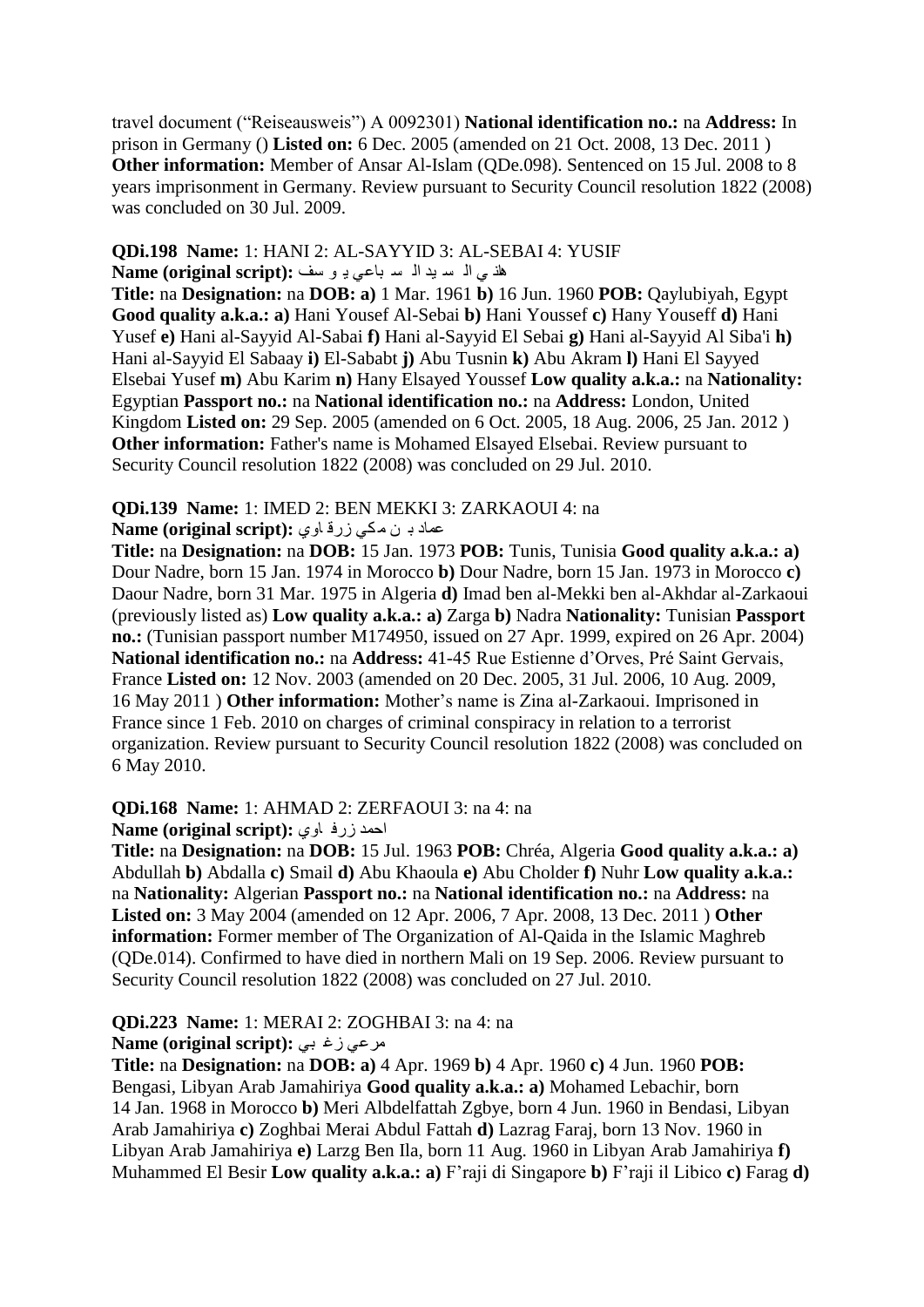Fredj, born 13 Nov. 1960 in Libyan Arab Jamahiriya **Nationality:** na **Passport no.:** na **National identification no.:** na **Address:** na **Listed on:** 2 Aug. 2006 (amended on 3 Jun. 2009, 1 Sep. 2009, 13 Dec. 2011 ) **Other information:** Considered a fugitive from justice by the Italian authorities and sentenced in absentia to 6 years imprisonment on 20 Nov. 2008. Member of Libyan Islamic Fighting Group (QDe.011). Review pursuant to Security Council resolution 1822 (2008) was concluded on 20 Jul. 2009.

#### **QDi.187 Name:** 1: ZULKARNAEN 2: na 3: na 4: na

**Title:** na **Designation:** na **DOB:** 1963 **POB:** Gebang village, Masaran, Sragen, Central Java, Indonesia **Good quality a.k.a.: a)** Zulkarnan **b)** Zulkarnain **c)** Zulkarnin **d)** Arif Sunarso **e)**  Aris Sumarsono **f)** Aris Sunarso **g)** Ustad Daud Zulkarnaen **h)** Murshid **Low quality a.k.a.:**  na **Nationality:** Indonesian **Passport no.:** na **National identification no.:** na **Address:** na **Listed on:** 16 May 2005 **Other information:** Review pursuant to Security Council resolution 1822 (2008) was concluded on 8 Jun. 2010.

B: Entities and other groups

#### **QDe.144 Name:** ABDALLAH AZZAM BRIGADES (AAB)

**A.k.a.:** na **F.k.a.:** na **Address:** (Operates in Lebanon, Syria and the Arabian Peninsula) **Listed on:** 23 Sep. 2014 **Other Information:** An armed group that has carried out joint attacks with Al-Nusrah Front for the People of the Levant (QDe.137).

#### **QDe.143 Name:** ANSAR AL-SHARI"A IN TUNISIA (AAS-T)

**A.k.a.:** na **F.k.a.:** na **Address:** Tunisia **Listed on:** 23 Sep. 2014 **Other Information:** A Tunisian armed group with links to the Organization of Al-Qaida in the Islamic Maghreb (QDe.014). The leader is Seifallah ben Hassine (QDi.333).

#### **QDe.141 Name:** AL MOURABITOUN

#### ا**ُ** اسراب طون :(Name (original script

**A.k.a.: a)** Les Sentinelles **b)** The Sentinels **F.k.a.:** na **Address:** Mali **Listed on:** 2 Jun. 2014 **Other Information:** Founded on 20 Aug. 2013 as result of a merger between Al Moulathamoun (QDe.140) and the Mouvement pour l"Unification et le Jihad en Afrique de l"Ouest (MUJAO) (QDe.134). Associated with the Organization of Al-Qaida in the Islamic Maghreb (QDe.014) and led by Mokhtar Belmokhtar (QDi.136). Active in the Sahel/Sahara region.

#### **QDe.001 Name:** ABU SAYYAF GROUP

**A.k.a.:** Al Harakat Al Islamiyya **F.k.a.:** na **Address:** Philippines **Listed on:** 6 Oct. 2001 (amended on 13 Dec. 2011 ) **Other Information:** Associated with Jemaah Islamiyah (JI) (QDe.092). Current leader is Radulan Sahiron (QDi.208). Review pursuant to Security Council resolution 1822 (2008) was concluded on 21 Jun. 2010.

#### **QDe.069 Name:** AFGHAN SUPPORT COMMITTEE (ASC)

**A.k.a.: a)** Lajnat ul Masa Eidatul Afghania **b)** Jamiat Ayat-ur-Rhas al Islamiac **c)** Jamiat Ihya ul Turath al Islamia **d)** Ahya ul Turas **F.k.a.:** na **Address:** (a) Headquarters – G.T. Road (probably Grand Trunk Road), near Pushtoon Garhi Pabbi, Peshawar, Pakistan b) Cheprahar Hadda, Mia Omar Sabaqah School, Jalabad, Afghanistan) **Listed on:** 11 Jan. 2002 (amended on 13 Dec. 2011 ) **Other Information:** Associated with the Revival of Islamic Heritage Society (QDe.070). Abu Bakr al-Jaziri (QDi.058) served as finance chief of ASC. Review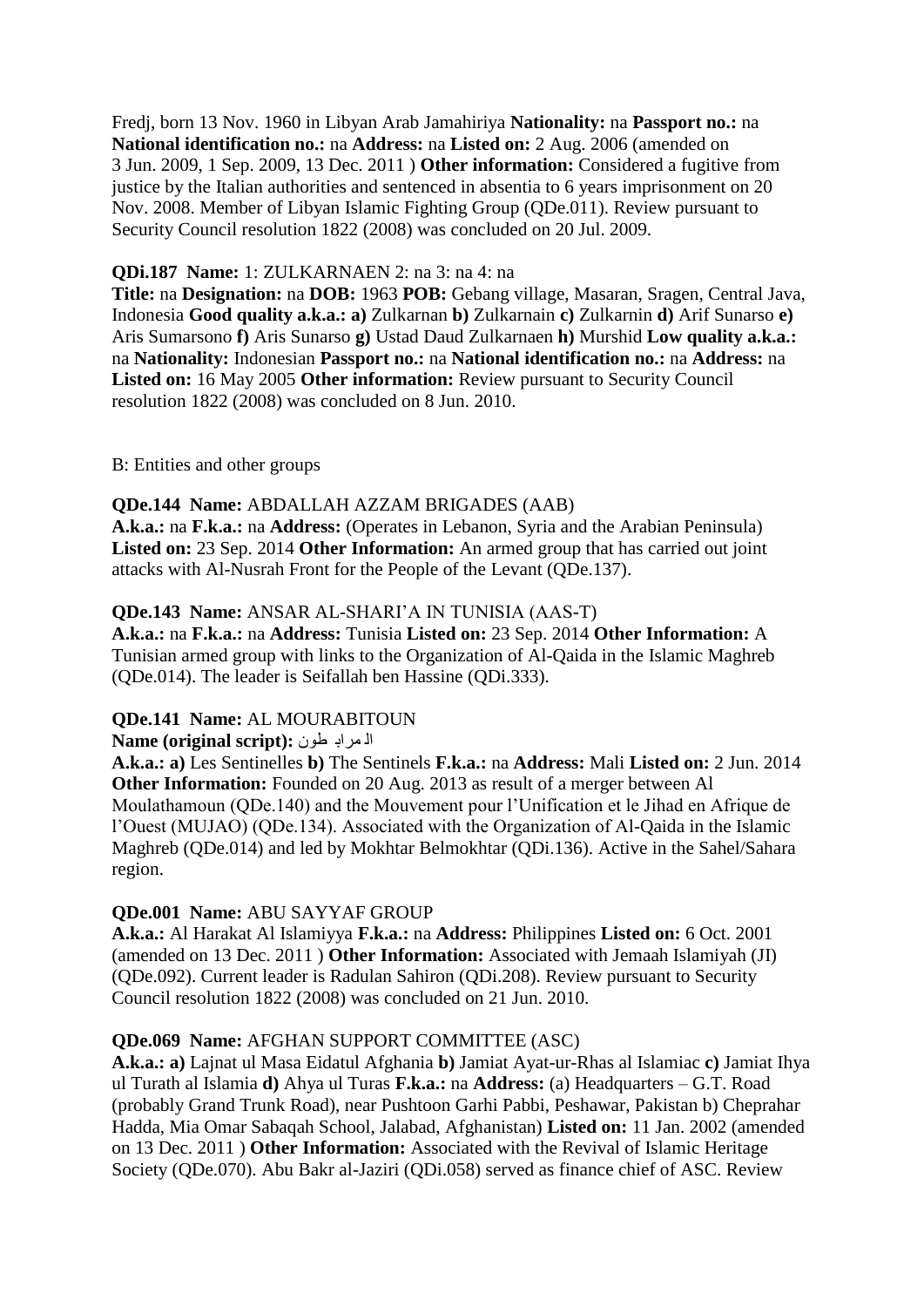pursuant to Security Council resolution 1822 (2008) was concluded on 8 Jun. 2010.

### **QDe.139 Name:** AL MOUAKAOUNE BIDDAM

الموف عون بـ اله دم **Name (original script):** 

**A.k.a.: a)** Les Signataires par le Sang **b)** Ceux Qui Signent avec le Sang **c)** Those Who Sign in Blood **F.k.a.:** na **Address:** Mali **Listed on:** 2 Jun. 2014 **Other Information:** Associated with the Organization of Al-Qaida in the Islamic Maghreb (ODe.014) and led by Mokhtar Belmokhtar (QDi.136). Active in the Sahel/Sahara region.

# **QDe.140 Name:** AL MOULATHAMOUN

#### **Name (original script):** أَلَّمَ لَّهُ شَمِّلٌ

**A.k.a.: a)** Les Enturbannés **b)** The Veiled **F.k.a.:** na **Address: a)** Mali **b)** Niger **c)** Algeria **Listed on:** 2 Jun. 2014 **Other Information:** Founded in 2012 as a splinter group of the Organization of Al-Qaida in the Islamic Maghreb (QDe.014). On 20 Aug. 2013, Al Moulathamoun merged with the Mouvement pour l"Unification et le Jihad en Afrique de l"Ouest (MUJAO) (QDe.134) and established Al Mourabitoun (QDe.141). Associated with the Organization of Al-Qaida in the Islamic Maghreb (QDe.014) and led by Mokhtar Belmokhtar (QDi.136). Active in the Sahel/Sahara region.

#### **QDe.137 Name:** AL-NUSRAH FRONT FOR THE PEOPLE OF THE LEVANT ج بهة الله نصرة لأهل الله شام : Name (original script)

**A.k.a.: a)** la tahbaJ ;tnorF yrotciV eht) قشج ٕ ٌا حٙث ج-Nusrah; Jabhet al-Nusra; Al-Nusrah Front; Al-Nusra Front) **b)** bus) ٓ ٠ذ٘جاّ ٌا قاس ٔأ ىح ث ؽ -unit name: Ansar al-Mujahideen the unit name: Levantine Mujahideen on the العادات الا جهاد (Sub-unit name: Levantine Mujahideen on the Battlefields of Jihad) **F.k.a.:** na **Address: a)** Operates in Syria **b)** Support network in Iraq **Listed on:** 14 May 2014 **Other Information:** Associated with Al-Qaida (QDe.004) and Ibrahim Awwad Ibrahim Ali al-Badri al-Samarrai (QDi.299), the leader of Al-Qaida in Iraq (QDe.115), since at least Jan. 2012. Brings Syrian and foreign Al-Qaida in Iraq (QDe.115) and Asbat al-Ansar (QDe.007) fighters, along with other foreign Al-Qaida operatives, to join local elements in Syria to carry out terrorist and guerrilla operations there. Previously listed between 30 May 2013 and 13 May 2014 as an aka of Al-Qaida in Iraq (QDe.115).

# **QDe.121 Name:** AL-AKHTAR TRUST INTERNATIONAL

**A.k.a.: a)** Al Akhtar Trust **b)** Al-Akhtar Medical Centre **c)** Akhtarabad Medical Camp **d)**  Pakistan Relief Foundation **e)** Pakistani Relief Foundation **f)** Azmat-e-Pakistan Trust **g)**  Azmat Pakistan Trust **F.k.a.:** na **Address:** (a) ST-1/A, Gulsahn-e-Iqbal, Block 2, Karachi, 25300, Pakistan b) Gulistan-e-Jauhar, Block 12, Karachi, Pakistan) **Listed on:** 17 Aug. 2005 (amended on 10 Dec. 2008, 13 Dec. 2011 ) **Other Information:** Regional offices in Pakistan: Bahawalpur, Bawalnagar, Gilgit, Islamabad, Mirpur Khas, Tando-Jan-Muhammad. Akhtarabad Medical Camp is in Spin Boldak, Afghanistan. Registered by members of Jaish-i-Mohammed (QDe.019). Associated with Harakat ul-Mujahidin/ HUM (QDe.008), Lashkar I Jhanghvi (LJ) (QDe.096) and Lashkar-e-Tayyiba (QDe.118). Banned in Pakistan. Review pursuant to Security Council resolution 1822 (2008) was concluded on 14 Sep. 2009.

# **QDe.107 Name:** AL FURQAN

**A.k.a.: a)** Dzemilijati Furkan **b)** Dzem'ijjetul Furqan **c)** Association for Citizens Rights and Resistance to Lies **d)** Dzemijetul Furkan **e)** Association of Citizens for the Support of Truth and Supression of Lies **f)** Sirat **g)** Association for Education, Culture and Building Society-Sirat **h)** Association for Education, Cultural, and to Create Society -Sirat **i)** Istikamet **j)** In Siratel **k)** Citizens" Association for Support and Prevention of lies – Furqan **F.k.a.:** na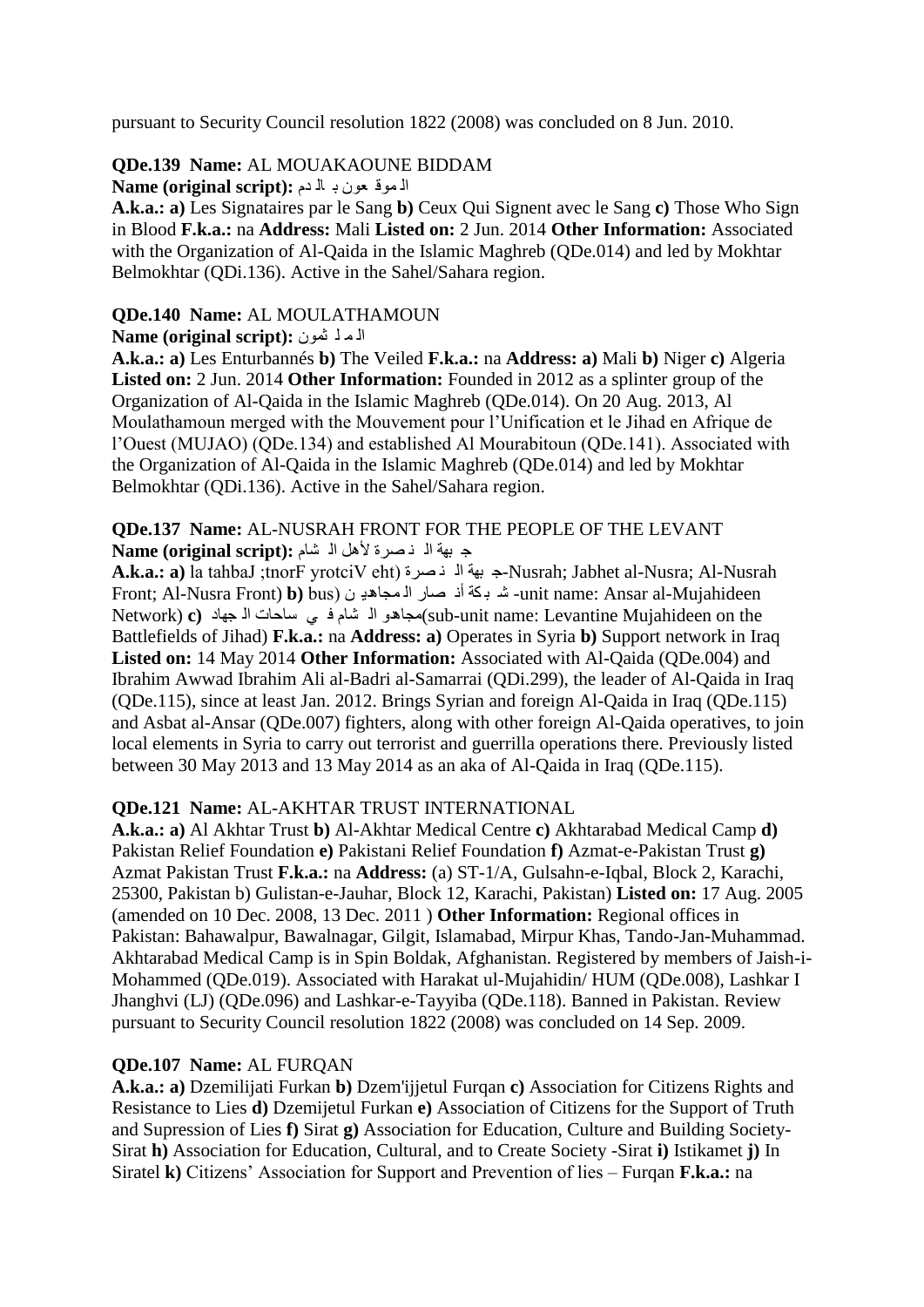**Address: a)** 30a Put Mladih Muslimana (ex Pavla Lukaca Street), 71 000 Sarajevo, Bosnia and Herzegovina **b)** 72 ul. Strossmajerova, Zenica, Bosnia and Herzegovina **c)** 42 Muhameda Hadzijahica, Sarajevo, Bosnia and Herzegovina **d)** 70 and 53 Strosmajerova Street, Zenica, Bosnia and Herzegovina **e)** Zlatnih Ljiljana Street, Zavidovici, Bosnia and Herzegovina **Listed on:** 11 May 2004 (amended on 26 Nov. 2004, 24 Mar. 2009 ) **Other Information:**  Registered in Bosnia and Herzegovina as a citizens" association under the name of "Citizens" Association for Support and Prevention of lies – Furqan" on 26 Sep. 1997. Al Furqan ceased its work by decision of the Ministry of Justice of the Bosnia and Herzegovina Federation (decision number 03-054-286/97 dated 8 Nov. 2002). Al Furqan was no longer in existence as at Dec. 2008. Review pursuant to Security Council resolution 1822 (2008) was concluded on 15 Jun. 2010.

#### **QDe.110 Name:** AL-HARAMAIN: AFGHANISTAN BRANCH

**A.k.a.:** na **F.k.a.:** na **Address:** Afghanistan (at time of listing) **Listed on:** 6 Jul. 2004 (amended on 21 Mar. 2012 ) **Other Information:** Review pursuant to Security Council resolution 1822 (2008) was concluded on 22 Jun. 2010.

#### **QDe.111 Name:** AL-HARAMAIN: ALBANIA BRANCH

**A.k.a.:** na **F.k.a.:** na **Address:** Irfan Tomini Street, #58, Tirana, Albania (at time of listing) **Listed on:** 6 Jul. 2004 (amended on 21 Mar. 2012 ) **Other Information:** Review pursuant to Security Council resolution 1822 (2008) was concluded on 22 Jun. 2010.

**QDe.109 Name:** AL-HARAMAIN & AL MASJED AL-AQSA CHARITY FOUNDATION **A.k.a.: a)** Al Haramain Al Masjed Al Aqsa **b)** Al Haramayn Al Masjid Al Aqsa **c)** Al-Haramayn and Al Masjid Al Aqsa Charitable Foundation **d)** Al Harammein Al Masjed Al-Aqsa Charity Foundation **F.k.a.:** na **Address: a)** Branch Address: 2A Hasiba Brankovica, Sarajevo, Bosnia and Herzegovina **b)** 14 Bihacka Street, Sarajevo, Bosnia and Herzegovina **c)** 64 Potur mahala Street, Travnik, Bosnia and Herzegovina **d)** Zenica, Bosnia and Herzegovina **Listed on:** 28 Jun. 2004 (amended on 26 Nov. 2004, 16 Sep. 2008, 24 Mar. 2009 ) **Other Information:** Used to be officially registered in Bosnia and Herzegovina under registry number 24. Al-Haramain & Al Masjed Al-Aqsa Charity Foundation ceased its work by decision of the Ministry of Justice of the Bosnia and Herzegovina Federation (decision on cessation of operation number 03-05-2-203/04). It was no longer in existence as at Dec. 2008. Its premises and humanitarian activities were transferred under Government supervision to a new entity called Sretna Buducnost. Review pursuant to Security Council resolution 1822 (2008) was concluded on 22 Jun. 2010.

#### **QDe.112 Name:** AL-HARAMAIN: BANGLADESH BRANCH

**A.k.a.:** na **F.k.a.:** na **Address:** House 1, Road 1, S-6, Uttara, Dhaka, Bangladesh (at time of listing) **Listed on:** 6 Jul. 2004 (amended on 21 Mar. 2012 ) **Other Information:** Review pursuant to Security Council resolution 1822 (2008) was concluded on 22 Jun. 2010.

#### **QDe.113 Name:** AL-HARAMAIN: ETHIOPIA BRANCH

**A.k.a.:** na **F.k.a.:** na **Address:** Woreda District 24 Kebele Section 13, Addis Ababa, Ethiopia (at time of listing) **Listed on:** 6 Jul. 2004 (amended on 21 Mar. 2012 ) **Other Information:**  Review pursuant to Security Council resolution 1822 (2008) was concluded on 22 Jun. 2010.

#### **QDe.103 Name:** AL-HARAMAIN FOUNDATION (INDONESIA)

**A.k.a.:** Yayasan Al-Manahil-Indonesia **F.k.a.:** na **Address:** (Jalan Laut Sulawesi Blok DII/4, Kavling Angkatan Laut Duren Sawit, Jakarta Timur 13440 Indonesia (at time of listing); Tel.: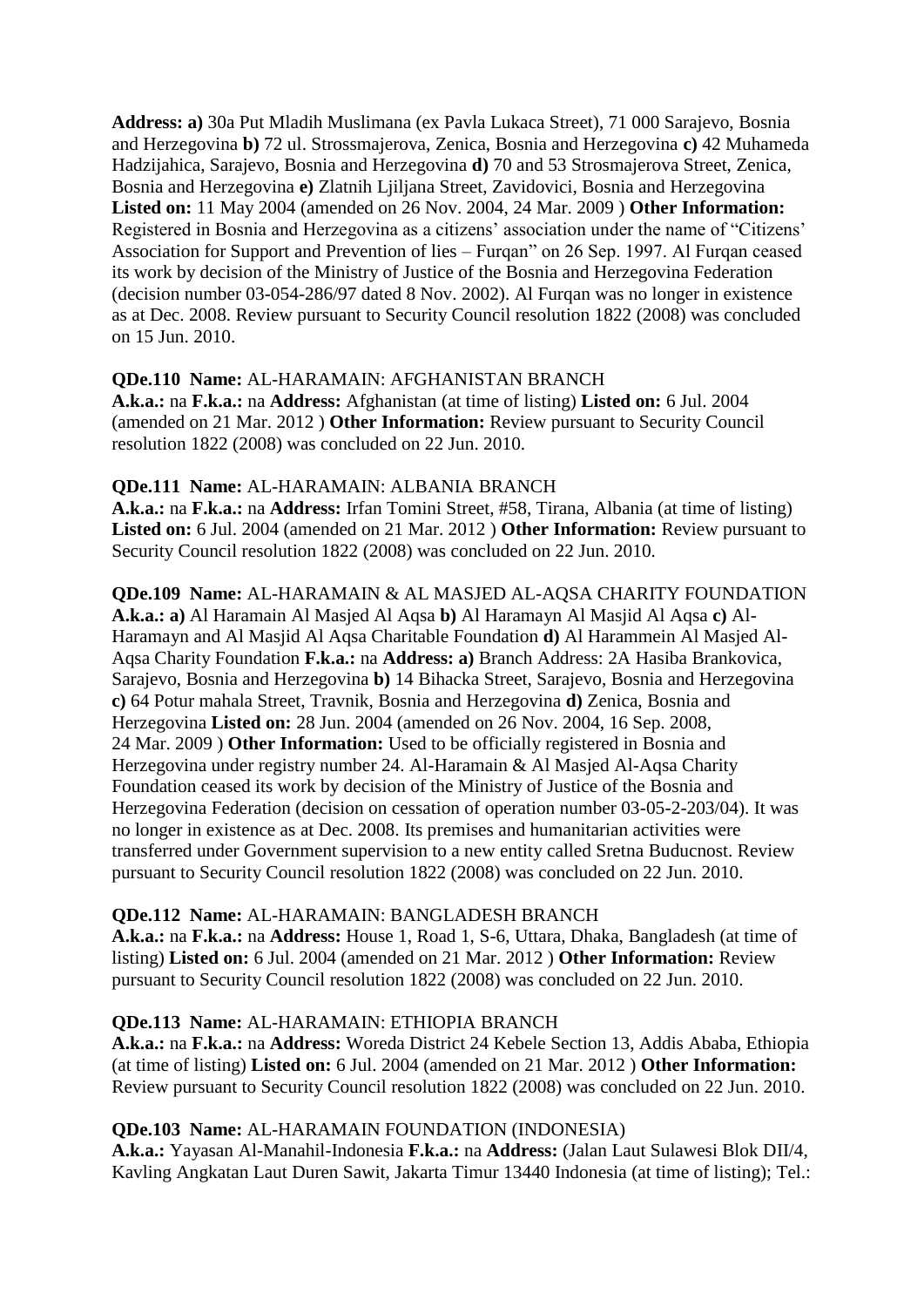021-86611265 and 021-86611266; Fax.: 021-8620174) **Listed on:** 26 Jan. 2004 (amended on 21 Mar. 2012 ) **Other Information:** Review pursuant to Security Council resolution 1822 (2008) was concluded on 22 Jun. 2010.

#### **QDe.104 Name:** AL-HARAMAIN FOUNDATION (PAKISTAN)

**A.k.a.:** na **F.k.a.:** na **Address:** House #279, Nazimuddin Road, F-10/1, Islamabad, Pakistan (at time of listing) **Listed on:** 26 Jan. 2004 (amended on 21 Mar. 2012 ) **Other Information:**  Review pursuant to Security Council resolution 1822 (2008) was concluded on 19 Oct. 2009.

#### **QDe.116 Name:** AL-HARAMAIN FOUNDATION (UNION OF THE COMOROS)

**A.k.a.:** na **F.k.a.:** na **Address:** B/P: 1652 Moroni, Union of the Comoros (at time of listing) **Listed on:** 28 Sep. 2004 (amended on 21 Mar. 2012 ) **Other Information:** Review pursuant to Security Council resolution 1822 (2008) was concluded on 22 Jun. 2010.

#### **QDe.071 Name:** AL-HARAMAIN ISLAMIC FOUNDATION

**A.k.a.: a)** Vazir **b)** Vezir **F.k.a.:** na **Address: a)** (64 Poturmahala, Travnik, Bosnia and Herzegovina) **b)** Sarajevo, Bosnia and Herzegovina **Listed on:** 13 Mar. 2002 (amended on 26 Dec. 2003, 16 Sep. 2008, 16 Jun. 2011 ) **Other Information:** Under criminal investigation by the authorities of Bosnia and Herzegovina as of Nov. 2007. Employees and associates include Najib Ben Mohamed Ben Salem Al-Waz (listed under permanent reference number QDi.104). Review pursuant to Security Council resolution 1822 (2008) was concluded on 22 Jun. 2010.

#### **QDe.072 Name:** AL-HARAMAIN ISLAMIC FOUNDATION (SOMALIA)

**A.k.a.:** na **F.k.a.:** na **Address:** Somalia **Listed on:** 13 Mar. 2002 (amended on 13 Dec. 2011 ) **Other Information:** The founder and former leader is Aqeel Abdulaziz Aqeel al-Aqeel (QD1.171). Review pursuant to Security Council resolution 1822 (2008) was concluded on 22 Jun. 2010.

#### **QDe.114 Name:** AL-HARAMAIN: THE NETHERLANDS BRANCH

**A.k.a.:** Stichting Al Haramain Humanitarian Aid **F.k.a.:** na **Address:** Jan Hanzenstraat 114, 1053SV, Amsterdam, The Netherlands (at time of listing) **Listed on:** 6 Jul. 2004 (amended on 13 Apr. 2012 ) **Other Information:** The founder and former leader is Aqeel Abdulaziz Aqeel al-Aqeel (QDi.171) who was also chairman of its board of directors. Review pursuant to Security Council resolution 1822 (2008) was concluded on 28 Jun. 2010.

#### **QDe.105 Name:** AL-HARAMAYN FOUNDATION (KENYA)

**A.k.a.:** na **F.k.a.:** na **Address: a)** Nairobi, Kenya (at time of listing) **b)** Garissa, Kenya (at time of listing) **c)** Dadaab, Kenya (at time of listing) **Listed on:** 26 Jan. 2004 (amended on 21 Mar. 2012 ) **Other Information:** Review pursuant to Security Council resolution 1822 (2008) was concluded on 22 Jun. 2010.

#### **QDe.106 Name:** AL-HARAMAYN FOUNDATION (TANZANIA)

**A.k.a.:** na **F.k.a.:** na **Address: a)** P.O. Box 3616, Dar es Salaam, Tanzania (at time of listing) **b)** Tanga , Tanzania (at time of listing) **c)** Singida , Tanzania (at time of listing) **Listed on:**  26 Jan. 2004 (amended on 21 Mar. 2012 ) **Other Information:** Review pursuant to Security Council resolution 1822 (2008) was concluded on 22 Jun. 2010.

**QDe.002 Name:** AL-ITIHAAD AL-ISLAMIYA / AIAI الات حاد الا سلامی :Name (original script)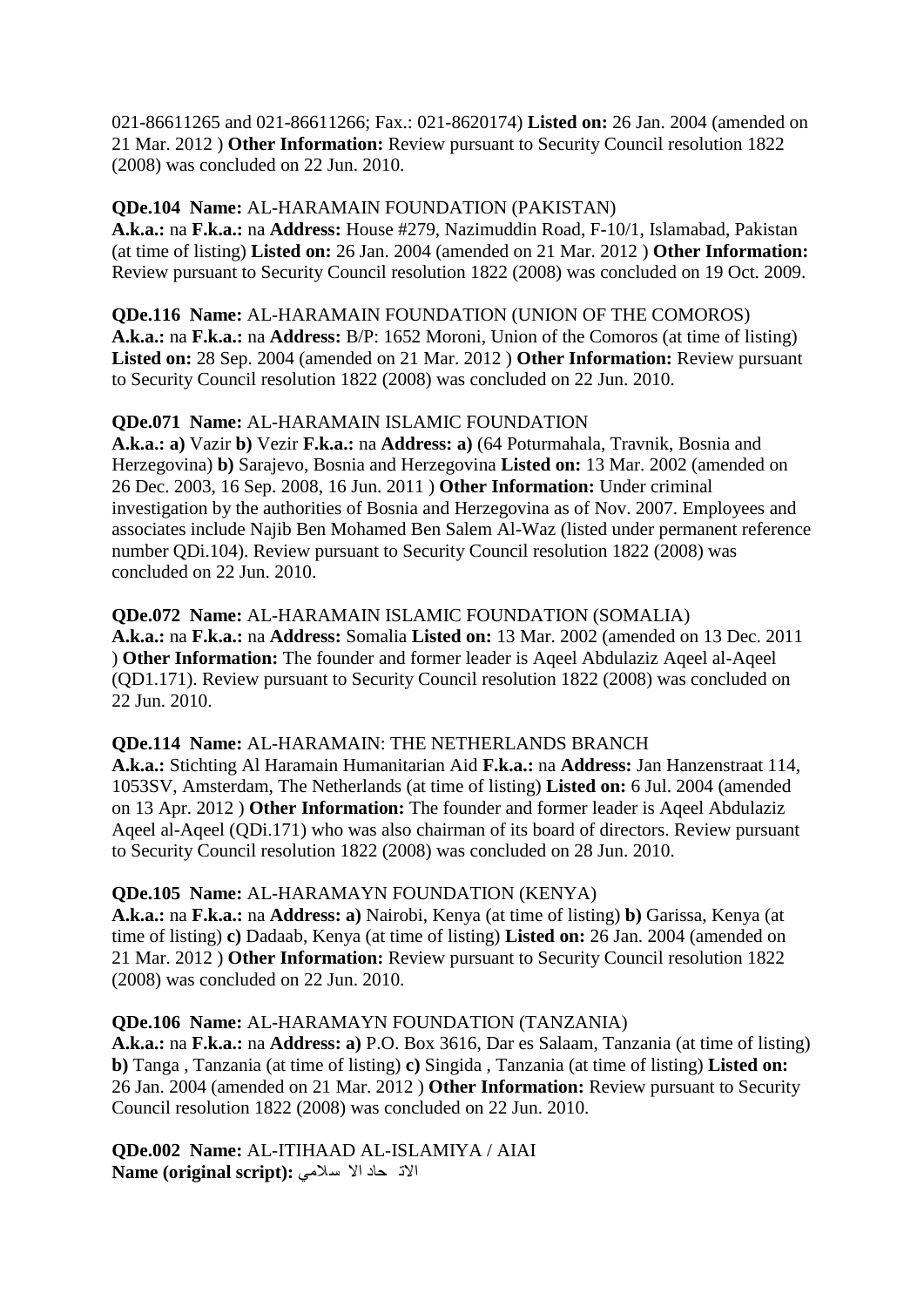**A.k.a.:** na **F.k.a.:** na **Address:** na **Listed on:** 6 Oct. 2001 (amended on 21 Dec. 2007, 13 Dec. 2011, 18 Mar. 2013 ) **Other Information:** Reported to have operated in Somalia and Ethiopia and to have merged with Harakat Al-Shabaab Al-Mujaahidiin (Al-Shabaab), which was accepted as an affiliate of Al-Qaida (QDe.004) by Aiman Muhammed Rabi al-Zawahiri (QDi.006) in Feb. 2012, and is also subject to the sanctions measures set out in Security Council resolution 1844 (2008) concerning Somalia and Eritrea (see

www.un.org/sc/committees/751/index.shtml). Leadership included Hassan Abdullah Hersi Al-Turki (QDi.172) and Hassan Dahir Aweys (QDi.042). AIAI has received funds through the Al-Haramain Islamic Foundation (Somalia) (QDe.072). Review pursuant to Security Council resolution 1822 (2008) was concluded on 21 Jun. 2010.

#### **QDe.004 Name:** AL-QAIDA

#### **Name (original script):** ماػذج ٌا

**A.k.a.: a)** "The Base" **b)** Al Qaeda **c)** Islamic Salvation Foundation **d)** The Group for the Preservation of the Holy Sites **e)** The Islamic Army for the Liberation of Holy Places **f)** The World Islamic Front for Jihad Against Jews and Crusaders **g)** Usama Bin Laden Network **h)**  Usama Bin Laden Organization **i)** Al Qa'ida **j)** Al Qa"ida/Islamic Army (formerly listed as) **F.k.a.:** na **Address:** na **Listed on:** 6 Oct. 2001 (amended on 5 Mar. 2009, 21 Mar. 2012 ) **Other Information:** Review pursuant to Security Council resolution 1822 (2008) was concluded on 21 Jun. 2010.

#### **QDe.115 Name:** AL-QAIDA IN IRAQ

ا**َّ** فَاعِدِهِ فِي الْمُعْرَاقِ : Name (original script)

**A.k.a.: a)** AQI **b)** al-Tawhid **c)** the Monotheism and Jihad Group **d)** Qaida of the Jihad in the Land of the Two Rivers **e)** Al-Qaida of Jihad in the Land of the Two Rivers **f)** The Organization of Jihad"s Base in the Country of the Two Rivers **g)** The Organization Base of Jihad/Country of the Two Rivers **h)** The Organization Base of Jihad/Mesopotamia **i)** Tanzim Qa"idat Al-Jihad fi Bilad al-Rafidayn **j)** Tanzeem Qa"idat al Jihad/Bilad al Raafidaini **k)**  Jama'at Al-Tawhid Wa'al-Jihad **l)** JTJ **m)** Islamic State of Iraq **n)** ISI **o)** al-Zarqawi network **p)** Islamic State in Iraq and the Levant **F.k.a.:** na **Address:** na **Listed on:** 18 Oct. 2004 (amended on 2 Dec. 2004, 5 Mar. 2009, 13 Dec. 2011, 30 May 2013, 14 May 2014, 2 Jun. 2014 ) **Other Information:** Review pursuant to Security Council resolution 1822 (2008) was concluded on 25 May 2010.

#### **QDe.129 Name:** AL-QAIDA IN THE ARABIAN PENINSULA (AQAP)

#### الا قاعدة في جزي<sub>د</sub> رة اله حرب: Name (original script):

**A.k.a.: a)** Al-Qaida of Jihad Organization in the Arabian Peninsula **b)** Tanzim Qa"idat al-Jihad fi Jazirat al-Arab **c)** Al-Qaida Organization in the Arabian Peninsula (AQAP) **d)** Al-Qaida in the South Arabian Peninsula **e)** Ansar al-Shari'a (AAS) **F.k.a.:** Al-Qaida in Yemen (AQY) **Address:** na **Listed on:** 19 Jan. 2010 (amended on 4 Oct. 2012 ) **Other Information:**  AQAP is a regional affiliate of Al-Qaida (QDe.004) and an armed group operating primarily in Arabian Peninsula. Location: Yemen. Alternative location: Saudi Arabia (2004 – 2006). Formed in Jan. 2009 when Al-Qaida in Yemen combined with Saudi Arabian Al-Qaida operatives. Leader of AQAP is Nasir 'abd-al-Karim 'Abdullah Al-Wahishi (QDi.274) and his deputy is Said Ali Al-Shihri (QDi.275). Ansar al-Shari'a was formed in early 2011 by AQAP and has taken responsibility for multiple attacks in Yemen against both government and civilian targets.

#### **QDe.005 Name:** AL RASHID TRUST

**A.k.a.: a)** Al-Rasheed Trust **b)** Al Rasheed Trust **c)** Al-Rashid Trust **d)** Aid Organization of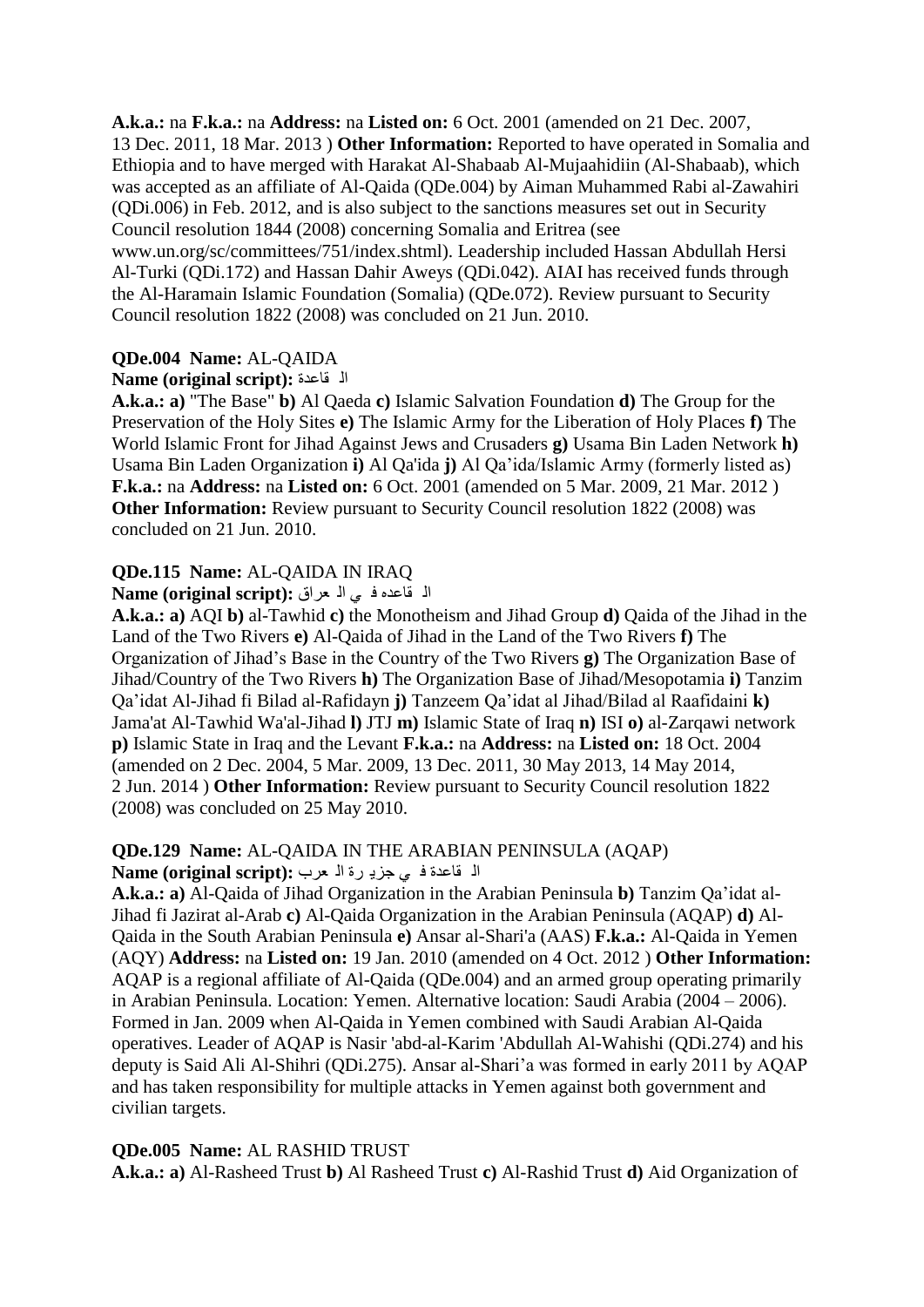the Ulema, Pakistan **e)** Al Amin Welfare Trust **f)** Al Amin Trust **g)** Al Ameen Trust **h)** Al-Ameen Trust **i)** Al Madina Trust **j)** Al-Madina Trust **F.k.a.:** na **Address: a)** Kitas Ghar, Nazimabad 4, Dahgel-Iftah, Karachi, Pakistan (Kitas Ghar, Nazimabad 4, Dahgel-Iftah, Karachi, Pakistan) **b)** Jamia Maajid, Sulalman Park, Melgium Pura, Lahore, Pakistan (Jamia Maajid, Sulalman Park, Melgium Pura, Lahore, Pakistan) **c)** (Office Dha"rbi-M"unin, Opposite Khyber Bank, Abbottabad Road, Mansehra, Pakistan) **d)** (Office Dha"rbi-M"unin ZR Brothers, Katcherry Road, Chowk Yadgaar, Peshawar, Pakistan) **e)** (Office Dha"rbi-M"unin, Rm No. 3, Moti Plaza, Near Liaquat Bagh, Muree Road, Rawalpindi, Pakistan) **f)**  (Office Dha"rbi-M"unin, Top Floor, Dr. Dawa Khan Dental Clinic Surgeon, Main Baxae, Mingora, Swat, Pakistan) **g)** (Kitab Ghar, Darul Ifta Wal Irshad, Nazimabad No. 4, Karachi, Pakistan, Phone 6683301; Phone 0300-8209199; Fax 6623814) **h)** (302b-40, Good Earth Court, Opposite Pia Planitarium, Block 13a, Gulshan -l Igbal, Karachi, Pakistan; Phone 4979263) **i)** (617 Clifton Center, Block 5, 6th Floor, Clifton, Karachi, Pakistan; Phone 587- 2545) **j)** (j) 605 Landmark Plaza, 11 Chundrigar Road, Opposite Jang Building, Karachi, Pakistan; Phone 2623818-19) **k)** (Jamia Masjid, Sulaiman Park, Begum Pura, Lahore, Pakistan; Phone 042-6812081) **Listed on:** 6 Oct. 2001 (amended on 21 Oct. 2008, 10 Dec. 2008, 13 Dec. 2011 ) **Other Information:** Headquarters are in Pakistan. Operations in Afghanistan: Herat Jalalabad, Kabul, Kandahar, Mazar Sherif. Also operations in Kosovo, Chechnya. Involved in the financing of Al-Qaida and the Taliban. Until 21 Oct. 2008, this entity appeared also as "Aid Organization of the Ulema, Pakistan" (QDe.073), listed on 24 Apr. 2002 and amended on 25 Jul. 2006. The two entries Al Rashid Trust (QDe.005) and Aid Organization of the Ulema, Pakistan (QDe.073) were consolidated into this entity on 21 Oct. 2008. Founded by Mufti Rashid Ahmad Ledahyanoy (deceased). Associated with Jaish-i-Mohammed (QDe.019). Banned in Pakistan since Oct. 2001. Despite the closure of its offices in Pakistan in February 2007 it has continued its activities. Review pursuant to Security Council resolution 1822 (2008) was concluded on 6 May 2010.

### **QDe.146 Name:** ANSAR AL CHARIA BENGHAZI

# ب نـغازي -أذ صـار الـ شريـ <del>م</del>ة :Name (original script)

**A.k.a.: a)** (airahC la rasnA) ؼح ٠ؾش ٌا قاس ٔأ**b)** Ansar al-Charia **c)** Ansar al-Sharia **d)** Ansar al-Charia Benghazi **e**) Ansar al-Sharia Benghazi **f**) airahC la rasnA) أن صار الـ شريـ حة بـ لـ يـ بـ يـا ( in Libya (ASL)) **g)** (airahC la rasnA tabitaK) ؼح ٠ؾش ٌا قاس ٔأ ثح ١ ر و **h)** Ansar al Sharia **F.k.a.:** na **Address: a)** (Operates in Benghazi, Libya) **b)** (Support network in Tunisia) **Listed on:** 19 Nov. 2014 **Other Information:** Associated with the Organization of Al-Qaida in the Islamic Maghreb (QDe.014), Al Mourabitoun (QDe.141), Ansar al-Shari"a in Tunisia (AAS-T) (QDe.143), and Ansar al Charia Derna (QDe.145). The leader is Mohamed al-Zahawi (not listed). Runs training camps for foreign terrorist fighters travelling to Syria, Iraq and Mali.

#### **QDe.145 Name:** ANSAR AL CHARIA DERNA

#### درنة أذ صار الـ شربـ مة :Name (original script)

**A.k.a.: a)** Ansar al-Charia Derna **b**) Ansar al-Sharia Derna **c**) la rasnA) أنه صار السريعة Charia) **d)** Ansar al-Sharia **e)** Ansar al Sharia **F.k.a.:** na **Address: a)** (Operates in Derna and Jebel Akhdar, Libya ) **b)** (Support network in Tunisia) **Listed on:** 19 Nov. 2014 **Other Information:** Associated with the Organization of Al-Qaida in the Islamic Maghreb (QDe.014), Ansar al-Shari"a in Tunisia (AAS-T) (QDe.143) and Ansar al Charia Benghazi (QDe.146). Runs training camps for foreign terrorist fighters travelling to Syria and Iraq.

#### **QDe.098 Name:** ANSAR AL-ISLAM

أَذ صا<sub>ل</sub>ِ الا سلام :(Name (original script

**A.k.a.: a)** Devotees of Islam **b)** Jund al-Islam **c)** Soldiers of Islam **d)** Kurdistan Supporters of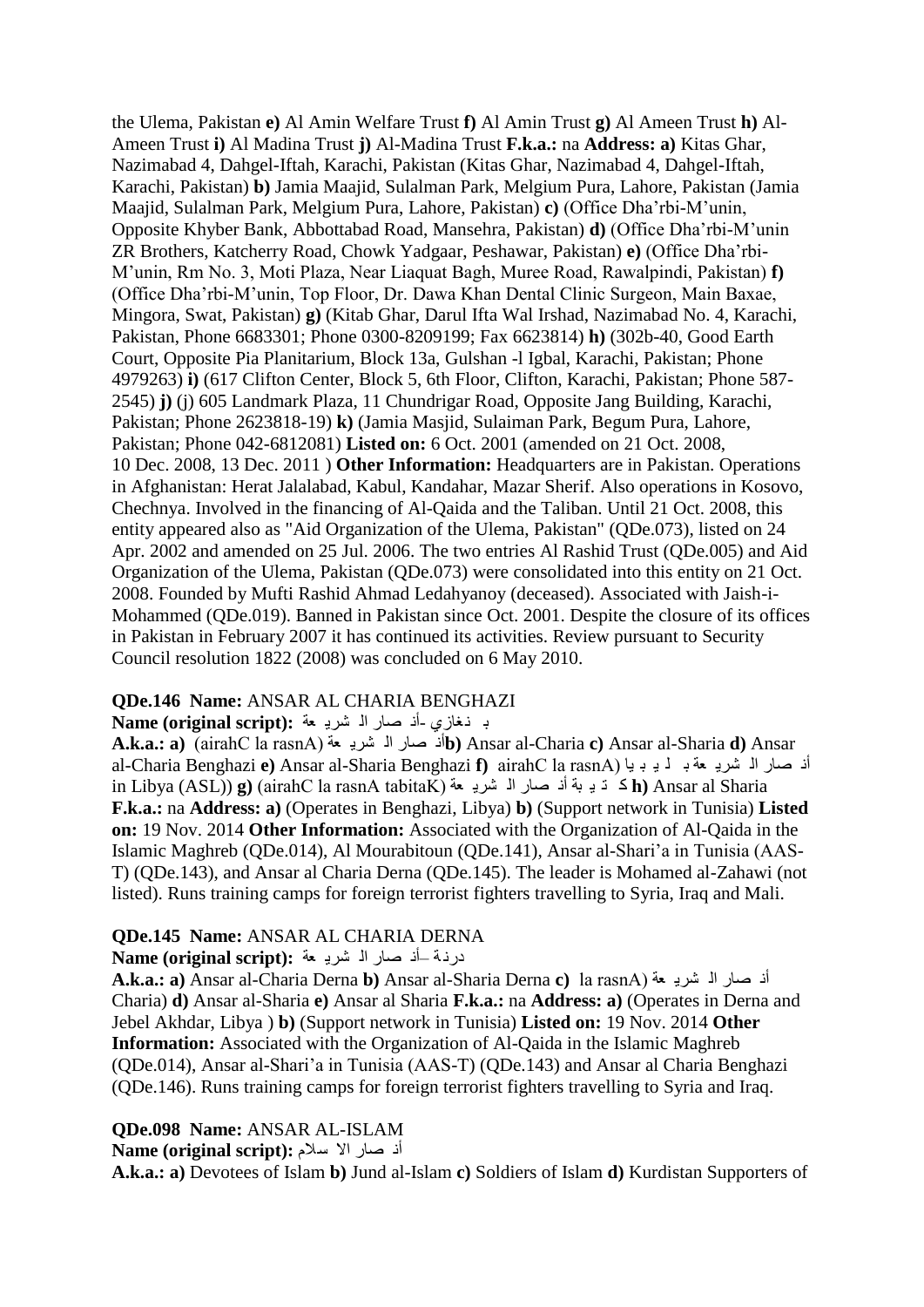Islam **e)** Supporters of Islam in Kurdistan **f)** Followers of Islam in Kurdistan **g)** Kurdish Taliban **h)** Soldiers of God **i)** Ansar al-Sunna Army **j)** Jaish Ansar al-Sunna **k)** Ansar al-Sunna **F.k.a.:** na **Address:** na **Listed on:** 24 Feb. 2003 (amended on 31 Mar. 2004, 5 Mar. 2009, 18 Mar. 2009, 21 Oct. 2010, 13 Dec. 2011 ) **Other Information:** The founder is Najmuddin Faraj Ahmad (QDi.226). Associated with Al-Qaida in Iraq (QDe.115). Located and primarily active in northern Iraq but maintains a presence in western and central Iraq. Review pursuant to Security Council resolution 1822 (2008) was concluded on 21 Jun. 2010.

#### **QDe.135 Name:** ANSAR EDDINE

#### اذ صار ال ديون : Name (original script)

**A.k.a.:** Ansar Dine **F.k.a.:** na **Address:** Mali **Listed on:** 20 Mar. 2013 **Other Information:**  Was founded in December 2011 by Iyad ag Ghali (QDi.316). Linked to the Organization of Al-Qaida in the Islamic Maghreb (QDe.014) and Mouvement pour l"Unification et le Jihad en Afrique de l"Ouest (MUJAO) (QDe.134). Associated with Abdelmalek Droukdel (QDi.232).

#### **QDe.142 Name:** ANSARUL MUSLIMINA FI BILADIS SUDAN

أذ صار اله سلم بن في بـ لاد الـ سودان : Name (original script)

**A.k.a.: a)** Ansaru **b)** Ansarul Muslimina fi Biladis Sudan **c)** Jama'atu Ansaril Muslimina fi Biladis Sudan (JAMBS) **d)** Jama"atu Ansarul Muslimina fi Biladis-Sudan (JAMBS) **e)**  Jamma"atu Ansarul Muslimina fi Biladis-Sudan (JAMBS) **f)** Vanguards for the Protection of Muslims in Black Africa **g)** Vanguard for the Protection of Muslims in Black Africa **F.k.a.:**  na **Address:** Nigeria **Listed on:** 26 Jun. 2014 **Other Information:** Terrorist and paramilitary group established in 2012 and operating in Nigeria. Associated with the Organization of Al-Qaida in the Islamic Maghreb (AQIM) (QDe.014), Jama'atu Ahlis Sunna Lidda'Awati Wal-Jihad (Boko Haram) (QDe.138) and Abubakar Mohammed Shekau (QDi322).

#### **QDe.006 Name:** ARMED ISLAMIC GROUP

الْحِماعة الاسلام بة المسلحة : Name (original script)

**A.k.a.: a)** Al Jamm"ah Al-Islamiah Al- Musallah **b)** GIA **c)** Groupe Islamique Armé **F.k.a.:**  na **Address:** Algeria **Listed on:** 6 Oct. 2001 (amended on 7 Apr. 2008, 13 Dec. 2011 ) **Other Information:** Review pursuant to Security Council resolution 1822 (2008) was concluded on 21 Jun. 2010.

#### **QDe.007 Name:** ASBAT AL-ANSAR

**Alme (original script):** عصد بة الأذ صار

**A.k.a.:** na **F.k.a.:** na **Address:** Ein el-Hilweh camp, Lebanon **Listed on:** 6 Oct. 2001 (amended on 30 Jan. 2009, 13 Dec. 2011 ) **Other Information:** Active in northern Iraq. Associated with Al-Qaida in Iraq (QDe.115). Review pursuant to Security Council resolution 1822 (2008) was concluded on 21 Jun. 2010.

#### **QDe.093 Name:** BENEVOLENCE INTERNATIONAL FOUNDATION

**A.k.a.: a)** Al Bir Al Dawalia **b)** BIF **c)** BIF-USA **d)** Mezhdunarodnyj Blagotvoritel'nyl Fond **F.k.a.:** na **Address: a)** 8820 Mobile Avenue, IA, Oak Lawn, Illinois, 60453, United States of America **b)** P.O. Box 548, Worth, Illinois, 60482, United States of America **c)** (Formerly located at) 9838 S. Roberts Road, Suite 1W, Palos Hills, Illinois, 60465, United States of America **d)** (Formerly located at) 20-24 Branford Place, Suite 705, Newark, New Jersey, 07102, United States of America **e)** P.O. Box 1937, Khartoum, Sudan **f)** Bangladesh **g)** (Gaza Strip) **h)** Yemen **Listed on:** 21 Nov. 2002 (amended on 24 Jan. 2003, 28 Apr. 2011, 18 May 2012 ) **Other Information:** Employer Identification Number (United States of America): 36-3823186. Review pursuant to Security Council resolution 1822 (2008) was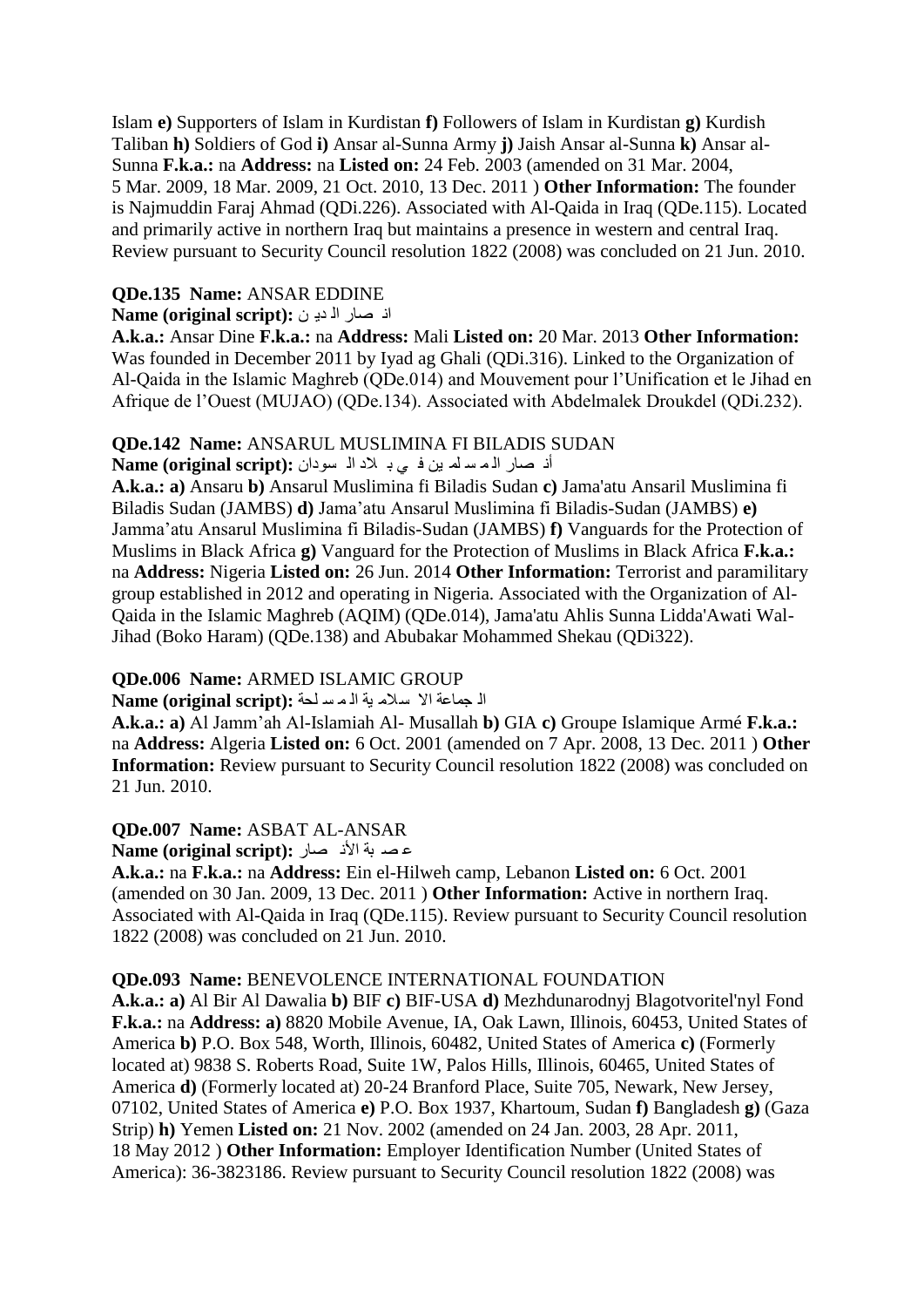concluded on 22 Jun. 2010.

# **QDe.102 Name:** DJAMAT HOUMAT DAAWA SALAFIA (DHDS)

جماعة حماة ال دعوة اله سلف فية : Name (original script)

**A.k.a.:** Djamaat Houmah Al-Dawah Al-Salafiat **F.k.a.:** Katibat el Ahouel **Address:** Algeria **Listed on:** 11 Nov. 2003 (amended on 26 Nov. 2004, 7 Apr. 2008, 25 Jan. 2010, 13 Dec. 2011 ) **Other Information:** Associated with the Armed Islamic Group (GIA) (QDe.006) and the Organization of Al-Qaida in the Islamic Maghreb (QDe.014). Review pursuant to Security Council resolution 1822 (2008) was concluded on 30 Jul. 2009.

#### **QDe.088 Name:** EASTERN TURKISTAN ISLAMIC MOVEMENT (ETIM)

**A.k.a.: a)** The Eastern Turkistan Islamic Party **b)** The Eastern Turkistan Islamic Party of Allah **c)** Islamic Party of Turkestan **d)** Djamaat Turkistan **F.k.a.:** na **Address:** na **Listed on:**  11 Sep. 2002 (amended on 3 Oct. 2008, 13 Dec. 2011 ) **Other Information:** Active in China, South Asia and Central Asia. Review pursuant to Security Council resolution 1822 (2008) was concluded on 20 May 2010.

#### **QDe.003 Name:** EGYPTIAN ISLAMIC JIHAD

ال جهاد الا سلامي الـ مـصري : Name (original script)

**A.k.a.: a)** Egyptian Al-Jihad **b)** Jihad Group **c)** New Jihad **d)** Al-Jihad **e)** Egyptian Islamic Movement **F.k.a.:** na **Address:** na **Listed on:** 6 Oct. 2001 (amended on 5 Mar. 2009, 13 Dec. 2011 ) **Other Information:** Co-founded by Aiman Muhammed Rabi al-Zawahiri (QDi.006), who was also its military leader. Review pursuant to Security Council resolution 1822 (2008) was concluded on 21 Jun. 2010.

# **QDe.131 Name:** EMARAT KAVKAZ

**Name (original script):** Эмират Кавказ

**A.k.a.:** na **F.k.a.:** na **Address:** na **Listed on:** 29 Jul. 2011 **Other Information:** Mainly active in the Russian Federation, Afghanistan and Pakistan. Led by Doku Khamatovich Umarov (QDi.290)

# **QDe.091 Name:** GLOBAL RELIEF FOUNDATION (GRF)

**A.k.a.:** na **F.k.a.:** na **Address: a)** 9935 South 76th Avenue, Unit 1, Bridgeview, Illinois, 60455, United States of America **b)** P.O. Box 1406, Bridgeview, Illinois, 60455, United States of America **Listed on:** 22 Oct. 2002 (amended on 26 Nov. 2004, 20 Dec. 2005, 25 Jul. 2006, 24 Mar. 2009, 11 Mar. 2010, 25 Mar. 2010, 28 Apr. 2011, 21 Feb. 2012, 14 Feb. 2014 ) **Other Information:** Other Foreign Locations: Afghanistan, Bangladesh, Eritrea, Ethiopia, India, Iraq, West Bank and Gaza, Somalia and Syria. Federal Employer Identification Number (United States of America): 36-3804626. Review pursuant to Security Council resolution 1822 (2008) was concluded on 21 Jun. 2010.

# **QDe.130 Name:** HARAKAT-UL JIHAD ISLAMI

#### حرک ت ال جہاد الا سلامی **:**(Name (original script

**A.k.a.: a)** HUJI **b)** Movement of Islamic Holy War **c)** Harkat-ul-Jihad-al Islami **d)** Harkat-al-Jihad-ul Islami **e)** Harkat-ul-Jehad-al-Islami **f)** Harakat ul Jihad-e-Islami **F.k.a.: a)** Harakatul-Ansar **b)** HUA **Address:** na **Listed on:** 6 Aug. 2010 (amended on 13 Dec. 2011 ) **Other Information:** Was established in Afghanistan in 1980. In 1993, Harakat-ul Jihad Islami merged with Harakat ul-Mujahidin (QDe.008) to form Harakat ul-Ansar. In 1997, Harakat-ul Jihad Islami split from Harakat ul-Ansar and resumed using its former name. Operations are in India, Pakistan and Afghanistan. Banned in Pakistan.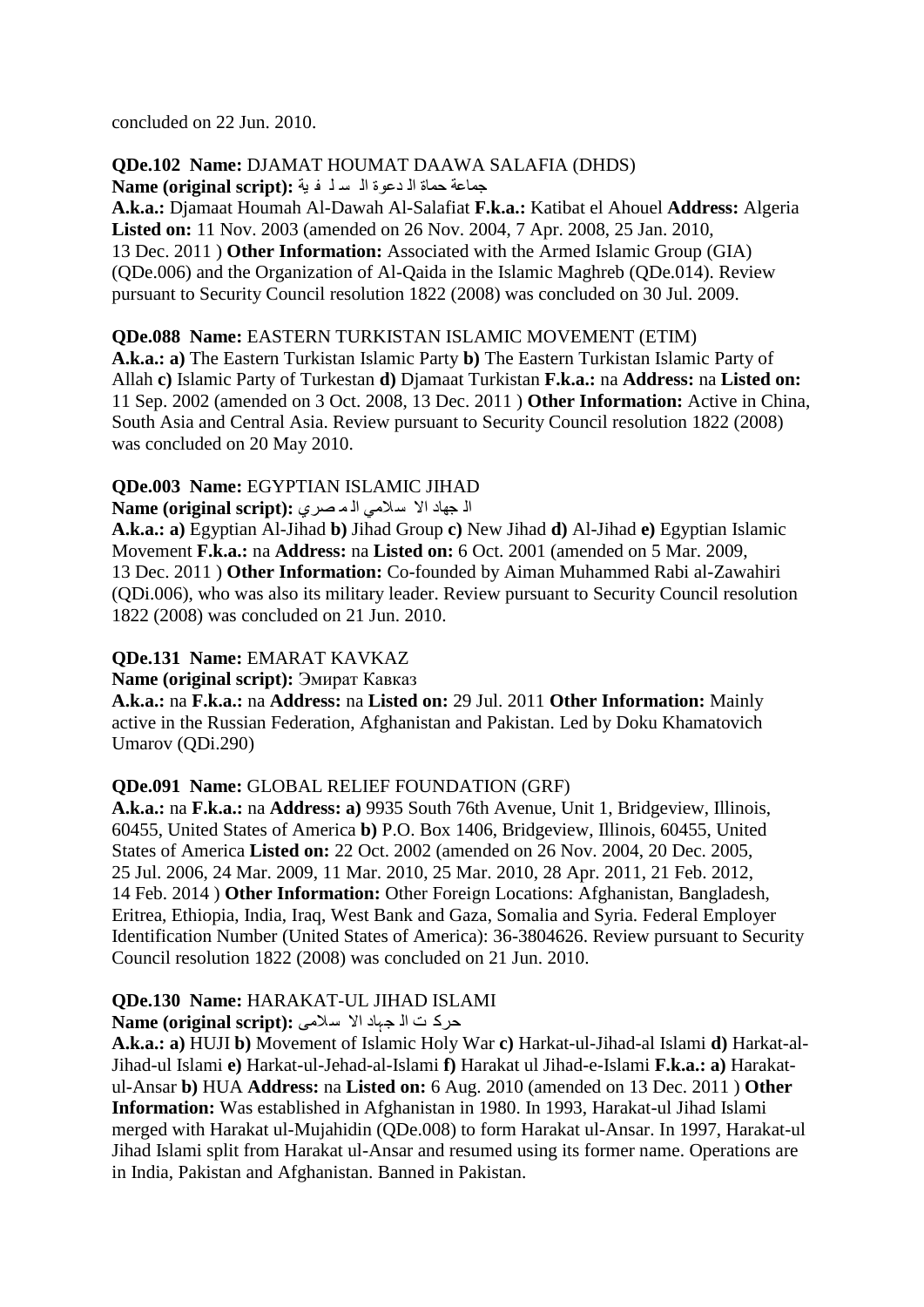#### **QDe.008 Name:** HARAKAT UL-MUJAHIDIN / HUM

**A.k.a.: a)** Al-Faran **b)** Al-Hadid **c)** Al-Hadith **d)** Harakat Ul-Ansar **e)** HUA **f)** Harakat Ul-Mujahideen **F.k.a.:** na **Address:** Pakistan **Listed on:** 6 Oct. 2001 (amended on 13 Dec. 2011 ) **Other Information:** Associated with Jaish-i-Mohammed (QDe.019), Lashkar i Jhangvi (LJ) (QDe.096) and Lashkar-e-Tayyiba (QDe.118). Active in Pakistan and Afghanistan. Banned in Pakistan. Review pursuant to Security Council resolution 1822 (2008) was concluded on 21 Jun. 2010.

#### **QDe.147 Name:** HILAL AHMAR SOCIETY INDONESIA (HASI)

**A.k.a.: a)** Yayasan Hilal Ahmar **b)** Indonesia Hilal Ahmar Society for Syria **F.k.a.:** na **Address:** na **Listed on:** 13 Mar. 2015 **Other Information:** Ostensibly humanitarian wing of Jemaah Islamiyah (QDe.092). Operates in Lampung, Jakarta, Semarang, Yogyakarta, Solo, Surabaya and Makassar, Indonesia. Has been recruiting, funding and facilitating travel of foreign terrorist fighters to Syria. Not affiliated with the humanitarian group International Federation of the Red Cross and Red Crescent Societies (IFRC).

#### **QDe.009 Name:** ISLAMIC ARMY OF ADEN

**A.k.a.:** na **F.k.a.:** na **Address:** na **Listed on:** 6 Oct. 2001 **Other Information:** Review pursuant to Security Council resolution 1822 (2008) was concluded on 9 Jul. 2010.

#### **QDe.099 Name:** ISLAMIC INTERNATIONAL BRIGADE (IIB)

**A.k.a.: a)** The Islamic Peacekeeping Brigade **b)** The Islamic Peacekeeping Army **c)** The International Brigade **d)** Islamic Peacekeeping Battalion **e)** International Battalion **f)** Islamic Peacekeeping International Brigade **F.k.a.:** na **Address:** na **Listed on:** 4 Mar. 2003 (amended on 13 Dec. 2011 ) **Other Information:** Linked to the Riyadus-Salikhin Reconnaissance and Sabotage Battalion of Chechen Martyrs (RSRSBCM) (QDe.100) and the Special Purpose Islamic Regiment (SPIR) (QDe.101). Review pursuant to Security Council resolution 1822 (2008) was concluded on 17 May 2010.

#### **QDe.119 Name:** ISLAMIC JIHAD GROUP

**A.k.a.: a)** Jama"at al-Jihad **b)** Libyan Society **c)** Kazakh Jama"at **d)** Jamaat Mojahedin **e)**  Jamiyat **f)** Jamiat al-Jihad al-Islami **g)** Dzhamaat Modzhakhedov **h)** Islamic Jihad Group of Uzbekistan **i)** al-Djihad al-Islami **j)** Zamaat Modzhakhedov Tsentralnoy Asii **k)** Islamic Jihad Union **F.k.a.:** na **Address:** na **Listed on:** 1 Jun. 2005 (amended on 19 Apr. 2006, 20 Feb. 2008, 13 Dec. 2011 ) **Other Information:** Founded and led by Najmiddin Kamolitdinovich Jalolov (deceased) and Suhayl Fatilloevich Buranov (deceased). Associated with the Islamic Movement of Uzbekistan (QDe.010) and Emarat Kavkaz (QDe.131). Active in the Afghanistan/Pakistan border area, Central Asia, South Asia region and some European States. Review pursuant to Security Council resolution 1822 (2008) was concluded on 20 May 2010.

#### **QDe.010 Name:** ISLAMIC MOVEMENT OF UZBEKISTAN

**A.k.a.:** IMU **F.k.a.:** na **Address:** na **Listed on:** 6 Oct. 2001 (amended on 13 Dec. 2011 ) **Other Information:** Associated with the Eastern Turkistan Islamic Movement (ODe.088), Islamic Jihad Group (QDe.119) and Emarat Kavkaz (QDe.131). Active in the Afghanistan/Pakistan border area, northern Afghanistan and Central Asia. Review pursuant to Security Council resolution 1822 (2008) was concluded on 21 Jun. 2010.

#### **QDe.019 Name:** JAISH-I-MOHAMMED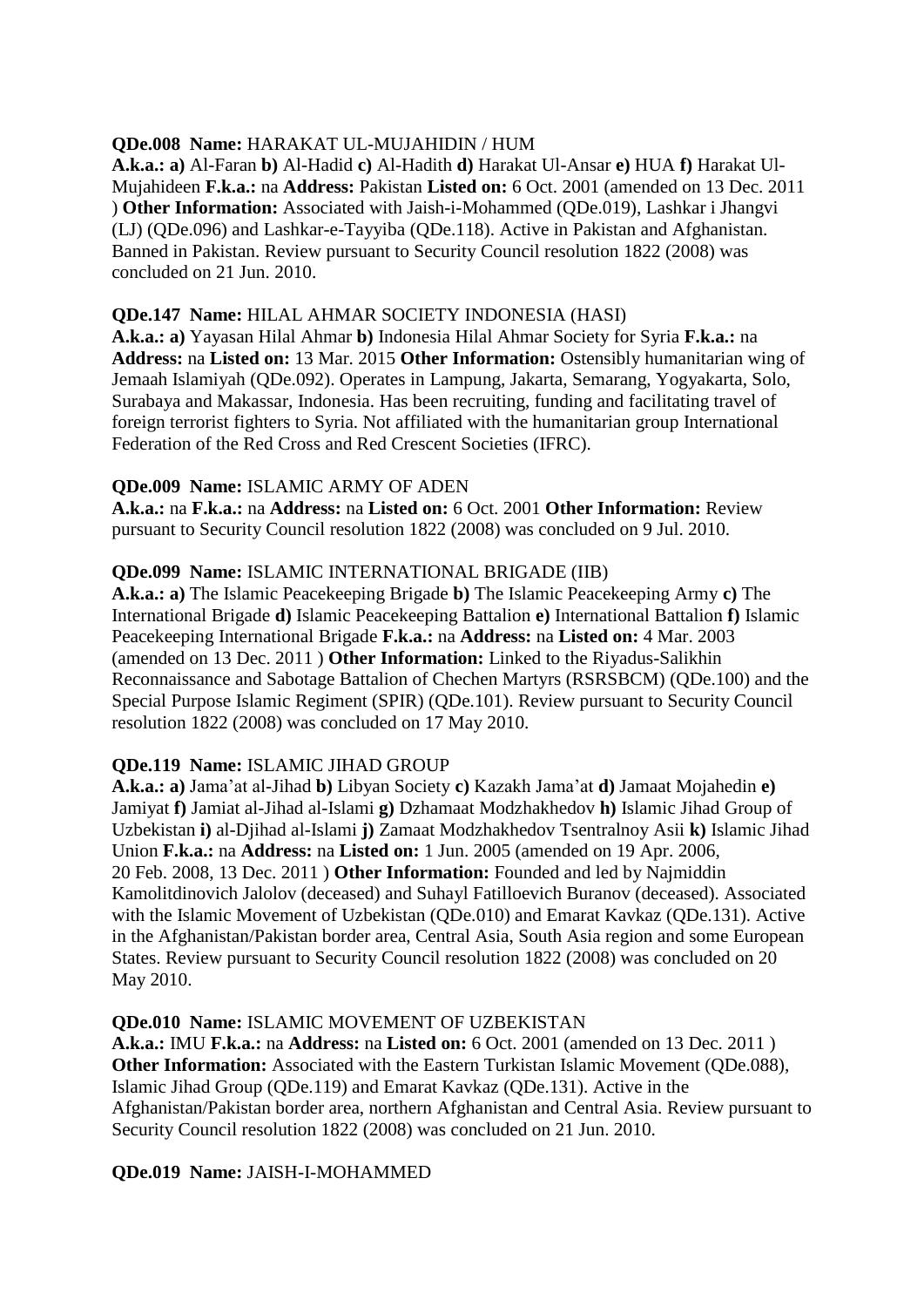**A.k.a.:** Army of Mohammed **F.k.a.:** na **Address:** Pakistan **Listed on:** 17 Oct. 2001 (amended on 13 Dec. 2011 ) **Other Information:** Based in Peshawar and Muzaffarabad, Pakistan Associated with Harakat ul-Mujahidin / HUM (QDe.008), Lashkar-e-Tayyiba (QDe.118), Al-Akhtar Trust International (QDe.121), and Harakat-ul Jihad Islami (QDe.130). Banned in Pakistan. Review pursuant to Security Council resolution 1822 (2008) was concluded on 21 Jun. 2010.

#### **QDe.138 Name:** JAMA'ATU AHLIS SUNNA LIDDA'AWATI WAL-JIHAD

**A.k.a.: a)** Jama'atu Ahlus-Sunnah Lidda'Awati Wal Jihad **b)** Jama'atu Ahlus-Sunna Education Western**) e** Haram Boko**) d** جّاػح أً٘ اٌ غ ٕح ٌ ٍذػٛج ٚاٌ جٙاد **(c** Jihad Wal Awati'Lidda is a Sin **F.k.a.:** na **Address:** Nigeria **Listed on:** 22 May 2014 **Other Information:** Affiliate of Al-Qaida (QDe.004), and the Organization of Al-Qaida in the Islamic Maghreb (AQIM) (QDe.014). Associated with Jama'atu Ansarul Muslimina Fi Biladis-Sudan (Ansaru). The leader is Abubakar Shekau.

#### **QDe.020 Name:** JAM'YAH TA'AWUN AL-ISLAMIA

**A.k.a.: a)** Society of Islamic Cooperation **b)** Jam'iyat Al Ta'awun Al Islamiyya **c)** Jit **F.k.a.:**  na **Address:** Kandahar City, Afghanistan **Listed on:** 17 Oct. 2001 (amended on 13 Dec. 2011 ) **Other Information:** Founded by Usama Mohammad Awad bin Laden (deceased) in 2001. Review pursuant to Security Council resolution 1822 (2008) was concluded on 21 Jun. 2010.

#### **QDe.092 Name:** JEMAAH ISLAMIYAH

**A.k.a.: a)** Jema"ah Islamiyah **b)** Jemaah Islamiya **c)** Jemaah Islamiah **d)** Jamaah Islamiyah **e)**  Jama"ah Islamiyah **F.k.a.:** na **Address:** na **Listed on:** 25 Oct. 2002 (amended on 13 Dec. 2011 ) **Other Information:** Operates in Southeast Asia, including Indonesia, Malaysia and the Philippines. Associated with the Abu Sayyaf Group (QDe.001). Review pursuant to Security Council resolution 1822 (2008) was concluded on 25 May 2010.

#### **QDe.133 Name:** JEMMAH ANSHORUT TAUHID (JAT)

**A.k.a.: a)** Jemaah Anshorut Tauhid **b)** Jemmah Ansharut Tauhid **c)** Jem"mah Ansharut Tauhid **d)** Jamaah Ansharut Tauhid **e)** Jama"ah Ansharut Tauhid **f)** Laskar 99 **F.k.a.:** na **Address:** (Jl. Semenromo number 58, 04/XV Ngruki, Cemani, Grogol, Sukoharjo, Jawa Tengah, Indonesia, Telephone: 0271-2167285, Email: info@ansharuttauhid.com) **Listed on:**  12 Mar. 2012 **Other Information:** Founded and led by Abu Bakar Ba'asyir (QDi.217). Established on 27 Jul. 2008 in Solo, Indonesia. Associated with Jemmah Islamiya (JI) (QDe.092). Website: http:/ansharuttauhid.com/

# **QDe.118 Name:** LASHKAR-E-TAYYIBA

**A.k.a.: a)** Lashkar-e-Toiba **b)** Lashkar-i-Taiba **c)** al Mansoorian **d)** al Mansooreen **e)** Army of the Pure **f)** Army of the Righteous **g)** Army of the Pure and Righteous **h)** Paasban-e-Kashmir **i)** Paasban-i-Ahle-Hadith **j)** Pasban-e-Kashmir **k)** Pasban-e-Ahle-Hadith **l)** Paasbane-Ahle-Hadis **m)** Pashan-e-ahle Hadis **n)** Lashkar e Tayyaba **o)** LET **p)** Jamaat-ud-Dawa **q)**  JUD **r)** Jama'at al-Dawa **s)** Jamaat ud-Daawa **t)** Jamaat ul-Dawah **u)** Jamaat-ul-Dawa **v)**  Jama'at-i-Dawat **w)** Jamaiat-ud-Dawa **x)** Jama'at-ud-Da'awah **y)** Jama'at-ud-Da'awa **z)**  Jamaati-ud-Dawa **aa)** Falah-i-Insaniat Foundation (FIF) **F.k.a.:** na **Address:** na **Listed on:**  2 May 2005 (amended on 3 Nov. 2005, 10 Dec. 2008, 14 Mar. 2012 ) **Other Information:**  Associated with Hafiz Muhammad Saeed (QDi.263) who is the leader of Lashkar-e-Tayyiba. Review pursuant to Security Council resolution 1822 (2008) was concluded on 8 Jun. 2010.

# **QDe.096 Name:** LASHKAR I JHANGVI (LJ)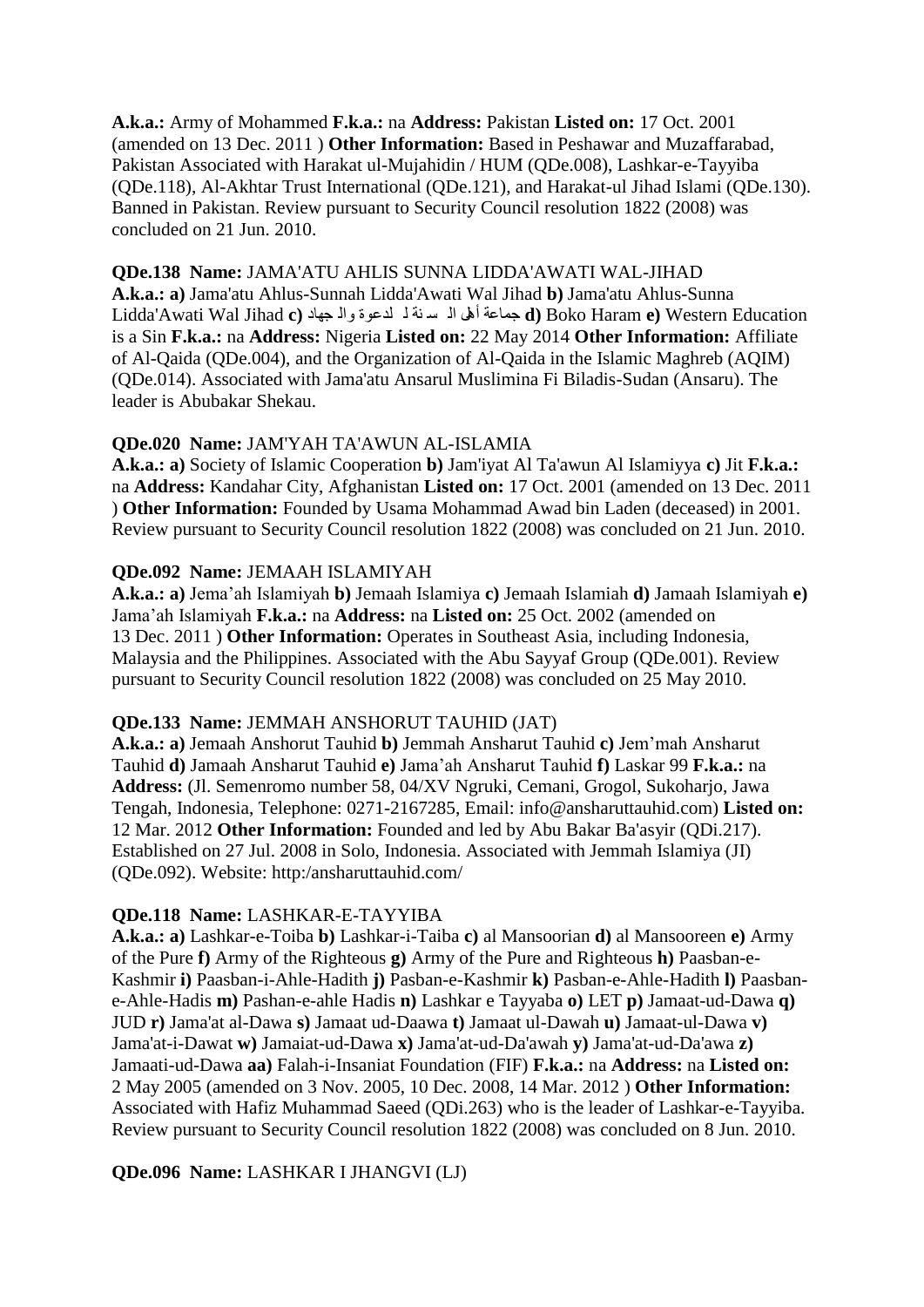**A.k.a.:** na **F.k.a.:** na **Address:** na **Listed on:** 3 Feb. 2003 (amended on 13 Dec. 2011 ) **Other Information:** Based primarily in Pakistan's Punjab region and in the city of Karachi. Active in Pakistan although banned as at 2010. Review pursuant to Security Council resolution 1822 (2008) was concluded on 21 Jun. 2010.

#### **QDe.011 Name:** LIBYAN ISLAMIC FIGHTING GROUP

ال جماعة الا سلام ية اله قات لة ال لـ بـ بـ بة : Name (original script)

**A.k.a.:** LIFG **F.k.a.:** na **Address:** Libyan Arab Jamahiriya **Listed on:** 6 Oct. 2001 (amended on 5 Mar. 2009, 13 Dec. 2011 ) **Other Information:** Members in Afghanistan merged with Al-Qaida (QDe.004) in Nov. 2007. Review pursuant to Security Council resolution 1822 (2008) was concluded on 21 Jun. 2010.

#### **QDe.012 Name:** MAKHTAB AL-KHIDAMAT

ِى رة اٌ خذِاخ **:(script original (Name**

**A.k.a.: a)** MAK **b)** Al Kifah **F.k.a.:** na **Address:** na **Listed on:** 6 Oct. 2001 (amended on 5 Mar. 2009, 13 Dec. 2011 ) **Other Information:** Absorbed into Al-Qaida (QDe.004). Review pursuant to Security Council resolution 1822 (2008) was concluded on 21 Jun. 2010.

#### **QDe.089 Name:** MOROCCAN ISLAMIC COMBATANT GROUP

ال جماعة الا سلام بة ال مغرب بة الم قادّ اله : Name (original script)

**A.k.a.: a)** Groupe Islamique Combattant Marocain **b)** GICM **F.k.a.:** na **Address:** Morocco **Listed on:** 10 Oct. 2002 (amended on 5 Mar. 2009 ) **Other Information:** Associated with the Organization of Al-Qaida in the Islamic Maghreb (QDe.014). Review pursuant to Security Council resolution 1822 (2008) was concluded on 20 May 2010.

#### **QDe.136 Name:** MUHAMMAD JAMAL NETWORK (MJN)

ؽ ث ىح ِذّذ جّاي **:(script original (Name**

**A.k.a.: a)** Muhammad Jamal Group **b)** Jamal Network **c)** Abu Ahmed Group **d)** Al-Qaida in Egypt (AQE) **F.k.a.:** na **Address:** Operates in Egypt, Libya and Mali **Listed on:**  21 Oct. 2013 **Other Information:** Terrorist and paramilitary group established by Muhammad Jamal al Kashif (QDi.318) in 2011 and linked to Al-Qaida (QDe.004), Aiman al-Zawahiri (QDi.006), and the leadership of Al-Qaida in the Arabian Peninsula (AQAP) (QDe.129) and the Organization of Al-Qaida in the Islamic Maghreb (AQIM) (QDe.014). Funded and supported by AQAP. Multiple terrorist training camps in Egypt and Libya. Reportedly acquiring weapons, conducting training and establishing terrorist groups in the Sinai, Egypt. Training suicide bombers, foreign fighters and planning terrorist attacks in Egypt, Libya and elsewhere as of Sep. 2013. MJN members were reported to be involved in the attack on the United States Mission in Benghazi, Libya, on 11 Sep. 2012.

**QDe.134 Name:** Mouvement pour l"Unification et le Jihad en Afrique de l"Ouest (MUJAO) حركة ال توح بدوال جهاد في غرب إفريقيا : Name (original script) **A.k.a.:** na **F.k.a.:** na **Address: a)** Mali **b)** Algeria **Listed on:** 5 Dec. 2012 **Other Information:** Associated with The Organization of Al-Qaida in the Islamic Maghreb (QDe.014) and Mokhtar Belmokhtar (QDi.136). Active in the Sahel/Sahara region.

#### **QDe.021 Name:** RABITA TRUST

**A.k.a.:** na **F.k.a.:** na **Address:** (a) Room 9a, 2nd Floor, Wahdat Road, Education Town, Lahore, Pakistan b) Wares Colony, Lahore, Pakistan (at time of listing)) **Listed on:**  17 Oct. 2001 (amended on 21 Mar. 2012 ) **Other Information:** Wa"el Hamza Abd al-Fatah Julaidan (QDi.079) served as its Director General. Banned in Pakistan. Review pursuant to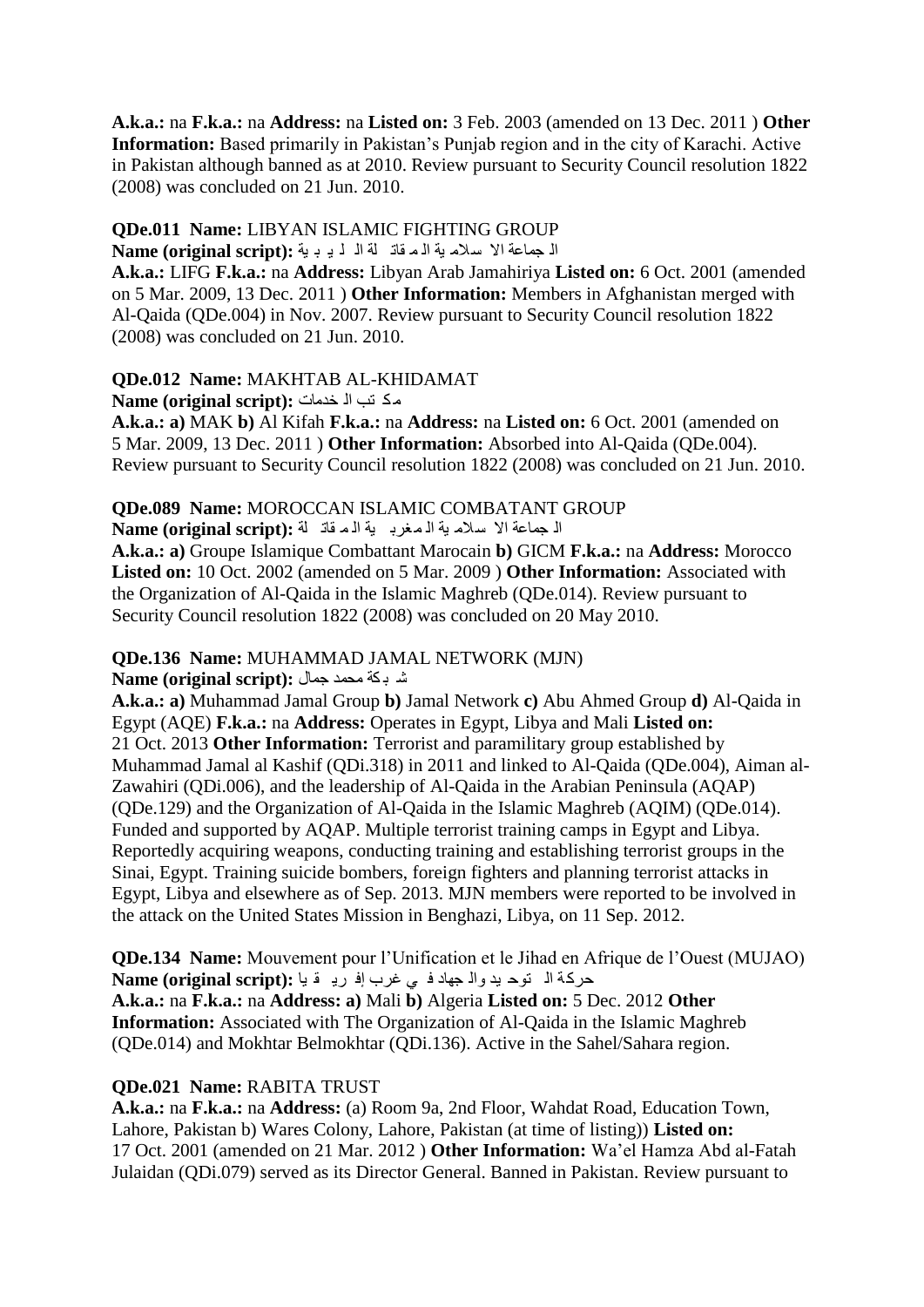Security Council resolution 1822 (2008) was concluded on 21 Jun. 2010.

### **QDe.128 Name:** RAJAH SOLAIMAN MOVEMENT

**A.k.a.: a)** Rajah Solaiman Islamic Movement **b)** Rajah Solaiman Revolutionary Movement **F.k.a.:** na **Address: a)** Barangay Mal-Ong, Anda, Pangasinan Province, Philippines **b)** Sitio Dueg, Barangay Maasin, San Clemente, Tarlac Province, Philippines **c)** Number 50, Purdue Street, Cubao, Quezon City, Philippines **Listed on:** 4 Jun. 2008 (amended on 13 Dec. 2011 ) **Other Information:** Founded and headed by Hilarion Del Rosario Santos III (QDi.244). Associated with the Abu Sayyaf Group (QDe.001), Jemaah Islamiyah (QDe.092) and Khadafi Abubakar Janjalani (QDi.180). Review pursuant to Security Council resolution 1822 (2008) was concluded on 13 May 2010.

#### **QDe.070 Name:** REVIVAL OF ISLAMIC HERITAGE SOCIETY

جمع بة اح باء ال تراث الا سلامي: Name (original script):

**A.k.a.: a)** Revival of Islamic Society Heritage on the African Continent **b)** Jamia Ihya ul Turath **c)** RIHS **d)** Jamiat Ihia Al-Turath Al-Islamiya **F.k.a.:** na **Address: a)** Pakistan **b)**  Afghanistan **Listed on:** 11 Jan. 2002 (amended on 25 Jul. 2006, 5 Mar. 2009, 13 Dec. 2011 ) **Other Information:** NOTE: Only the Pakistan and Afghanistan offices of this entity are designated. Associated with Abu Bakr al-Jaziri (QDi.058) and Afghan Support Committee (ASC) (QDi.069). Review pursuant to Security Council resolution 1822 (2008) was concluded on 8 Jun. 2010.

#### **QDe.100 Name:** RIYADUS-SALIKHIN RECONNAISSANCE AND SABOTAGE BATTALION OF CHECHEN MARTYRS (RSRSBCM)

**A.k.a.: a)** Riyadus-Salikhin Reconnaissance and Sabotage Battalion **b)** Riyadh-as-Saliheen **c)**  The Sabotage and Military Surveillance Group of the Riyadh al-Salihin Martyrs **d)** Firqat al-Takhrib wa al-Istitla al-Askariyah li Shuhada Riyadh al-Salihin **e)** Riyadus-Salikhin Reconnaissance and Sabotage battalion of Shahids (martyrs) **F.k.a.:** na **Address:** na **Listed on:** 4 Mar. 2003 (amended on 25 Jul. 2006, 13 Dec. 2011 ) **Other Information:** Associated with the Islamic International Brigade (IIB) (ODe.099), the Special Purpose Islamic Regiment (SPIR) (QDe.101) and Emarat Kavkaz (QDe.131). Review pursuant to Security Council resolution 1822 (2008) was concluded on 17 May 2010.

#### **QDe.101 Name:** SPECIAL PURPOSE ISLAMIC REGIMENT (SPIR)

**A.k.a.: a)** The Islamic Special Purpose Regiment **b)** The al-Jihad-Fisi-Sabililah Special Islamic Regiment **c)** Islamic Regiment of Special Meaning **F.k.a.:** na **Address:** na **Listed on:**  4 Mar. 2003 (amended on 25 Jul. 2006, 13 Dec. 2011 ) **Other Information:** Linked to the Islamic International Brigade (IIB) (QDe.099) and the Riyadus-Salikhin Reconnaissance and Sabotage Battalion of Chechen Martyrs (RSRSBCM) (QDe.100). Review pursuant to Security Council resolution 1822 (2008) was concluded on 17 May 2010.

#### **QDe.108 Name:** TAIBAH INTERNATIONAL-BOSNIA OFFICES

**A.k.a.: a)** Taibah International Aid Agency **b)** Taibah International Aid Association **c)** Al Taibah, Intl. **d)** Taibah International Aide Association **F.k.a.:** na **Address: a)** 6 Avde Smajlovica Street, Novo Sarajevo, Bosnia and Herzegovina **b)** 26 Tabhanska Street, Visoko, Bosnia and Herzegovina **c)** 3 Velika Cilna Ulica, Visoko, Bosnia and Herzegovina **d)** 26 Tabhanska Street, Visoko, Bosnia and Herzegovina **Listed on:** 11 May 2004 (amended on 24 Mar. 2009 ) **Other Information:** In 2002-2004, Taibah International – Bosnia offices used premises of the Culture Home in Hadzici, Sarajevo, Bosnia and Herzegovina. The organization was officially registered in Bosnia and Herzegovina as a branch of Taibah